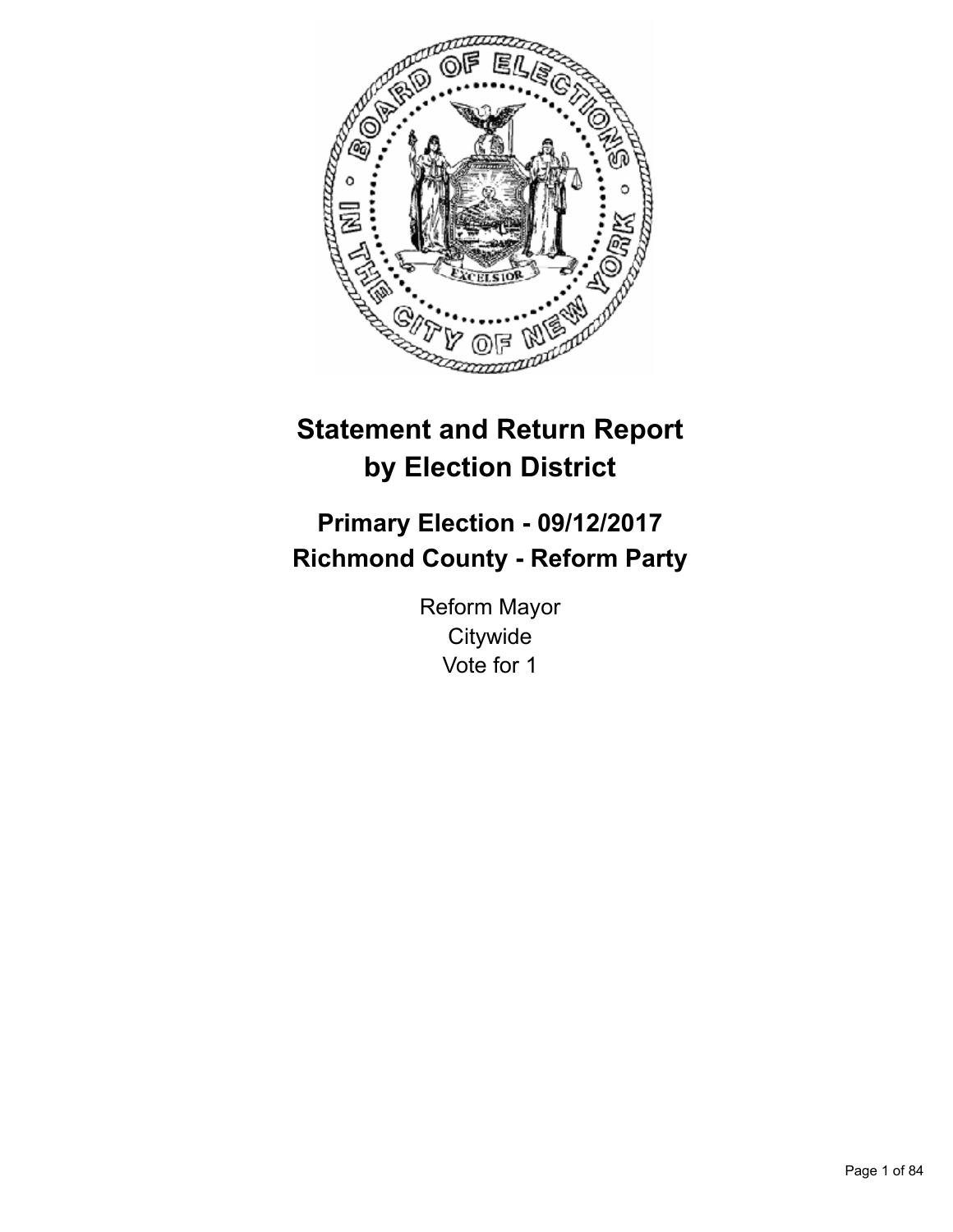

| <b>Total Votes</b>                                       |   |
|----------------------------------------------------------|---|
| BILL DEBLASIO (WRITE-IN)                                 |   |
| SAL F. ALBANESE                                          | 0 |
| <b>Total Applicable Ballots</b>                          |   |
| Less - Inapplicable Federal/Special Presidential Ballots | 0 |
| <b>Total Ballots</b>                                     |   |
| AFFIDAVIT                                                | 0 |
| ABSENTEE / MILITARY                                      | 0 |
| <b>MANUALLY COUNTED EMERGENCY</b>                        | 0 |
| PUBLIC COUNTER                                           |   |

#### **002/61**

| PUBLIC COUNTER                                           |          |
|----------------------------------------------------------|----------|
| MANUALLY COUNTED EMERGENCY                               | 0        |
| ABSENTEE / MILITARY                                      | 0        |
| AFFIDAVIT                                                | 0        |
| <b>Total Ballots</b>                                     |          |
| Less - Inapplicable Federal/Special Presidential Ballots | 0        |
| <b>Total Applicable Ballots</b>                          |          |
| SAL F. ALBANESE                                          | $\Omega$ |
| BILL DEBLASIO (WRITE-IN)                                 |          |
| <b>Total Votes</b>                                       |          |

| <b>PUBLIC COUNTER</b>                                    | 6 |
|----------------------------------------------------------|---|
| <b>MANUALLY COUNTED EMERGENCY</b>                        | 0 |
| ABSENTEE / MILITARY                                      |   |
| AFFIDAVIT                                                | 0 |
| <b>Total Ballots</b>                                     | 7 |
| Less - Inapplicable Federal/Special Presidential Ballots | 0 |
| <b>Total Applicable Ballots</b>                          |   |
| SAL F. ALBANESE                                          | 5 |
| BILL DEBLASIO (WRITE-IN)                                 |   |
| NICOLE MALLIOTAKIS (WRITE-IN)                            |   |
| <b>Total Votes</b>                                       |   |
|                                                          |   |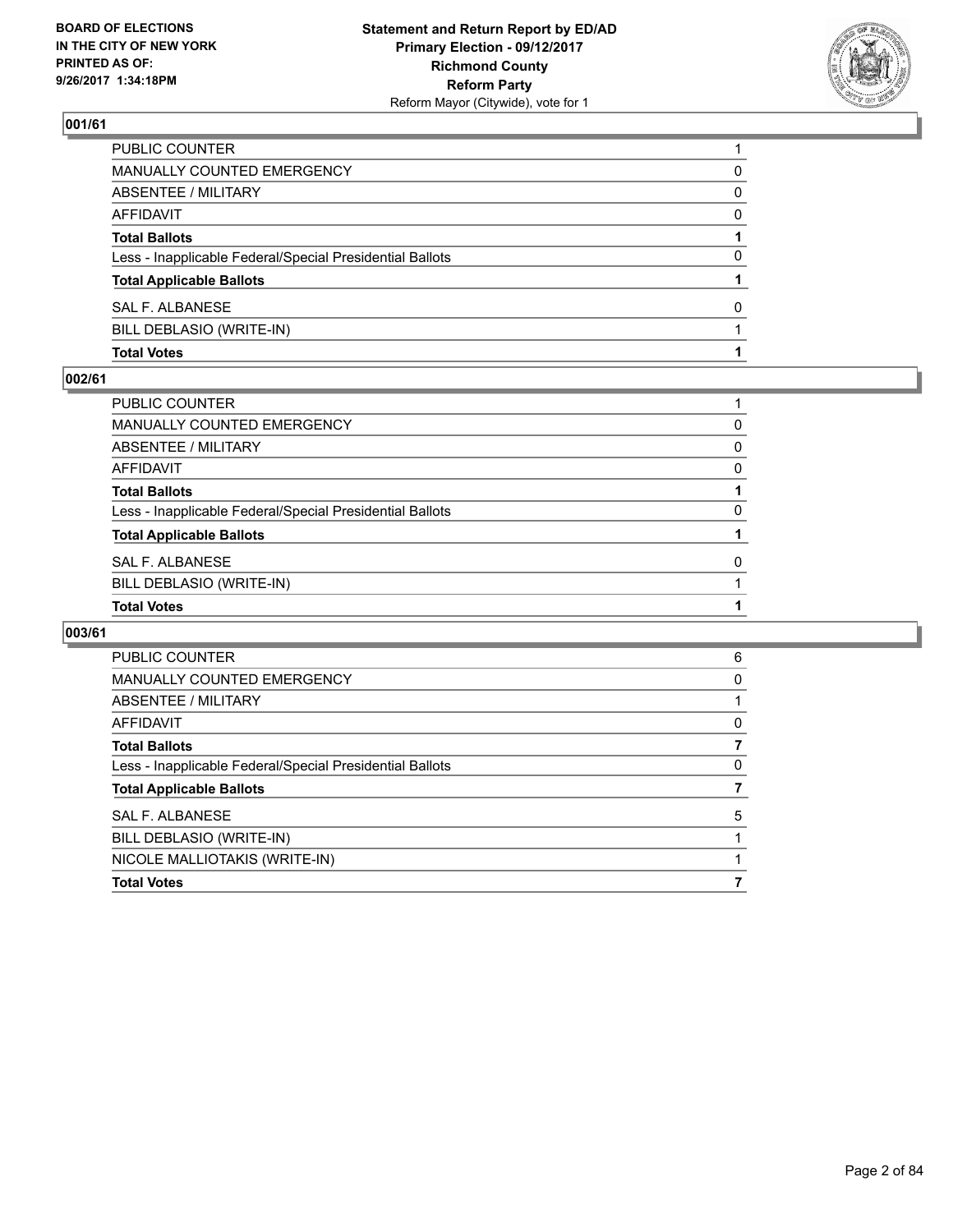

| <b>Total Votes</b>                                       | $\mathbf{2}$   |
|----------------------------------------------------------|----------------|
| KAMILLAH HANKS (WRITE-IN)                                |                |
| BILL DEBLASIO (WRITE-IN)                                 |                |
| <b>SAL F. ALBANESE</b>                                   | 0              |
| <b>Total Applicable Ballots</b>                          | $\mathbf{2}$   |
| Less - Inapplicable Federal/Special Presidential Ballots | 0              |
| <b>Total Ballots</b>                                     | $\mathbf{2}$   |
| <b>AFFIDAVIT</b>                                         | 0              |
| <b>ABSENTEE / MILITARY</b>                               | 0              |
| <b>MANUALLY COUNTED EMERGENCY</b>                        | 0              |
| PUBLIC COUNTER                                           | $\overline{2}$ |

#### **005/61**

| PUBLIC COUNTER                                           | 0            |
|----------------------------------------------------------|--------------|
| MANUALLY COUNTED EMERGENCY                               | 0            |
| ABSENTEE / MILITARY                                      | 0            |
| AFFIDAVIT                                                | 0            |
| <b>Total Ballots</b>                                     | 0            |
| Less - Inapplicable Federal/Special Presidential Ballots | 0            |
| <b>Total Applicable Ballots</b>                          | $\mathbf{0}$ |
| SAL F. ALBANESE                                          | 0            |
| Total Votes                                              | 0            |
|                                                          |              |

#### **006/61**

| <b>Total Votes</b>                                       | 5 |
|----------------------------------------------------------|---|
| NICOLE MALLIOTAKIS (WRITE-IN)                            | 2 |
| SAL F. ALBANESE                                          | 3 |
| <b>Total Applicable Ballots</b>                          | 5 |
| Less - Inapplicable Federal/Special Presidential Ballots | 0 |
| <b>Total Ballots</b>                                     | 5 |
| AFFIDAVIT                                                | 0 |
| ABSENTEE / MILITARY                                      |   |
| MANUALLY COUNTED EMERGENCY                               | 0 |
| PUBLIC COUNTER                                           | 4 |

| PUBLIC COUNTER                                           |   |
|----------------------------------------------------------|---|
| <b>MANUALLY COUNTED EMERGENCY</b>                        | 0 |
| ABSENTEE / MILITARY                                      | 0 |
| AFFIDAVIT                                                | 0 |
| <b>Total Ballots</b>                                     |   |
| Less - Inapplicable Federal/Special Presidential Ballots | 0 |
| <b>Total Applicable Ballots</b>                          |   |
| SAL F. ALBANESE                                          | 0 |
| BILL DEBLASIO (WRITE-IN)                                 |   |
| <b>Total Votes</b>                                       |   |
|                                                          |   |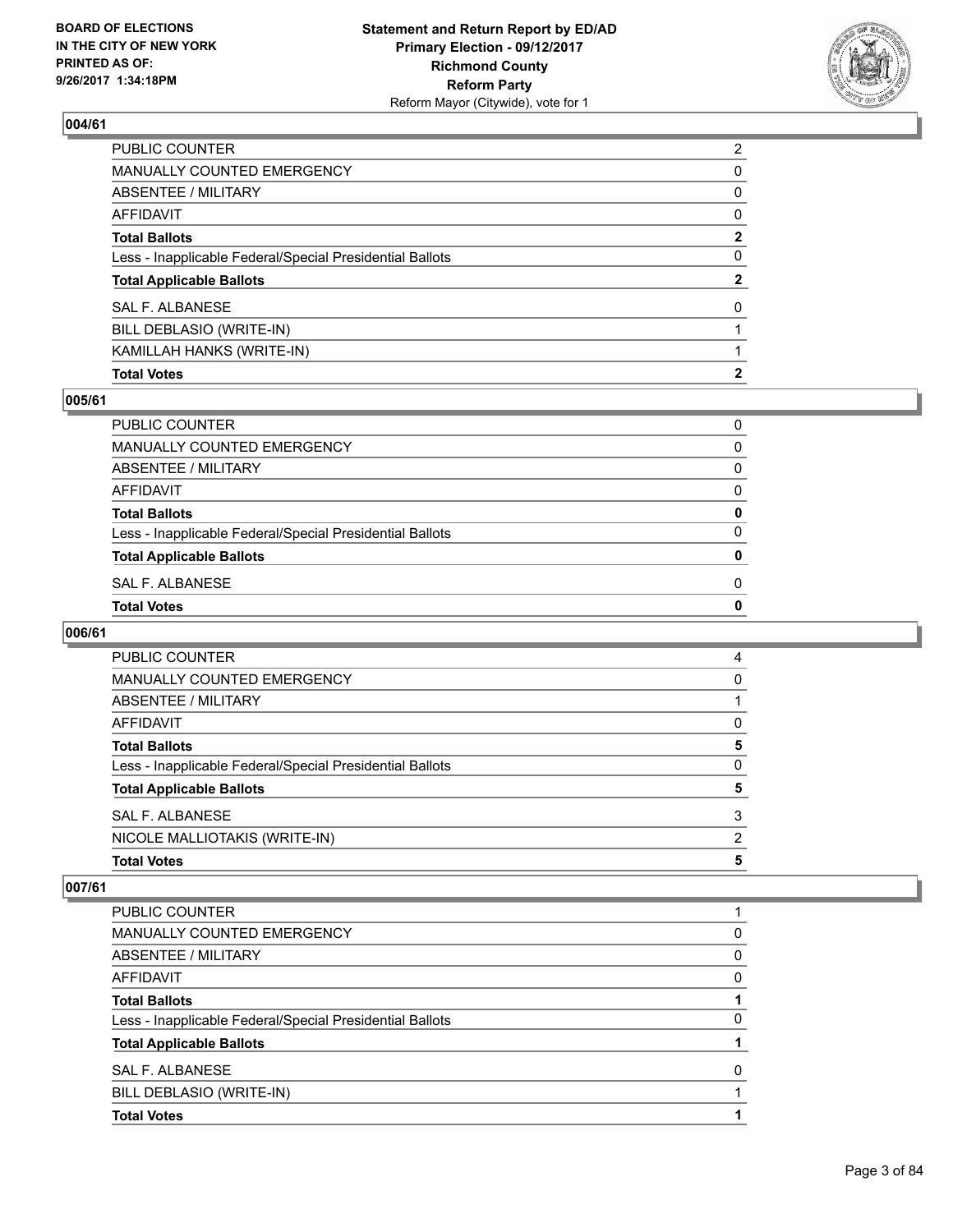

| PUBLIC COUNTER                                           |          |
|----------------------------------------------------------|----------|
| MANUALLY COUNTED EMERGENCY                               | 0        |
| <b>ABSENTEE / MILITARY</b>                               | $\Omega$ |
| AFFIDAVIT                                                | 0        |
| <b>Total Ballots</b>                                     |          |
| Less - Inapplicable Federal/Special Presidential Ballots | 0        |
| <b>Total Applicable Ballots</b>                          |          |
| SAL F. ALBANESE                                          |          |
| <b>Total Votes</b>                                       |          |

## **009/61**

| <b>Total Votes</b>                                       | 5 |
|----------------------------------------------------------|---|
| NICOLE MALLIOTAKIS (WRITE-IN)                            |   |
| MICHAEL TOLKIN (WRITE-IN)                                |   |
| KAMILLAH HANKS (WRITE-IN)                                |   |
| BILL DEBLASIO (WRITE-IN)                                 |   |
| <b>SAL F. ALBANESE</b>                                   |   |
| <b>Total Applicable Ballots</b>                          | 5 |
| Less - Inapplicable Federal/Special Presidential Ballots | 0 |
| <b>Total Ballots</b>                                     | 5 |
| <b>AFFIDAVIT</b>                                         | 0 |
| <b>ABSENTEE / MILITARY</b>                               | 0 |
| <b>MANUALLY COUNTED EMERGENCY</b>                        | 0 |
| <b>PUBLIC COUNTER</b>                                    | 5 |

| <b>PUBLIC COUNTER</b>                                    | 5 |
|----------------------------------------------------------|---|
| MANUALLY COUNTED EMERGENCY                               | 0 |
| ABSENTEE / MILITARY                                      | 0 |
| AFFIDAVIT                                                | 0 |
| <b>Total Ballots</b>                                     | 5 |
| Less - Inapplicable Federal/Special Presidential Ballots | 0 |
| <b>Total Applicable Ballots</b>                          | 5 |
| SAL F. ALBANESE                                          |   |
| KAMILLAH HANKS (WRITE-IN)                                |   |
| <b>Total Votes</b>                                       | 5 |
|                                                          |   |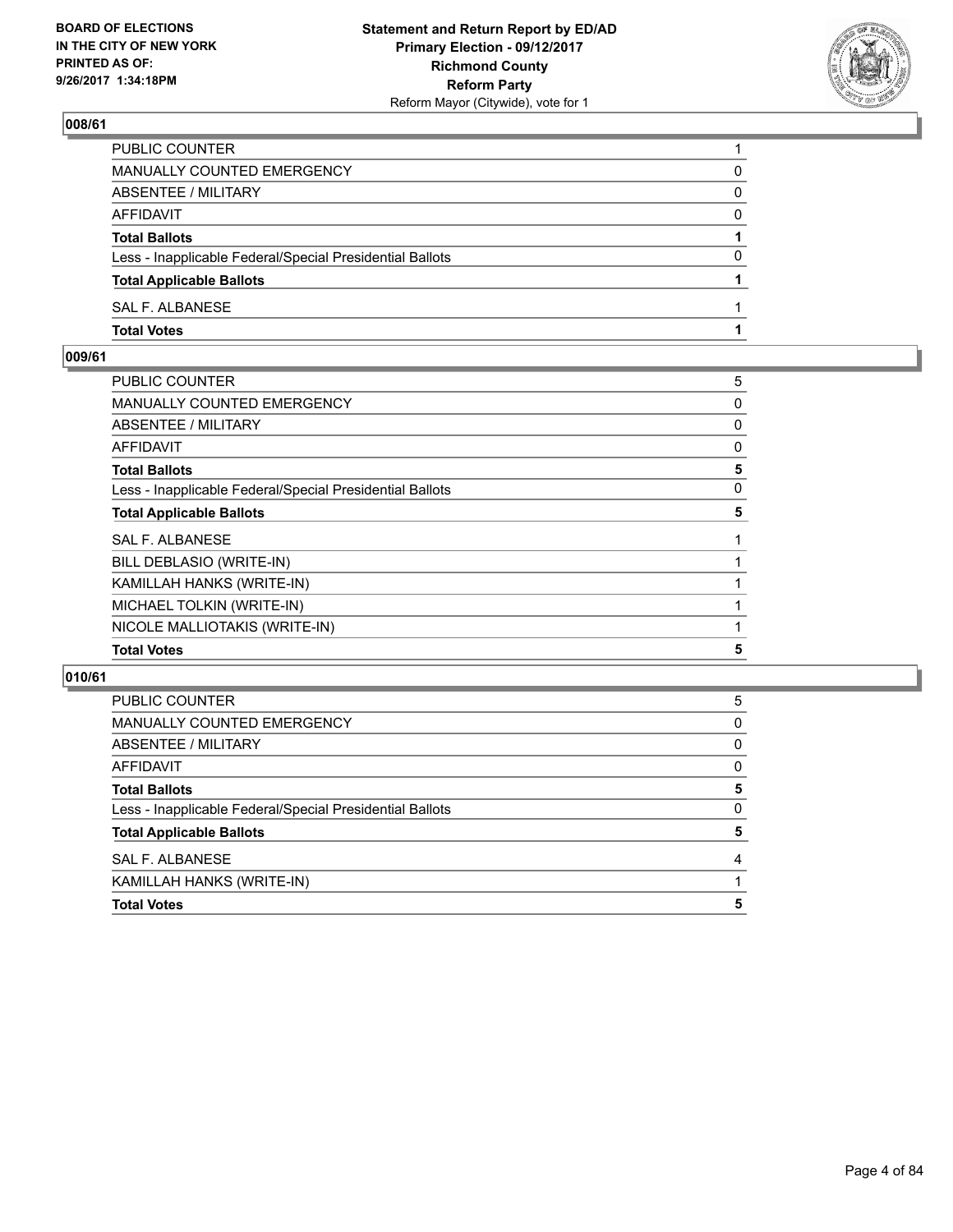

| <b>Total Votes</b>                                       | 2            |
|----------------------------------------------------------|--------------|
| BILL DEBLASIO (WRITE-IN)                                 |              |
| SAL F. ALBANESE                                          |              |
| <b>Total Applicable Ballots</b>                          | $\mathbf{2}$ |
| Less - Inapplicable Federal/Special Presidential Ballots | 0            |
| <b>Total Ballots</b>                                     | 2            |
| AFFIDAVIT                                                | 0            |
| <b>ABSENTEE / MILITARY</b>                               |              |
| MANUALLY COUNTED EMERGENCY                               | 0            |
| PUBLIC COUNTER                                           |              |

#### **012/61**

| <b>Total Votes</b>                                       | 5 |
|----------------------------------------------------------|---|
| UNATTRIBUTABLE WRITE-IN (WRITE-IN)                       |   |
| NICOLE MALLIOTAKIS (WRITE-IN)                            | 2 |
| <b>BO DIETL (WRITE-IN)</b>                               |   |
| SAL F. ALBANESE                                          |   |
| <b>Total Applicable Ballots</b>                          | 5 |
| Less - Inapplicable Federal/Special Presidential Ballots | 0 |
| <b>Total Ballots</b>                                     | 5 |
| AFFIDAVIT                                                | 0 |
| ABSENTEE / MILITARY                                      | 0 |
| <b>MANUALLY COUNTED EMERGENCY</b>                        | 0 |
| PUBLIC COUNTER                                           | 5 |

#### **013/61**

| <b>Total Votes</b>                                       | 0 |
|----------------------------------------------------------|---|
| SAL F. ALBANESE                                          | 0 |
| <b>Total Applicable Ballots</b>                          | 0 |
| Less - Inapplicable Federal/Special Presidential Ballots | 0 |
| <b>Total Ballots</b>                                     | 0 |
| AFFIDAVIT                                                | 0 |
| ABSENTEE / MILITARY                                      | 0 |
| MANUALLY COUNTED EMERGENCY                               | 0 |
| PUBLIC COUNTER                                           | 0 |

| <b>PUBLIC COUNTER</b>                                    |   |
|----------------------------------------------------------|---|
| <b>MANUALLY COUNTED EMERGENCY</b>                        | 0 |
| ABSENTEE / MILITARY                                      | 0 |
| AFFIDAVIT                                                | 0 |
| <b>Total Ballots</b>                                     |   |
| Less - Inapplicable Federal/Special Presidential Ballots | 0 |
| <b>Total Applicable Ballots</b>                          |   |
| SAL F. ALBANESE                                          |   |
| <b>Total Votes</b>                                       |   |
|                                                          |   |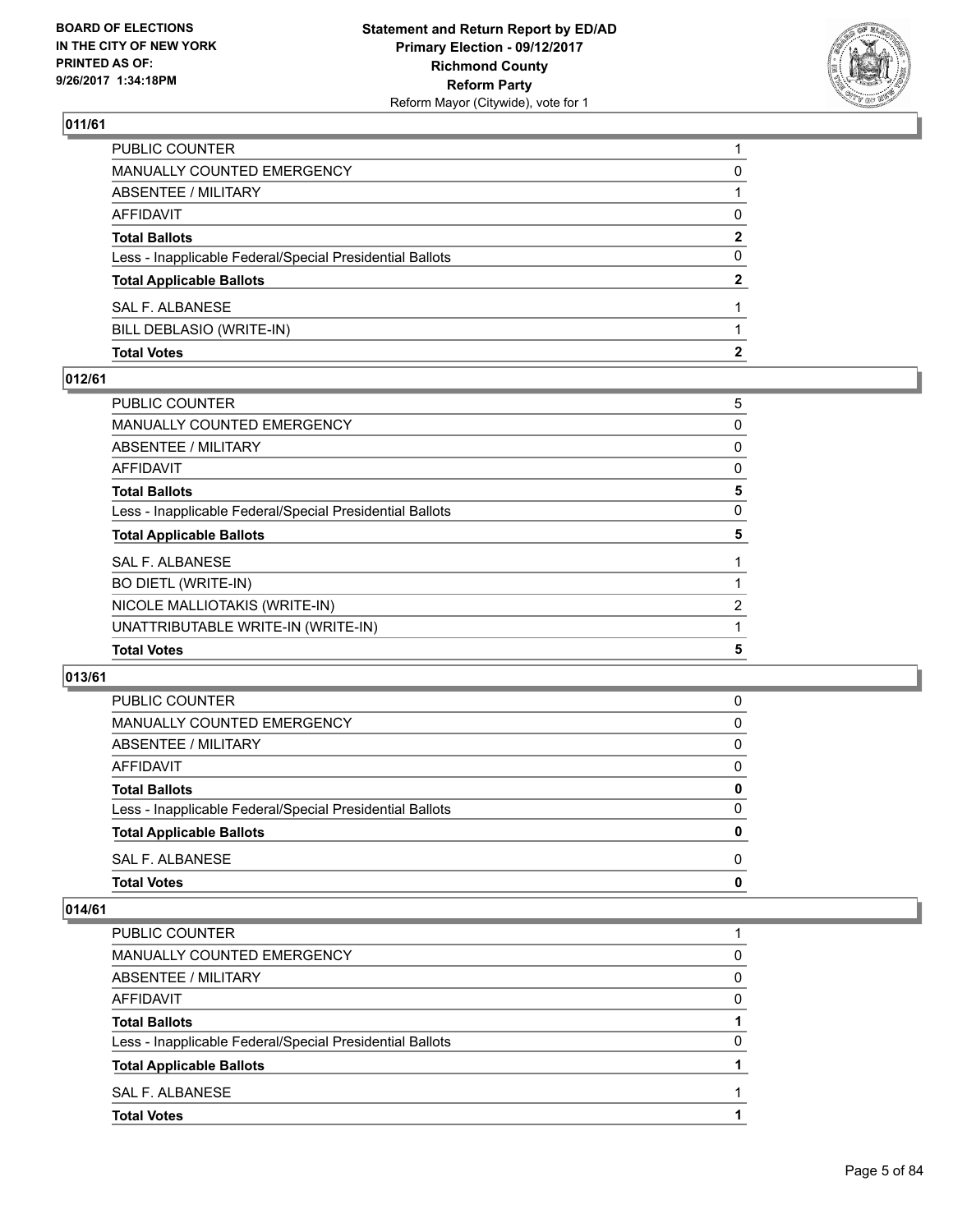

| <b>Total Votes</b>                                       |          |
|----------------------------------------------------------|----------|
| SAL F. ALBANESE                                          |          |
| <b>Total Applicable Ballots</b>                          |          |
| Less - Inapplicable Federal/Special Presidential Ballots | 0        |
| <b>Total Ballots</b>                                     |          |
| AFFIDAVIT                                                | $\Omega$ |
| ABSENTEE / MILITARY                                      | 0        |
| <b>MANUALLY COUNTED EMERGENCY</b>                        | 0        |
| PUBLIC COUNTER                                           |          |

## **016/61**

| PUBLIC COUNTER                                           |              |
|----------------------------------------------------------|--------------|
| MANUALLY COUNTED EMERGENCY                               | 0            |
| ABSENTEE / MILITARY                                      | $\Omega$     |
| AFFIDAVIT                                                | 0            |
| Total Ballots                                            |              |
| Less - Inapplicable Federal/Special Presidential Ballots | 0            |
| <b>Total Applicable Ballots</b>                          |              |
| SAL F. ALBANESE                                          | 0            |
| <b>Total Votes</b>                                       | $\mathbf{0}$ |
| Unrecorded                                               |              |

#### **017/61**

| <b>Total Votes</b>                                       |          |
|----------------------------------------------------------|----------|
| SAL F. ALBANESE                                          | 3        |
| <b>Total Applicable Ballots</b>                          | 3        |
| Less - Inapplicable Federal/Special Presidential Ballots | $\Omega$ |
| <b>Total Ballots</b>                                     | 3        |
| <b>AFFIDAVIT</b>                                         | 0        |
| <b>ABSENTEE / MILITARY</b>                               | 0        |
| <b>MANUALLY COUNTED EMERGENCY</b>                        | 0        |
| PUBLIC COUNTER                                           | 3        |

| <b>PUBLIC COUNTER</b>                                    | 3 |
|----------------------------------------------------------|---|
| <b>MANUALLY COUNTED EMERGENCY</b>                        | 0 |
| ABSENTEE / MILITARY                                      | 0 |
| AFFIDAVIT                                                | 0 |
| <b>Total Ballots</b>                                     | 3 |
| Less - Inapplicable Federal/Special Presidential Ballots | 0 |
| <b>Total Applicable Ballots</b>                          |   |
| SAL F. ALBANESE                                          | 0 |
| BILL DEBLASIO (WRITE-IN)                                 |   |
| NICOLE MALLIOTAKIS (WRITE-IN)                            | 2 |
| <b>Total Votes</b>                                       | 3 |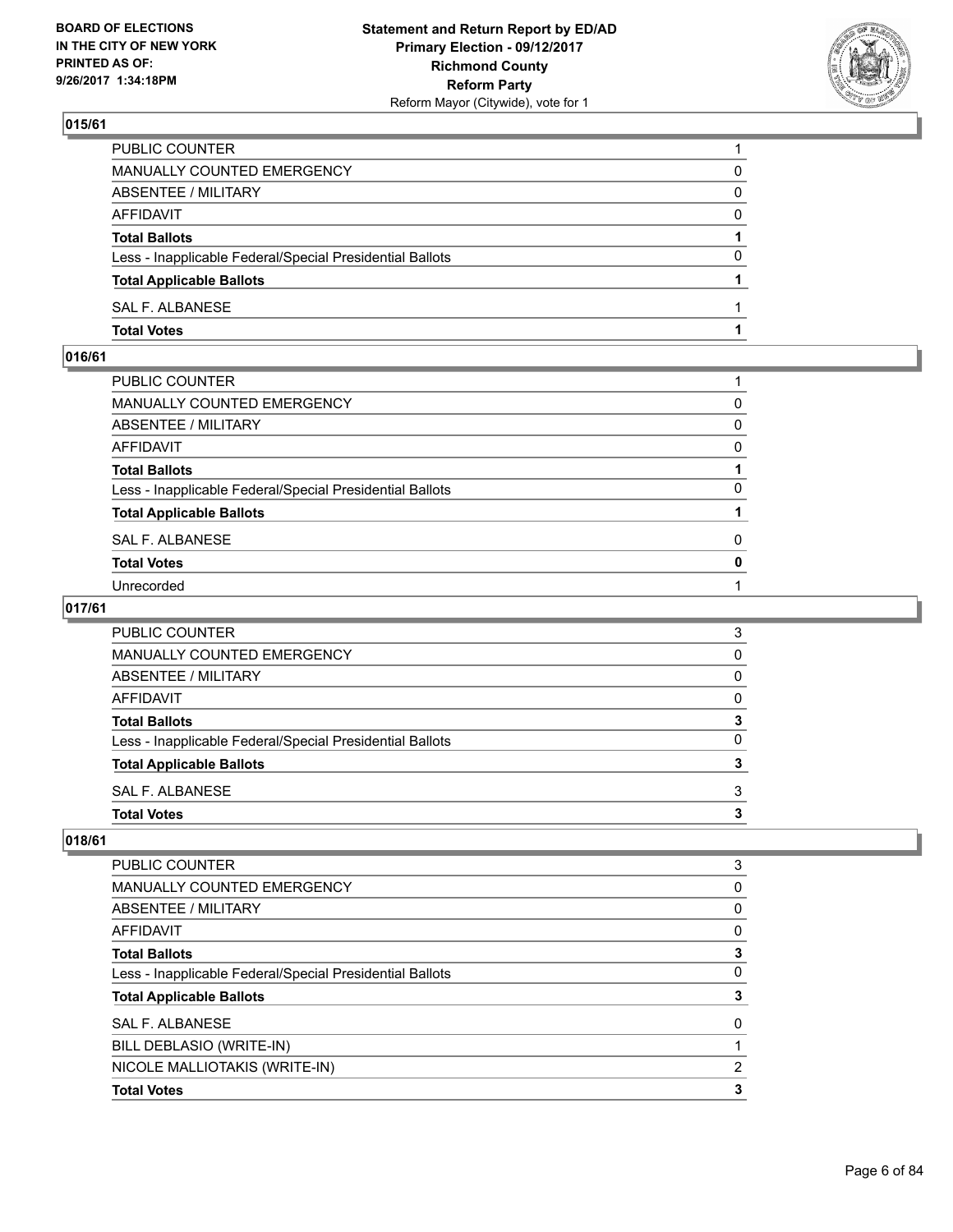

| <b>Total Votes</b>                                       | 3 |
|----------------------------------------------------------|---|
| BO DIETL (WRITE-IN)                                      |   |
| BILL DEBLASIO (WRITE-IN)                                 |   |
| SAL F. ALBANESE                                          |   |
| <b>Total Applicable Ballots</b>                          | 3 |
| Less - Inapplicable Federal/Special Presidential Ballots | 0 |
| <b>Total Ballots</b>                                     | 3 |
| <b>AFFIDAVIT</b>                                         | 0 |
| ABSENTEE / MILITARY                                      | 0 |
| MANUALLY COUNTED EMERGENCY                               | 0 |
| PUBLIC COUNTER                                           | 3 |

#### **020/61**

| PUBLIC COUNTER                                           |          |
|----------------------------------------------------------|----------|
| <b>MANUALLY COUNTED EMERGENCY</b>                        | 0        |
| <b>ABSENTEE / MILITARY</b>                               | 0        |
| AFFIDAVIT                                                | 0        |
| <b>Total Ballots</b>                                     |          |
| Less - Inapplicable Federal/Special Presidential Ballots | 0        |
| <b>Total Applicable Ballots</b>                          |          |
| SAL F. ALBANESE                                          | $\Omega$ |
| BILL DEBLASIO (WRITE-IN)                                 |          |
| <b>Total Votes</b>                                       |          |
|                                                          |          |

#### **021/61**

| <b>Total Votes</b>                                       | 2        |
|----------------------------------------------------------|----------|
| SAL F. ALBANESE                                          | 2        |
| <b>Total Applicable Ballots</b>                          | 2        |
| Less - Inapplicable Federal/Special Presidential Ballots | 0        |
| <b>Total Ballots</b>                                     | 2        |
| AFFIDAVIT                                                | $\Omega$ |
| ABSENTEE / MILITARY                                      | $\Omega$ |
| MANUALLY COUNTED EMERGENCY                               | 0        |
| PUBLIC COUNTER                                           | 2        |

| <b>Total Votes</b>                                       | 0 |
|----------------------------------------------------------|---|
| SAL F. ALBANESE                                          | 0 |
| <b>Total Applicable Ballots</b>                          | 0 |
| Less - Inapplicable Federal/Special Presidential Ballots | 0 |
| <b>Total Ballots</b>                                     | 0 |
| <b>AFFIDAVIT</b>                                         | 0 |
| ABSENTEE / MILITARY                                      | 0 |
| MANUALLY COUNTED EMERGENCY                               | 0 |
| PUBLIC COUNTER                                           | 0 |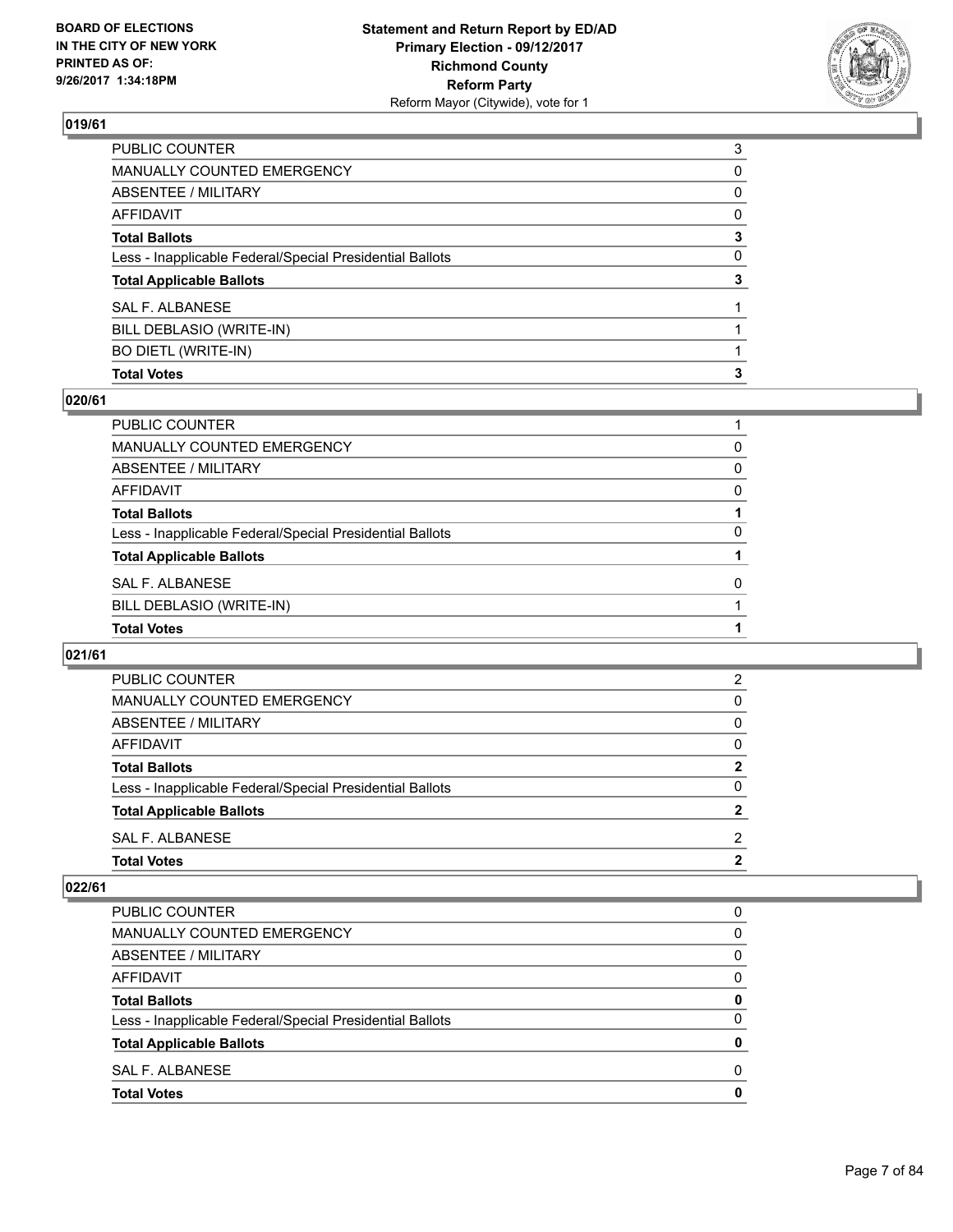

| PUBLIC COUNTER                                           |          |
|----------------------------------------------------------|----------|
| <b>MANUALLY COUNTED EMERGENCY</b>                        | 0        |
| ABSENTEE / MILITARY                                      | 0        |
| AFFIDAVIT                                                | $\Omega$ |
| <b>Total Ballots</b>                                     |          |
| Less - Inapplicable Federal/Special Presidential Ballots | 0        |
| <b>Total Applicable Ballots</b>                          |          |
| SAL F. ALBANESE                                          |          |
| <b>Total Votes</b>                                       |          |

## **024/61**

| PUBLIC COUNTER                                           |                |
|----------------------------------------------------------|----------------|
| MANUALLY COUNTED EMERGENCY                               | 0              |
| ABSENTEE / MILITARY                                      |                |
| AFFIDAVIT                                                | 0              |
| <b>Total Ballots</b>                                     | $\mathbf{2}$   |
| Less - Inapplicable Federal/Special Presidential Ballots | 0              |
| <b>Total Applicable Ballots</b>                          | $\overline{2}$ |
| SAL F. ALBANESE                                          | 2              |
| Total Votes                                              | $\overline{2}$ |
|                                                          |                |

#### **025/61**

| <b>Total Votes</b>                                       |          |
|----------------------------------------------------------|----------|
| SAL F. ALBANESE                                          |          |
| <b>Total Applicable Ballots</b>                          |          |
| Less - Inapplicable Federal/Special Presidential Ballots | 0        |
| <b>Total Ballots</b>                                     |          |
| AFFIDAVIT                                                | $\Omega$ |
| ABSENTEE / MILITARY                                      | 0        |
| <b>MANUALLY COUNTED EMERGENCY</b>                        | 0        |
| PUBLIC COUNTER                                           |          |

| <b>Total Votes</b>                                       |          |
|----------------------------------------------------------|----------|
| BILL DEBLASIO (WRITE-IN)                                 |          |
| SAL F. ALBANESE                                          | 0        |
| <b>Total Applicable Ballots</b>                          |          |
| Less - Inapplicable Federal/Special Presidential Ballots | 0        |
| <b>Total Ballots</b>                                     |          |
| AFFIDAVIT                                                | 0        |
| ABSENTEE / MILITARY                                      | 0        |
| MANUALLY COUNTED EMERGENCY                               | $\Omega$ |
| PUBLIC COUNTER                                           |          |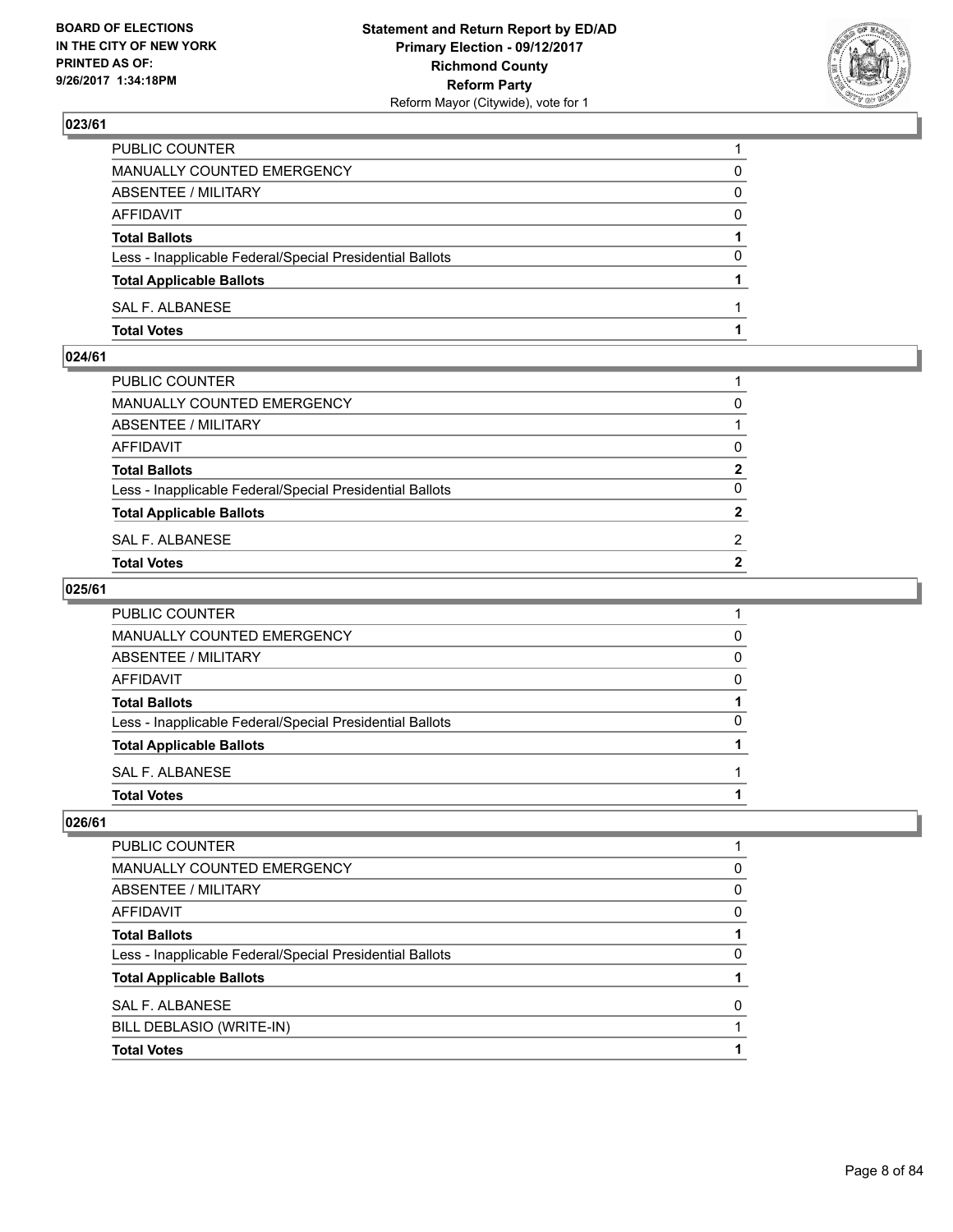

| <b>Total Votes</b>                                       |   |
|----------------------------------------------------------|---|
| DEBORAH L. ROSE (WRITE-IN)                               |   |
| SAL F. ALBANESE                                          | 0 |
| <b>Total Applicable Ballots</b>                          |   |
| Less - Inapplicable Federal/Special Presidential Ballots | 0 |
| <b>Total Ballots</b>                                     |   |
| AFFIDAVIT                                                | 0 |
| ABSENTEE / MILITARY                                      | 0 |
| MANUALLY COUNTED EMERGENCY                               | 0 |
| PUBLIC COUNTER                                           |   |

#### **028/61**

| PUBLIC COUNTER                                           | $\overline{2}$ |
|----------------------------------------------------------|----------------|
| MANUALLY COUNTED EMERGENCY                               | 0              |
| ABSENTEE / MILITARY                                      | $\mathbf{0}$   |
| AFFIDAVIT                                                | $\Omega$       |
| Total Ballots                                            | $\mathbf{2}$   |
| Less - Inapplicable Federal/Special Presidential Ballots | 0              |
| <b>Total Applicable Ballots</b>                          | $\overline{2}$ |
| SAL F. ALBANESE                                          |                |
| BILL DEBLASIO (WRITE-IN)                                 |                |
| <b>Total Votes</b>                                       | $\mathbf{2}$   |

#### **029/61**

| <b>Total Votes</b>                                       | 2 |
|----------------------------------------------------------|---|
| NICOLE MALLIOTAKIS (WRITE-IN)                            | 2 |
| SAL F. ALBANESE                                          | 0 |
| <b>Total Applicable Ballots</b>                          | 2 |
| Less - Inapplicable Federal/Special Presidential Ballots | 0 |
| <b>Total Ballots</b>                                     | 2 |
| <b>AFFIDAVIT</b>                                         | 0 |
| ABSENTEE / MILITARY                                      | 0 |
| MANUALLY COUNTED EMERGENCY                               | 0 |
| PUBLIC COUNTER                                           | 2 |

| PUBLIC COUNTER                                           |   |
|----------------------------------------------------------|---|
| <b>MANUALLY COUNTED EMERGENCY</b>                        | 0 |
| ABSENTEE / MILITARY                                      | 0 |
| AFFIDAVIT                                                | O |
| <b>Total Ballots</b>                                     | 0 |
| Less - Inapplicable Federal/Special Presidential Ballots | 0 |
| <b>Total Applicable Ballots</b>                          | o |
| SAL F. ALBANESE                                          | O |
| <b>Total Votes</b>                                       |   |
|                                                          |   |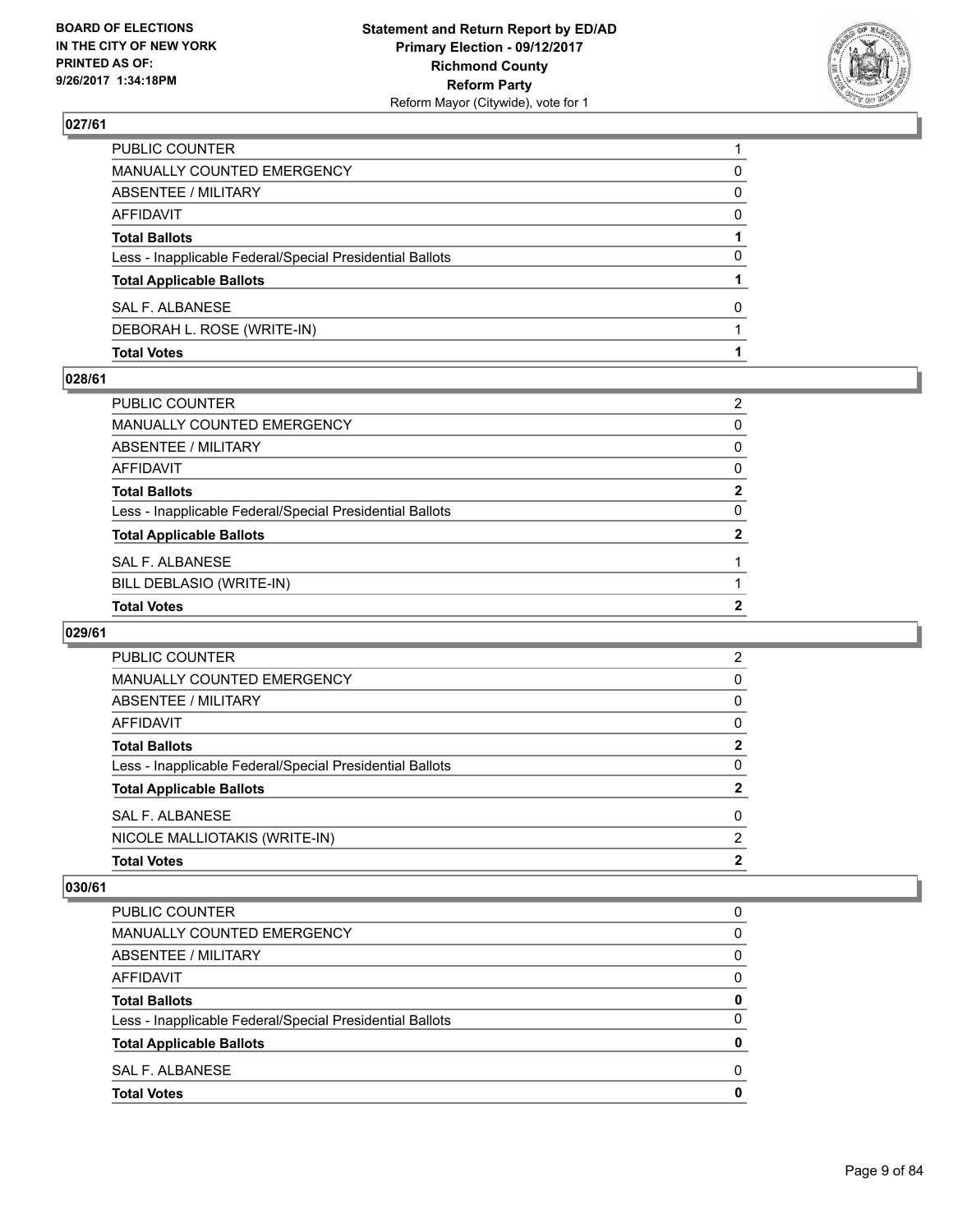

| <b>Total Votes</b>                                       |              |
|----------------------------------------------------------|--------------|
| BILL DEBLASIO (WRITE-IN)                                 |              |
| SAL F. ALBANESE                                          | <sup>0</sup> |
| <b>Total Applicable Ballots</b>                          |              |
| Less - Inapplicable Federal/Special Presidential Ballots | 0            |
| <b>Total Ballots</b>                                     |              |
| AFFIDAVIT                                                | 0            |
| ABSENTEE / MILITARY                                      | 0            |
| MANUALLY COUNTED EMERGENCY                               | 0            |
| PUBLIC COUNTER                                           |              |

#### **032/61**

| PUBLIC COUNTER                                           |   |
|----------------------------------------------------------|---|
| MANUALLY COUNTED EMERGENCY                               | 0 |
| ABSENTEE / MILITARY                                      | 3 |
| AFFIDAVIT                                                | 0 |
| <b>Total Ballots</b>                                     | 4 |
| Less - Inapplicable Federal/Special Presidential Ballots | 0 |
| <b>Total Applicable Ballots</b>                          | 4 |
| SAL F. ALBANESE                                          | 4 |
| Total Votes                                              |   |
|                                                          |   |

# **033/61**

| PUBLIC COUNTER                                           | O |
|----------------------------------------------------------|---|
| <b>MANUALLY COUNTED EMERGENCY</b>                        | O |
| ABSENTEE / MILITARY                                      | O |
| AFFIDAVIT                                                | O |
| <b>Total Ballots</b>                                     |   |
| Less - Inapplicable Federal/Special Presidential Ballots | n |
| <b>Total Applicable Ballots</b>                          |   |
| SAL F. ALBANESE                                          | O |
| <b>Total Votes</b>                                       |   |

| <b>Total Votes</b>                                       | 3 |
|----------------------------------------------------------|---|
| NICOLE MALLIOTAKIS (WRITE-IN)                            | 3 |
| SAL F. ALBANESE                                          | 0 |
| <b>Total Applicable Ballots</b>                          | 3 |
| Less - Inapplicable Federal/Special Presidential Ballots | 0 |
| <b>Total Ballots</b>                                     | 3 |
| AFFIDAVIT                                                | 0 |
| ABSENTEE / MILITARY                                      | 0 |
| <b>MANUALLY COUNTED EMERGENCY</b>                        | 0 |
| <b>PUBLIC COUNTER</b>                                    | 3 |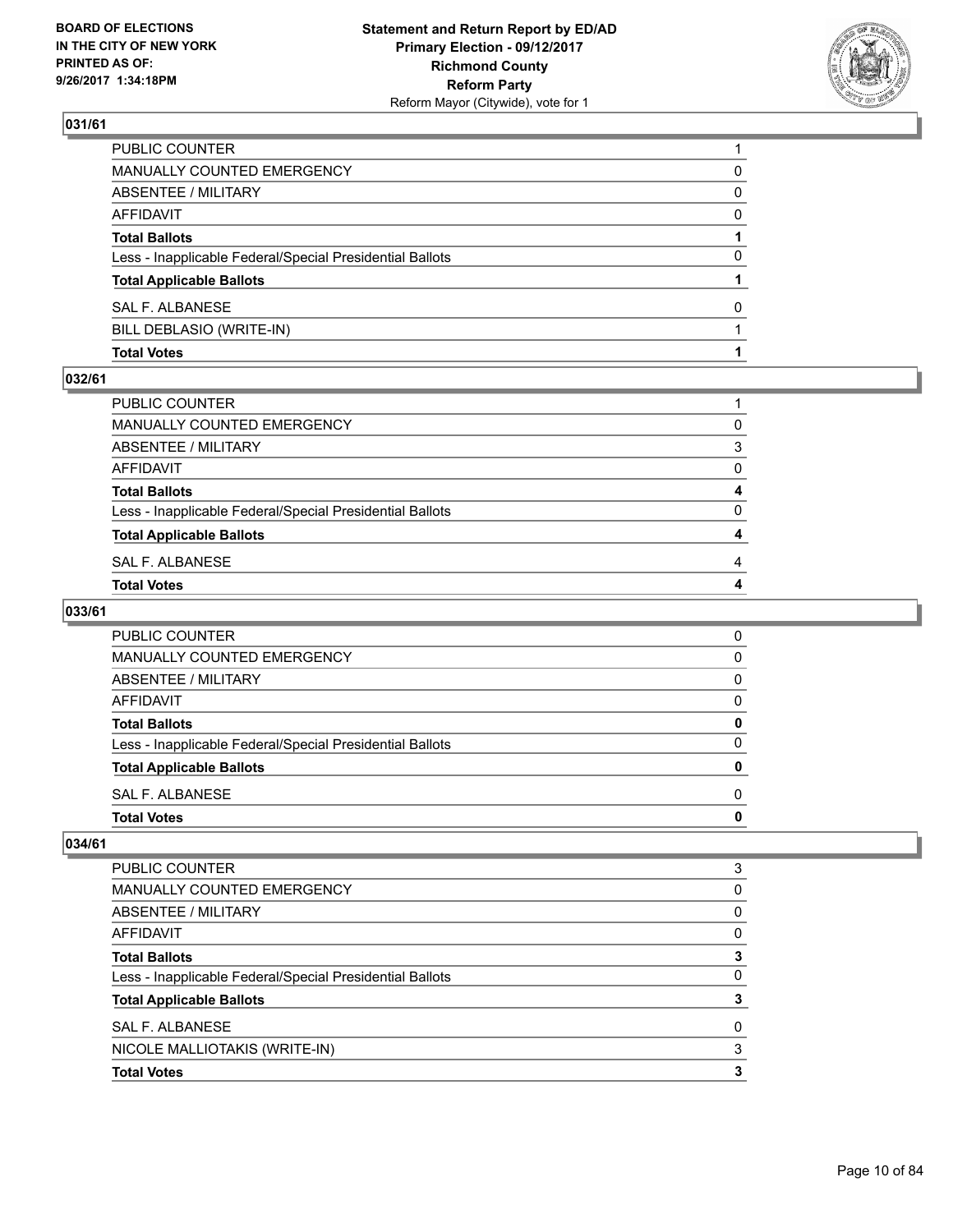

| <b>Total Votes</b>                                       | 2            |
|----------------------------------------------------------|--------------|
| NICOLE MALLIOTAKIS (WRITE-IN)                            |              |
| SAL F. ALBANESE                                          |              |
| <b>Total Applicable Ballots</b>                          | $\mathbf{2}$ |
| Less - Inapplicable Federal/Special Presidential Ballots | 0            |
| <b>Total Ballots</b>                                     | 2            |
| AFFIDAVIT                                                | $\Omega$     |
| ABSENTEE / MILITARY                                      | 0            |
| MANUALLY COUNTED EMERGENCY                               | 0            |
| PUBLIC COUNTER                                           | 2            |

#### **036/61**

| PUBLIC COUNTER                                           |          |
|----------------------------------------------------------|----------|
| MANUALLY COUNTED EMERGENCY                               | 0        |
| ABSENTEE / MILITARY                                      | 0        |
| AFFIDAVIT                                                | $\Omega$ |
| Total Ballots                                            |          |
| Less - Inapplicable Federal/Special Presidential Ballots | 0        |
| <b>Total Applicable Ballots</b>                          |          |
| SAL F. ALBANESE                                          | $\Omega$ |
| NICOLE MALLIOTAKIS (WRITE-IN)                            |          |
| <b>Total Votes</b>                                       |          |

#### **037/61**

| PUBLIC COUNTER                                           |              |
|----------------------------------------------------------|--------------|
| MANUALLY COUNTED EMERGENCY                               | 0            |
| ABSENTEE / MILITARY                                      | 0            |
| AFFIDAVIT                                                | 0            |
| <b>Total Ballots</b>                                     |              |
| Less - Inapplicable Federal/Special Presidential Ballots | 0            |
| <b>Total Applicable Ballots</b>                          |              |
| SAL F. ALBANESE                                          | <sup>0</sup> |
| BILL DEBLASIO (WRITE-IN)                                 |              |
| <b>Total Votes</b>                                       |              |
|                                                          |              |

| <b>PUBLIC COUNTER</b>                                    | 4 |
|----------------------------------------------------------|---|
| MANUALLY COUNTED EMERGENCY                               | 0 |
| ABSENTEE / MILITARY                                      | 0 |
| AFFIDAVIT                                                | 0 |
| <b>Total Ballots</b>                                     |   |
| Less - Inapplicable Federal/Special Presidential Ballots | 0 |
| <b>Total Applicable Ballots</b>                          |   |
| SAL F. ALBANESE                                          |   |
| NICOLE MALLIOTAKIS (WRITE-IN)                            | 3 |
| <b>Total Votes</b>                                       |   |
|                                                          |   |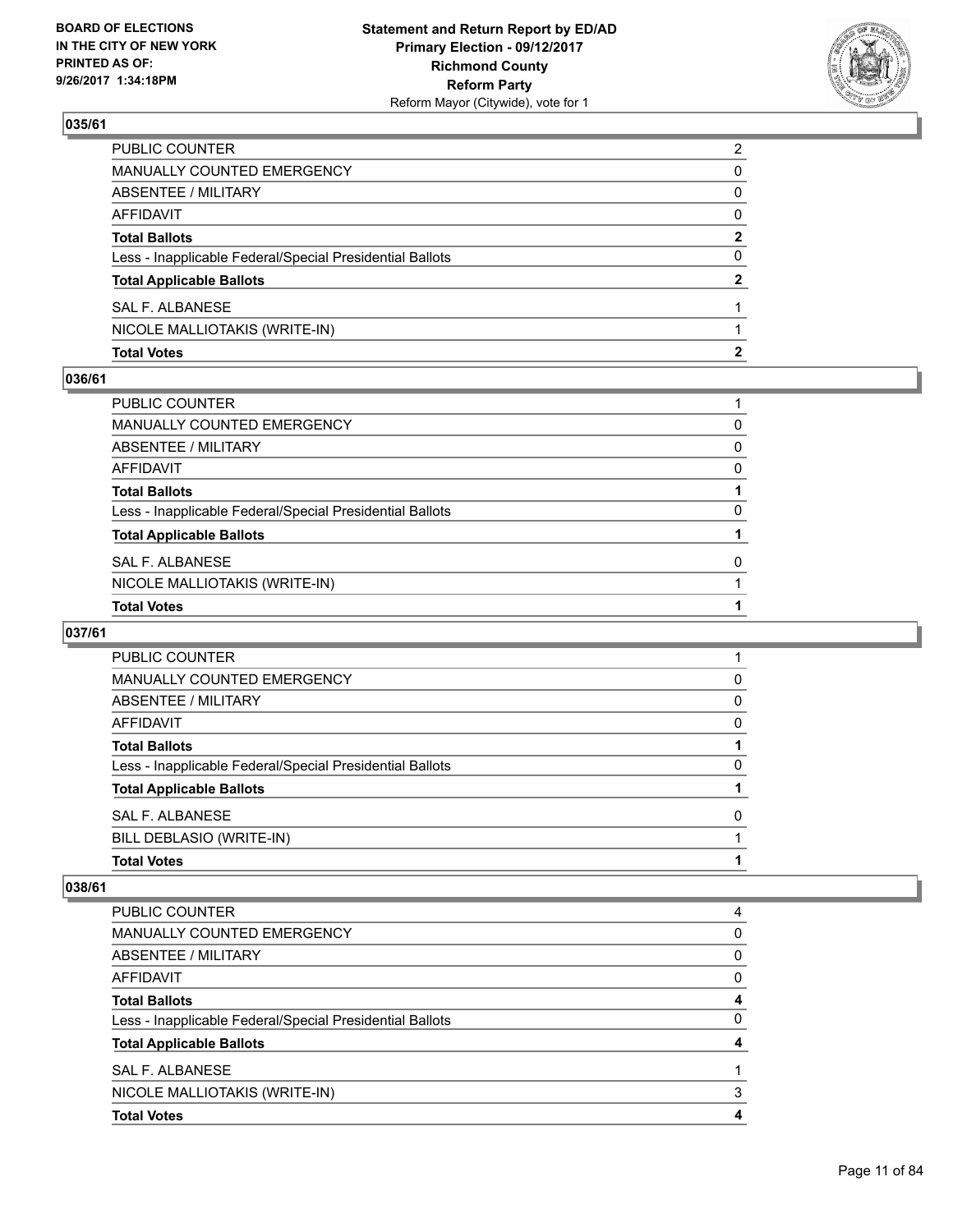

| <b>Total Votes</b>                                       | 2              |
|----------------------------------------------------------|----------------|
| BILL DEBLASIO (WRITE-IN)                                 |                |
| SAL F. ALBANESE                                          |                |
| <b>Total Applicable Ballots</b>                          | $\mathbf{2}$   |
| Less - Inapplicable Federal/Special Presidential Ballots | 0              |
| <b>Total Ballots</b>                                     | 2              |
| AFFIDAVIT                                                | $\Omega$       |
| ABSENTEE / MILITARY                                      | 0              |
| <b>MANUALLY COUNTED EMERGENCY</b>                        | 0              |
| PUBLIC COUNTER                                           | $\overline{2}$ |

#### **040/61**

| PUBLIC COUNTER                                           | 6              |
|----------------------------------------------------------|----------------|
|                                                          |                |
| <b>MANUALLY COUNTED EMERGENCY</b>                        | 0              |
| <b>ABSENTEE / MILITARY</b>                               |                |
| <b>AFFIDAVIT</b>                                         | 0              |
| <b>Total Ballots</b>                                     |                |
| Less - Inapplicable Federal/Special Presidential Ballots | 0              |
| <b>Total Applicable Ballots</b>                          |                |
| <b>SAL F. ALBANESE</b>                                   | $\overline{2}$ |
| MICHAEL TOLKIN (WRITE-IN)                                |                |
| NICOLE MALLIOTAKIS (WRITE-IN)                            | 4              |
| <b>Total Votes</b>                                       | 7              |

#### **041/61**

| <b>Total Votes</b>                                       | 5 |
|----------------------------------------------------------|---|
| NICOLE MALLIOTAKIS (WRITE-IN)                            |   |
| SAL F. ALBANESE                                          | 4 |
| <b>Total Applicable Ballots</b>                          | 5 |
| Less - Inapplicable Federal/Special Presidential Ballots | 0 |
| <b>Total Ballots</b>                                     | 5 |
| AFFIDAVIT                                                | 0 |
| ABSENTEE / MILITARY                                      | 0 |
| MANUALLY COUNTED EMERGENCY                               | 0 |
| <b>PUBLIC COUNTER</b>                                    | 5 |

| <b>Total Votes</b>                                       | 0            |
|----------------------------------------------------------|--------------|
| SAL F. ALBANESE                                          | <sup>0</sup> |
| <b>Total Applicable Ballots</b>                          | 0            |
| Less - Inapplicable Federal/Special Presidential Ballots | $\Omega$     |
| <b>Total Ballots</b>                                     | 0            |
| AFFIDAVIT                                                | 0            |
| ABSENTEE / MILITARY                                      | 0            |
| <b>MANUALLY COUNTED EMERGENCY</b>                        | 0            |
| <b>PUBLIC COUNTER</b>                                    | 0            |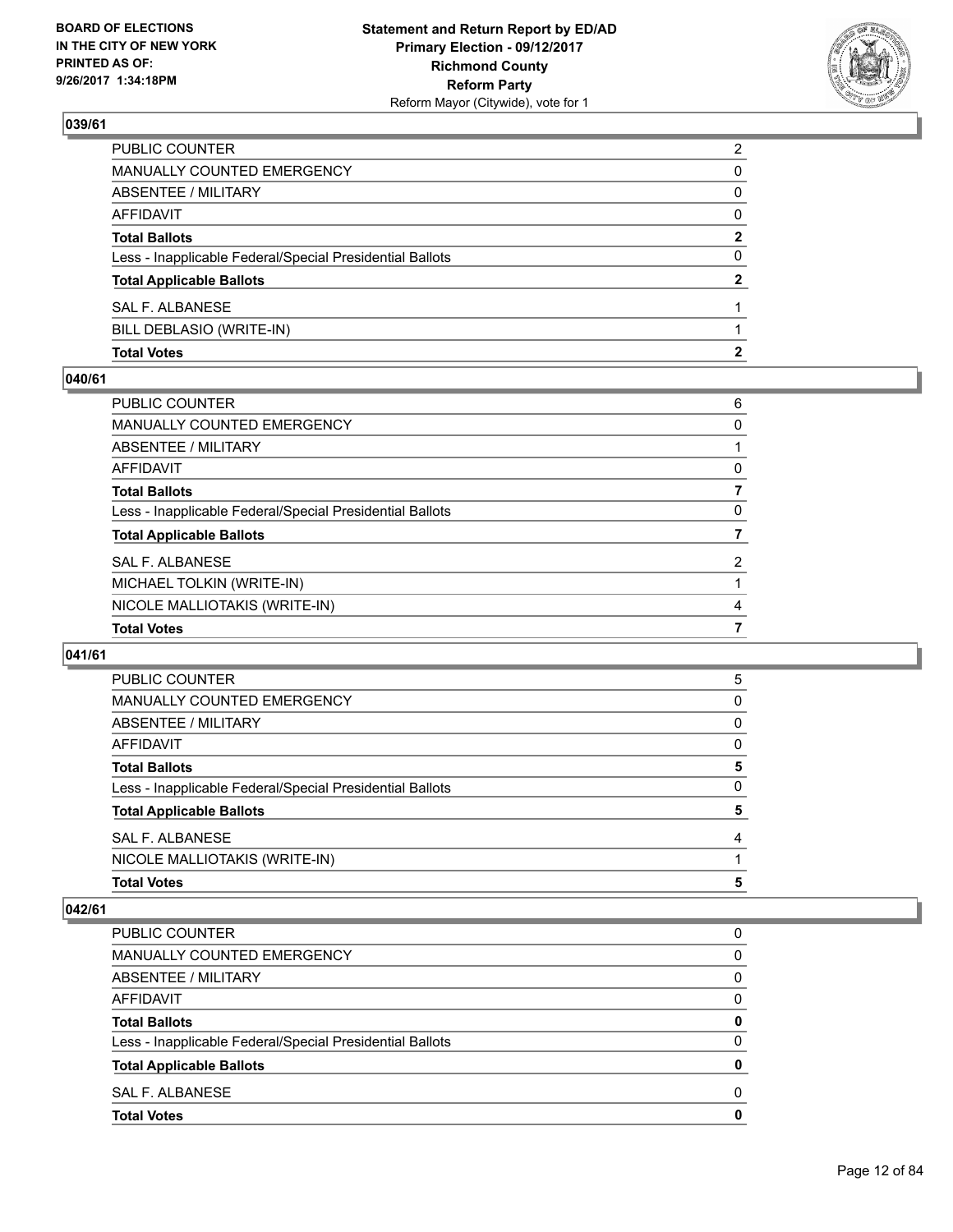

| PUBLIC COUNTER                                           |          |
|----------------------------------------------------------|----------|
| MANUALLY COUNTED EMERGENCY                               | 0        |
| ABSENTEE / MILITARY                                      | $\Omega$ |
| AFFIDAVIT                                                | $\Omega$ |
| <b>Total Ballots</b>                                     |          |
| Less - Inapplicable Federal/Special Presidential Ballots | $\Omega$ |
| <b>Total Applicable Ballots</b>                          |          |
| SAL F. ALBANESE                                          |          |
| <b>Total Votes</b>                                       |          |

## **044/61**

| PUBLIC COUNTER                                           | $\overline{2}$ |
|----------------------------------------------------------|----------------|
| MANUALLY COUNTED EMERGENCY                               | $\mathbf{0}$   |
| ABSENTEE / MILITARY                                      | 0              |
| AFFIDAVIT                                                | 0              |
| Total Ballots                                            | $\mathbf{2}$   |
| Less - Inapplicable Federal/Special Presidential Ballots | 0              |
| <b>Total Applicable Ballots</b>                          | $\mathbf{2}$   |
| <b>SAL F. ALBANESE</b>                                   | $\mathbf{0}$   |
| NICOLE MALLIOTAKIS (WRITE-IN)                            |                |
| UNATTRIBUTABLE WRITE-IN (WRITE-IN)                       |                |
| <b>Total Votes</b>                                       | $\mathbf{2}$   |

#### **045/61**

| <b>PUBLIC COUNTER</b>                                    | 5 |
|----------------------------------------------------------|---|
| <b>MANUALLY COUNTED EMERGENCY</b>                        | 0 |
| ABSENTEE / MILITARY                                      |   |
| AFFIDAVIT                                                | 0 |
| <b>Total Ballots</b>                                     | 6 |
| Less - Inapplicable Federal/Special Presidential Ballots | 0 |
| <b>Total Applicable Ballots</b>                          | 6 |
| SAL F. ALBANESE                                          | 3 |
| NICOLE MALLIOTAKIS (WRITE-IN)                            | 2 |
| UNATTRIBUTABLE WRITE-IN (WRITE-IN)                       |   |
| <b>Total Votes</b>                                       | 6 |

| <b>Total Votes</b>                                       | 2 |
|----------------------------------------------------------|---|
| NICOLE MALLIOTAKIS (WRITE-IN)                            |   |
| SAL F. ALBANESE                                          |   |
| <b>Total Applicable Ballots</b>                          | 2 |
| Less - Inapplicable Federal/Special Presidential Ballots | 0 |
| <b>Total Ballots</b>                                     | 2 |
| <b>AFFIDAVIT</b>                                         | 0 |
| ABSENTEE / MILITARY                                      | 0 |
| <b>MANUALLY COUNTED EMERGENCY</b>                        | 0 |
| <b>PUBLIC COUNTER</b>                                    | 2 |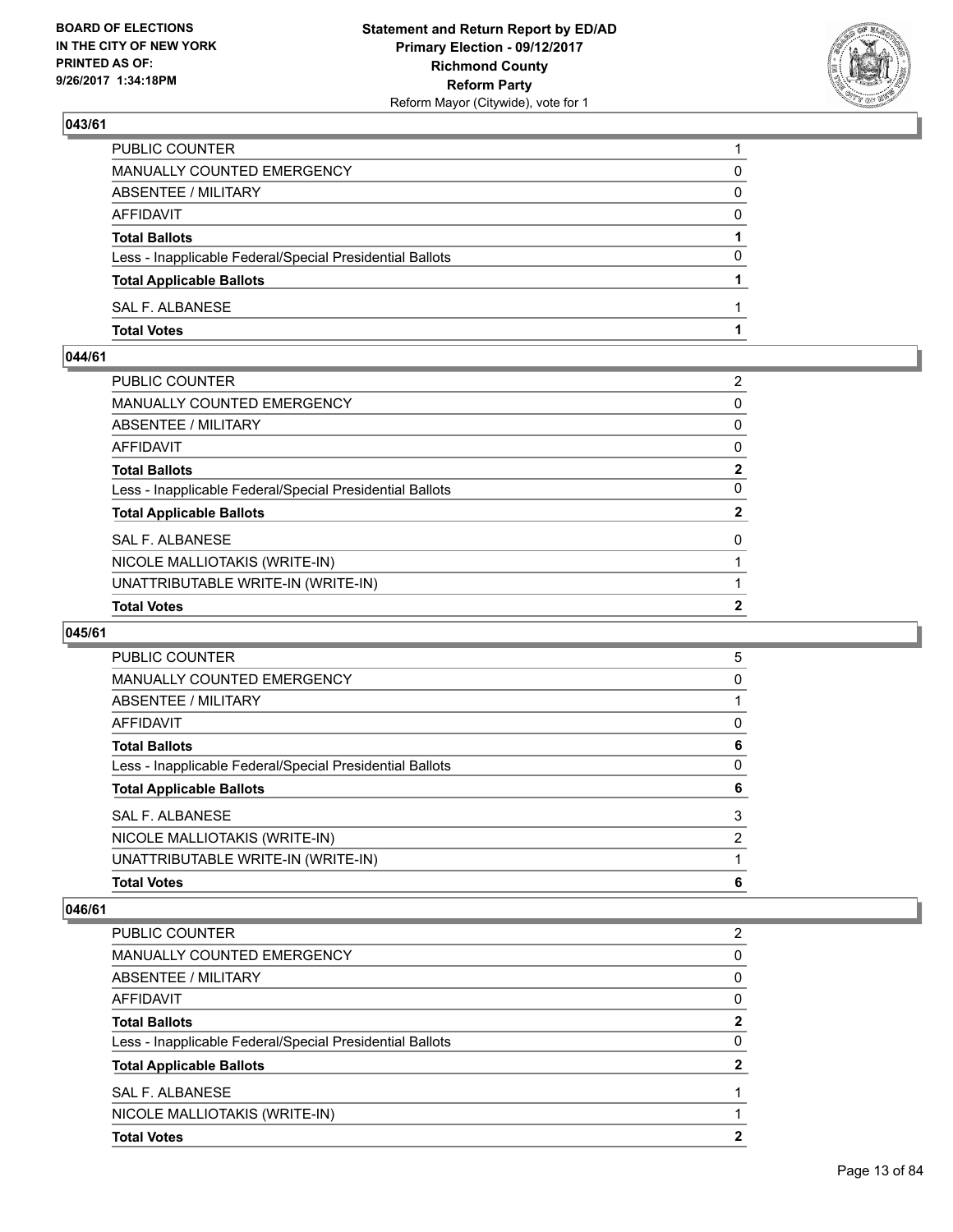

| PUBLIC COUNTER                                           | 3 |
|----------------------------------------------------------|---|
| MANUALLY COUNTED EMERGENCY                               | 0 |
| <b>ABSENTEE / MILITARY</b>                               |   |
| <b>AFFIDAVIT</b>                                         | 0 |
| <b>Total Ballots</b>                                     | 4 |
| Less - Inapplicable Federal/Special Presidential Ballots | 0 |
| <b>Total Applicable Ballots</b>                          | 4 |
| SAL F. ALBANESE                                          | 2 |
| BO DIETL (WRITE-IN)                                      |   |
| NICOLE MALLIOTAKIS (WRITE-IN)                            |   |
| <b>Total Votes</b>                                       | 4 |

#### **048/61**

| PUBLIC COUNTER                                           | 2 |
|----------------------------------------------------------|---|
| <b>MANUALLY COUNTED EMERGENCY</b>                        | 0 |
| ABSENTEE / MILITARY                                      | 0 |
| <b>AFFIDAVIT</b>                                         | 0 |
| <b>Total Ballots</b>                                     | 2 |
| Less - Inapplicable Federal/Special Presidential Ballots | 0 |
| <b>Total Applicable Ballots</b>                          | 2 |
| SAL F. ALBANESE                                          |   |
| NICOLE MALLIOTAKIS (WRITE-IN)                            |   |
| <b>Total Votes</b>                                       | 2 |

#### **049/61**

| PUBLIC COUNTER                                           |   |
|----------------------------------------------------------|---|
| <b>MANUALLY COUNTED EMERGENCY</b>                        | 0 |
| ABSENTEE / MILITARY                                      | 0 |
| AFFIDAVIT                                                | 0 |
| <b>Total Ballots</b>                                     |   |
| Less - Inapplicable Federal/Special Presidential Ballots | 0 |
| <b>Total Applicable Ballots</b>                          |   |
| SAL F. ALBANESE                                          | 0 |
| BILL DEBLASIO (WRITE-IN)                                 |   |
| <b>Total Votes</b>                                       |   |

| <b>Total Votes</b>                                       | 0        |
|----------------------------------------------------------|----------|
| SAL F. ALBANESE                                          | 0        |
| <b>Total Applicable Ballots</b>                          | 0        |
| Less - Inapplicable Federal/Special Presidential Ballots | $\Omega$ |
| <b>Total Ballots</b>                                     | 0        |
| AFFIDAVIT                                                | 0        |
| ABSENTEE / MILITARY                                      | $\Omega$ |
| <b>MANUALLY COUNTED EMERGENCY</b>                        | 0        |
| PUBLIC COUNTER                                           | 0        |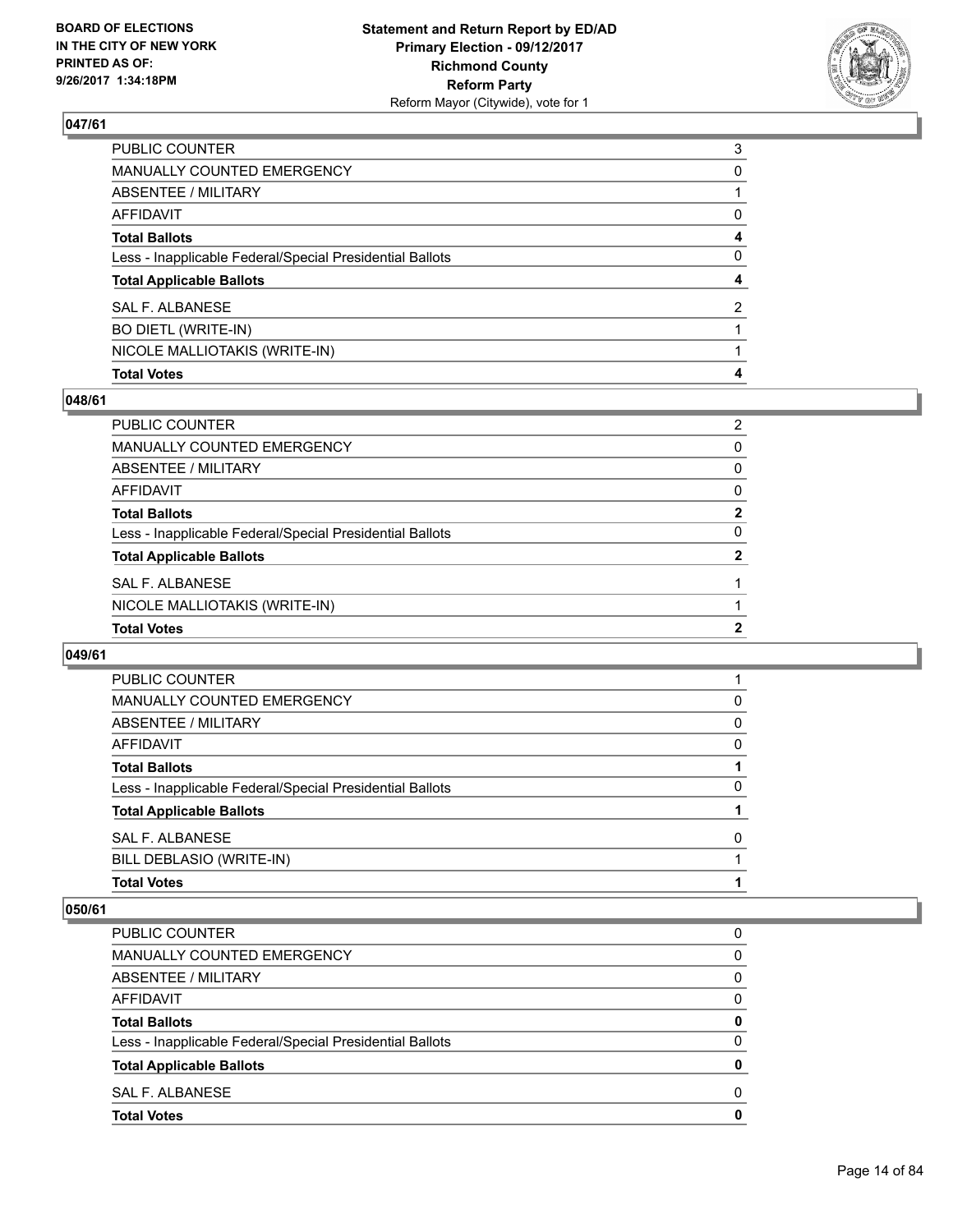

| <b>Total Votes</b>                                       |          |
|----------------------------------------------------------|----------|
| SAL F. ALBANESE                                          |          |
| <b>Total Applicable Ballots</b>                          |          |
| Less - Inapplicable Federal/Special Presidential Ballots | 0        |
| <b>Total Ballots</b>                                     |          |
| AFFIDAVIT                                                | $\Omega$ |
| ABSENTEE / MILITARY                                      | 0        |
| <b>MANUALLY COUNTED EMERGENCY</b>                        | 0        |
| PUBLIC COUNTER                                           |          |

## **052/61**

| PUBLIC COUNTER                                           |          |
|----------------------------------------------------------|----------|
| MANUALLY COUNTED EMERGENCY                               | 0        |
| ABSENTEE / MILITARY                                      | $\Omega$ |
| AFFIDAVIT                                                | $\Omega$ |
| <b>Total Ballots</b>                                     |          |
| Less - Inapplicable Federal/Special Presidential Ballots | $\Omega$ |
| <b>Total Applicable Ballots</b>                          |          |
| SAL F. ALBANESE                                          |          |
| <b>Total Votes</b>                                       |          |
|                                                          |          |

#### **053/61**

| PUBLIC COUNTER                                           | 3            |
|----------------------------------------------------------|--------------|
| MANUALLY COUNTED EMERGENCY                               | 0            |
| ABSENTEE / MILITARY                                      | $\mathbf{0}$ |
| AFFIDAVIT                                                | $\mathbf{0}$ |
| Total Ballots                                            | 3            |
| Less - Inapplicable Federal/Special Presidential Ballots | $\mathbf{0}$ |
| <b>Total Applicable Ballots</b>                          | 3            |
| <b>SAL F. ALBANESE</b>                                   |              |
| BILL DEBLASIO (WRITE-IN)                                 |              |
| KAMILLAH HANKS (WRITE-IN)                                |              |
| <b>Total Votes</b>                                       | 3            |

| <b>PUBLIC COUNTER</b>                                    | 3 |
|----------------------------------------------------------|---|
| <b>MANUALLY COUNTED EMERGENCY</b>                        | 0 |
| ABSENTEE / MILITARY                                      | 5 |
| <b>AFFIDAVIT</b>                                         | 0 |
| <b>Total Ballots</b>                                     | 8 |
| Less - Inapplicable Federal/Special Presidential Ballots | 0 |
| <b>Total Applicable Ballots</b>                          | 8 |
| SAL F. ALBANESE                                          | 4 |
| BILL DEBLASIO (WRITE-IN)                                 | 2 |
| KAMILLAH HANKS (WRITE-IN)                                |   |
| <b>Total Votes</b>                                       | 7 |
| Unrecorded                                               |   |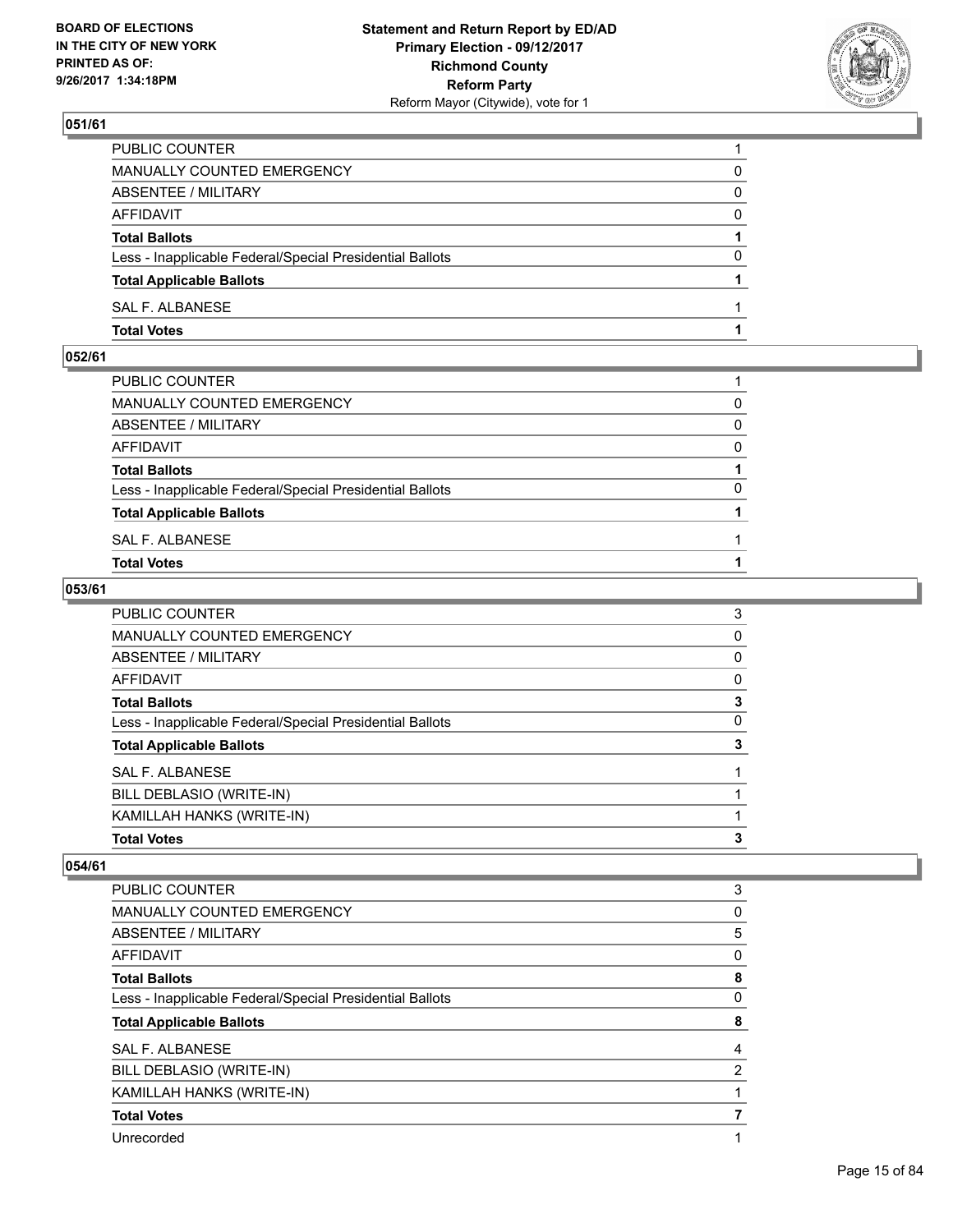

| <b>Total Votes</b>                                       |          |
|----------------------------------------------------------|----------|
| BILL DEBLASIO (WRITE-IN)                                 |          |
| SAL F. ALBANESE                                          | 0        |
| <b>Total Applicable Ballots</b>                          |          |
| Less - Inapplicable Federal/Special Presidential Ballots | 0        |
| <b>Total Ballots</b>                                     |          |
| AFFIDAVIT                                                | $\Omega$ |
| ABSENTEE / MILITARY                                      | 0        |
| <b>MANUALLY COUNTED EMERGENCY</b>                        | 0        |
| PUBLIC COUNTER                                           |          |

#### **056/61**

| PUBLIC COUNTER                                           | 3 |
|----------------------------------------------------------|---|
| MANUALLY COUNTED EMERGENCY                               | 0 |
| ABSENTEE / MILITARY                                      |   |
| AFFIDAVIT                                                | 0 |
| Total Ballots                                            | 4 |
| Less - Inapplicable Federal/Special Presidential Ballots | 0 |
| <b>Total Applicable Ballots</b>                          | 4 |
| SAL F. ALBANESE                                          | 3 |
| DEBORAH L. ROSE (WRITE-IN)                               |   |
| <b>Total Votes</b>                                       | 4 |

#### **057/61**

| <b>PUBLIC COUNTER</b>                                    | 6 |
|----------------------------------------------------------|---|
| <b>MANUALLY COUNTED EMERGENCY</b>                        | 0 |
| ABSENTEE / MILITARY                                      |   |
| AFFIDAVIT                                                | 0 |
| <b>Total Ballots</b>                                     |   |
| Less - Inapplicable Federal/Special Presidential Ballots | 0 |
| <b>Total Applicable Ballots</b>                          |   |
| SAL F. ALBANESE                                          | 5 |
| NICOLE MALLIOTAKIS (WRITE-IN)                            |   |
| <b>Total Votes</b>                                       | 6 |
| Unrecorded                                               |   |
|                                                          |   |

| PUBLIC COUNTER                                           |   |
|----------------------------------------------------------|---|
| <b>MANUALLY COUNTED EMERGENCY</b>                        | 0 |
| ABSENTEE / MILITARY                                      | 0 |
| <b>AFFIDAVIT</b>                                         | 0 |
| <b>Total Ballots</b>                                     |   |
| Less - Inapplicable Federal/Special Presidential Ballots | O |
| <b>Total Applicable Ballots</b>                          |   |
| SAL F. ALBANESE                                          |   |
| <b>Total Votes</b>                                       |   |
|                                                          |   |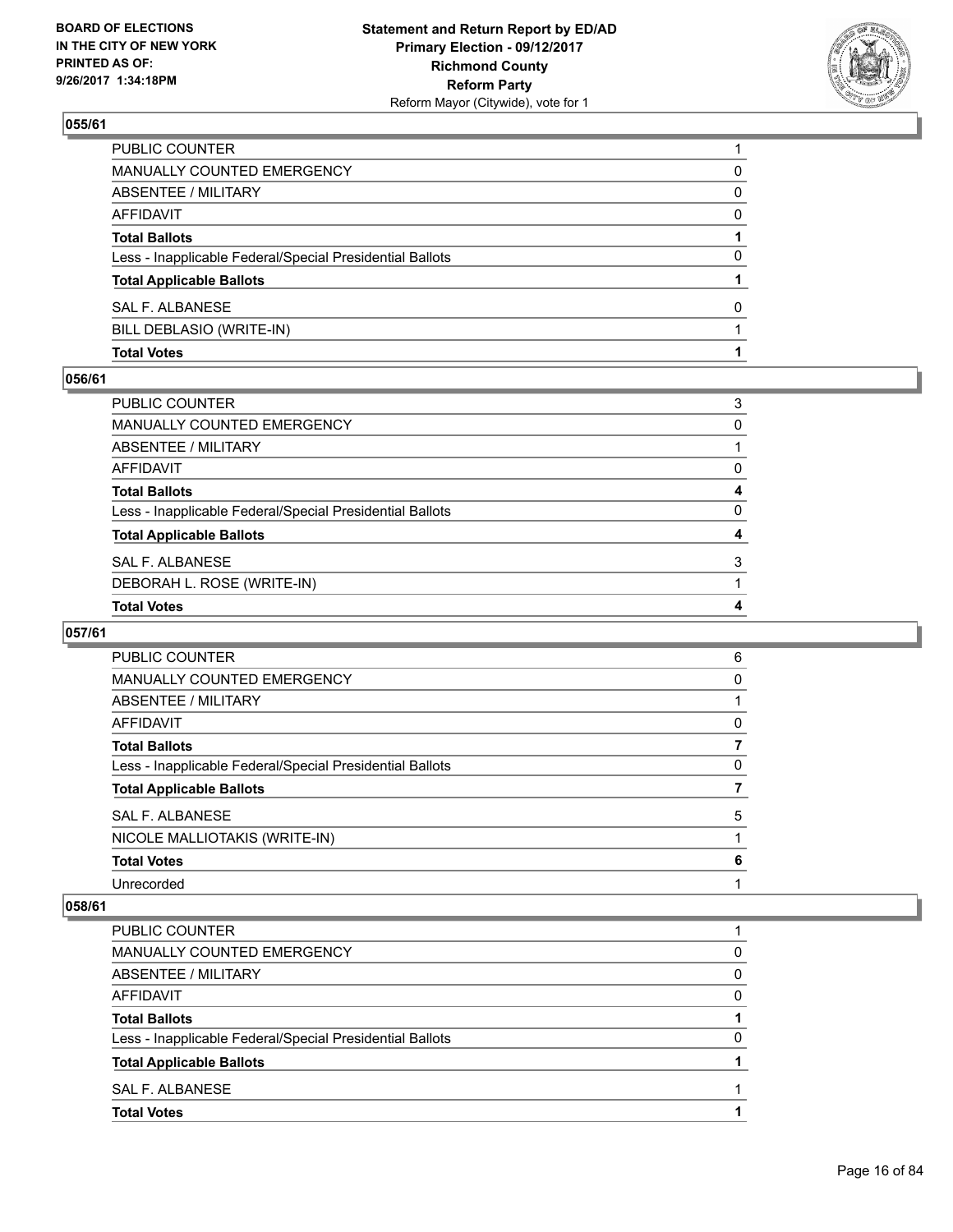

| <b>Total Votes</b>                                       |          |
|----------------------------------------------------------|----------|
| SAL F. ALBANESE                                          |          |
| <b>Total Applicable Ballots</b>                          |          |
| Less - Inapplicable Federal/Special Presidential Ballots | 0        |
| <b>Total Ballots</b>                                     |          |
| AFFIDAVIT                                                | $\Omega$ |
| ABSENTEE / MILITARY                                      | 0        |
| <b>MANUALLY COUNTED EMERGENCY</b>                        | 0        |
| PUBLIC COUNTER                                           |          |

## **060/61**

| PUBLIC COUNTER                                           | 5 |
|----------------------------------------------------------|---|
| MANUALLY COUNTED EMERGENCY                               | 0 |
| ABSENTEE / MILITARY                                      | 0 |
| AFFIDAVIT                                                | 0 |
| Total Ballots                                            | 5 |
| Less - Inapplicable Federal/Special Presidential Ballots | 0 |
| <b>Total Applicable Ballots</b>                          | 5 |
| <b>SAL F. ALBANESE</b>                                   | 3 |
| MICHAEL TOLKIN (WRITE-IN)                                |   |
| UNATTRIBUTABLE WRITE-IN (WRITE-IN)                       |   |
| <b>Total Votes</b>                                       | 5 |

#### **061/61**

| <b>PUBLIC COUNTER</b>                                    | 3 |
|----------------------------------------------------------|---|
|                                                          |   |
| MANUALLY COUNTED EMERGENCY                               | 0 |
| ABSENTEE / MILITARY                                      | 0 |
| AFFIDAVIT                                                | 0 |
| <b>Total Ballots</b>                                     | 3 |
| Less - Inapplicable Federal/Special Presidential Ballots | 0 |
| <b>Total Applicable Ballots</b>                          | 3 |
| SAL F. ALBANESE                                          |   |
| BILL DEBLASIO (WRITE-IN)                                 | 2 |
| <b>Total Votes</b>                                       | 3 |
|                                                          |   |

| <b>PUBLIC COUNTER</b>                                    |   |
|----------------------------------------------------------|---|
| MANUALLY COUNTED EMERGENCY                               | 0 |
| ABSENTEE / MILITARY                                      | 0 |
| AFFIDAVIT                                                | 0 |
| <b>Total Ballots</b>                                     |   |
| Less - Inapplicable Federal/Special Presidential Ballots | 0 |
| <b>Total Applicable Ballots</b>                          |   |
| SAL F. ALBANESE                                          | O |
| NICOLE MALLIOTAKIS (WRITE-IN)                            |   |
| <b>Total Votes</b>                                       |   |
|                                                          |   |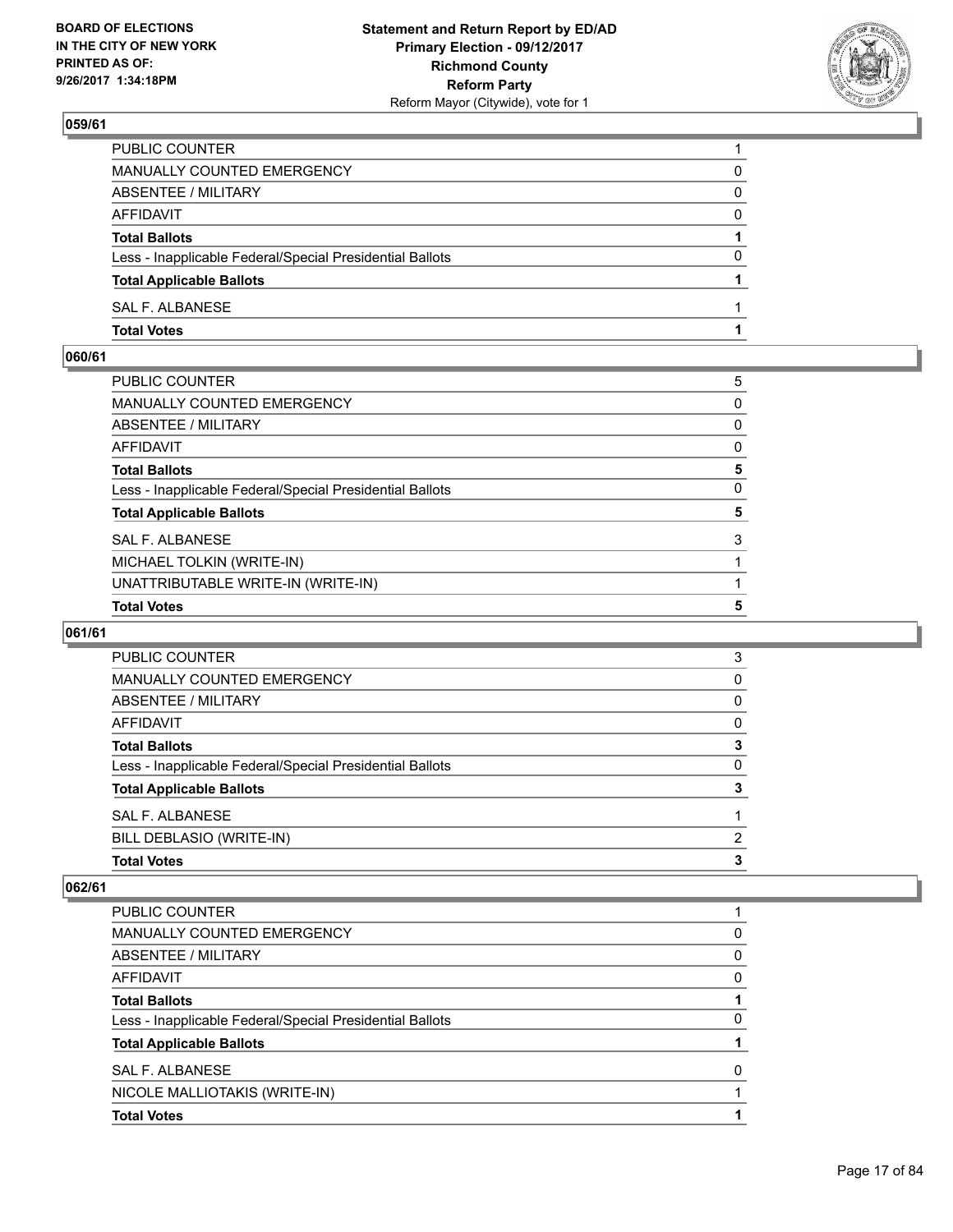

| PUBLIC COUNTER                                           | 0            |
|----------------------------------------------------------|--------------|
| MANUALLY COUNTED EMERGENCY                               | $\Omega$     |
| ABSENTEE / MILITARY                                      | $\mathbf{0}$ |
| AFFIDAVIT                                                | 0            |
| <b>Total Ballots</b>                                     | 0            |
| Less - Inapplicable Federal/Special Presidential Ballots | $\mathbf{0}$ |
| <b>Total Applicable Ballots</b>                          | $\bf{0}$     |
| SAL F. ALBANESE                                          | $\Omega$     |
| <b>Total Votes</b>                                       | $\mathbf{0}$ |

#### **064/61**

| <b>Total Votes</b>                                       | $\mathbf{0}$ |
|----------------------------------------------------------|--------------|
| SAL F. ALBANESE                                          | 0            |
| <b>Total Applicable Ballots</b>                          | $\mathbf{0}$ |
| Less - Inapplicable Federal/Special Presidential Ballots | $\Omega$     |
| <b>Total Ballots</b>                                     | 0            |
| AFFIDAVIT                                                | $\Omega$     |
| ABSENTEE / MILITARY                                      | $\Omega$     |
| MANUALLY COUNTED EMERGENCY                               | $\Omega$     |
| PUBLIC COUNTER                                           | 0            |
|                                                          |              |

#### **065/61**

| PUBLIC COUNTER                                           | 0            |
|----------------------------------------------------------|--------------|
| MANUALLY COUNTED EMERGENCY                               | $\mathbf{0}$ |
| ABSENTEE / MILITARY                                      | $\mathbf{0}$ |
| AFFIDAVIT                                                | $\mathbf{0}$ |
| <b>Total Ballots</b>                                     | 0            |
| Less - Inapplicable Federal/Special Presidential Ballots | $\mathbf{0}$ |
| <b>Total Applicable Ballots</b>                          | $\mathbf{0}$ |
| SAL F. ALBANESE                                          | $\Omega$     |
| <b>Total Votes</b>                                       | 0            |
|                                                          |              |

| PUBLIC COUNTER                                           |   |
|----------------------------------------------------------|---|
| MANUALLY COUNTED EMERGENCY                               | 0 |
| ABSENTEE / MILITARY                                      | 0 |
| AFFIDAVIT                                                | O |
| <b>Total Ballots</b>                                     |   |
| Less - Inapplicable Federal/Special Presidential Ballots | 0 |
| <b>Total Applicable Ballots</b>                          |   |
| SAL F. ALBANESE                                          |   |
| <b>Total Votes</b>                                       |   |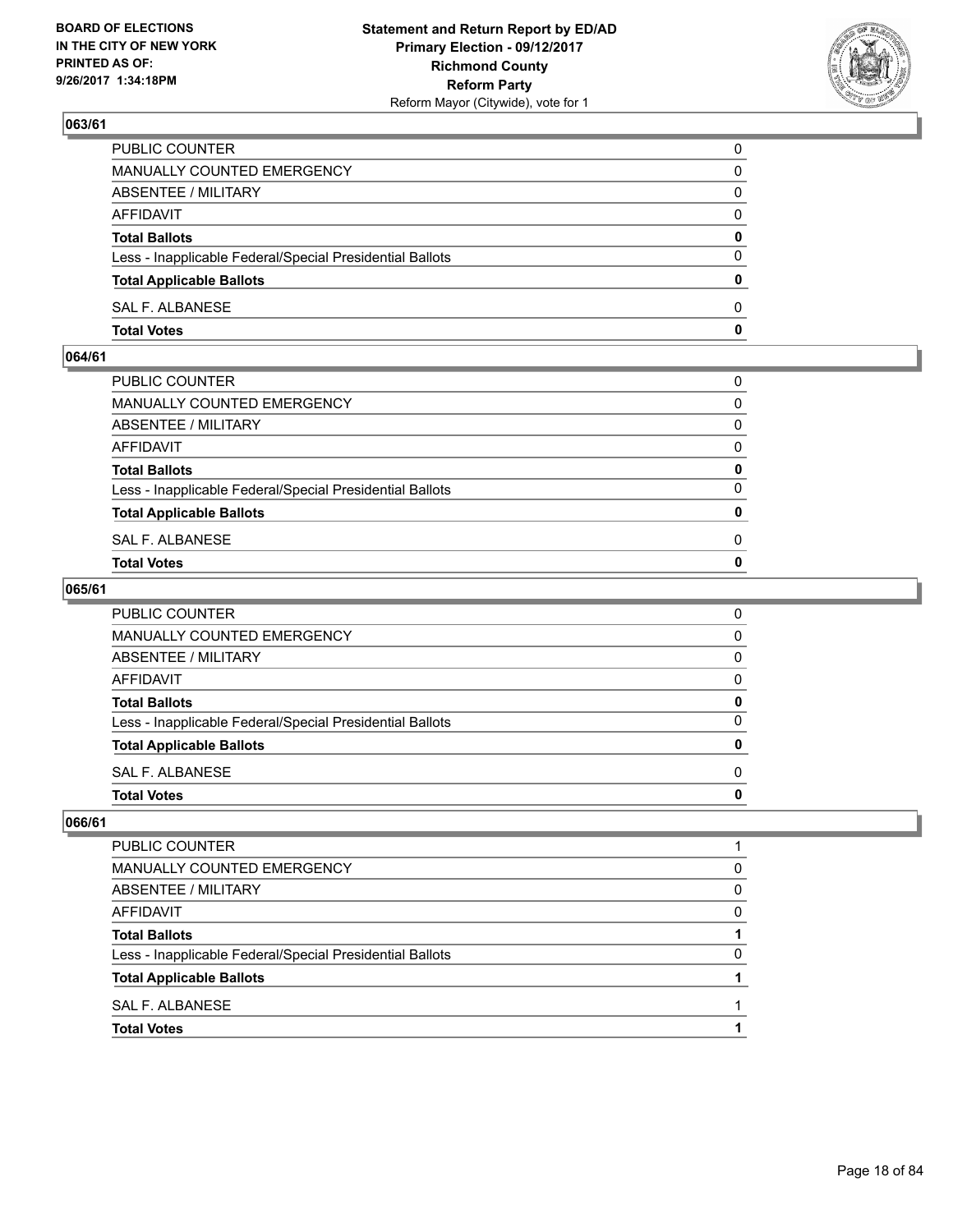

| <b>Total Votes</b>                                       |   |
|----------------------------------------------------------|---|
| NICOLE MALLIOTAKIS (WRITE-IN)                            |   |
| SAL F. ALBANESE                                          | 0 |
| <b>Total Applicable Ballots</b>                          |   |
| Less - Inapplicable Federal/Special Presidential Ballots | 0 |
| <b>Total Ballots</b>                                     |   |
| AFFIDAVIT                                                | 0 |
| ABSENTEE / MILITARY                                      | 0 |
| MANUALLY COUNTED EMERGENCY                               | 0 |
| PUBLIC COUNTER                                           |   |

#### **068/61**

| Total Votes                                              | 0 |
|----------------------------------------------------------|---|
| SAL F. ALBANESE                                          | 0 |
| <b>Total Applicable Ballots</b>                          | 0 |
| Less - Inapplicable Federal/Special Presidential Ballots | 0 |
| <b>Total Ballots</b>                                     | 0 |
| AFFIDAVIT                                                | 0 |
| ABSENTEE / MILITARY                                      | 0 |
| MANUALLY COUNTED EMERGENCY                               | 0 |
| PUBLIC COUNTER                                           | 0 |
|                                                          |   |

## **069/61**

| <b>PUBLIC COUNTER</b>                                    | 0 |
|----------------------------------------------------------|---|
| MANUALLY COUNTED EMERGENCY                               | 0 |
| ABSENTEE / MILITARY                                      | 0 |
| AFFIDAVIT                                                | 0 |
| <b>Total Ballots</b>                                     | 0 |
| Less - Inapplicable Federal/Special Presidential Ballots | O |
| <b>Total Applicable Ballots</b>                          | Ω |
| SAL F. ALBANESE                                          | 0 |
| <b>Total Votes</b>                                       | o |

| <b>PUBLIC COUNTER</b>                                    | $\overline{2}$ |
|----------------------------------------------------------|----------------|
| <b>MANUALLY COUNTED EMERGENCY</b>                        | 0              |
| ABSENTEE / MILITARY                                      | 0              |
| AFFIDAVIT                                                | 0              |
| <b>Total Ballots</b>                                     | 2              |
| Less - Inapplicable Federal/Special Presidential Ballots | 0              |
| <b>Total Applicable Ballots</b>                          | 2              |
| SAL F. ALBANESE                                          | $\Omega$       |
| DEBORAH L. ROSE (WRITE-IN)                               |                |
| NICOLE MALLIOTAKIS (WRITE-IN)                            |                |
| <b>Total Votes</b>                                       | 2              |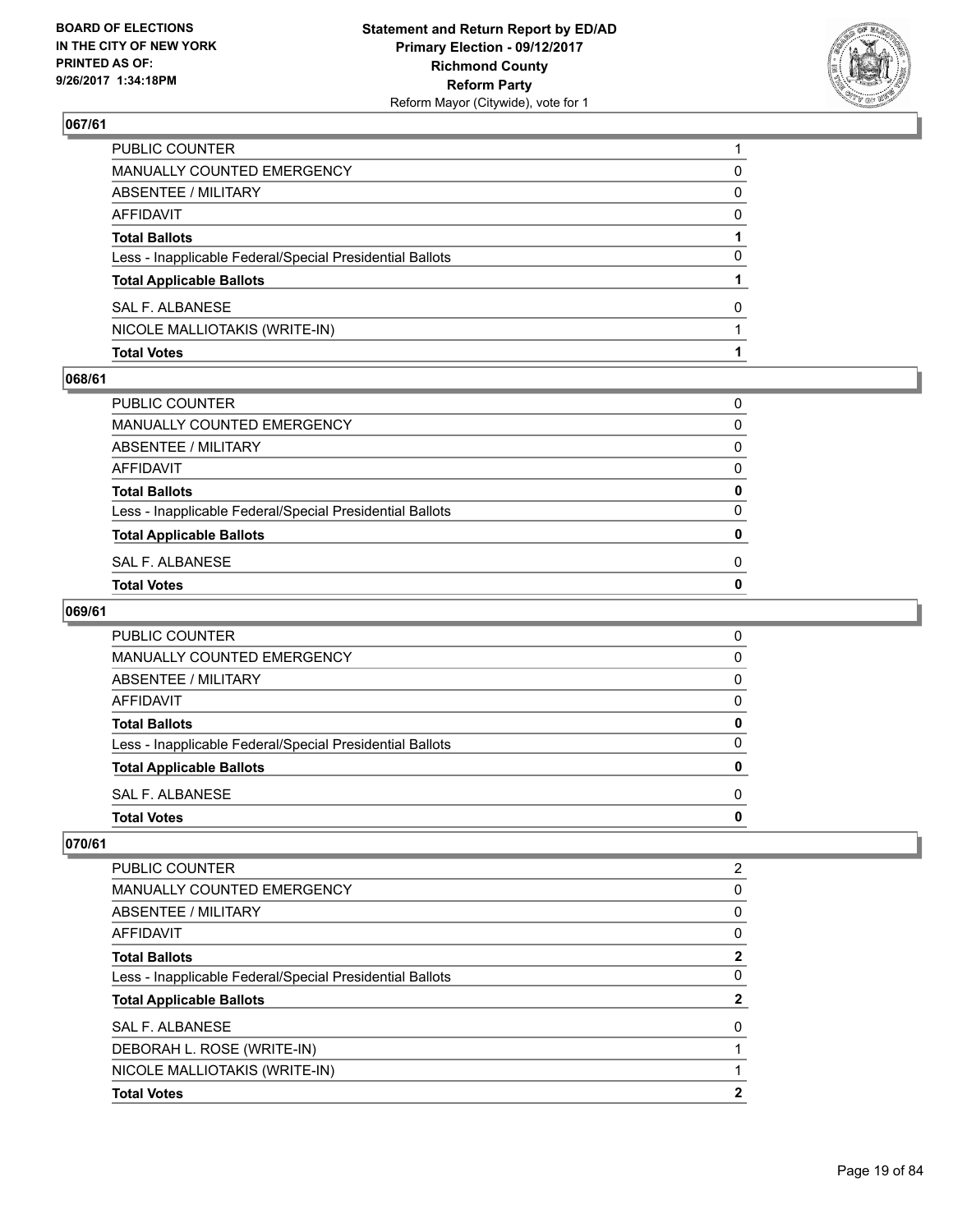

| PUBLIC COUNTER                                           | 0            |
|----------------------------------------------------------|--------------|
| MANUALLY COUNTED EMERGENCY                               | $\Omega$     |
| ABSENTEE / MILITARY                                      | $\mathbf{0}$ |
| AFFIDAVIT                                                | 0            |
| <b>Total Ballots</b>                                     | $\mathbf{0}$ |
| Less - Inapplicable Federal/Special Presidential Ballots | $\Omega$     |
| <b>Total Applicable Ballots</b>                          | $\mathbf{0}$ |
| SAL F. ALBANESE                                          | $\Omega$     |
| <b>Total Votes</b>                                       | $\mathbf{0}$ |

## **072/61**

| <b>Total Votes</b>                                       | 2              |
|----------------------------------------------------------|----------------|
| NICOLE MALLIOTAKIS (WRITE-IN)                            |                |
| SAL F. ALBANESE                                          |                |
| <b>Total Applicable Ballots</b>                          | $\overline{2}$ |
| Less - Inapplicable Federal/Special Presidential Ballots | $\Omega$       |
| Total Ballots                                            | $\mathbf{2}$   |
| AFFIDAVIT                                                | $\mathbf{0}$   |
| ABSENTEE / MILITARY                                      | $\mathbf{0}$   |
| MANUALLY COUNTED EMERGENCY                               | $\mathbf{0}$   |
| PUBLIC COUNTER                                           | 2              |
|                                                          |                |

## **073/61**

| <b>PUBLIC COUNTER</b>                                    | 3 |
|----------------------------------------------------------|---|
| <b>MANUALLY COUNTED EMERGENCY</b>                        | 0 |
| ABSENTEE / MILITARY                                      | 0 |
| AFFIDAVIT                                                | 0 |
| <b>Total Ballots</b>                                     | 3 |
| Less - Inapplicable Federal/Special Presidential Ballots | 0 |
| <b>Total Applicable Ballots</b>                          | 3 |
| SAL F. ALBANESE                                          | 0 |
| BILL DEBLASIO (WRITE-IN)                                 | 2 |
| UNATTRIBUTABLE WRITE-IN (WRITE-IN)                       |   |
| <b>Total Votes</b>                                       | 3 |
|                                                          |   |

| PUBLIC COUNTER                                           |   |
|----------------------------------------------------------|---|
| MANUALLY COUNTED EMERGENCY                               | 0 |
| ABSENTEE / MILITARY                                      | 0 |
| AFFIDAVIT                                                | O |
| <b>Total Ballots</b>                                     | 0 |
| Less - Inapplicable Federal/Special Presidential Ballots | 0 |
| <b>Total Applicable Ballots</b>                          | o |
| SAL F. ALBANESE                                          | O |
| <b>Total Votes</b>                                       |   |
|                                                          |   |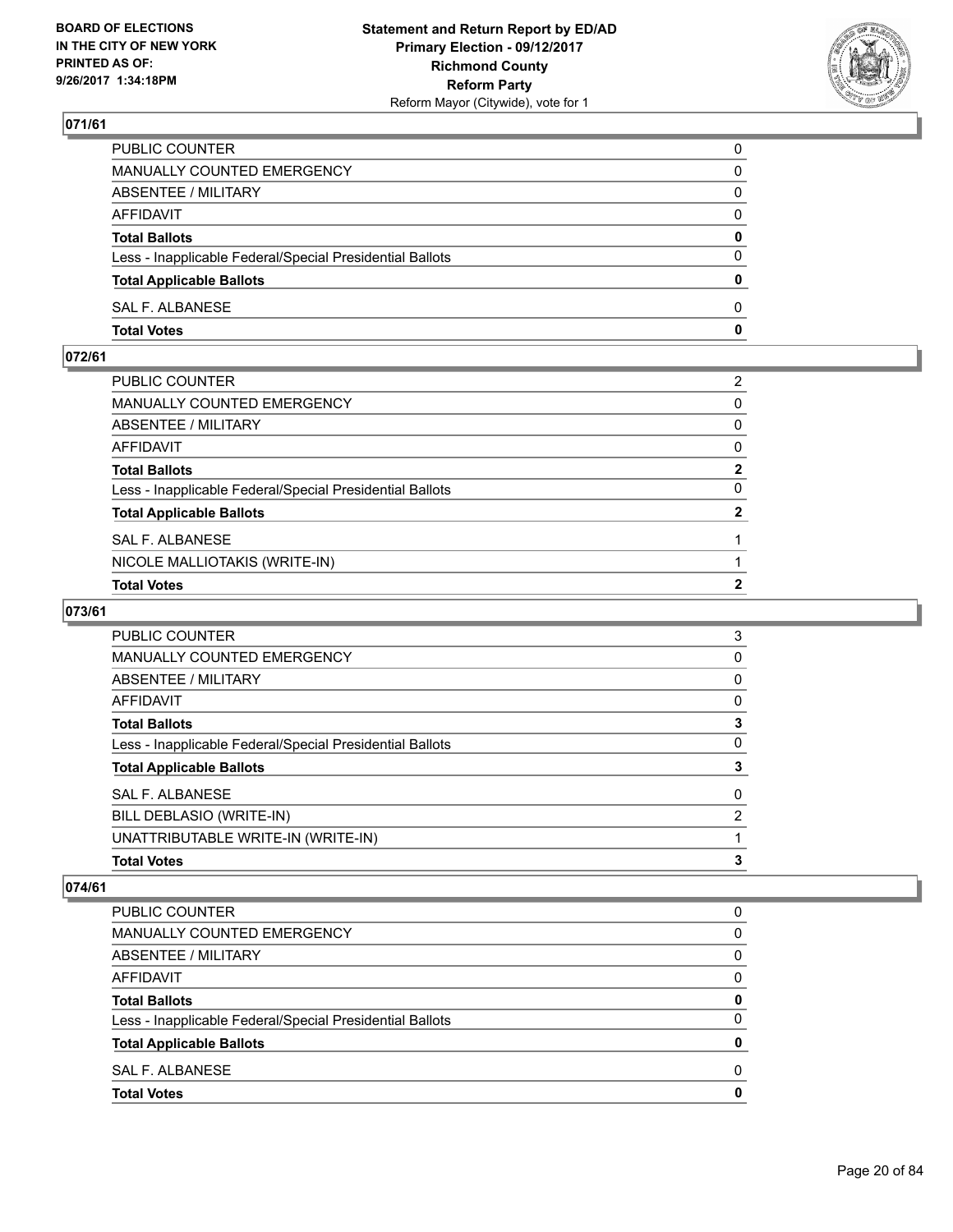

| PUBLIC COUNTER                                           | 5            |
|----------------------------------------------------------|--------------|
| MANUALLY COUNTED EMERGENCY                               | 0            |
| ABSENTEE / MILITARY                                      | 0            |
| AFFIDAVIT                                                | $\mathbf{0}$ |
| Total Ballots                                            | 5            |
| Less - Inapplicable Federal/Special Presidential Ballots | 0            |
| <b>Total Applicable Ballots</b>                          | 5            |
| <b>SAL F. ALBANESE</b>                                   | 2            |
| BILL DEBLASIO (WRITE-IN)                                 |              |
| LOLA IBRAHIM (WRITE-IN)                                  | 2            |
| <b>Total Votes</b>                                       | 5            |

#### **076/61**

| PUBLIC COUNTER                                           | 2 |
|----------------------------------------------------------|---|
| <b>MANUALLY COUNTED EMERGENCY</b>                        | 0 |
| ABSENTEE / MILITARY                                      | 0 |
| <b>AFFIDAVIT</b>                                         | 0 |
| <b>Total Ballots</b>                                     | 2 |
| Less - Inapplicable Federal/Special Presidential Ballots | 0 |
| <b>Total Applicable Ballots</b>                          | 2 |
| SAL F. ALBANESE                                          |   |
| NICOLE MALLIOTAKIS (WRITE-IN)                            |   |
| <b>Total Votes</b>                                       | 2 |

#### **077/61**

| <b>Total Votes</b>                                       | $\mathbf{2}$ |
|----------------------------------------------------------|--------------|
| NICOLE MALLIOTAKIS (WRITE-IN)                            | 2            |
| SAL F. ALBANESE                                          | $\Omega$     |
| <b>Total Applicable Ballots</b>                          | 2            |
| Less - Inapplicable Federal/Special Presidential Ballots | 0            |
| <b>Total Ballots</b>                                     | $\mathbf{2}$ |
| AFFIDAVIT                                                | 0            |
| ABSENTEE / MILITARY                                      | 0            |
| MANUALLY COUNTED EMERGENCY                               | 0            |
| <b>PUBLIC COUNTER</b>                                    | 2            |

| <b>PUBLIC COUNTER</b>                                    |          |
|----------------------------------------------------------|----------|
| MANUALLY COUNTED EMERGENCY                               | 0        |
| ABSENTEE / MILITARY                                      | $\Omega$ |
| AFFIDAVIT                                                | 0        |
| <b>Total Ballots</b>                                     |          |
| Less - Inapplicable Federal/Special Presidential Ballots | 0        |
| <b>Total Applicable Ballots</b>                          |          |
| <b>SAL F. ALBANESE</b>                                   | 0        |
| <b>Total Votes</b>                                       | 0        |
| Unrecorded                                               |          |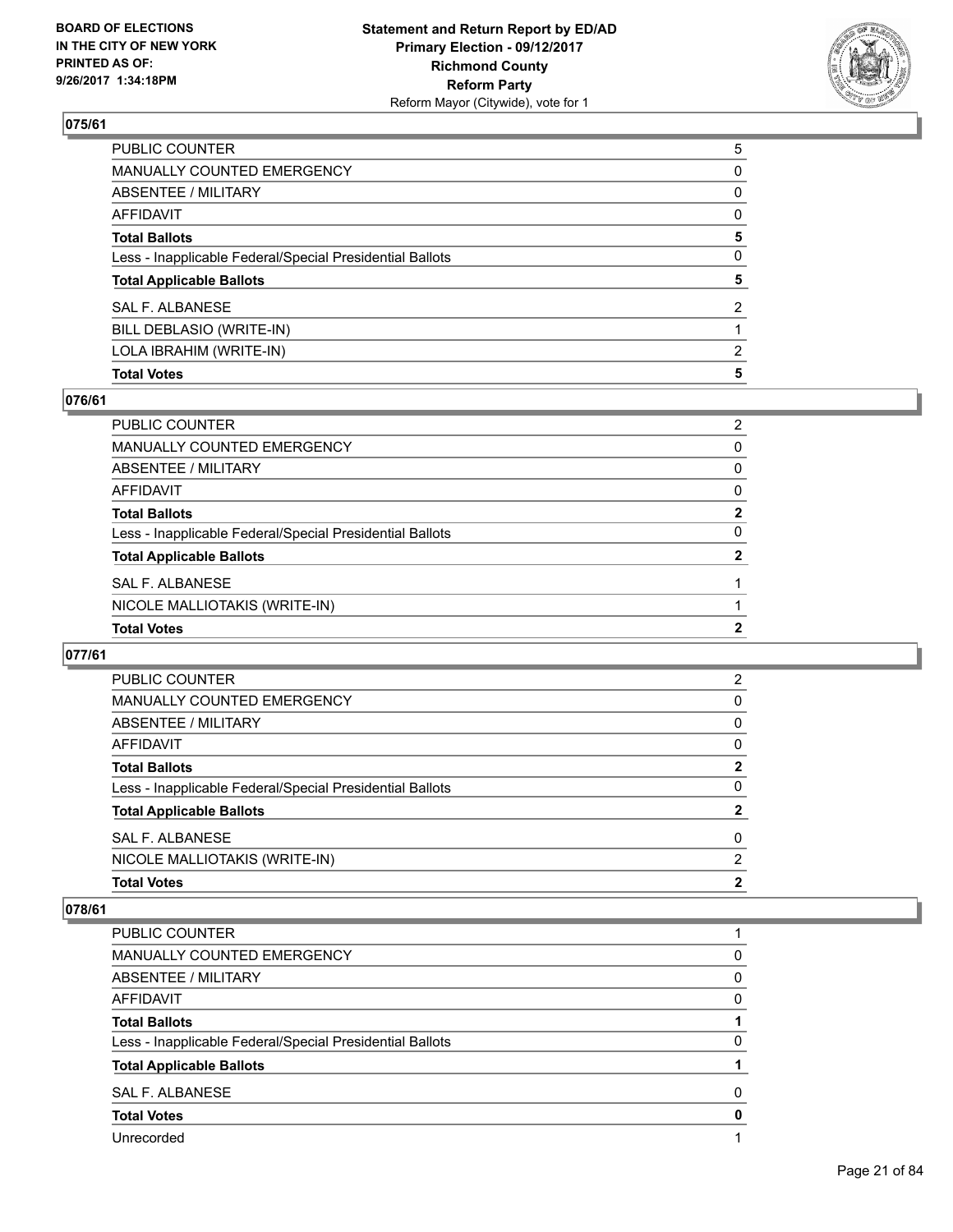

| <b>PUBLIC COUNTER</b>                                    | 0        |
|----------------------------------------------------------|----------|
| MANUALLY COUNTED EMERGENCY                               | 0        |
| ABSENTEE / MILITARY                                      | 0        |
| AFFIDAVIT                                                | 0        |
| <b>Total Ballots</b>                                     | 0        |
| Less - Inapplicable Federal/Special Presidential Ballots | $\Omega$ |
| <b>Total Applicable Ballots</b>                          | 0        |
| SAL F. ALBANESE                                          | 0        |
| <b>Total Votes</b>                                       | 0        |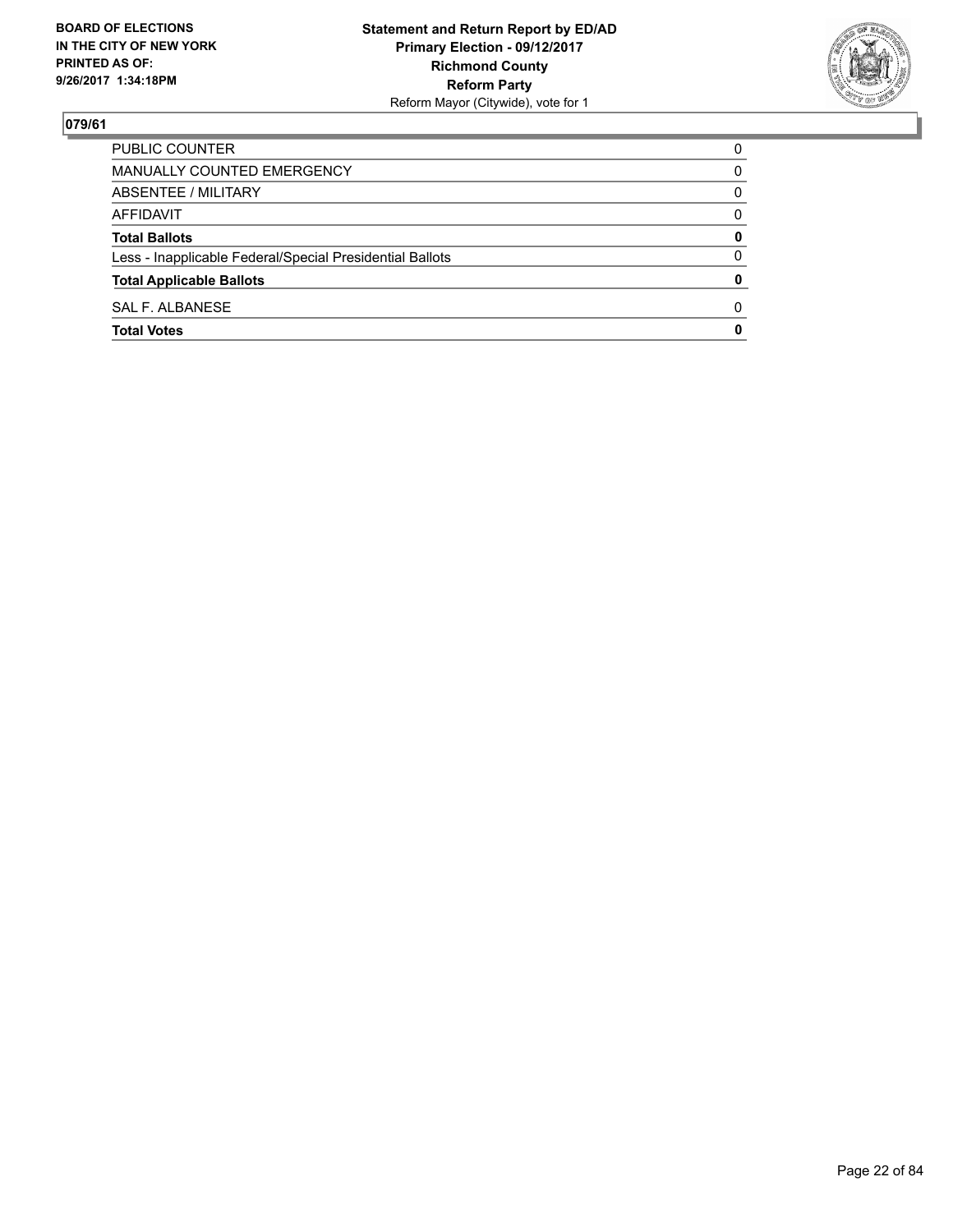

| PUBLIC COUNTER                                           | 0            |
|----------------------------------------------------------|--------------|
| MANUALLY COUNTED EMERGENCY                               | 0            |
| ABSENTEE / MILITARY                                      | 0            |
| AFFIDAVIT                                                | $\Omega$     |
| <b>Total Ballots</b>                                     | $\mathbf{0}$ |
| Less - Inapplicable Federal/Special Presidential Ballots | $\Omega$     |
| <b>Total Applicable Ballots</b>                          | $\mathbf{0}$ |
| SAL F. ALBANESE                                          | 0            |
| <b>Total Votes</b>                                       | 0            |

## **002/62**

| Total Votes                                              | 4            |
|----------------------------------------------------------|--------------|
| SAL F. ALBANESE                                          | 4            |
| <b>Total Applicable Ballots</b>                          | 4            |
| Less - Inapplicable Federal/Special Presidential Ballots | $\Omega$     |
| <b>Total Ballots</b>                                     | 4            |
| AFFIDAVIT                                                | $\mathbf{0}$ |
| ABSENTEE / MILITARY                                      | $\Omega$     |
| MANUALLY COUNTED EMERGENCY                               | $\mathbf{0}$ |
| PUBLIC COUNTER                                           | 4            |
|                                                          |              |

#### **003/62**

| <b>Total Votes</b>                                       | 2              |
|----------------------------------------------------------|----------------|
| NICOLE MALLIOTAKIS (WRITE-IN)                            | 2              |
| SAL F. ALBANESE                                          | $\Omega$       |
| <b>Total Applicable Ballots</b>                          | $\mathbf{2}$   |
| Less - Inapplicable Federal/Special Presidential Ballots | 0              |
| <b>Total Ballots</b>                                     | $\mathbf{2}$   |
| AFFIDAVIT                                                | 0              |
| <b>ABSENTEE / MILITARY</b>                               | 0              |
| MANUALLY COUNTED EMERGENCY                               | 0              |
| PUBLIC COUNTER                                           | $\overline{2}$ |

| <b>Total Votes</b>                                       |   |
|----------------------------------------------------------|---|
| SAL F. ALBANESE                                          |   |
| <b>Total Applicable Ballots</b>                          |   |
| Less - Inapplicable Federal/Special Presidential Ballots | 0 |
| <b>Total Ballots</b>                                     |   |
| AFFIDAVIT                                                | 0 |
| ABSENTEE / MILITARY                                      | 0 |
| MANUALLY COUNTED EMERGENCY                               | 0 |
| <b>PUBLIC COUNTER</b>                                    |   |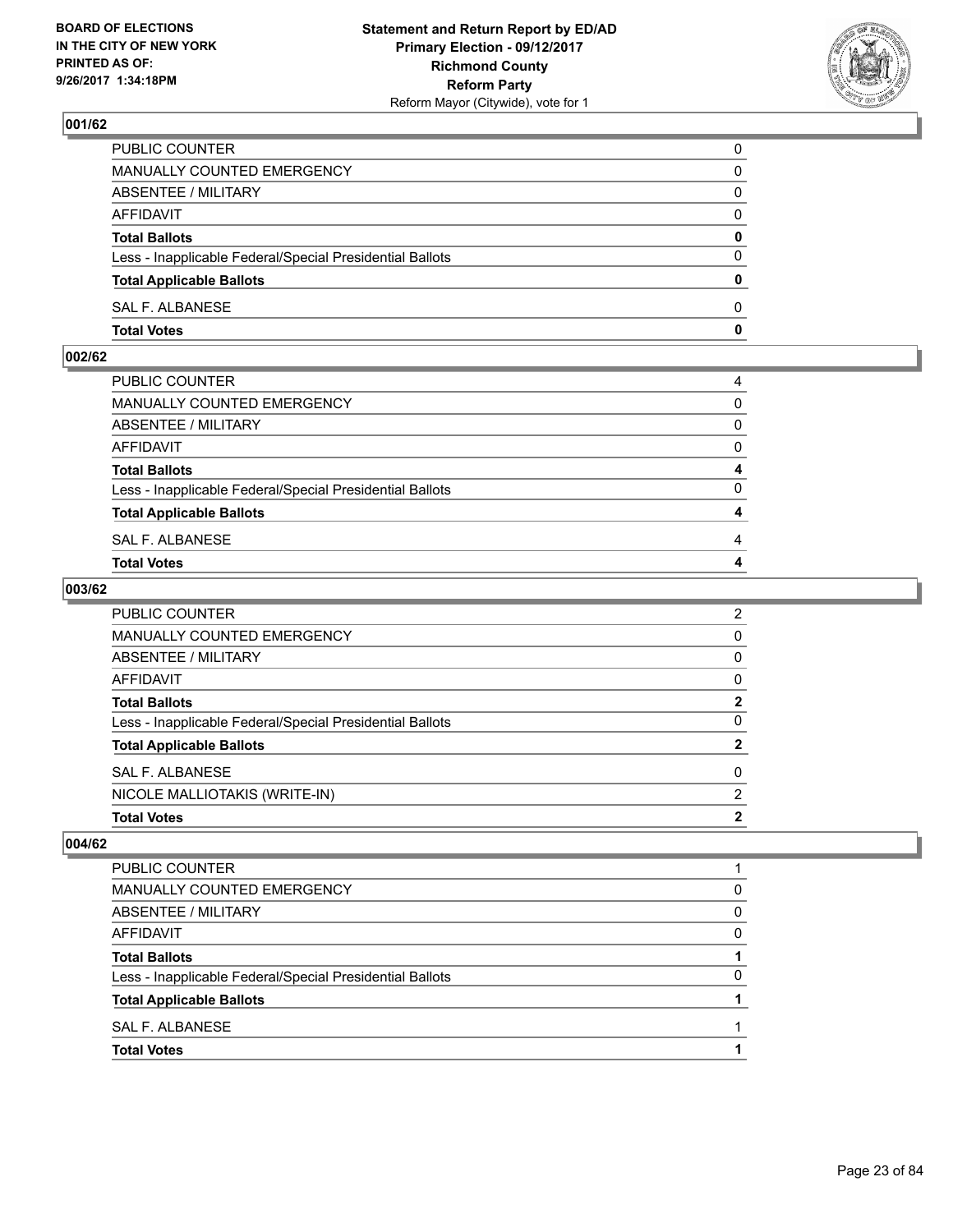

| <b>Total Votes</b>                                       | 2            |
|----------------------------------------------------------|--------------|
| NICOLE MALLIOTAKIS (WRITE-IN)                            |              |
| SAL F. ALBANESE                                          |              |
| <b>Total Applicable Ballots</b>                          | $\mathbf{2}$ |
| Less - Inapplicable Federal/Special Presidential Ballots | 0            |
| <b>Total Ballots</b>                                     | 2            |
| AFFIDAVIT                                                | 0            |
| ABSENTEE / MILITARY                                      | 0            |
| MANUALLY COUNTED EMERGENCY                               | 0            |
| PUBLIC COUNTER                                           | 2            |

#### **006/62**

| PUBLIC COUNTER                                           | 6 |
|----------------------------------------------------------|---|
| <b>MANUALLY COUNTED EMERGENCY</b>                        | 0 |
| <b>ABSENTEE / MILITARY</b>                               | 0 |
| <b>AFFIDAVIT</b>                                         | 0 |
| <b>Total Ballots</b>                                     | 6 |
| Less - Inapplicable Federal/Special Presidential Ballots | 0 |
| <b>Total Applicable Ballots</b>                          | 6 |
| <b>SAL F. ALBANESE</b>                                   | 3 |
| BILL DEBLASIO (WRITE-IN)                                 |   |
| NICOLE MALLIOTAKIS (WRITE-IN)                            | 2 |
| <b>Total Votes</b>                                       | 6 |

#### **007/62**

| <b>Total Votes</b>                                       |   |
|----------------------------------------------------------|---|
| NICOLE MALLIOTAKIS (WRITE-IN)                            |   |
| SAL F. ALBANESE                                          | 0 |
| <b>Total Applicable Ballots</b>                          |   |
| Less - Inapplicable Federal/Special Presidential Ballots | 0 |
| <b>Total Ballots</b>                                     |   |
| AFFIDAVIT                                                | 0 |
| ABSENTEE / MILITARY                                      | 0 |
| MANUALLY COUNTED EMERGENCY                               | 0 |
| <b>PUBLIC COUNTER</b>                                    |   |

| <b>Total Votes</b>                                       | 0            |
|----------------------------------------------------------|--------------|
| SAL F. ALBANESE                                          | <sup>0</sup> |
| <b>Total Applicable Ballots</b>                          | 0            |
| Less - Inapplicable Federal/Special Presidential Ballots | $\Omega$     |
| <b>Total Ballots</b>                                     | 0            |
| AFFIDAVIT                                                | 0            |
| ABSENTEE / MILITARY                                      | 0            |
| <b>MANUALLY COUNTED EMERGENCY</b>                        | 0            |
| <b>PUBLIC COUNTER</b>                                    | 0            |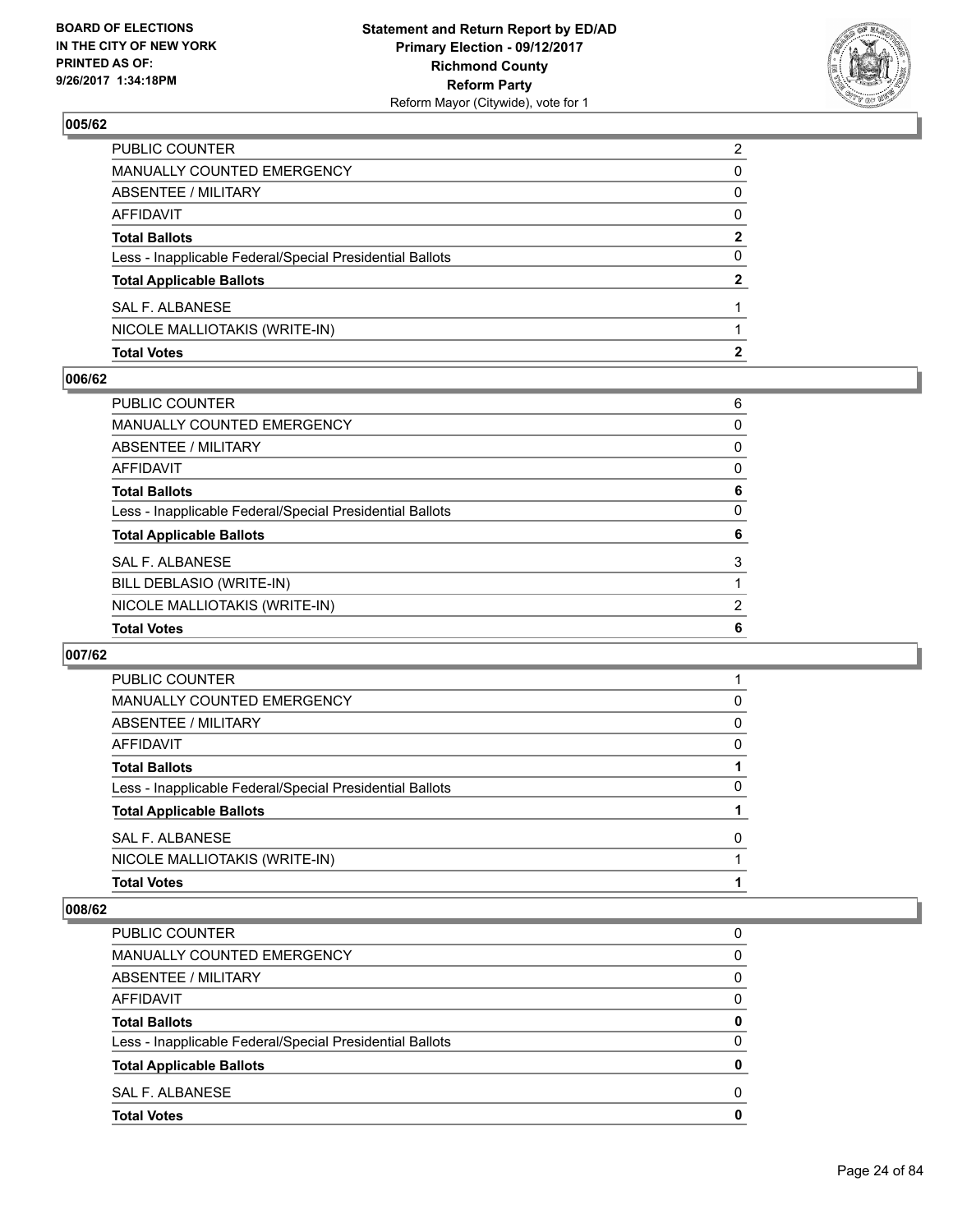

| PUBLIC COUNTER                                           |              |
|----------------------------------------------------------|--------------|
| MANUALLY COUNTED EMERGENCY                               | 0            |
| ABSENTEE / MILITARY                                      |              |
| AFFIDAVIT                                                | $\Omega$     |
| <b>Total Ballots</b>                                     | $\mathbf{2}$ |
| Less - Inapplicable Federal/Special Presidential Ballots | $\Omega$     |
| <b>Total Applicable Ballots</b>                          | 2            |
| SAL F. ALBANESE                                          | 2            |
| <b>Total Votes</b>                                       | 2            |

## **010/62**

| PUBLIC COUNTER                                           | 4 |
|----------------------------------------------------------|---|
| MANUALLY COUNTED EMERGENCY                               | 0 |
| ABSENTEE / MILITARY                                      |   |
| AFFIDAVIT                                                | 0 |
| Total Ballots                                            | 5 |
| Less - Inapplicable Federal/Special Presidential Ballots | 0 |
| <b>Total Applicable Ballots</b>                          | 5 |
| SAL F. ALBANESE                                          | 4 |
| BILL DEBLASIO (WRITE-IN)                                 |   |
| <b>Total Votes</b>                                       | 5 |
|                                                          |   |

## **011/62**

| <b>PUBLIC COUNTER</b>                                    | 2        |
|----------------------------------------------------------|----------|
| <b>MANUALLY COUNTED EMERGENCY</b>                        | 0        |
| ABSENTEE / MILITARY                                      | 0        |
| AFFIDAVIT                                                | $\Omega$ |
| <b>Total Ballots</b>                                     | 2        |
| Less - Inapplicable Federal/Special Presidential Ballots | 0        |
| <b>Total Applicable Ballots</b>                          | ּ        |
| SAL F. ALBANESE                                          |          |
| <b>BO DIETL (WRITE-IN)</b>                               |          |
| <b>Total Votes</b>                                       | 2        |

| <b>PUBLIC COUNTER</b>                                    | 4 |
|----------------------------------------------------------|---|
| MANUALLY COUNTED EMERGENCY                               | 0 |
| ABSENTEE / MILITARY                                      | 0 |
| AFFIDAVIT                                                | 0 |
| <b>Total Ballots</b>                                     | 4 |
| Less - Inapplicable Federal/Special Presidential Ballots | 0 |
| <b>Total Applicable Ballots</b>                          |   |
| SAL F. ALBANESE                                          |   |
| NICOLE MALLIOTAKIS (WRITE-IN)                            | 3 |
| <b>Total Votes</b>                                       |   |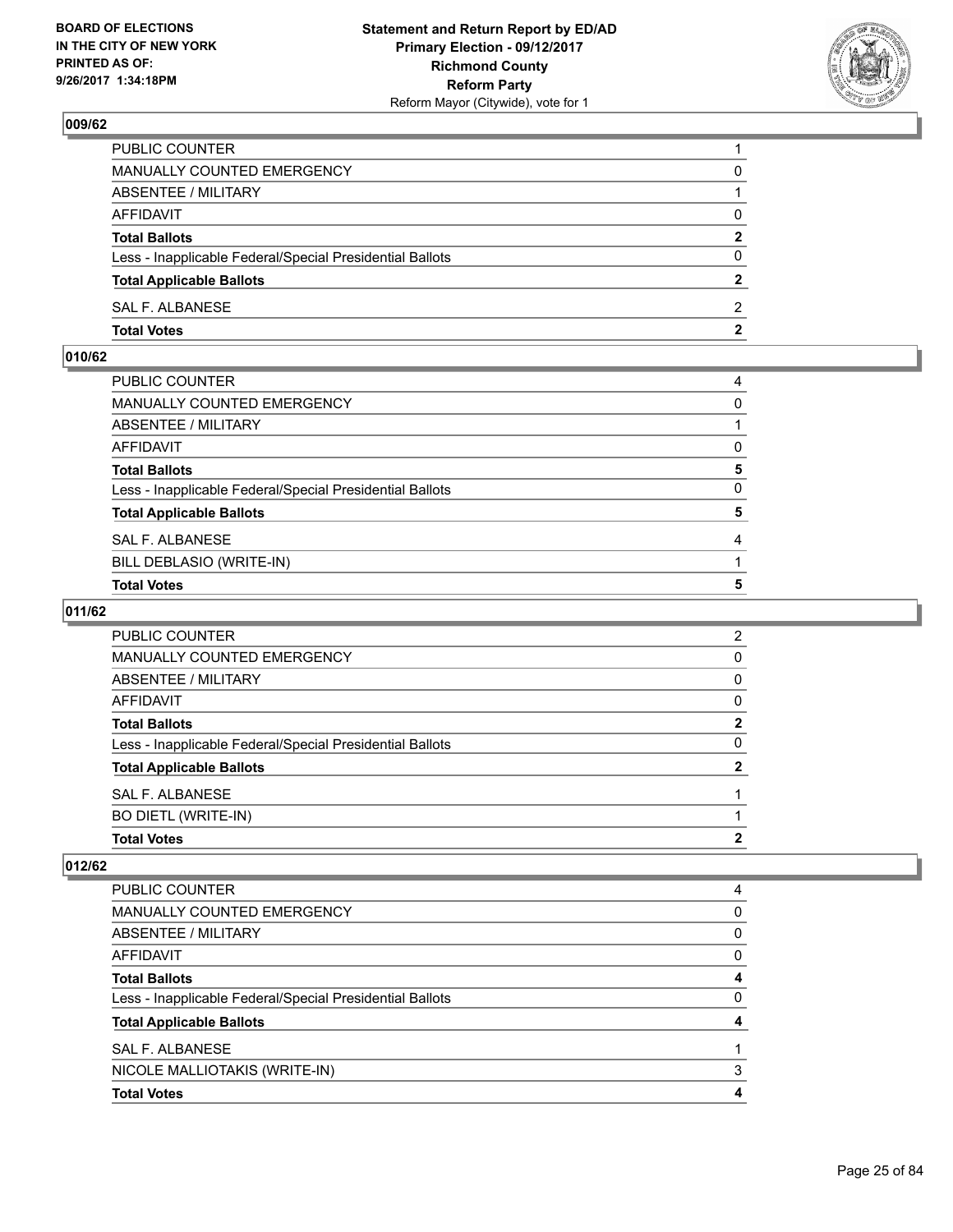

| <b>Total Votes</b>                                       | 3        |
|----------------------------------------------------------|----------|
| NICOLE MALLIOTAKIS (WRITE-IN)                            |          |
| SAL F. ALBANESE                                          | 2        |
| <b>Total Applicable Ballots</b>                          | 3        |
| Less - Inapplicable Federal/Special Presidential Ballots | 0        |
| <b>Total Ballots</b>                                     | 3        |
| AFFIDAVIT                                                | $\Omega$ |
| <b>ABSENTEE / MILITARY</b>                               | 0        |
| MANUALLY COUNTED EMERGENCY                               | 0        |
| <b>PUBLIC COUNTER</b>                                    | 3        |

#### **014/62**

| <b>Total Votes</b>                                       |                |
|----------------------------------------------------------|----------------|
|                                                          | $\overline{2}$ |
| SAL F. ALBANESE                                          | 2              |
| <b>Total Applicable Ballots</b>                          | $\overline{2}$ |
|                                                          |                |
| Less - Inapplicable Federal/Special Presidential Ballots | 0              |
| <b>Total Ballots</b>                                     | $\mathbf{2}$   |
| AFFIDAVIT                                                | $\Omega$       |
| ABSENTEE / MILITARY                                      | $\mathbf{0}$   |
| MANUALLY COUNTED EMERGENCY                               | 0              |
| PUBLIC COUNTER                                           | 2              |
|                                                          |                |

# **015/62**

| <b>PUBLIC COUNTER</b>                                    |   |
|----------------------------------------------------------|---|
| <b>MANUALLY COUNTED EMERGENCY</b>                        | 0 |
| ABSENTEE / MILITARY                                      | 0 |
| AFFIDAVIT                                                | 0 |
| <b>Total Ballots</b>                                     | 7 |
| Less - Inapplicable Federal/Special Presidential Ballots | 0 |
| <b>Total Applicable Ballots</b>                          |   |
| SAL F. ALBANESE                                          | 2 |
| <b>BO DIETL (WRITE-IN)</b>                               |   |
| NICOLE MALLIOTAKIS (WRITE-IN)                            | 4 |
| <b>Total Votes</b>                                       |   |
|                                                          |   |

| <b>PUBLIC COUNTER</b>                                    | 4 |
|----------------------------------------------------------|---|
| MANUALLY COUNTED EMERGENCY                               | 0 |
| ABSENTEE / MILITARY                                      | 0 |
| <b>AFFIDAVIT</b>                                         | 0 |
| <b>Total Ballots</b>                                     | 4 |
| Less - Inapplicable Federal/Special Presidential Ballots | 0 |
| <b>Total Applicable Ballots</b>                          | 4 |
| SAL F. ALBANESE                                          | 2 |
| BILL DEBLASIO (WRITE-IN)                                 |   |
| NICOLE MALLIOTAKIS (WRITE-IN)                            |   |
| <b>Total Votes</b>                                       | Δ |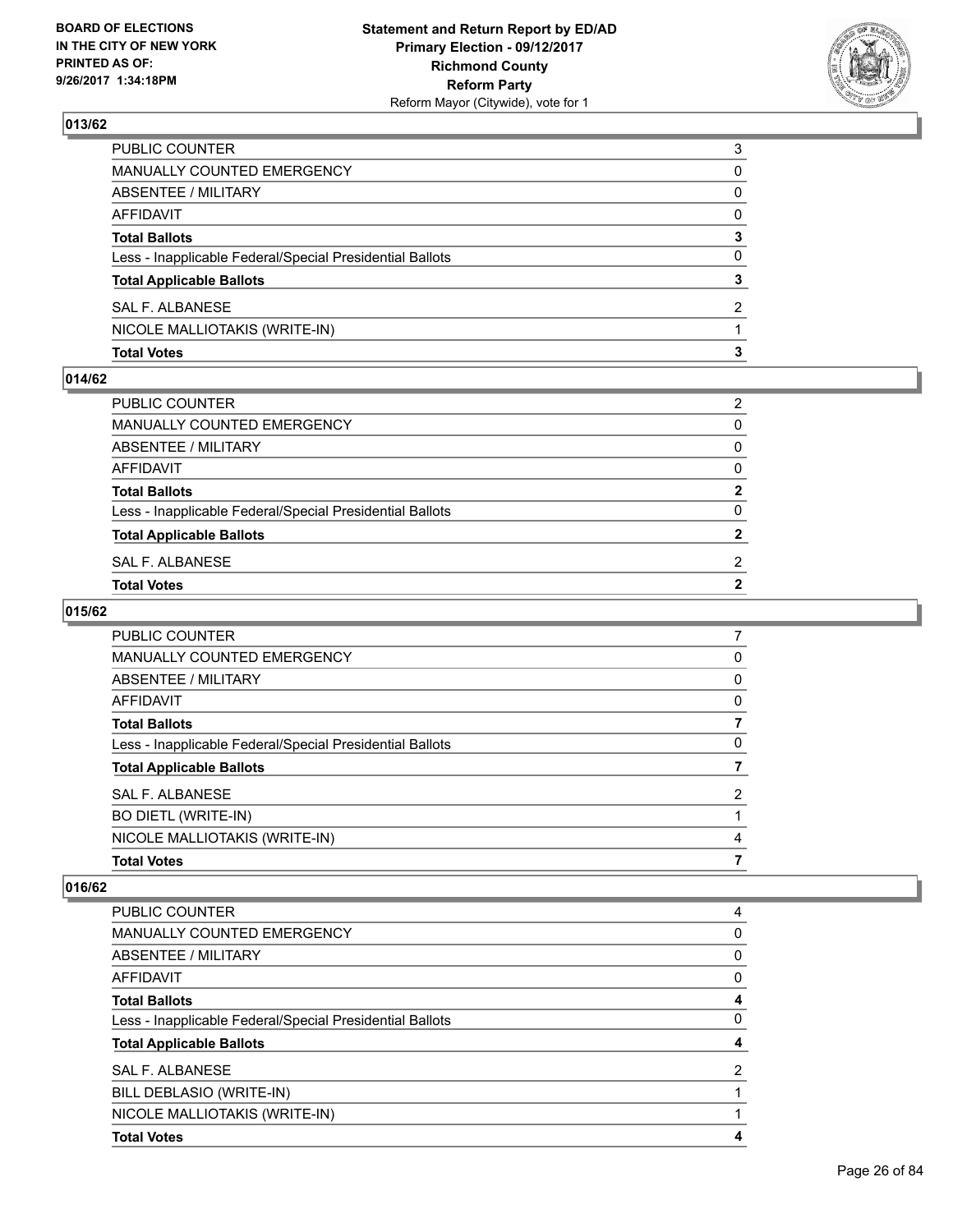

| <b>Total Votes</b>                                       |          |
|----------------------------------------------------------|----------|
| NICOLE MALLIOTAKIS (WRITE-IN)                            |          |
| SAL F. ALBANESE                                          | 0        |
| <b>Total Applicable Ballots</b>                          |          |
| Less - Inapplicable Federal/Special Presidential Ballots | 0        |
| <b>Total Ballots</b>                                     |          |
| AFFIDAVIT                                                | 0        |
| ABSENTEE / MILITARY                                      |          |
| <b>MANUALLY COUNTED EMERGENCY</b>                        | 0        |
| PUBLIC COUNTER                                           | $\Omega$ |

#### **018/62**

| PUBLIC COUNTER                                           | 4              |
|----------------------------------------------------------|----------------|
| MANUALLY COUNTED EMERGENCY                               | 0              |
| ABSENTEE / MILITARY                                      | $\Omega$       |
| AFFIDAVIT                                                | $\mathbf{0}$   |
| Total Ballots                                            | 4              |
| Less - Inapplicable Federal/Special Presidential Ballots | $\mathbf{0}$   |
| <b>Total Applicable Ballots</b>                          | 4              |
| SAL F. ALBANESE                                          | 2              |
| NICOLE MALLIOTAKIS (WRITE-IN)                            | $\overline{2}$ |
| <b>Total Votes</b>                                       | 4              |

## **019/62**

| 4        |
|----------|
| 0        |
| 0        |
| 0        |
| 4        |
| 0        |
| 4        |
| $\Omega$ |
|          |
| 3        |
| 4        |
|          |

| <b>PUBLIC COUNTER</b>                                    | 2            |
|----------------------------------------------------------|--------------|
| MANUALLY COUNTED EMERGENCY                               | 0            |
| ABSENTEE / MILITARY                                      | 0            |
| AFFIDAVIT                                                | 0            |
| <b>Total Ballots</b>                                     | $\mathbf{2}$ |
| Less - Inapplicable Federal/Special Presidential Ballots | 0            |
| <b>Total Applicable Ballots</b>                          | 2            |
| SAL F. ALBANESE                                          | 0            |
| NICOLE MALLIOTAKIS (WRITE-IN)                            | 2            |
| <b>Total Votes</b>                                       | 2            |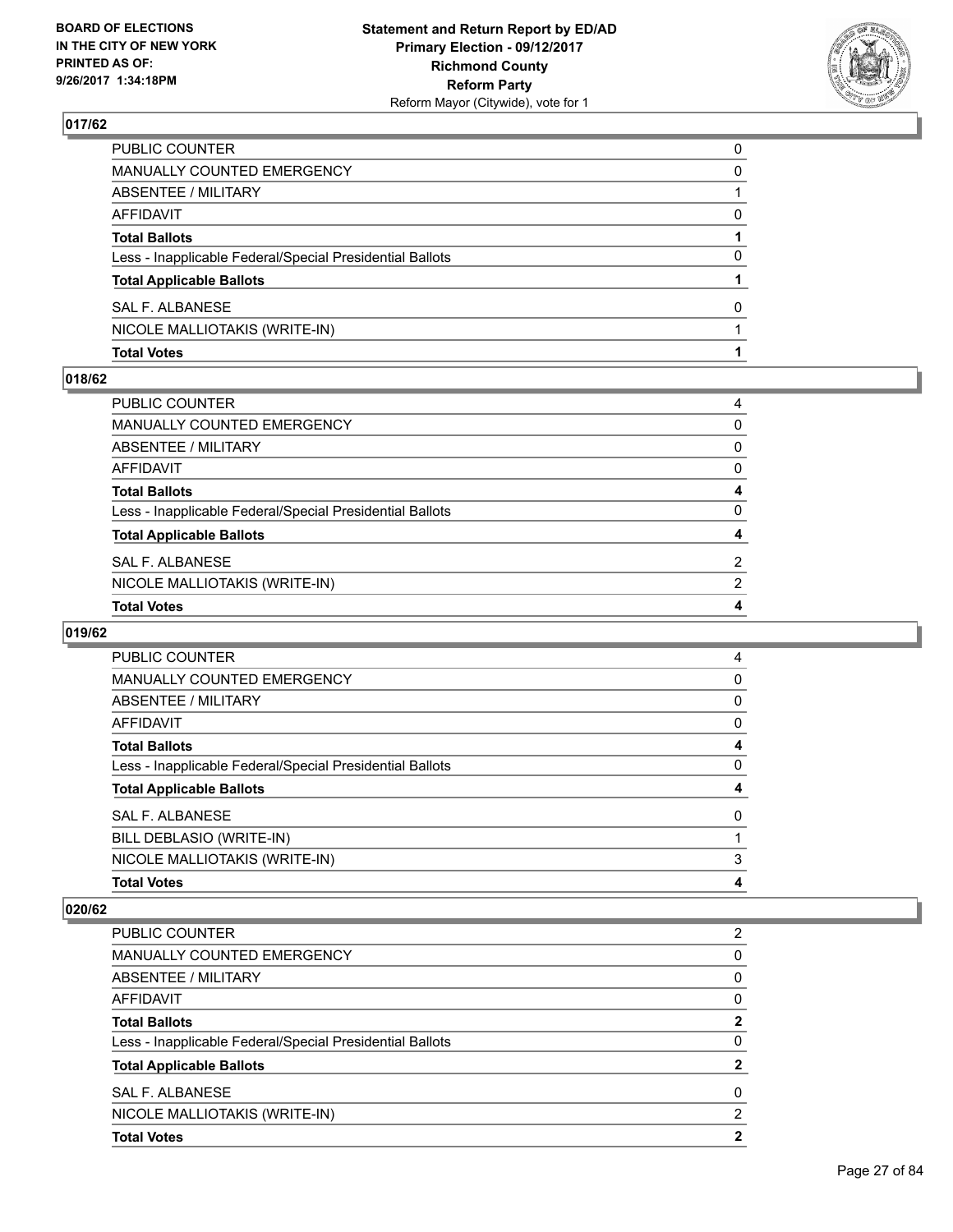

| PUBLIC COUNTER                                           | 0            |
|----------------------------------------------------------|--------------|
| MANUALLY COUNTED EMERGENCY                               | 0            |
| ABSENTEE / MILITARY                                      | 0            |
| AFFIDAVIT                                                | $\mathbf{0}$ |
| <b>Total Ballots</b>                                     | $\mathbf{0}$ |
| Less - Inapplicable Federal/Special Presidential Ballots | $\Omega$     |
| <b>Total Applicable Ballots</b>                          | $\mathbf{0}$ |
| SAL F. ALBANESE                                          | $\Omega$     |
| <b>Total Votes</b>                                       | 0            |

## **022/62**

| PUBLIC COUNTER                                           |              |
|----------------------------------------------------------|--------------|
| MANUALLY COUNTED EMERGENCY                               | 0            |
| ABSENTEE / MILITARY                                      | $\mathbf{0}$ |
| AFFIDAVIT                                                | 0            |
| <b>Total Ballots</b>                                     |              |
| Less - Inapplicable Federal/Special Presidential Ballots | 0            |
| <b>Total Applicable Ballots</b>                          |              |
| SAL F. ALBANESE                                          | $\Omega$     |
| NICOLE MALLIOTAKIS (WRITE-IN)                            |              |
| <b>Total Votes</b>                                       |              |

## **023/62**

| <b>PUBLIC COUNTER</b>                                    | O |
|----------------------------------------------------------|---|
| MANUALLY COUNTED EMERGENCY                               | 0 |
| ABSENTEE / MILITARY                                      | 0 |
| AFFIDAVIT                                                | 0 |
| <b>Total Ballots</b>                                     |   |
| Less - Inapplicable Federal/Special Presidential Ballots | O |
| <b>Total Applicable Ballots</b>                          |   |
| SAL F. ALBANESE                                          | O |
| <b>Total Votes</b>                                       |   |

| <b>Total Votes</b>                                       | 5 |
|----------------------------------------------------------|---|
| NICOLE MALLIOTAKIS (WRITE-IN)                            | 2 |
| <b>SAL F. ALBANESE</b>                                   | 3 |
| <b>Total Applicable Ballots</b>                          | 5 |
| Less - Inapplicable Federal/Special Presidential Ballots | 0 |
| <b>Total Ballots</b>                                     | 5 |
| AFFIDAVIT                                                | 0 |
| ABSENTEE / MILITARY                                      | 0 |
| MANUALLY COUNTED EMERGENCY                               | 0 |
| <b>PUBLIC COUNTER</b>                                    | 5 |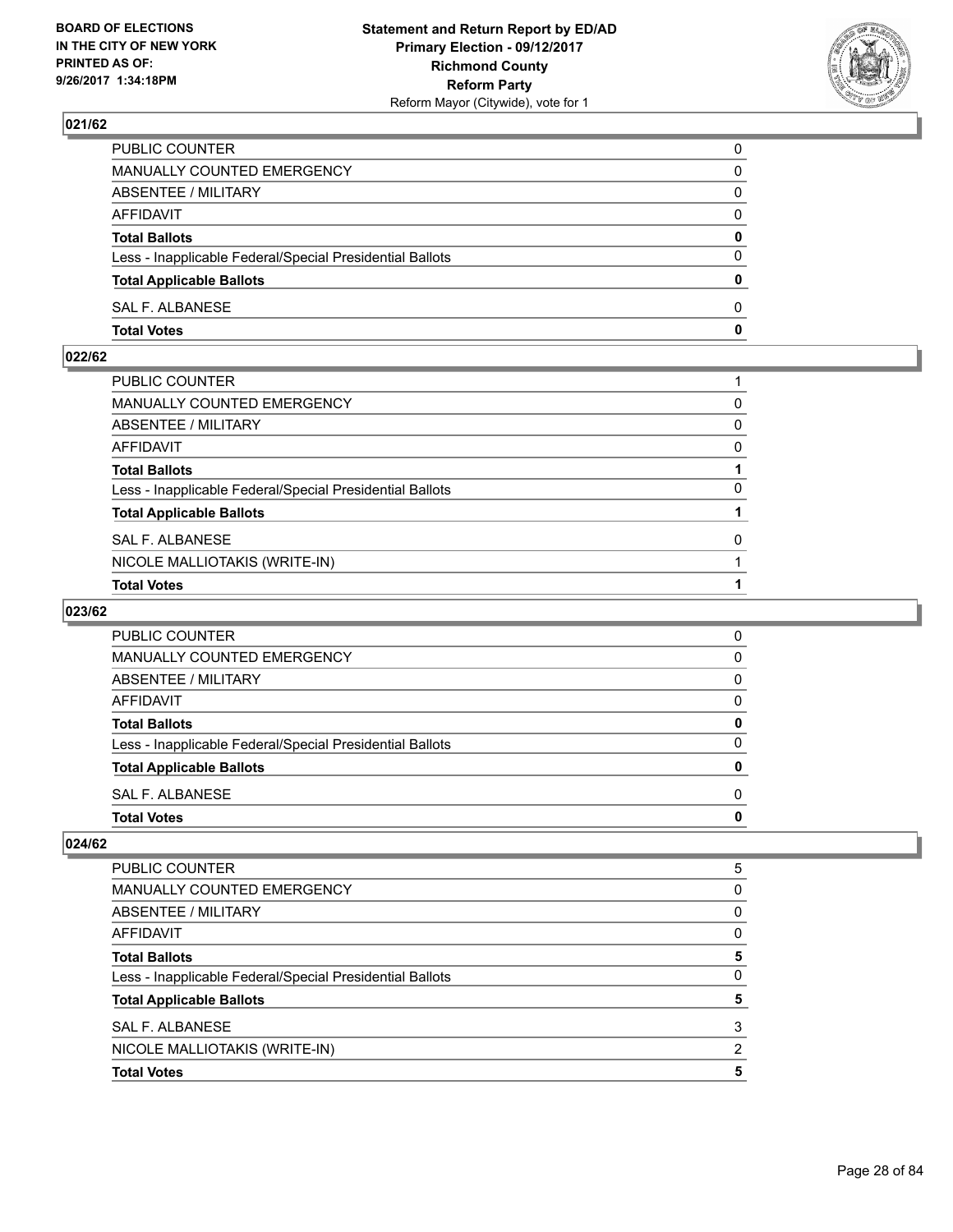

| <b>Total Votes</b>                                       | з |
|----------------------------------------------------------|---|
| NICOLE MALLIOTAKIS (WRITE-IN)                            | 3 |
| SAL F. ALBANESE                                          | 0 |
| <b>Total Applicable Ballots</b>                          | 3 |
| Less - Inapplicable Federal/Special Presidential Ballots | 0 |
| <b>Total Ballots</b>                                     | 3 |
| AFFIDAVIT                                                | 0 |
| ABSENTEE / MILITARY                                      | 0 |
| MANUALLY COUNTED EMERGENCY                               | 0 |
| PUBLIC COUNTER                                           | 3 |

#### **026/62**

| $\mathbf{2}$ |
|--------------|
| $\Omega$     |
| $\mathbf{2}$ |
| 0            |
| $\mathbf{0}$ |
| 0            |
| 2            |
|              |

#### **027/62**

| <b>Total Votes</b>                                       | 2 |
|----------------------------------------------------------|---|
| NICOLE MALLIOTAKIS (WRITE-IN)                            |   |
| SAL F. ALBANESE                                          |   |
| <b>Total Applicable Ballots</b>                          | 2 |
| Less - Inapplicable Federal/Special Presidential Ballots | 0 |
| <b>Total Ballots</b>                                     | 2 |
| AFFIDAVIT                                                | 0 |
| ABSENTEE / MILITARY                                      | 0 |
| MANUALLY COUNTED EMERGENCY                               | 0 |
| <b>PUBLIC COUNTER</b>                                    | 2 |

| <b>Total Votes</b>                                       | 2        |
|----------------------------------------------------------|----------|
| NICOLE MALLIOTAKIS (WRITE-IN)                            | 2        |
| SAL F. ALBANESE                                          | $\Omega$ |
| <b>Total Applicable Ballots</b>                          | 2        |
| Less - Inapplicable Federal/Special Presidential Ballots | 0        |
| <b>Total Ballots</b>                                     | 2        |
| AFFIDAVIT                                                | 0        |
| ABSENTEE / MILITARY                                      | 0        |
| <b>MANUALLY COUNTED EMERGENCY</b>                        | 0        |
| PUBLIC COUNTER                                           | 2        |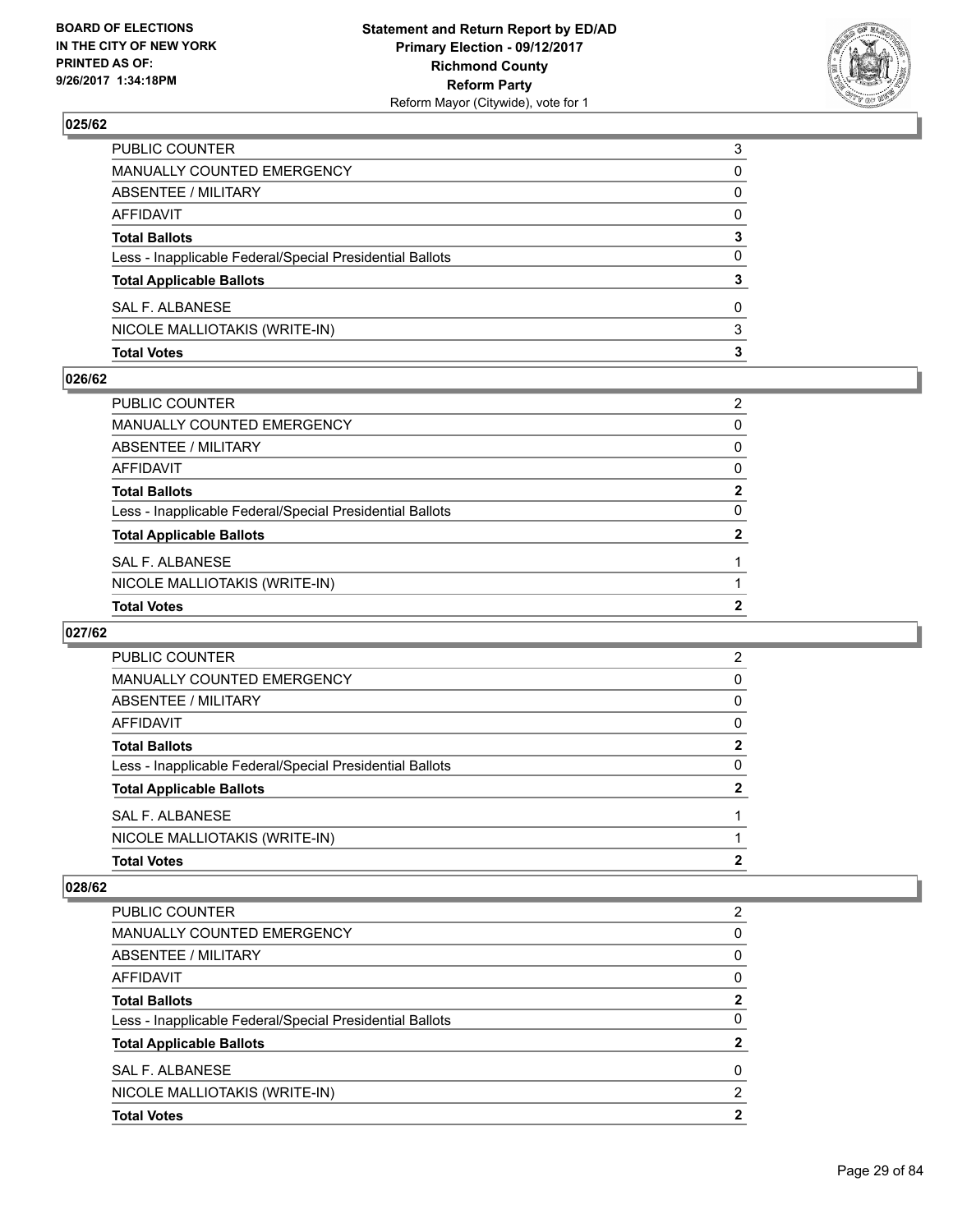

| PUBLIC COUNTER                                           | 0            |
|----------------------------------------------------------|--------------|
| MANUALLY COUNTED EMERGENCY                               | $\Omega$     |
| ABSENTEE / MILITARY                                      | $\mathbf{0}$ |
| AFFIDAVIT                                                | 0            |
| <b>Total Ballots</b>                                     | 0            |
| Less - Inapplicable Federal/Special Presidential Ballots | $\mathbf{0}$ |
| <b>Total Applicable Ballots</b>                          | $\bf{0}$     |
| SAL F. ALBANESE                                          | $\Omega$     |
| <b>Total Votes</b>                                       | $\mathbf{0}$ |

## **030/62**

| <b>Total Votes</b>                                       | $\mathbf{0}$ |
|----------------------------------------------------------|--------------|
| SAL F. ALBANESE                                          | 0            |
| <b>Total Applicable Ballots</b>                          | $\mathbf{0}$ |
| Less - Inapplicable Federal/Special Presidential Ballots | $\Omega$     |
| <b>Total Ballots</b>                                     | 0            |
| AFFIDAVIT                                                | $\Omega$     |
| ABSENTEE / MILITARY                                      | $\Omega$     |
| MANUALLY COUNTED EMERGENCY                               | $\Omega$     |
| PUBLIC COUNTER                                           | 0            |
|                                                          |              |

#### **031/62**

| <b>PUBLIC COUNTER</b>                                    | 3 |
|----------------------------------------------------------|---|
| MANUALLY COUNTED EMERGENCY                               | 0 |
| ABSENTEE / MILITARY                                      | 0 |
| AFFIDAVIT                                                | 0 |
| <b>Total Ballots</b>                                     | 3 |
| Less - Inapplicable Federal/Special Presidential Ballots | 0 |
| <b>Total Applicable Ballots</b>                          | 3 |
| SAL F. ALBANESE                                          |   |
| NICOLE MALLIOTAKIS (WRITE-IN)                            | 2 |
| <b>Total Votes</b>                                       | 3 |

| <b>Total Votes</b>                                       | 3              |
|----------------------------------------------------------|----------------|
| BO DIETL (WRITE-IN)                                      |                |
| SAL F. ALBANESE                                          | $\overline{2}$ |
| <b>Total Applicable Ballots</b>                          | 3              |
| Less - Inapplicable Federal/Special Presidential Ballots | 0              |
| <b>Total Ballots</b>                                     | 3              |
| AFFIDAVIT                                                | 0              |
| ABSENTEE / MILITARY                                      |                |
| MANUALLY COUNTED EMERGENCY                               | 0              |
| PUBLIC COUNTER                                           | 2              |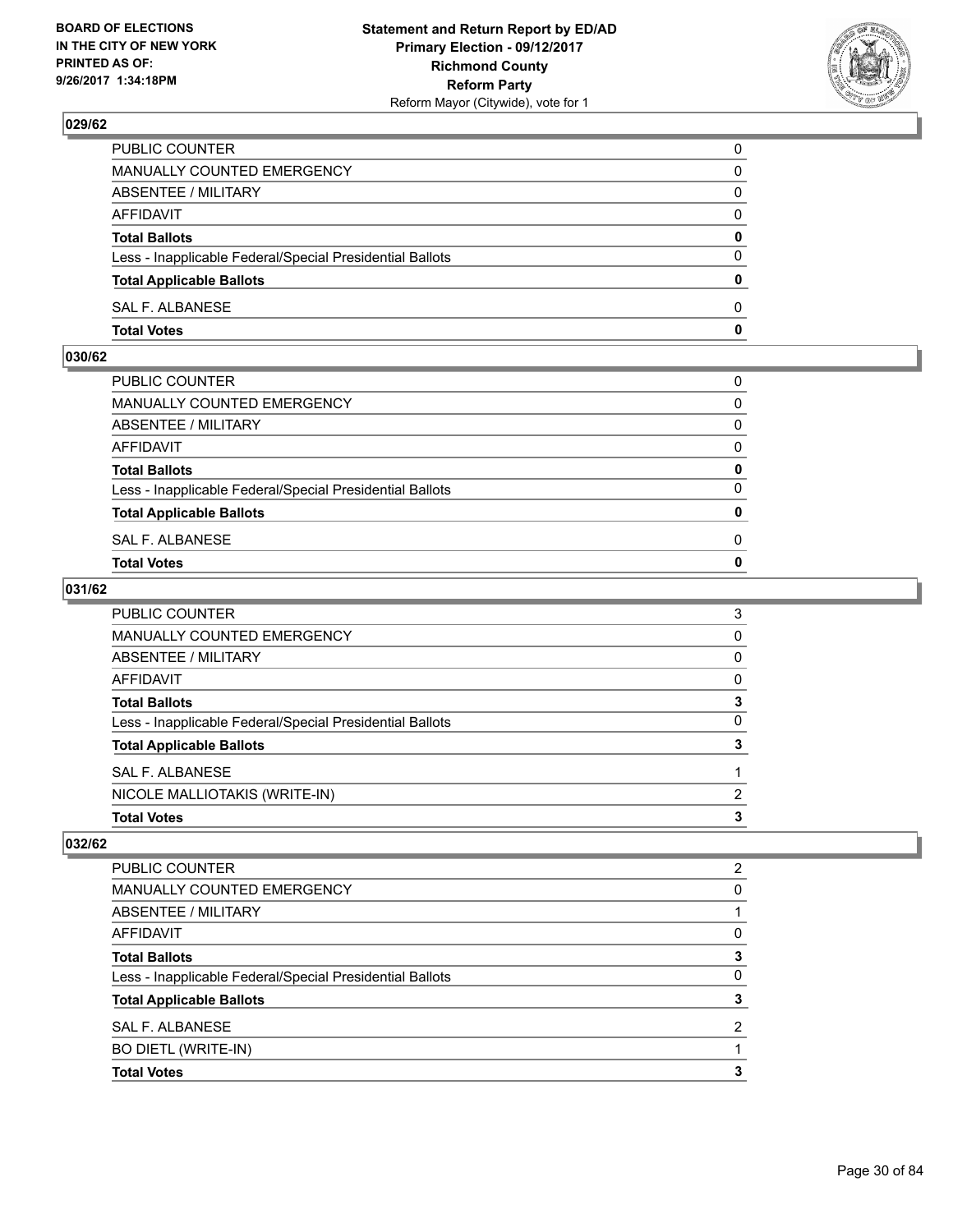

| <b>Total Votes</b>                                       | 2              |
|----------------------------------------------------------|----------------|
| NICOLE MALLIOTAKIS (WRITE-IN)                            | $\mathcal{P}$  |
| SAL F. ALBANESE                                          | 0              |
| <b>Total Applicable Ballots</b>                          | 2              |
| Less - Inapplicable Federal/Special Presidential Ballots | 0              |
| <b>Total Ballots</b>                                     | 2              |
| AFFIDAVIT                                                | 0              |
| ABSENTEE / MILITARY                                      | 0              |
| MANUALLY COUNTED EMERGENCY                               | 0              |
| PUBLIC COUNTER                                           | $\overline{2}$ |

#### **034/62**

| <b>Total Votes</b>                                       | $\mathbf{2}$ |
|----------------------------------------------------------|--------------|
| BO DIETL (WRITE-IN)                                      |              |
| SAL F. ALBANESE                                          |              |
| <b>Total Applicable Ballots</b>                          | $\mathbf{2}$ |
| Less - Inapplicable Federal/Special Presidential Ballots | $\mathbf{0}$ |
| Total Ballots                                            | $\mathbf{2}$ |
| AFFIDAVIT                                                | $\mathbf{0}$ |
| ABSENTEE / MILITARY                                      | $\mathbf{0}$ |
| MANUALLY COUNTED EMERGENCY                               | $\mathbf{0}$ |
| PUBLIC COUNTER                                           | 2            |
|                                                          |              |

#### **035/62**

| PUBLIC COUNTER                                           | 2 |
|----------------------------------------------------------|---|
| MANUALLY COUNTED EMERGENCY                               | 0 |
| ABSENTEE / MILITARY                                      | 0 |
| AFFIDAVIT                                                | 0 |
| <b>Total Ballots</b>                                     | 2 |
| Less - Inapplicable Federal/Special Presidential Ballots | 0 |
| <b>Total Applicable Ballots</b>                          | 2 |
| SAL F. ALBANESE                                          |   |
| BILL DEBLASIO (WRITE-IN)                                 |   |
| <b>Total Votes</b>                                       | 2 |
|                                                          |   |

| PUBLIC COUNTER                                           |   |
|----------------------------------------------------------|---|
| MANUALLY COUNTED EMERGENCY                               | O |
| ABSENTEE / MILITARY                                      | 0 |
| AFFIDAVIT                                                | O |
| <b>Total Ballots</b>                                     |   |
| Less - Inapplicable Federal/Special Presidential Ballots | O |
| <b>Total Applicable Ballots</b>                          |   |
| SAL F. ALBANESE                                          |   |
| <b>Total Votes</b>                                       |   |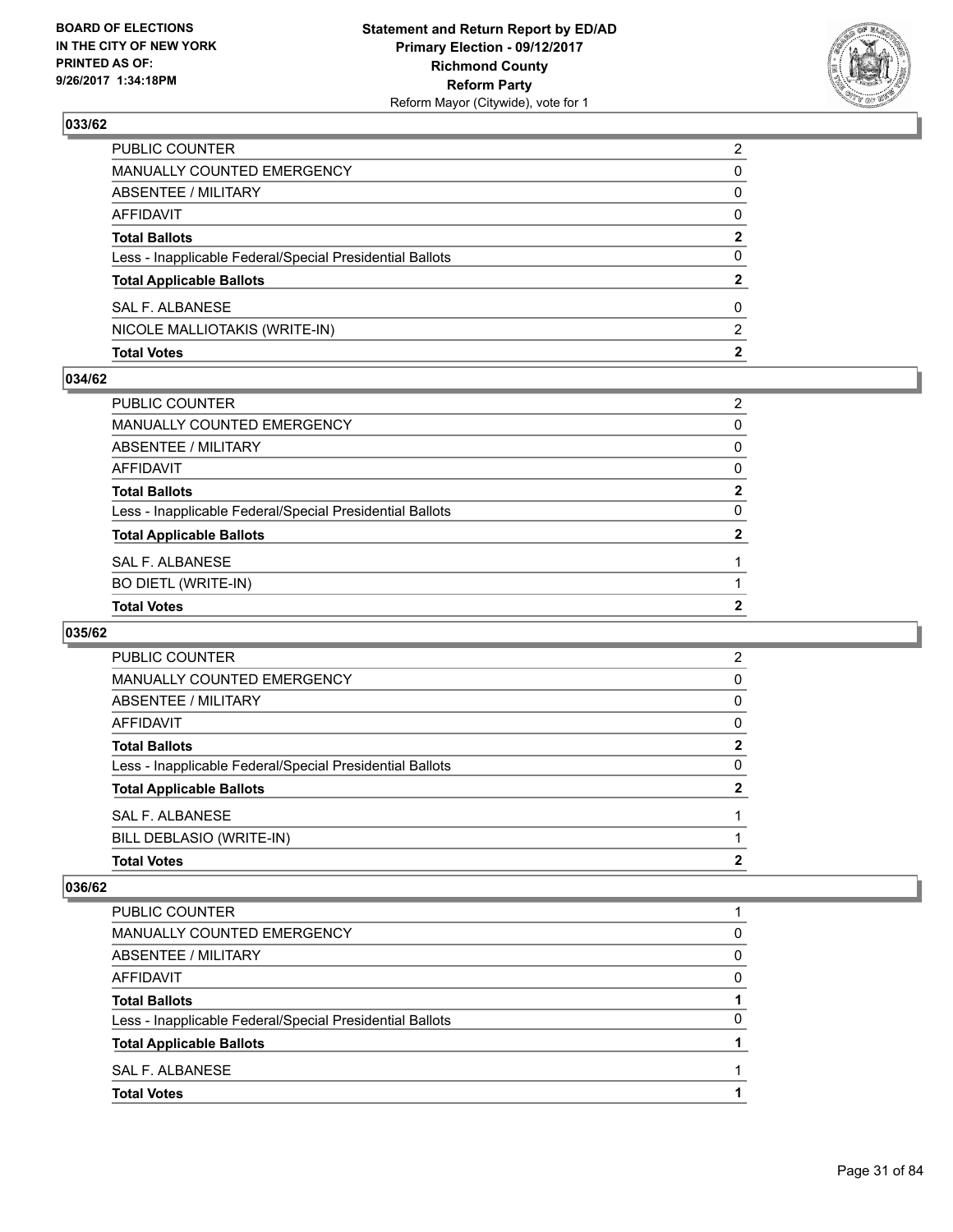

| <b>Total Votes</b>                                       | 2            |
|----------------------------------------------------------|--------------|
| NICOLE MALLIOTAKIS (WRITE-IN)                            |              |
| SAL F. ALBANESE                                          |              |
| <b>Total Applicable Ballots</b>                          | $\mathbf{2}$ |
| Less - Inapplicable Federal/Special Presidential Ballots | 0            |
| <b>Total Ballots</b>                                     | 2            |
| AFFIDAVIT                                                | 0            |
| <b>ABSENTEE / MILITARY</b>                               | 0            |
| MANUALLY COUNTED EMERGENCY                               | 0            |
| PUBLIC COUNTER                                           | 2            |

#### **038/62**

| PUBLIC COUNTER                                           | 0        |
|----------------------------------------------------------|----------|
| MANUALLY COUNTED EMERGENCY                               | 0        |
| ABSENTEE / MILITARY                                      |          |
| AFFIDAVIT                                                | $\Omega$ |
| Total Ballots                                            |          |
| Less - Inapplicable Federal/Special Presidential Ballots | 0        |
| <b>Total Applicable Ballots</b>                          |          |
| SAL F. ALBANESE                                          | 0        |
| KENNETH BONAMO (WRITE-IN)                                |          |
| <b>Total Votes</b>                                       |          |

#### **039/62**

| <b>Total Votes</b>                                       |   |
|----------------------------------------------------------|---|
| NICOLE MALLIOTAKIS (WRITE-IN)                            |   |
| SAL F. ALBANESE                                          | 0 |
| <b>Total Applicable Ballots</b>                          |   |
| Less - Inapplicable Federal/Special Presidential Ballots | 0 |
| <b>Total Ballots</b>                                     |   |
| AFFIDAVIT                                                | 0 |
| ABSENTEE / MILITARY                                      | 0 |
| MANUALLY COUNTED EMERGENCY                               | 0 |
| PUBLIC COUNTER                                           |   |

| <b>PUBLIC COUNTER</b>                                    | 0 |
|----------------------------------------------------------|---|
| <b>MANUALLY COUNTED EMERGENCY</b>                        | 0 |
| ABSENTEE / MILITARY                                      | 0 |
| AFFIDAVIT                                                | O |
| <b>Total Ballots</b>                                     | o |
| Less - Inapplicable Federal/Special Presidential Ballots | 0 |
| <b>Total Applicable Ballots</b>                          | Ω |
| SAL F. ALBANESE                                          | O |
| <b>Total Votes</b>                                       |   |
|                                                          |   |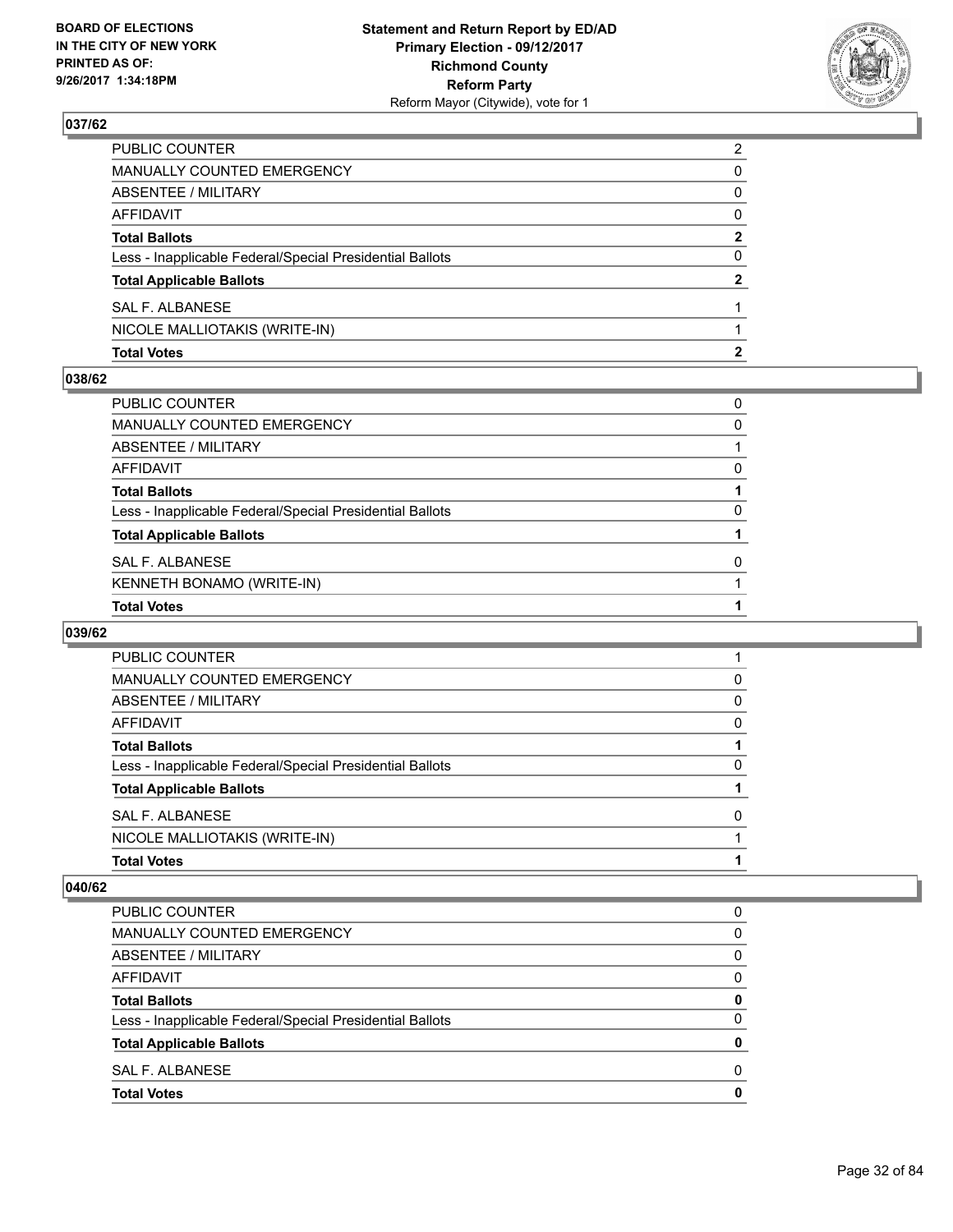

| PUBLIC COUNTER                                           | $\overline{2}$ |
|----------------------------------------------------------|----------------|
| <b>MANUALLY COUNTED EMERGENCY</b>                        | 0              |
| ABSENTEE / MILITARY                                      | 0              |
| AFFIDAVIT                                                | 0              |
| <b>Total Ballots</b>                                     | $\overline{2}$ |
| Less - Inapplicable Federal/Special Presidential Ballots | $\Omega$       |
| <b>Total Applicable Ballots</b>                          | 2              |
| SAL F. ALBANESE                                          | 2              |
| <b>Total Votes</b>                                       | 2              |

## **042/62**

| PUBLIC COUNTER                                           | 2              |
|----------------------------------------------------------|----------------|
| MANUALLY COUNTED EMERGENCY                               | $\mathbf{0}$   |
| ABSENTEE / MILITARY                                      | $\mathbf{0}$   |
| AFFIDAVIT                                                | $\mathbf{0}$   |
| <b>Total Ballots</b>                                     | $\mathbf{2}$   |
| Less - Inapplicable Federal/Special Presidential Ballots | $\Omega$       |
| <b>Total Applicable Ballots</b>                          | $\overline{2}$ |
| SAL F. ALBANESE                                          | 2              |
| Total Votes                                              | $\overline{2}$ |
|                                                          |                |

#### **043/62**

| PUBLIC COUNTER                                           | 5 |
|----------------------------------------------------------|---|
| MANUALLY COUNTED EMERGENCY                               | 0 |
| <b>ABSENTEE / MILITARY</b>                               | 0 |
| AFFIDAVIT                                                | 0 |
| <b>Total Ballots</b>                                     | 5 |
| Less - Inapplicable Federal/Special Presidential Ballots | 0 |
| <b>Total Applicable Ballots</b>                          | 5 |
| SAL F. ALBANESE                                          | 3 |
| NICOLE MALLIOTAKIS (WRITE-IN)                            | 2 |
| <b>Total Votes</b>                                       | 5 |

| <b>Total Votes</b>                                       | 6 |
|----------------------------------------------------------|---|
| NICOLE MALLIOTAKIS (WRITE-IN)                            | 3 |
| SAL F. ALBANESE                                          | 3 |
| <b>Total Applicable Ballots</b>                          | 6 |
| Less - Inapplicable Federal/Special Presidential Ballots | 0 |
| <b>Total Ballots</b>                                     | 6 |
| AFFIDAVIT                                                | 0 |
| ABSENTEE / MILITARY                                      | 0 |
| MANUALLY COUNTED EMERGENCY                               | 0 |
| <b>PUBLIC COUNTER</b>                                    | 6 |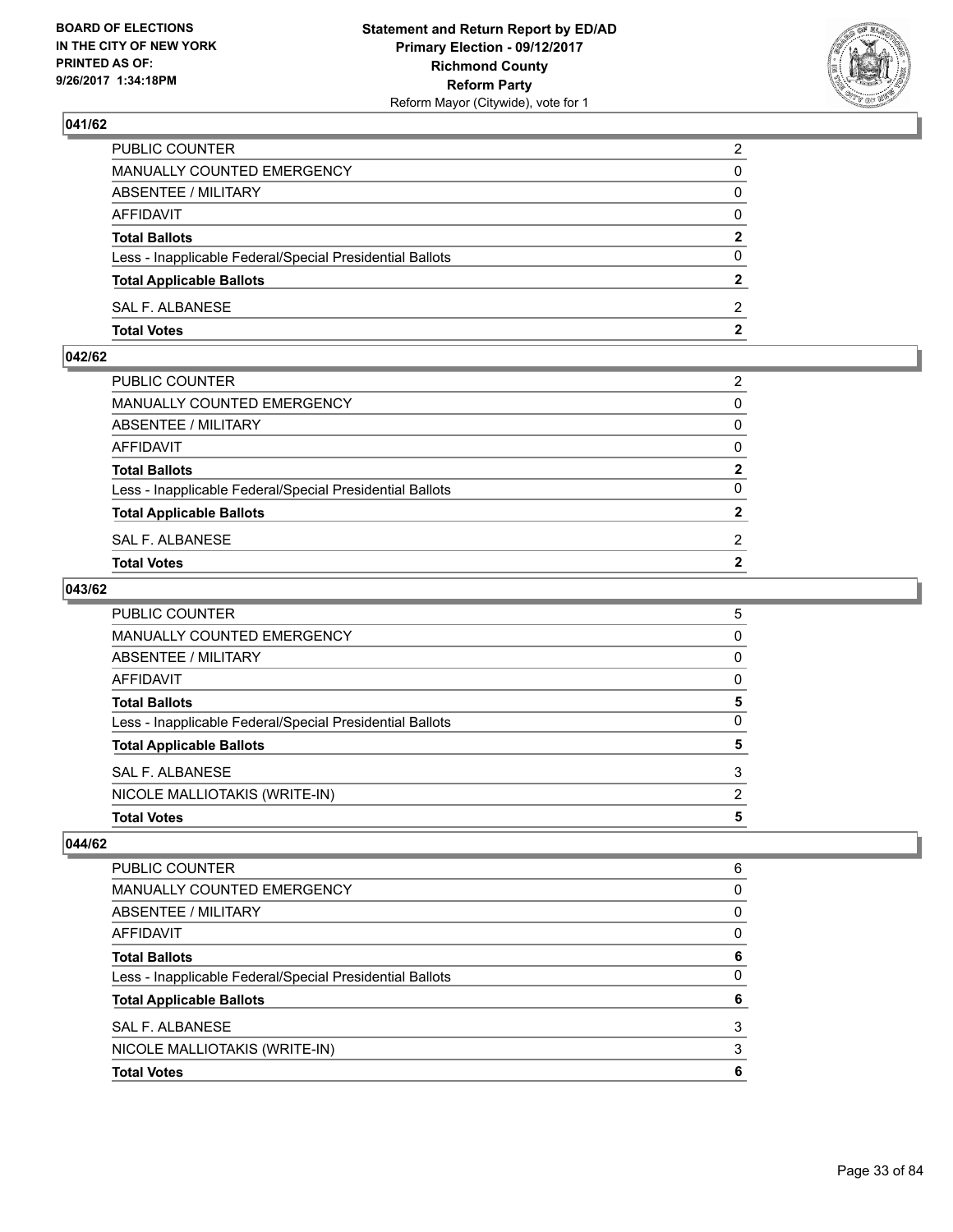

| PUBLIC COUNTER                                           | 0            |
|----------------------------------------------------------|--------------|
| MANUALLY COUNTED EMERGENCY                               | $\Omega$     |
| ABSENTEE / MILITARY                                      | $\mathbf{0}$ |
| AFFIDAVIT                                                | 0            |
| <b>Total Ballots</b>                                     | 0            |
| Less - Inapplicable Federal/Special Presidential Ballots | $\mathbf{0}$ |
| <b>Total Applicable Ballots</b>                          | $\bf{0}$     |
| SAL F. ALBANESE                                          | $\Omega$     |
| <b>Total Votes</b>                                       | $\mathbf{0}$ |

#### **046/62**

| PUBLIC COUNTER                                           | 5 |
|----------------------------------------------------------|---|
| MANUALLY COUNTED EMERGENCY                               | 0 |
| ABSENTEE / MILITARY                                      | 0 |
| AFFIDAVIT                                                | 0 |
| Total Ballots                                            | 5 |
| Less - Inapplicable Federal/Special Presidential Ballots | 0 |
| <b>Total Applicable Ballots</b>                          | 5 |
| <b>SAL F. ALBANESE</b>                                   | 3 |
| BILL DEBLASIO (WRITE-IN)                                 |   |
| NICOLE MALLIOTAKIS (WRITE-IN)                            |   |
| <b>Total Votes</b>                                       | 5 |

#### **047/62**

| PUBLIC COUNTER                                           |   |
|----------------------------------------------------------|---|
| MANUALLY COUNTED EMERGENCY                               | 0 |
| ABSENTEE / MILITARY                                      | 0 |
| AFFIDAVIT                                                | 3 |
| <b>Total Ballots</b>                                     |   |
| Less - Inapplicable Federal/Special Presidential Ballots | 0 |
| <b>Total Applicable Ballots</b>                          |   |
| SAL F. ALBANESE                                          | 3 |
| NICOLE MALLIOTAKIS (WRITE-IN)                            | 4 |
| <b>Total Votes</b>                                       |   |
|                                                          |   |

| PUBLIC COUNTER                                           | 2  |
|----------------------------------------------------------|----|
| MANUALLY COUNTED EMERGENCY                               | 0  |
| ABSENTEE / MILITARY                                      | 0  |
| AFFIDAVIT                                                | 0  |
| <b>Total Ballots</b>                                     | 2  |
| Less - Inapplicable Federal/Special Presidential Ballots | 0  |
| <b>Total Applicable Ballots</b>                          | 2  |
| SAL F. ALBANESE                                          | 2  |
| <b>Total Votes</b>                                       | כי |
|                                                          |    |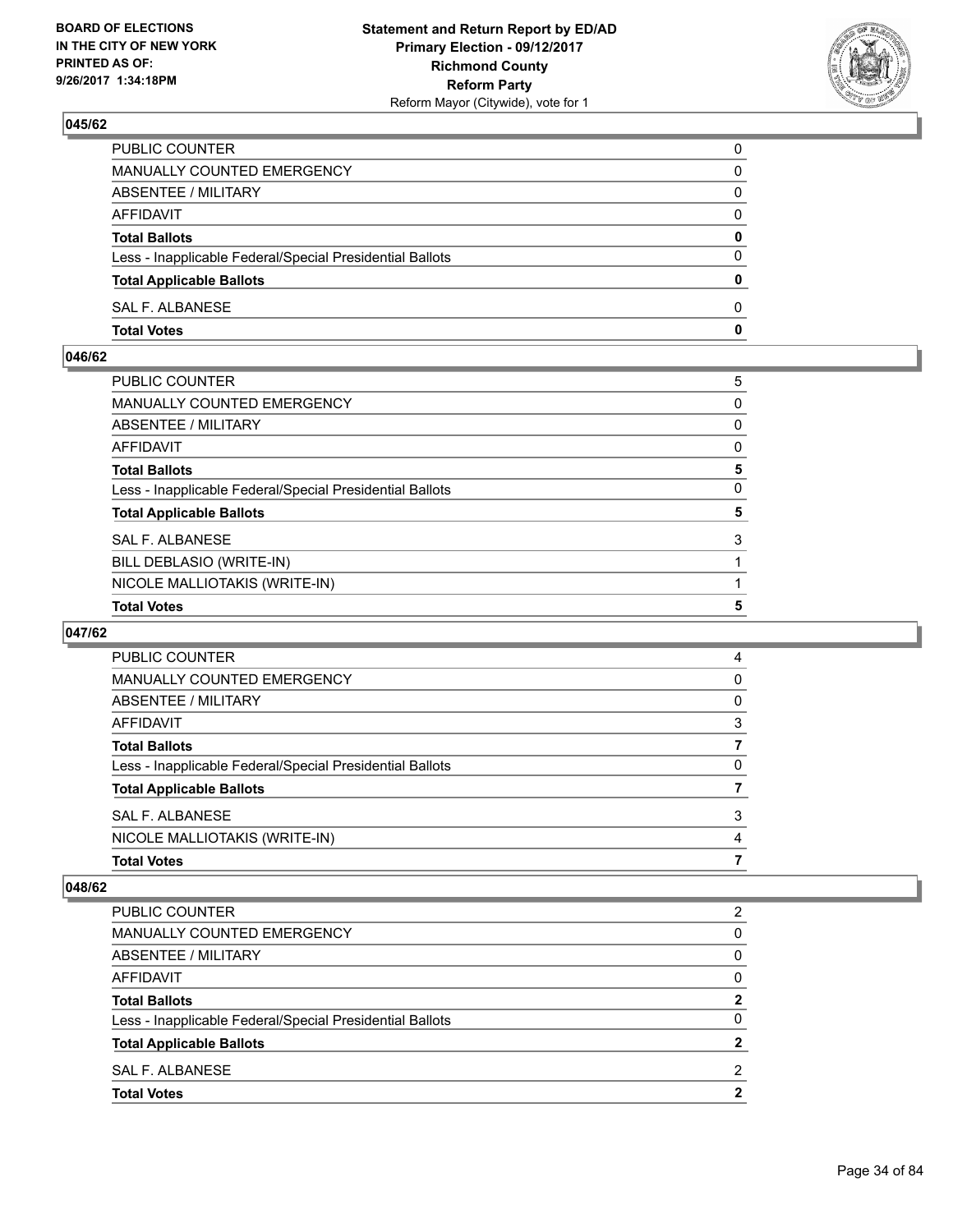

| <b>Total Votes</b>                                       |          |
|----------------------------------------------------------|----------|
| NICOLE MALLIOTAKIS (WRITE-IN)                            |          |
| SAL F. ALBANESE                                          | 0        |
| <b>Total Applicable Ballots</b>                          |          |
| Less - Inapplicable Federal/Special Presidential Ballots | $\Omega$ |
| <b>Total Ballots</b>                                     |          |
| AFFIDAVIT                                                | 0        |
| ABSENTEE / MILITARY                                      | 0        |
| MANUALLY COUNTED EMERGENCY                               | 0        |
| PUBLIC COUNTER                                           |          |

#### **050/62**

| PUBLIC COUNTER                                           |          |
|----------------------------------------------------------|----------|
| MANUALLY COUNTED EMERGENCY                               | 0        |
| ABSENTEE / MILITARY                                      | 0        |
| AFFIDAVIT                                                | $\Omega$ |
| Total Ballots                                            |          |
| Less - Inapplicable Federal/Special Presidential Ballots | 0        |
| <b>Total Applicable Ballots</b>                          |          |
| SAL F. ALBANESE                                          | $\Omega$ |
| NICOLE MALLIOTAKIS (WRITE-IN)                            |          |
| <b>Total Votes</b>                                       |          |

#### **051/62**

| <b>Total Votes</b>                                       | 2        |
|----------------------------------------------------------|----------|
| SAL F. ALBANESE                                          | 2        |
| <b>Total Applicable Ballots</b>                          | 2        |
| Less - Inapplicable Federal/Special Presidential Ballots | 0        |
| <b>Total Ballots</b>                                     | 2        |
| AFFIDAVIT                                                | $\Omega$ |
| ABSENTEE / MILITARY                                      | 0        |
| MANUALLY COUNTED EMERGENCY                               | 0        |
| <b>PUBLIC COUNTER</b>                                    | 2        |

| <b>PUBLIC COUNTER</b>                                    | 5 |
|----------------------------------------------------------|---|
| <b>MANUALLY COUNTED EMERGENCY</b>                        | 0 |
| ABSENTEE / MILITARY                                      | 0 |
| AFFIDAVIT                                                | 0 |
| <b>Total Ballots</b>                                     | 5 |
| Less - Inapplicable Federal/Special Presidential Ballots | 0 |
| <b>Total Applicable Ballots</b>                          | 5 |
| SAL F. ALBANESE                                          | 0 |
| NICOLE MALLIOTAKIS (WRITE-IN)                            | 5 |
| <b>Total Votes</b>                                       | 5 |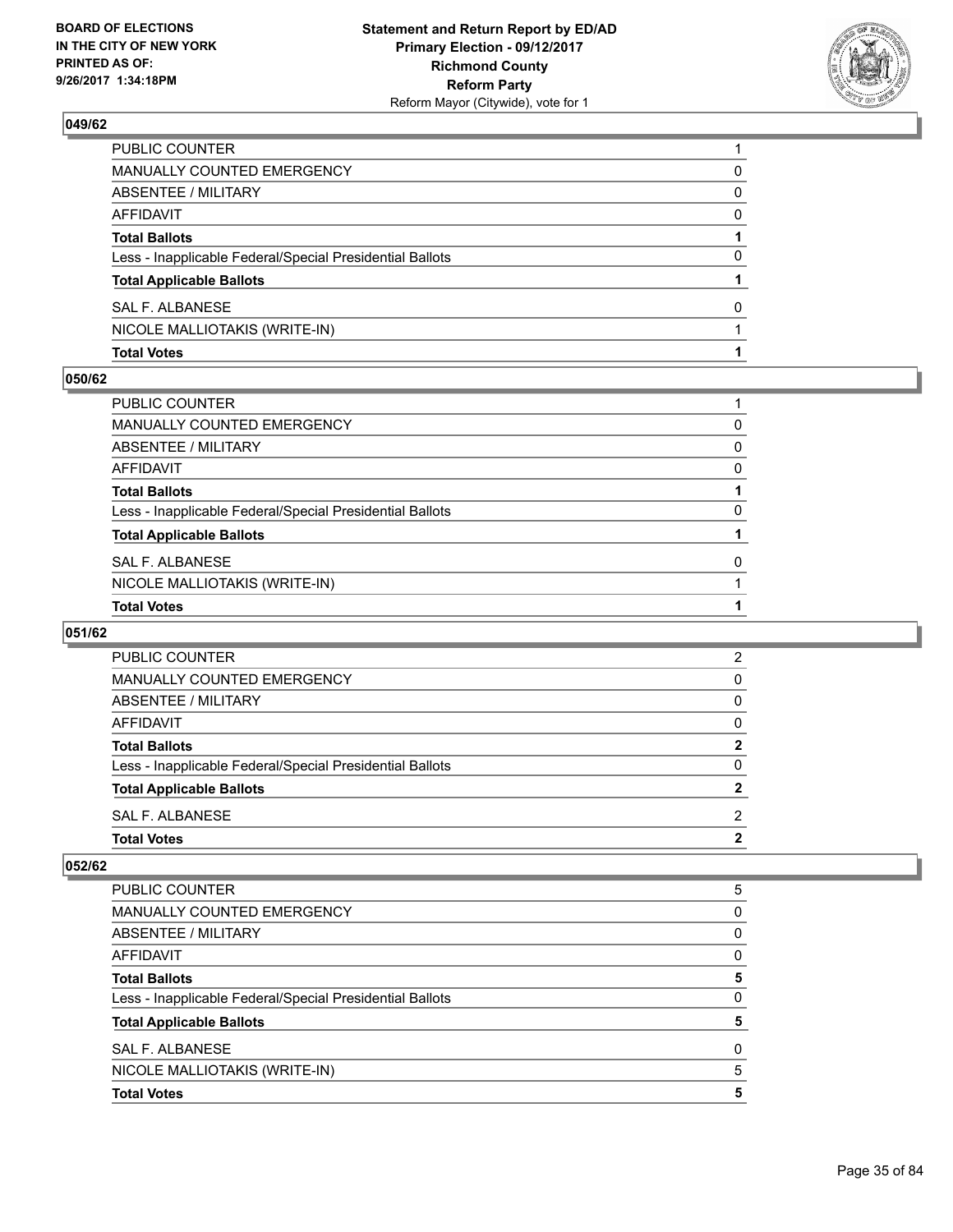

| <b>Total Votes</b>                                       |   |
|----------------------------------------------------------|---|
| NICOLE MALLIOTAKIS (WRITE-IN)                            |   |
| SAL F. ALBANESE                                          | 0 |
| <b>Total Applicable Ballots</b>                          |   |
| Less - Inapplicable Federal/Special Presidential Ballots | 0 |
| <b>Total Ballots</b>                                     |   |
| AFFIDAVIT                                                | 0 |
| ABSENTEE / MILITARY                                      | 0 |
| MANUALLY COUNTED EMERGENCY                               | 0 |
| PUBLIC COUNTER                                           |   |

#### **054/62**

| Total Ballots                                            | $\mathbf{2}$ |
|----------------------------------------------------------|--------------|
|                                                          |              |
| Less - Inapplicable Federal/Special Presidential Ballots | 0            |
| <b>Total Applicable Ballots</b>                          | $\mathbf{2}$ |
| SAL F. ALBANESE                                          | $\mathbf{0}$ |
| BO DIETL (WRITE-IN)                                      | 2            |
| <b>Total Votes</b>                                       | 2            |

#### **055/62**

| <b>Total Votes</b>                                       |   |
|----------------------------------------------------------|---|
| SAL F. ALBANESE                                          |   |
| <b>Total Applicable Ballots</b>                          |   |
| Less - Inapplicable Federal/Special Presidential Ballots | 0 |
| <b>Total Ballots</b>                                     |   |
| AFFIDAVIT                                                | 0 |
| ABSENTEE / MILITARY                                      | 0 |
| MANUALLY COUNTED EMERGENCY                               | 0 |
| PUBLIC COUNTER                                           |   |

| 0 |
|---|
| 0 |
| 0 |
| 0 |
| 0 |
| 0 |
| O |
| O |
| o |
|   |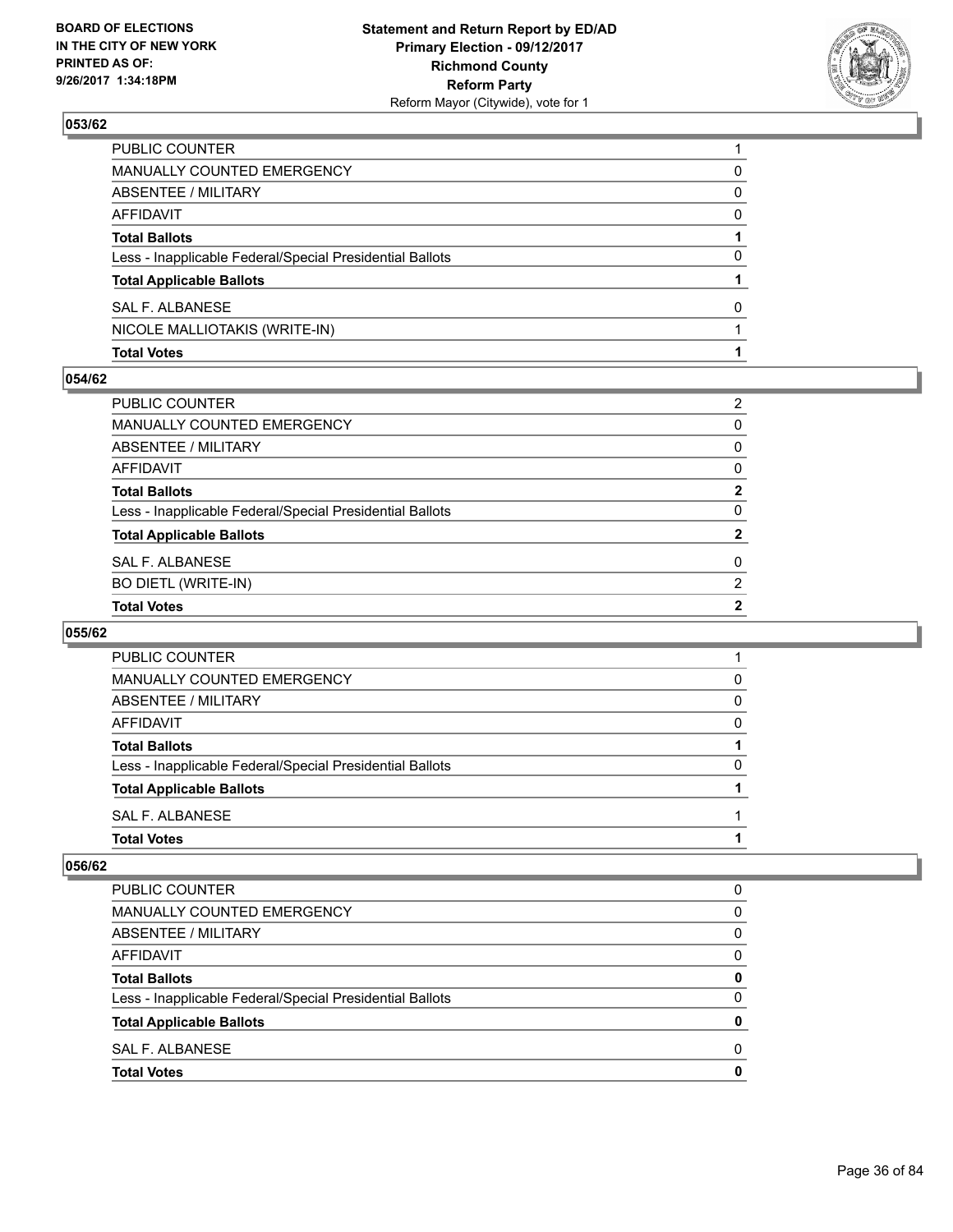

| PUBLIC COUNTER                                           | $\overline{2}$ |
|----------------------------------------------------------|----------------|
| MANUALLY COUNTED EMERGENCY                               | 0              |
| ABSENTEE / MILITARY                                      | 0              |
| AFFIDAVIT                                                | $\mathbf{0}$   |
| <b>Total Ballots</b>                                     | $\mathbf{2}$   |
| Less - Inapplicable Federal/Special Presidential Ballots | $\Omega$       |
| <b>Total Applicable Ballots</b>                          |                |
| SAL F. ALBANESE                                          | 2              |
| <b>Total Votes</b>                                       | $\mathbf{2}$   |

## **058/62**

| 3            |
|--------------|
|              |
|              |
| 4            |
| $\Omega$     |
| 4            |
| $\mathbf{0}$ |
| $\mathbf{0}$ |
| $\Omega$     |
| 4            |
|              |

## **059/62**

| <b>PUBLIC COUNTER</b>                                    | 3 |
|----------------------------------------------------------|---|
| <b>MANUALLY COUNTED EMERGENCY</b>                        | 0 |
| ABSENTEE / MILITARY                                      | 0 |
| AFFIDAVIT                                                | 0 |
| <b>Total Ballots</b>                                     | 3 |
| Less - Inapplicable Federal/Special Presidential Ballots | 0 |
| <b>Total Applicable Ballots</b>                          | 3 |
| SAL F. ALBANESE                                          |   |
| BILL DEBLASIO (WRITE-IN)                                 |   |
| NICOLE MALLIOTAKIS (WRITE-IN)                            |   |
| <b>Total Votes</b>                                       | 3 |

| SAL F. ALBANESE<br>NICOLE MALLIOTAKIS (WRITE-IN)         |   |
|----------------------------------------------------------|---|
| <b>Total Applicable Ballots</b>                          | 2 |
| Less - Inapplicable Federal/Special Presidential Ballots | 0 |
| <b>Total Ballots</b>                                     | 2 |
| AFFIDAVIT                                                | 0 |
| ABSENTEE / MILITARY                                      | 0 |
| MANUALLY COUNTED EMERGENCY                               | 0 |
| <b>PUBLIC COUNTER</b>                                    | 2 |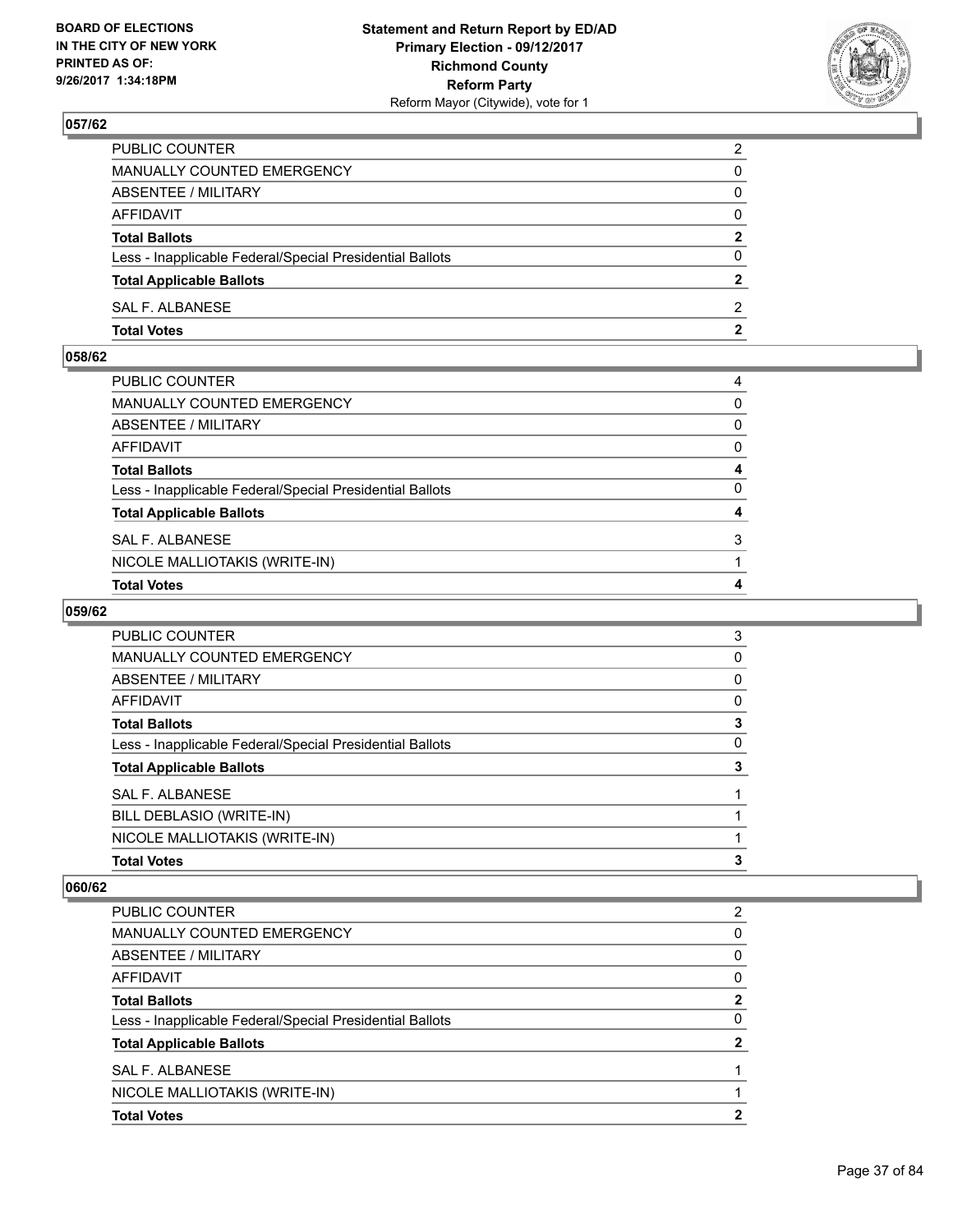

| <b>Total Votes</b>                                       | 4 |
|----------------------------------------------------------|---|
| NICOLE MALLIOTAKIS (WRITE-IN)                            |   |
| SAL F. ALBANESE                                          | 3 |
| <b>Total Applicable Ballots</b>                          | 4 |
| Less - Inapplicable Federal/Special Presidential Ballots | 0 |
| <b>Total Ballots</b>                                     | 4 |
| AFFIDAVIT                                                | 0 |
| ABSENTEE / MILITARY                                      | 0 |
| MANUALLY COUNTED EMERGENCY                               | 0 |
| PUBLIC COUNTER                                           | 4 |

#### **062/62**

| <b>Total Votes</b>                                       | 2            |
|----------------------------------------------------------|--------------|
| NICOLE MALLIOTAKIS (WRITE-IN)                            |              |
| SAL F. ALBANESE                                          |              |
| <b>Total Applicable Ballots</b>                          | $\mathbf{2}$ |
| Less - Inapplicable Federal/Special Presidential Ballots | $\Omega$     |
| Total Ballots                                            | $\mathbf{2}$ |
| AFFIDAVIT                                                | $\Omega$     |
| ABSENTEE / MILITARY                                      |              |
| MANUALLY COUNTED EMERGENCY                               | 0            |
| PUBLIC COUNTER                                           |              |
|                                                          |              |

#### **063/62**

| <b>Total Votes</b>                                       |   |
|----------------------------------------------------------|---|
| SAL F. ALBANESE                                          |   |
| <b>Total Applicable Ballots</b>                          |   |
| Less - Inapplicable Federal/Special Presidential Ballots | 0 |
| <b>Total Ballots</b>                                     |   |
| AFFIDAVIT                                                | 0 |
| ABSENTEE / MILITARY                                      | 0 |
| MANUALLY COUNTED EMERGENCY                               | 0 |
| <b>PUBLIC COUNTER</b>                                    |   |

| <b>PUBLIC COUNTER</b>                                    |   |
|----------------------------------------------------------|---|
| <b>MANUALLY COUNTED EMERGENCY</b>                        | 0 |
| ABSENTEE / MILITARY                                      | 0 |
| AFFIDAVIT                                                | 0 |
| <b>Total Ballots</b>                                     |   |
| Less - Inapplicable Federal/Special Presidential Ballots | 0 |
| <b>Total Applicable Ballots</b>                          |   |
| SAL F. ALBANESE                                          | 0 |
| <b>Total Votes</b>                                       | Ω |
| Unrecorded                                               |   |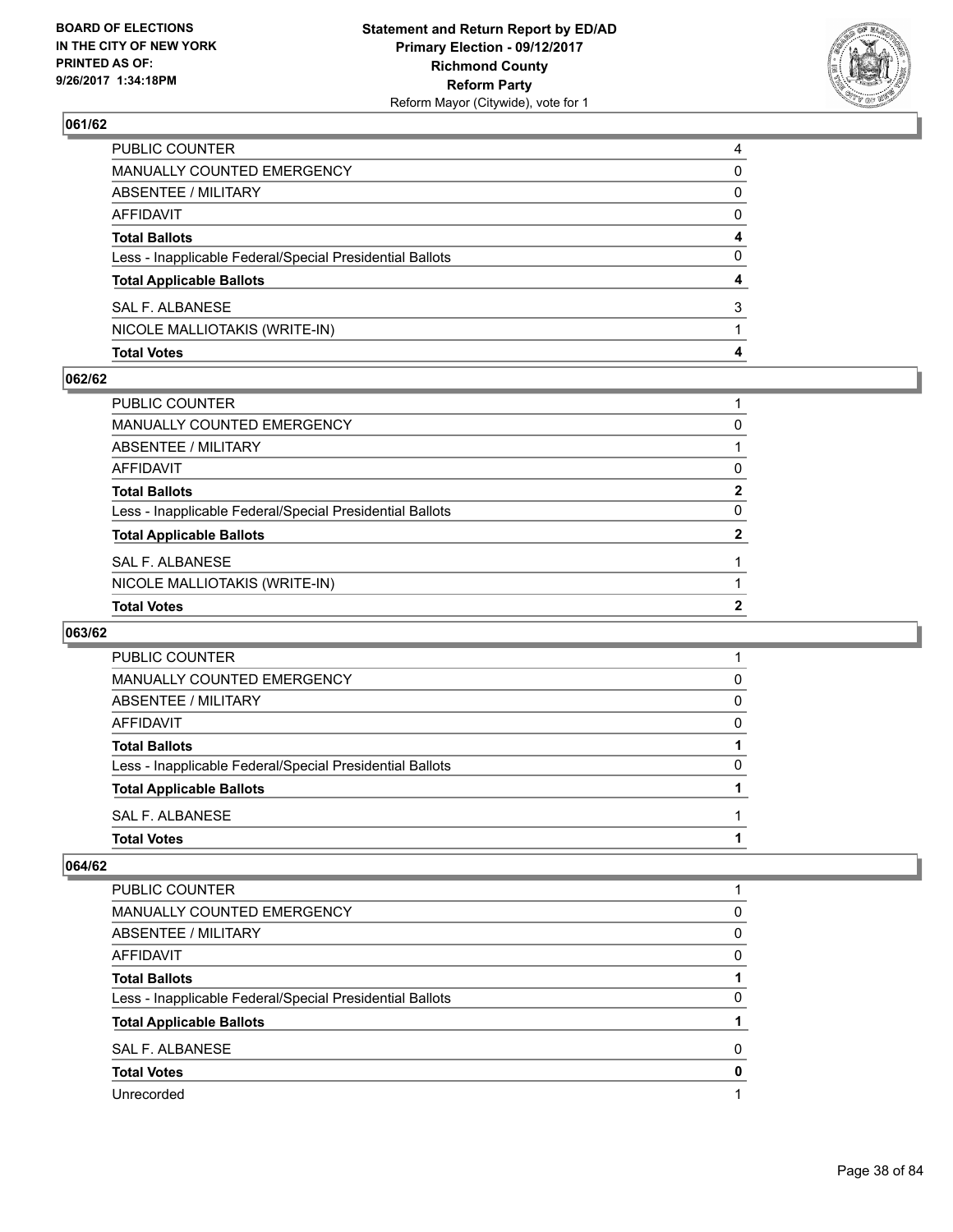

| <b>Total Votes</b>                                       | 4 |
|----------------------------------------------------------|---|
| NICOLE MALLIOTAKIS (WRITE-IN)                            | 2 |
| SAL F. ALBANESE                                          | 2 |
| <b>Total Applicable Ballots</b>                          | 4 |
| Less - Inapplicable Federal/Special Presidential Ballots | 0 |
| <b>Total Ballots</b>                                     | 4 |
| AFFIDAVIT                                                | 0 |
| <b>ABSENTEE / MILITARY</b>                               | 0 |
| MANUALLY COUNTED EMERGENCY                               | 0 |
| PUBLIC COUNTER                                           | 4 |

#### **066/62**

| PUBLIC COUNTER                                           |   |
|----------------------------------------------------------|---|
|                                                          |   |
| MANUALLY COUNTED EMERGENCY                               | 0 |
| ABSENTEE / MILITARY                                      | 0 |
| AFFIDAVIT                                                | 0 |
| <b>Total Ballots</b>                                     |   |
| Less - Inapplicable Federal/Special Presidential Ballots | 0 |
| <b>Total Applicable Ballots</b>                          |   |
| SAL F. ALBANESE                                          |   |
| Total Votes                                              |   |
|                                                          |   |

## **067/62**

| PUBLIC COUNTER                                           | 0 |
|----------------------------------------------------------|---|
| MANUALLY COUNTED EMERGENCY                               | 0 |
| ABSENTEE / MILITARY                                      | 0 |
| AFFIDAVIT                                                | 0 |
| <b>Total Ballots</b>                                     | O |
| Less - Inapplicable Federal/Special Presidential Ballots | O |
| <b>Total Applicable Ballots</b>                          | o |
| SAL F. ALBANESE                                          | 0 |
| <b>Total Votes</b>                                       | o |

| <b>Total Votes</b>                                       | 2              |
|----------------------------------------------------------|----------------|
| NICOLE MALLIOTAKIS (WRITE-IN)                            |                |
| BILL DEBLASIO (WRITE-IN)                                 |                |
| SAL F. ALBANESE                                          | 0              |
| <b>Total Applicable Ballots</b>                          | $\mathbf{2}$   |
| Less - Inapplicable Federal/Special Presidential Ballots | 0              |
| <b>Total Ballots</b>                                     | $\mathbf{2}$   |
| AFFIDAVIT                                                | 0              |
| ABSENTEE / MILITARY                                      | 0              |
| <b>MANUALLY COUNTED EMERGENCY</b>                        | 0              |
| <b>PUBLIC COUNTER</b>                                    | $\overline{2}$ |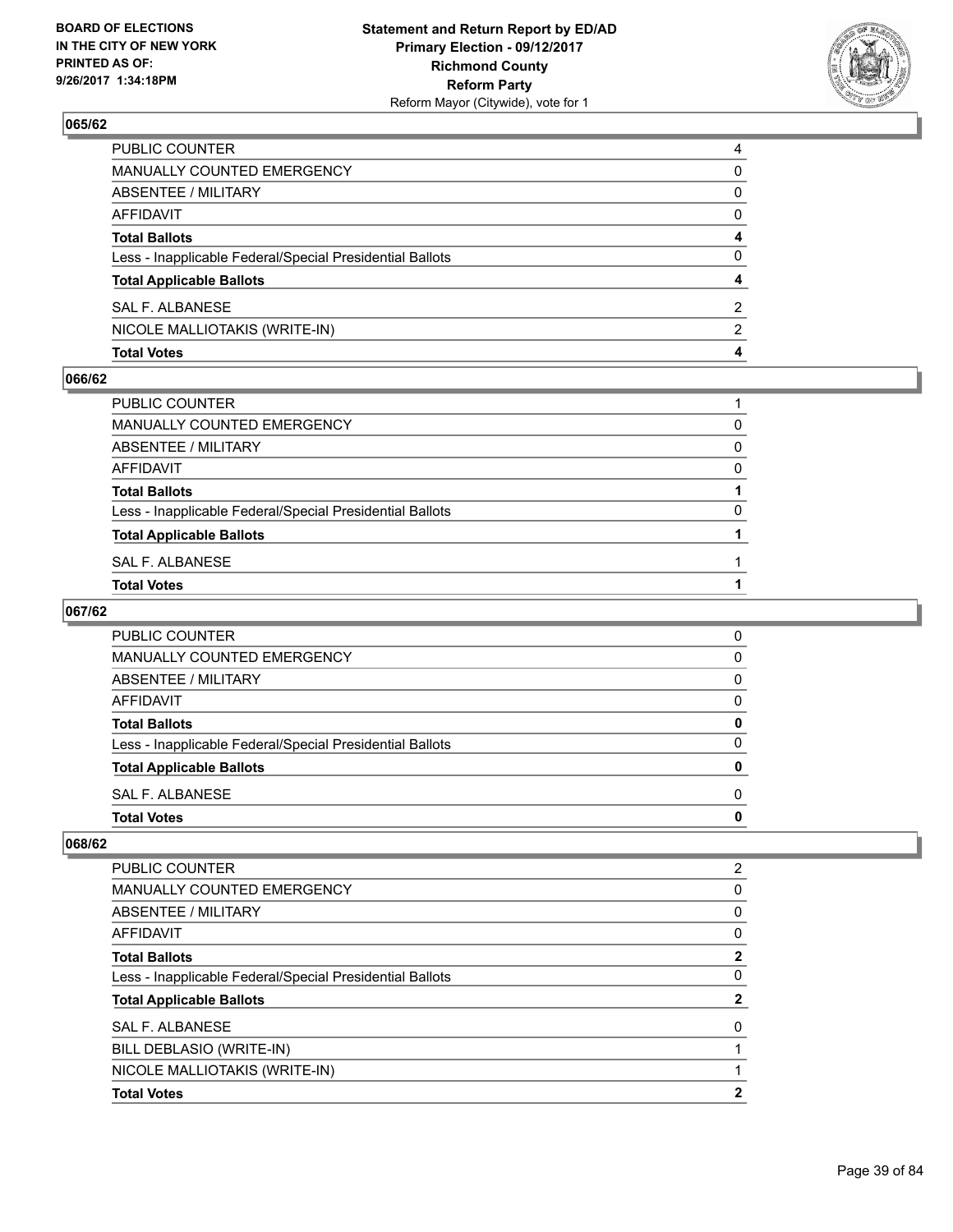

| PUBLIC COUNTER                                           | $\overline{2}$ |
|----------------------------------------------------------|----------------|
| <b>MANUALLY COUNTED EMERGENCY</b>                        | 0              |
| <b>ABSENTEE / MILITARY</b>                               |                |
| <b>AFFIDAVIT</b>                                         | $\Omega$       |
| <b>Total Ballots</b>                                     | 3              |
| Less - Inapplicable Federal/Special Presidential Ballots | 0              |
| <b>Total Applicable Ballots</b>                          | 3              |
| <b>SAL F. ALBANESE</b>                                   | 2              |
| <b>Total Votes</b>                                       | 2              |
| Unrecorded                                               |                |

### **070/62**

| PUBLIC COUNTER                                           | 3            |
|----------------------------------------------------------|--------------|
| MANUALLY COUNTED EMERGENCY                               | $\Omega$     |
| ABSENTEE / MILITARY                                      | 0            |
| AFFIDAVIT                                                | $\mathbf{0}$ |
| <b>Total Ballots</b>                                     | 3            |
| Less - Inapplicable Federal/Special Presidential Ballots | 0            |
| <b>Total Applicable Ballots</b>                          | 3            |
| SAL F. ALBANESE                                          | 3            |
| <b>Total Votes</b>                                       | 3            |
|                                                          |              |

### **071/62**

| PUBLIC COUNTER                                           |   |
|----------------------------------------------------------|---|
| <b>MANUALLY COUNTED EMERGENCY</b>                        | 0 |
| <b>ABSENTEE / MILITARY</b>                               | 0 |
| AFFIDAVIT                                                | 0 |
| <b>Total Ballots</b>                                     |   |
| Less - Inapplicable Federal/Special Presidential Ballots | 0 |
| <b>Total Applicable Ballots</b>                          |   |
| <b>SAL F. ALBANESE</b>                                   | O |
| NICOLE MALLIOTAKIS (WRITE-IN)                            |   |
| <b>Total Votes</b>                                       |   |

| PUBLIC COUNTER                                           | 0        |
|----------------------------------------------------------|----------|
| <b>MANUALLY COUNTED EMERGENCY</b>                        | 0        |
| ABSENTEE / MILITARY                                      | $\Omega$ |
| <b>AFFIDAVIT</b>                                         | 0        |
| <b>Total Ballots</b>                                     | 0        |
| Less - Inapplicable Federal/Special Presidential Ballots | $\Omega$ |
| <b>Total Applicable Ballots</b>                          | 0        |
| SAL F. ALBANESE                                          | 0        |
| <b>Total Votes</b>                                       | 0        |
|                                                          |          |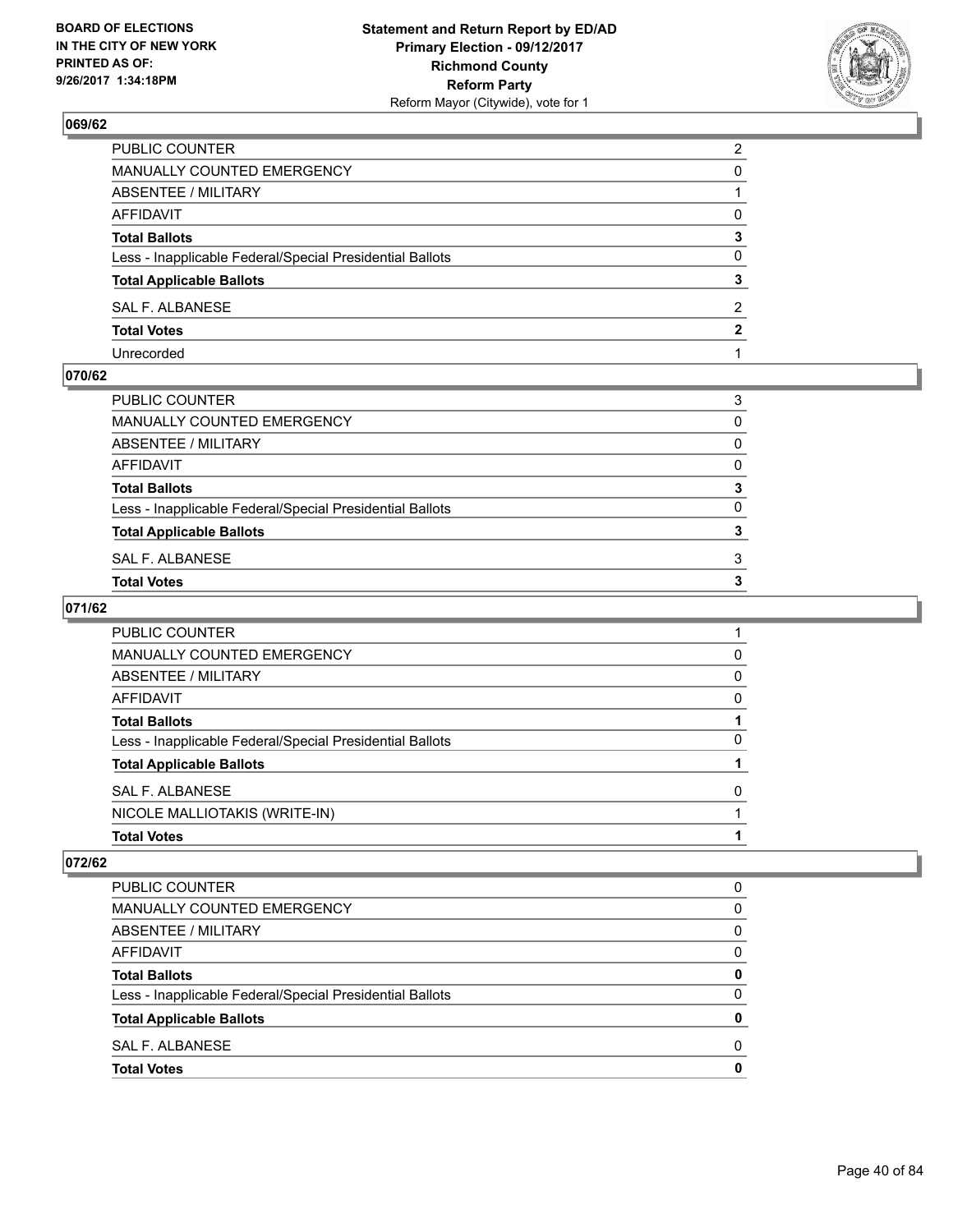

| <b>Total Votes</b>                                       | з |
|----------------------------------------------------------|---|
| NICOLE MALLIOTAKIS (WRITE-IN)                            | 2 |
| SAL F. ALBANESE                                          |   |
| <b>Total Applicable Ballots</b>                          | 3 |
| Less - Inapplicable Federal/Special Presidential Ballots | 0 |
| <b>Total Ballots</b>                                     | 3 |
| AFFIDAVIT                                                | 0 |
| ABSENTEE / MILITARY                                      |   |
| MANUALLY COUNTED EMERGENCY                               | 0 |
| PUBLIC COUNTER                                           | 2 |

#### **074/62**

| PUBLIC COUNTER                                           | 0            |
|----------------------------------------------------------|--------------|
| MANUALLY COUNTED EMERGENCY                               | 0            |
| ABSENTEE / MILITARY                                      | 0            |
| AFFIDAVIT                                                | 0            |
| <b>Total Ballots</b>                                     | 0            |
| Less - Inapplicable Federal/Special Presidential Ballots | 0            |
| <b>Total Applicable Ballots</b>                          | $\mathbf{0}$ |
| SAL F. ALBANESE                                          | 0            |
| Total Votes                                              | 0            |
|                                                          |              |

## **075/62**

| PUBLIC COUNTER                                           | $\overline{2}$ |
|----------------------------------------------------------|----------------|
| MANUALLY COUNTED EMERGENCY                               | 0              |
| ABSENTEE / MILITARY                                      | 0              |
| AFFIDAVIT                                                | 0              |
| <b>Total Ballots</b>                                     | 2              |
| Less - Inapplicable Federal/Special Presidential Ballots | 0              |
| <b>Total Applicable Ballots</b>                          | 2              |
| SAL F. ALBANESE                                          |                |
| <b>BO DIETL (WRITE-IN)</b>                               |                |
| <b>Total Votes</b>                                       | 2              |

| PUBLIC COUNTER                                           |   |
|----------------------------------------------------------|---|
| <b>MANUALLY COUNTED EMERGENCY</b>                        | 0 |
| ABSENTEE / MILITARY                                      | 0 |
| AFFIDAVIT                                                | 0 |
| <b>Total Ballots</b>                                     |   |
| Less - Inapplicable Federal/Special Presidential Ballots | O |
| <b>Total Applicable Ballots</b>                          |   |
| SAL F. ALBANESE                                          |   |
| NICOLE MALLIOTAKIS (WRITE-IN)                            |   |
| <b>Total Votes</b>                                       |   |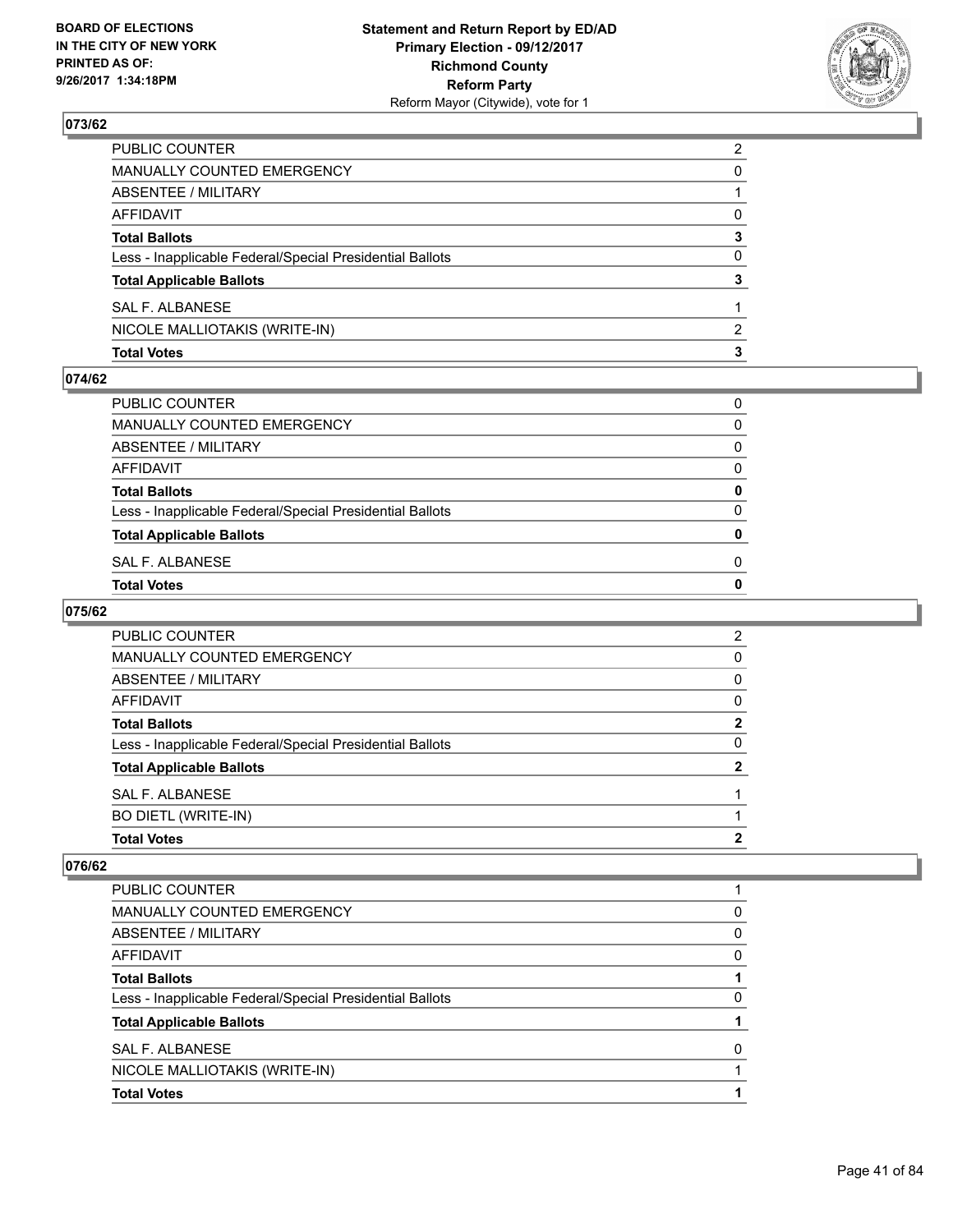

| PUBLIC COUNTER                                           | 0            |
|----------------------------------------------------------|--------------|
| MANUALLY COUNTED EMERGENCY                               | 0            |
| ABSENTEE / MILITARY                                      | 0            |
| AFFIDAVIT                                                | 0            |
| <b>Total Ballots</b>                                     | 0            |
| Less - Inapplicable Federal/Special Presidential Ballots | $\Omega$     |
| <b>Total Applicable Ballots</b>                          | $\mathbf{0}$ |
| SAL F. ALBANESE                                          | $\Omega$     |
| <b>Total Votes</b>                                       | $\mathbf{0}$ |

### **078/62**

| <b>Total Votes</b>                                       | $\mathbf{0}$ |
|----------------------------------------------------------|--------------|
| SAL F. ALBANESE                                          | 0            |
| <b>Total Applicable Ballots</b>                          | $\mathbf{0}$ |
| Less - Inapplicable Federal/Special Presidential Ballots | $\Omega$     |
| <b>Total Ballots</b>                                     | 0            |
| AFFIDAVIT                                                | $\Omega$     |
| ABSENTEE / MILITARY                                      | $\Omega$     |
| MANUALLY COUNTED EMERGENCY                               | $\Omega$     |
| PUBLIC COUNTER                                           | 0            |
|                                                          |              |

### **079/62**

| PUBLIC COUNTER                                           | 0            |
|----------------------------------------------------------|--------------|
| MANUALLY COUNTED EMERGENCY                               | $\mathbf{0}$ |
| ABSENTEE / MILITARY                                      | $\mathbf{0}$ |
| AFFIDAVIT                                                | $\Omega$     |
| <b>Total Ballots</b>                                     | 0            |
| Less - Inapplicable Federal/Special Presidential Ballots | $\mathbf{0}$ |
| <b>Total Applicable Ballots</b>                          | 0            |
| SAL F. ALBANESE                                          | $\Omega$     |
| Total Votes                                              | $\mathbf{0}$ |
|                                                          |              |

| PUBLIC COUNTER                                           | 2            |
|----------------------------------------------------------|--------------|
| <b>MANUALLY COUNTED EMERGENCY</b>                        | <sup>0</sup> |
| ABSENTEE / MILITARY                                      | <sup>0</sup> |
| AFFIDAVIT                                                | <sup>0</sup> |
| <b>Total Ballots</b>                                     | 2            |
| Less - Inapplicable Federal/Special Presidential Ballots | <sup>0</sup> |
| <b>Total Applicable Ballots</b>                          |              |
| SAL F. ALBANESE                                          | 2            |
| <b>Total Votes</b>                                       | כי           |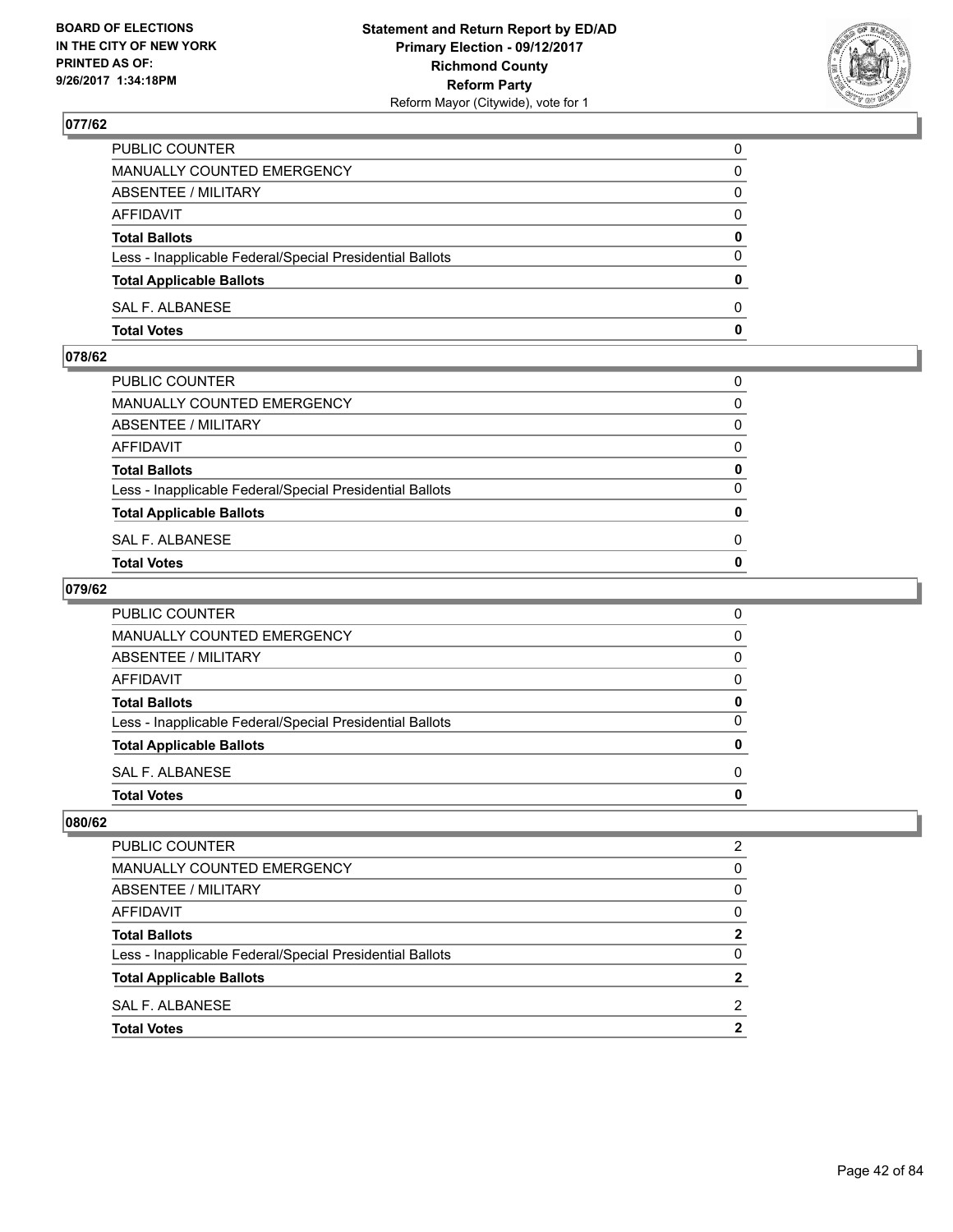

| PUBLIC COUNTER                                           |          |
|----------------------------------------------------------|----------|
| MANUALLY COUNTED EMERGENCY                               | 0        |
| ABSENTEE / MILITARY                                      | 0        |
| AFFIDAVIT                                                | $\Omega$ |
| <b>Total Ballots</b>                                     |          |
| Less - Inapplicable Federal/Special Presidential Ballots | 0        |
| <b>Total Applicable Ballots</b>                          |          |
| <b>SAL F. ALBANESE</b>                                   |          |
| <b>Total Votes</b>                                       |          |

### **082/62**

| PUBLIC COUNTER                                           | 5              |
|----------------------------------------------------------|----------------|
| MANUALLY COUNTED EMERGENCY                               | 0              |
| ABSENTEE / MILITARY                                      |                |
| AFFIDAVIT                                                | 0              |
| <b>Total Ballots</b>                                     | 6              |
| Less - Inapplicable Federal/Special Presidential Ballots | $\mathbf{0}$   |
| <b>Total Applicable Ballots</b>                          | 6              |
| <b>SAL F. ALBANESE</b>                                   | $\overline{2}$ |
| NICOLE MALLIOTAKIS (WRITE-IN)                            | 3              |
| <b>Total Votes</b>                                       | 5              |
| Unrecorded                                               |                |

### **083/62**

| <b>Total Applicable Ballots</b>                          | 2 |
|----------------------------------------------------------|---|
| Less - Inapplicable Federal/Special Presidential Ballots | 0 |
| <b>Total Ballots</b>                                     | 2 |
| AFFIDAVIT                                                | 0 |
| ABSENTEE / MILITARY                                      | 0 |
| <b>MANUALLY COUNTED EMERGENCY</b>                        | 0 |
| <b>PUBLIC COUNTER</b>                                    | 2 |

| <b>PUBLIC COUNTER</b>                                    | 5 |
|----------------------------------------------------------|---|
| <b>MANUALLY COUNTED EMERGENCY</b>                        | 0 |
| <b>ABSENTEE / MILITARY</b>                               | 0 |
| AFFIDAVIT                                                | 0 |
| <b>Total Ballots</b>                                     | 5 |
| Less - Inapplicable Federal/Special Presidential Ballots | 0 |
| <b>Total Applicable Ballots</b>                          | 5 |
| SAL F. ALBANESE                                          |   |
| BILL DEBLASIO (WRITE-IN)                                 |   |
| NICOLE MALLIOTAKIS (WRITE-IN)                            | 3 |
| <b>Total Votes</b>                                       | 5 |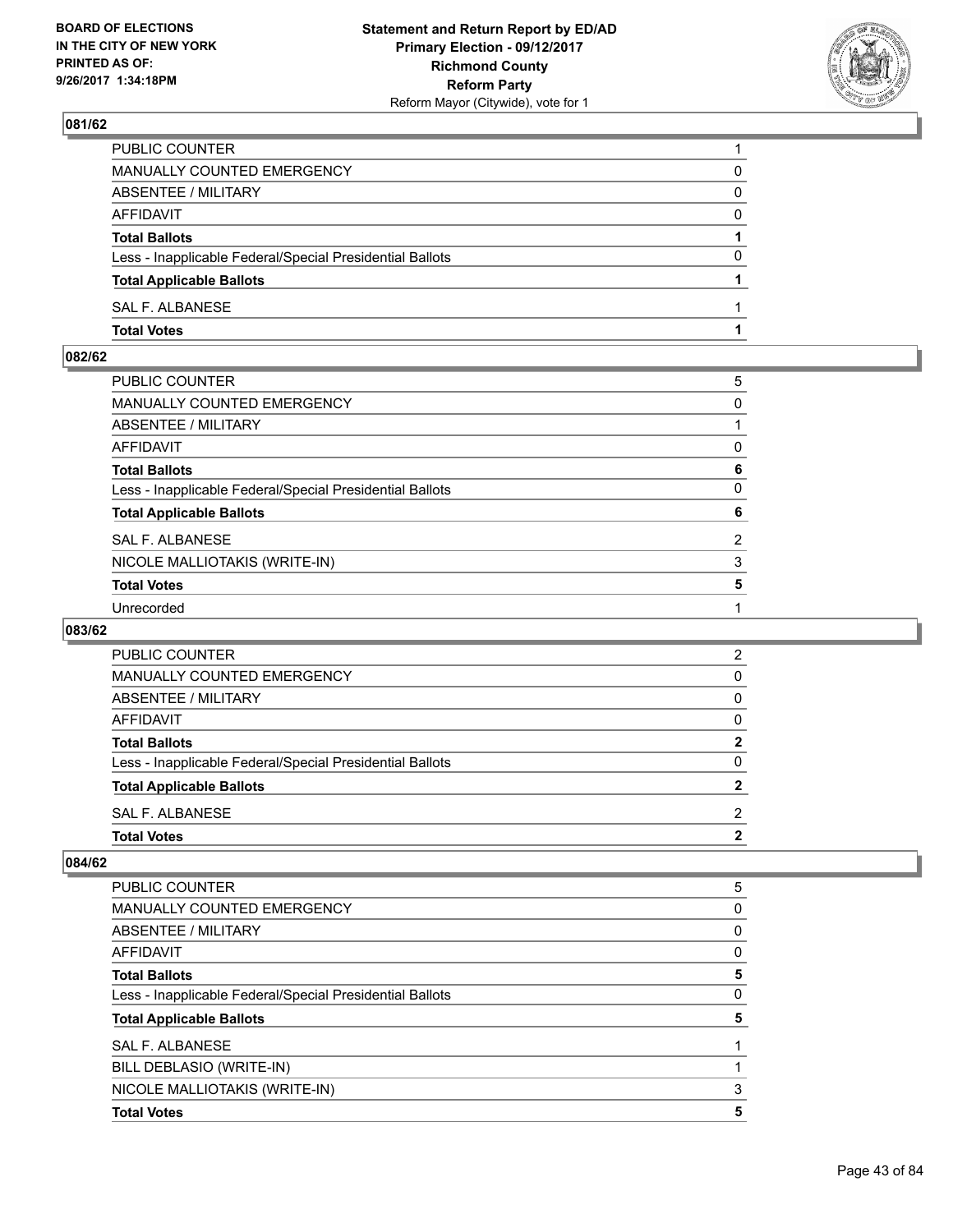

| PUBLIC COUNTER                                           | 2              |
|----------------------------------------------------------|----------------|
| MANUALLY COUNTED EMERGENCY                               | 0              |
| <b>ABSENTEE / MILITARY</b>                               | 0              |
| AFFIDAVIT                                                | $\Omega$       |
| <b>Total Ballots</b>                                     | $\mathbf{2}$   |
| Less - Inapplicable Federal/Special Presidential Ballots | $\Omega$       |
| <b>Total Applicable Ballots</b>                          | $\overline{2}$ |
| SAL F. ALBANESE                                          | 2              |
| <b>Total Votes</b>                                       | 2              |

| 088/62 COMBINED into: 009/63                             |          |
|----------------------------------------------------------|----------|
| 087/62 COMBINED into: 009/63                             |          |
| <b>Total Votes</b>                                       | 2        |
| NICOLE MALLIOTAKIS (WRITE-IN)                            |          |
| SAL F. ALBANESE                                          |          |
| <b>Total Applicable Ballots</b>                          | 2        |
| Less - Inapplicable Federal/Special Presidential Ballots | $\Omega$ |
| <b>Total Ballots</b>                                     | 2        |
| AFFIDAVIT                                                | 0        |
| ABSENTEE / MILITARY                                      | 0        |
| <b>MANUALLY COUNTED EMERGENCY</b>                        | $\Omega$ |
| PUBLIC COUNTER                                           | 2        |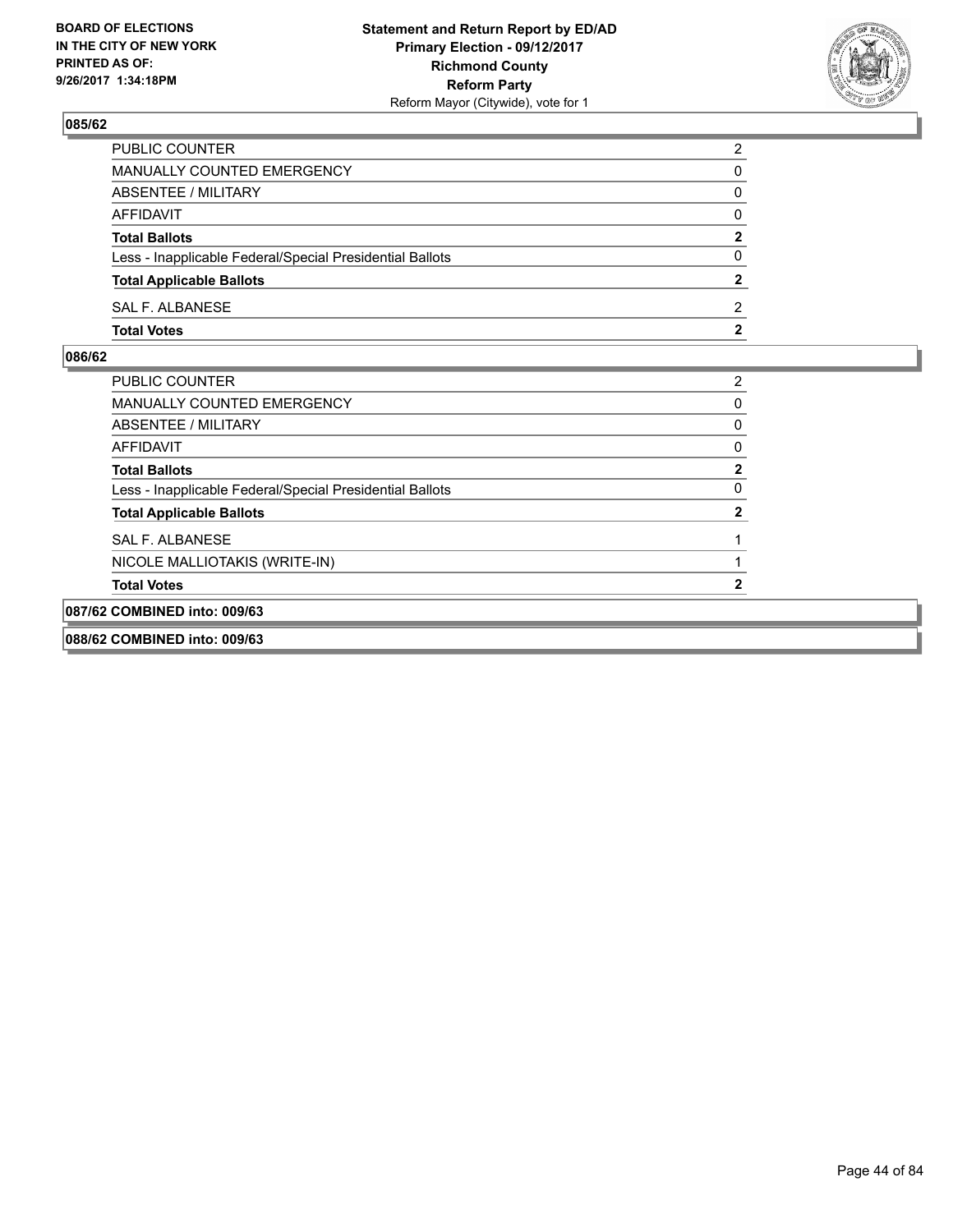

| <b>Total Votes</b>                                       |   |
|----------------------------------------------------------|---|
| NICOLE MALLIOTAKIS (WRITE-IN)                            |   |
| SAL F. ALBANESE                                          | 0 |
| <b>Total Applicable Ballots</b>                          |   |
| Less - Inapplicable Federal/Special Presidential Ballots | 0 |
| <b>Total Ballots</b>                                     |   |
| AFFIDAVIT                                                | 0 |
| ABSENTEE / MILITARY                                      | 0 |
| MANUALLY COUNTED EMERGENCY                               | 0 |
| PUBLIC COUNTER                                           |   |

#### **002/63**

| Total Votes                                              | 0 |
|----------------------------------------------------------|---|
| SAL F. ALBANESE                                          | 0 |
| <b>Total Applicable Ballots</b>                          | 0 |
| Less - Inapplicable Federal/Special Presidential Ballots | 0 |
| <b>Total Ballots</b>                                     | 0 |
| AFFIDAVIT                                                | 0 |
| ABSENTEE / MILITARY                                      | 0 |
| MANUALLY COUNTED EMERGENCY                               | 0 |
| PUBLIC COUNTER                                           | 0 |
|                                                          |   |

## **003/63**

| PUBLIC COUNTER                                           | 2 |
|----------------------------------------------------------|---|
| MANUALLY COUNTED EMERGENCY                               | 0 |
| ABSENTEE / MILITARY                                      | 0 |
| AFFIDAVIT                                                | 0 |
| <b>Total Ballots</b>                                     | 2 |
| Less - Inapplicable Federal/Special Presidential Ballots | 0 |
| <b>Total Applicable Ballots</b>                          | 2 |
| SAL F. ALBANESE                                          |   |
| NICOLE MALLIOTAKIS (WRITE-IN)                            |   |
| <b>Total Votes</b>                                       | 2 |

| PUBLIC COUNTER                                           | 2 |
|----------------------------------------------------------|---|
| MANUALLY COUNTED EMERGENCY                               | 0 |
| ABSENTEE / MILITARY                                      | 0 |
| AFFIDAVIT                                                | 0 |
| <b>Total Ballots</b>                                     | 2 |
| Less - Inapplicable Federal/Special Presidential Ballots | 0 |
| <b>Total Applicable Ballots</b>                          | 2 |
| SAL F. ALBANESE                                          | 0 |
| NICOLE MALLIOTAKIS (WRITE-IN)                            | 2 |
| <b>Total Votes</b>                                       | າ |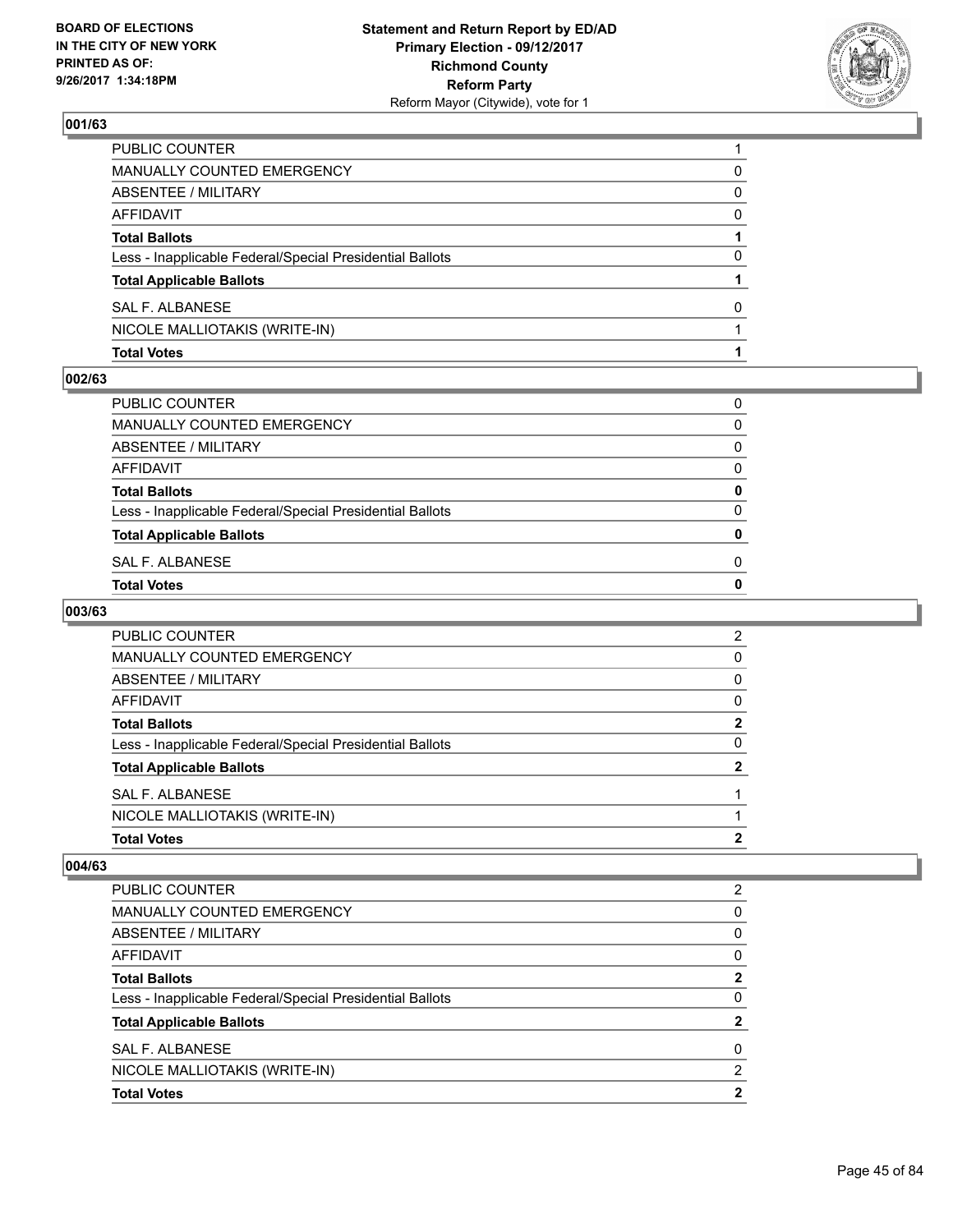

| PUBLIC COUNTER                                           |          |
|----------------------------------------------------------|----------|
| MANUALLY COUNTED EMERGENCY                               | 0        |
| ABSENTEE / MILITARY                                      | 0        |
| AFFIDAVIT                                                | $\Omega$ |
| <b>Total Ballots</b>                                     |          |
| Less - Inapplicable Federal/Special Presidential Ballots | $\Omega$ |
| <b>Total Applicable Ballots</b>                          |          |
| SAL F. ALBANESE                                          |          |
| <b>Total Votes</b>                                       |          |

## **006/63**

| PUBLIC COUNTER                                           |              |
|----------------------------------------------------------|--------------|
| MANUALLY COUNTED EMERGENCY                               | 0            |
| ABSENTEE / MILITARY                                      | $\mathbf{0}$ |
| AFFIDAVIT                                                | $\Omega$     |
| Total Ballots                                            |              |
| Less - Inapplicable Federal/Special Presidential Ballots | $\Omega$     |
| <b>Total Applicable Ballots</b>                          |              |
| SAL F. ALBANESE                                          | 0            |
| MICHAEL TOLKIN (WRITE-IN)                                |              |
| <b>Total Votes</b>                                       |              |

## **007/63**

| PUBLIC COUNTER                                           |              |
|----------------------------------------------------------|--------------|
| <b>MANUALLY COUNTED EMERGENCY</b>                        | 0            |
| ABSENTEE / MILITARY                                      | <sup>0</sup> |
| AFFIDAVIT                                                | 0            |
| <b>Total Ballots</b>                                     |              |
| Less - Inapplicable Federal/Special Presidential Ballots | $\mathbf{0}$ |
| <b>Total Applicable Ballots</b>                          |              |
| SAL F. ALBANESE                                          |              |
| NICOLE MALLIOTAKIS (WRITE-IN)                            |              |
| <b>Total Votes</b>                                       |              |

| PUBLIC COUNTER                                           |    |
|----------------------------------------------------------|----|
| MANUALLY COUNTED EMERGENCY                               | 0  |
| ABSENTEE / MILITARY                                      | 0  |
| AFFIDAVIT                                                | 0  |
| <b>Total Ballots</b>                                     |    |
| Less - Inapplicable Federal/Special Presidential Ballots | O) |
| <b>Total Applicable Ballots</b>                          |    |
| SAL F. ALBANESE                                          | ŋ  |
| NICOLE MALLIOTAKIS (WRITE-IN)                            |    |
| <b>Total Votes</b>                                       |    |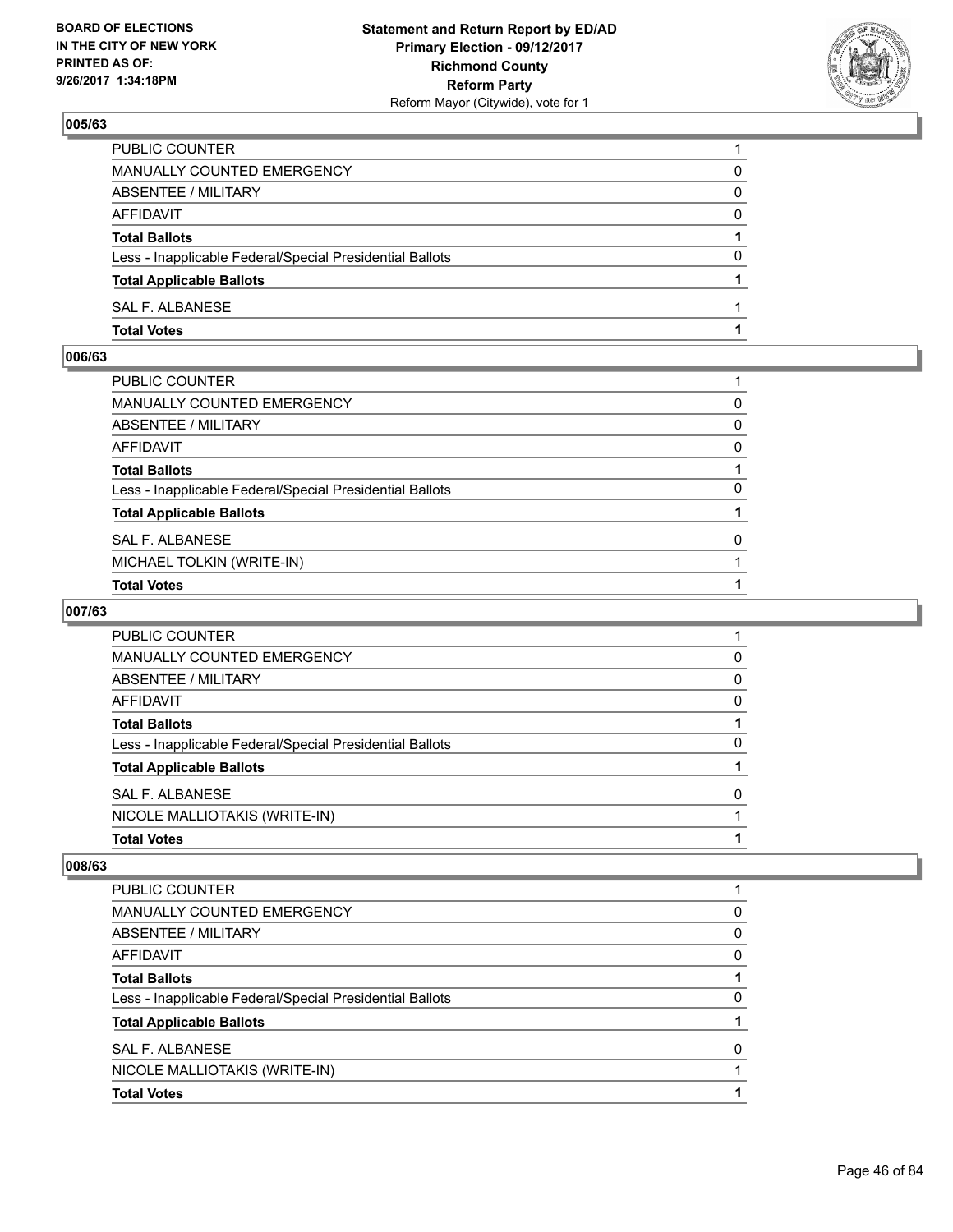

| PUBLIC COUNTER                                           | 0            |
|----------------------------------------------------------|--------------|
| MANUALLY COUNTED EMERGENCY                               | 0            |
| ABSENTEE / MILITARY                                      | 0            |
| AFFIDAVIT                                                | $\mathbf{0}$ |
| <b>Total Ballots</b>                                     | $\mathbf{0}$ |
| Less - Inapplicable Federal/Special Presidential Ballots | $\Omega$     |
| <b>Total Applicable Ballots</b>                          | $\mathbf{0}$ |
| SAL F. ALBANESE                                          | $\Omega$     |
| <b>Total Votes</b>                                       | 0            |

## **010/63**

| PUBLIC COUNTER                                           | 0            |
|----------------------------------------------------------|--------------|
| MANUALLY COUNTED EMERGENCY                               | $\mathbf{0}$ |
| ABSENTEE / MILITARY                                      | $\Omega$     |
| AFFIDAVIT                                                | $\Omega$     |
| <b>Total Ballots</b>                                     | 0            |
| Less - Inapplicable Federal/Special Presidential Ballots | $\Omega$     |
| <b>Total Applicable Ballots</b>                          | $\mathbf{0}$ |
| SAL F. ALBANESE                                          | 0            |
| Total Votes                                              | $\Omega$     |
|                                                          |              |

### **011/63**

| <b>Total Votes</b>                                       | 2              |
|----------------------------------------------------------|----------------|
| NICOLE MALLIOTAKIS (WRITE-IN)                            |                |
| SAL F. ALBANESE                                          |                |
| <b>Total Applicable Ballots</b>                          | 2              |
| Less - Inapplicable Federal/Special Presidential Ballots | 0              |
| <b>Total Ballots</b>                                     | $\mathbf 2$    |
| AFFIDAVIT                                                | 0              |
| ABSENTEE / MILITARY                                      | 0              |
| <b>MANUALLY COUNTED EMERGENCY</b>                        | 0              |
| PUBLIC COUNTER                                           | $\overline{2}$ |

| <b>Total Votes</b>                                       | 5 |
|----------------------------------------------------------|---|
| NICOLE MALLIOTAKIS (WRITE-IN)                            | 2 |
| SAL F. ALBANESE                                          | 3 |
| <b>Total Applicable Ballots</b>                          | 5 |
| Less - Inapplicable Federal/Special Presidential Ballots | 0 |
| <b>Total Ballots</b>                                     | 5 |
| AFFIDAVIT                                                | 0 |
| ABSENTEE / MILITARY                                      |   |
| MANUALLY COUNTED EMERGENCY                               | 0 |
| <b>PUBLIC COUNTER</b>                                    | 4 |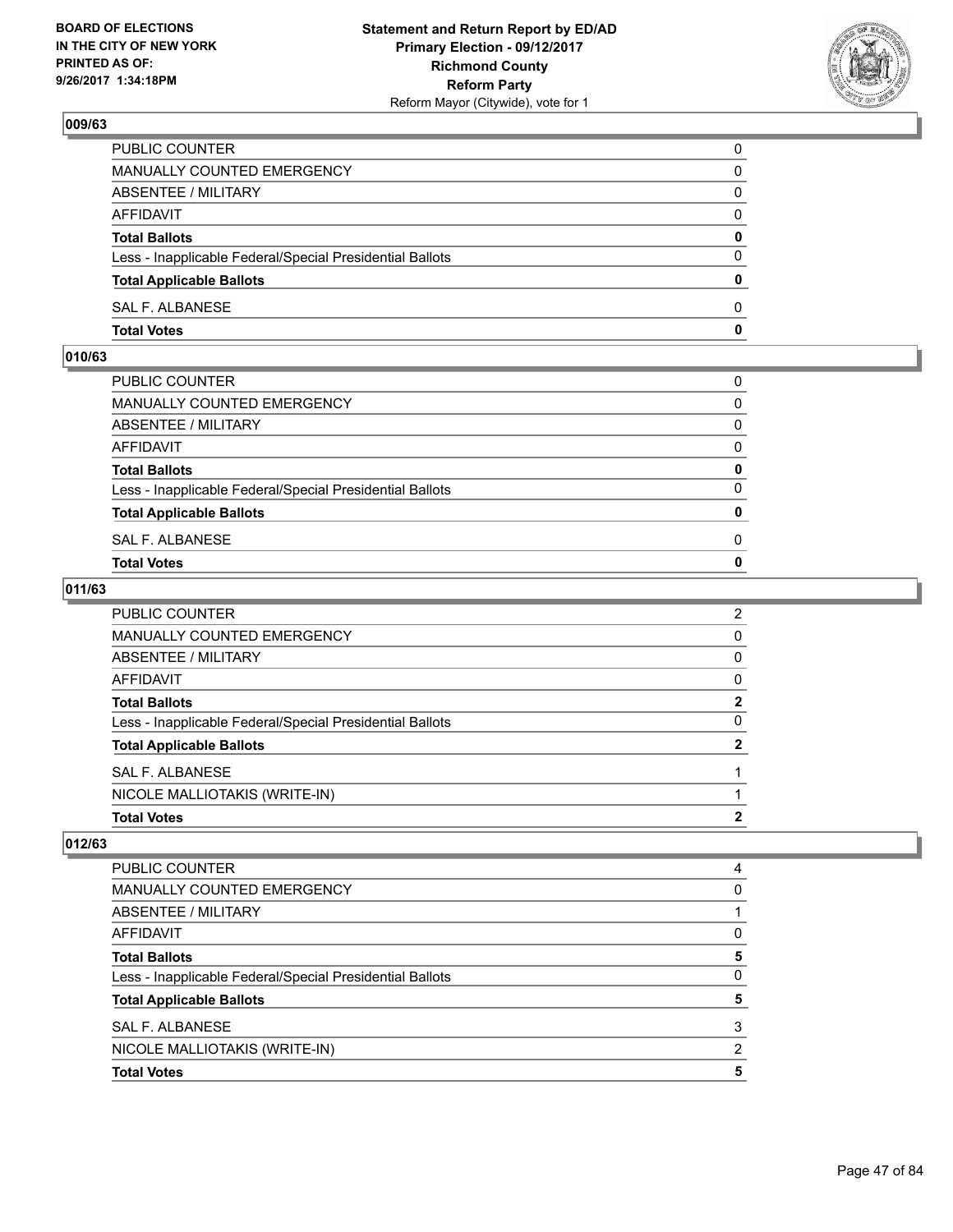

| PUBLIC COUNTER                                           | 0        |
|----------------------------------------------------------|----------|
| <b>MANUALLY COUNTED EMERGENCY</b>                        | 0        |
| ABSENTEE / MILITARY                                      | 0        |
| <b>AFFIDAVIT</b>                                         | $\Omega$ |
| <b>Total Ballots</b>                                     | 0        |
| Less - Inapplicable Federal/Special Presidential Ballots | $\Omega$ |
| <b>Total Applicable Ballots</b>                          | 0        |
| SAL F. ALBANESE                                          | 0        |
| <b>Total Votes</b>                                       | 0        |

## **014/63**

| PUBLIC COUNTER                                           | 0        |
|----------------------------------------------------------|----------|
| MANUALLY COUNTED EMERGENCY                               | $\Omega$ |
| ABSENTEE / MILITARY                                      |          |
| AFFIDAVIT                                                | 0        |
| <b>Total Ballots</b>                                     |          |
| Less - Inapplicable Federal/Special Presidential Ballots | $\Omega$ |
| <b>Total Applicable Ballots</b>                          |          |
| SAL F. ALBANESE                                          |          |
| <b>Total Votes</b>                                       |          |
|                                                          |          |

### **015/63**

| <b>PUBLIC COUNTER</b>                                    | $\overline{2}$ |
|----------------------------------------------------------|----------------|
| MANUALLY COUNTED EMERGENCY                               | 0              |
| ABSENTEE / MILITARY                                      | 0              |
| AFFIDAVIT                                                | 0              |
| <b>Total Ballots</b>                                     | $\mathbf 2$    |
| Less - Inapplicable Federal/Special Presidential Ballots | 0              |
| <b>Total Applicable Ballots</b>                          | $\mathbf{2}$   |
| SAL F. ALBANESE                                          | $\Omega$       |
| <b>BO DIETL (WRITE-IN)</b>                               | 2              |
| <b>Total Votes</b>                                       | 2              |

| <b>Total Votes</b>                                       |   |
|----------------------------------------------------------|---|
| SAL F. ALBANESE                                          |   |
| <b>Total Applicable Ballots</b>                          |   |
| Less - Inapplicable Federal/Special Presidential Ballots | 0 |
| <b>Total Ballots</b>                                     |   |
| AFFIDAVIT                                                | 0 |
| ABSENTEE / MILITARY                                      | 0 |
| MANUALLY COUNTED EMERGENCY                               | 0 |
| PUBLIC COUNTER                                           |   |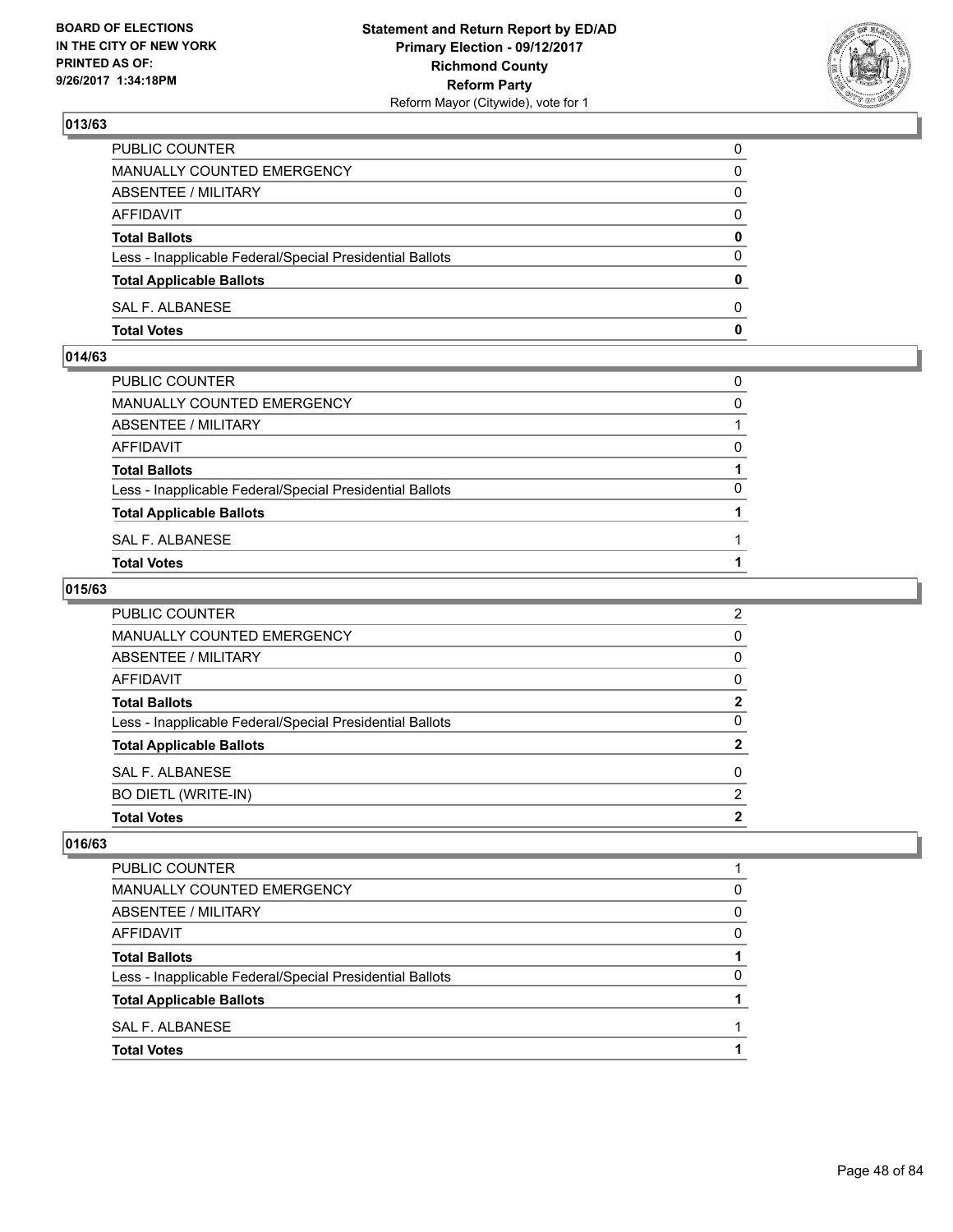

| PUBLIC COUNTER                                           | 0        |
|----------------------------------------------------------|----------|
| MANUALLY COUNTED EMERGENCY                               | 0        |
| ABSENTEE / MILITARY                                      |          |
| AFFIDAVIT                                                | 0        |
| <b>Total Ballots</b>                                     |          |
| Less - Inapplicable Federal/Special Presidential Ballots | $\Omega$ |
| <b>Total Applicable Ballots</b>                          |          |
| SAL F. ALBANESE                                          |          |
| <b>Total Votes</b>                                       |          |

### **018/63**

| <b>Total Votes</b>                                       | 2              |
|----------------------------------------------------------|----------------|
| NICOLE MALLIOTAKIS (WRITE-IN)                            |                |
| SAL F. ALBANESE                                          |                |
| <b>Total Applicable Ballots</b>                          | $\overline{2}$ |
| Less - Inapplicable Federal/Special Presidential Ballots | $\Omega$       |
| Total Ballots                                            | $\mathbf{2}$   |
| AFFIDAVIT                                                | $\mathbf{0}$   |
| ABSENTEE / MILITARY                                      | $\mathbf{0}$   |
| MANUALLY COUNTED EMERGENCY                               | $\mathbf{0}$   |
| PUBLIC COUNTER                                           | 2              |
|                                                          |                |

## **019/63**

| <b>PUBLIC COUNTER</b>                                    |              |
|----------------------------------------------------------|--------------|
| MANUALLY COUNTED EMERGENCY                               | O            |
| ABSENTEE / MILITARY                                      | <sup>0</sup> |
| AFFIDAVIT                                                | 0            |
| <b>Total Ballots</b>                                     |              |
| Less - Inapplicable Federal/Special Presidential Ballots | <sup>0</sup> |
| <b>Total Applicable Ballots</b>                          |              |
| SAL F. ALBANESE                                          |              |
| NICOLE MALLIOTAKIS (WRITE-IN)                            |              |
| <b>Total Votes</b>                                       |              |

| <b>PUBLIC COUNTER</b>                                    |   |
|----------------------------------------------------------|---|
| <b>MANUALLY COUNTED EMERGENCY</b>                        | 0 |
| ABSENTEE / MILITARY                                      | 5 |
| <b>AFFIDAVIT</b>                                         | 0 |
| <b>Total Ballots</b>                                     | 6 |
| Less - Inapplicable Federal/Special Presidential Ballots | 0 |
| <b>Total Applicable Ballots</b>                          | 6 |
| SAL F. ALBANESE                                          | 5 |
| BILL DEBLASIO (WRITE-IN)                                 |   |
| <b>Total Votes</b>                                       | 6 |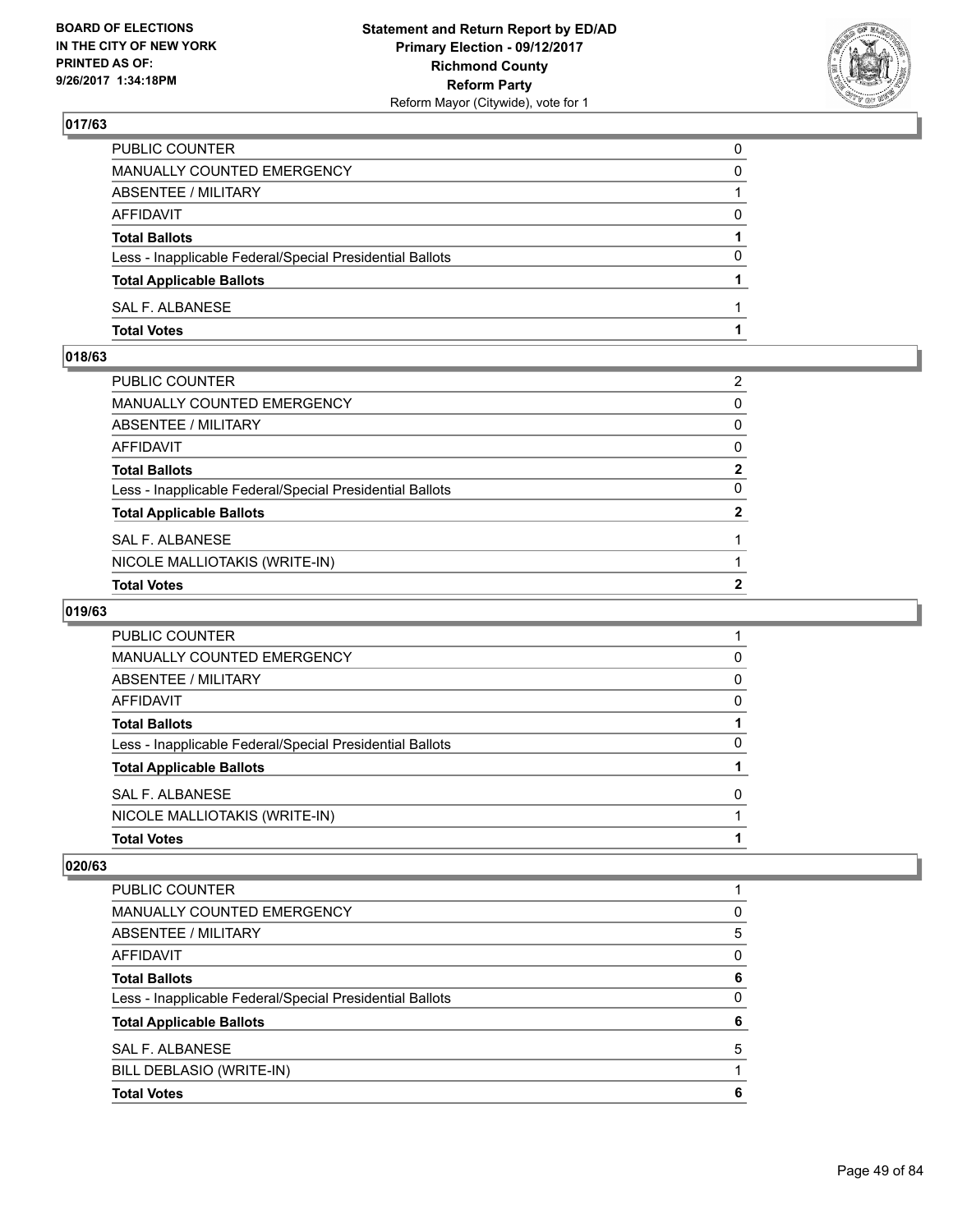

| PUBLIC COUNTER                                           |          |
|----------------------------------------------------------|----------|
| MANUALLY COUNTED EMERGENCY                               | 0        |
| ABSENTEE / MILITARY                                      | 0        |
| AFFIDAVIT                                                | $\Omega$ |
| <b>Total Ballots</b>                                     |          |
| Less - Inapplicable Federal/Special Presidential Ballots | $\Omega$ |
| <b>Total Applicable Ballots</b>                          |          |
| SAL F. ALBANESE                                          |          |
| <b>Total Votes</b>                                       |          |

## **022/63**

| PUBLIC COUNTER                                           | 2              |
|----------------------------------------------------------|----------------|
| MANUALLY COUNTED EMERGENCY                               | $\mathbf{0}$   |
| ABSENTEE / MILITARY                                      | $\mathbf{0}$   |
| AFFIDAVIT                                                | $\mathbf{0}$   |
| Total Ballots                                            | $\mathbf{2}$   |
| Less - Inapplicable Federal/Special Presidential Ballots | $\Omega$       |
| <b>Total Applicable Ballots</b>                          | $\overline{2}$ |
| SAL F. ALBANESE                                          | 0              |
| NICOLE MALLIOTAKIS (WRITE-IN)                            | 2              |
| <b>Total Votes</b>                                       | $\mathbf{2}$   |

## **023/63**

| PUBLIC COUNTER                                           | 2            |
|----------------------------------------------------------|--------------|
| <b>MANUALLY COUNTED EMERGENCY</b>                        | 0            |
| ABSENTEE / MILITARY                                      | 0            |
| AFFIDAVIT                                                | 0            |
| <b>Total Ballots</b>                                     | 2            |
| Less - Inapplicable Federal/Special Presidential Ballots | 0            |
| <b>Total Applicable Ballots</b>                          | $\mathbf{2}$ |
| SAL F. ALBANESE                                          | 0            |
| BILL DEBLASIO (WRITE-IN)                                 |              |
| <b>BO DIETL (WRITE-IN)</b>                               |              |
| <b>Total Votes</b>                                       | 2            |

| <b>PUBLIC COUNTER</b>                                    | 2 |
|----------------------------------------------------------|---|
| MANUALLY COUNTED EMERGENCY                               | 0 |
| ABSENTEE / MILITARY                                      | 0 |
| AFFIDAVIT                                                | 0 |
| <b>Total Ballots</b>                                     | 2 |
| Less - Inapplicable Federal/Special Presidential Ballots | 0 |
| <b>Total Applicable Ballots</b>                          |   |
| SAL F. ALBANESE                                          |   |
| NICOLE MALLIOTAKIS (WRITE-IN)                            |   |
| <b>Total Votes</b>                                       | 2 |
|                                                          |   |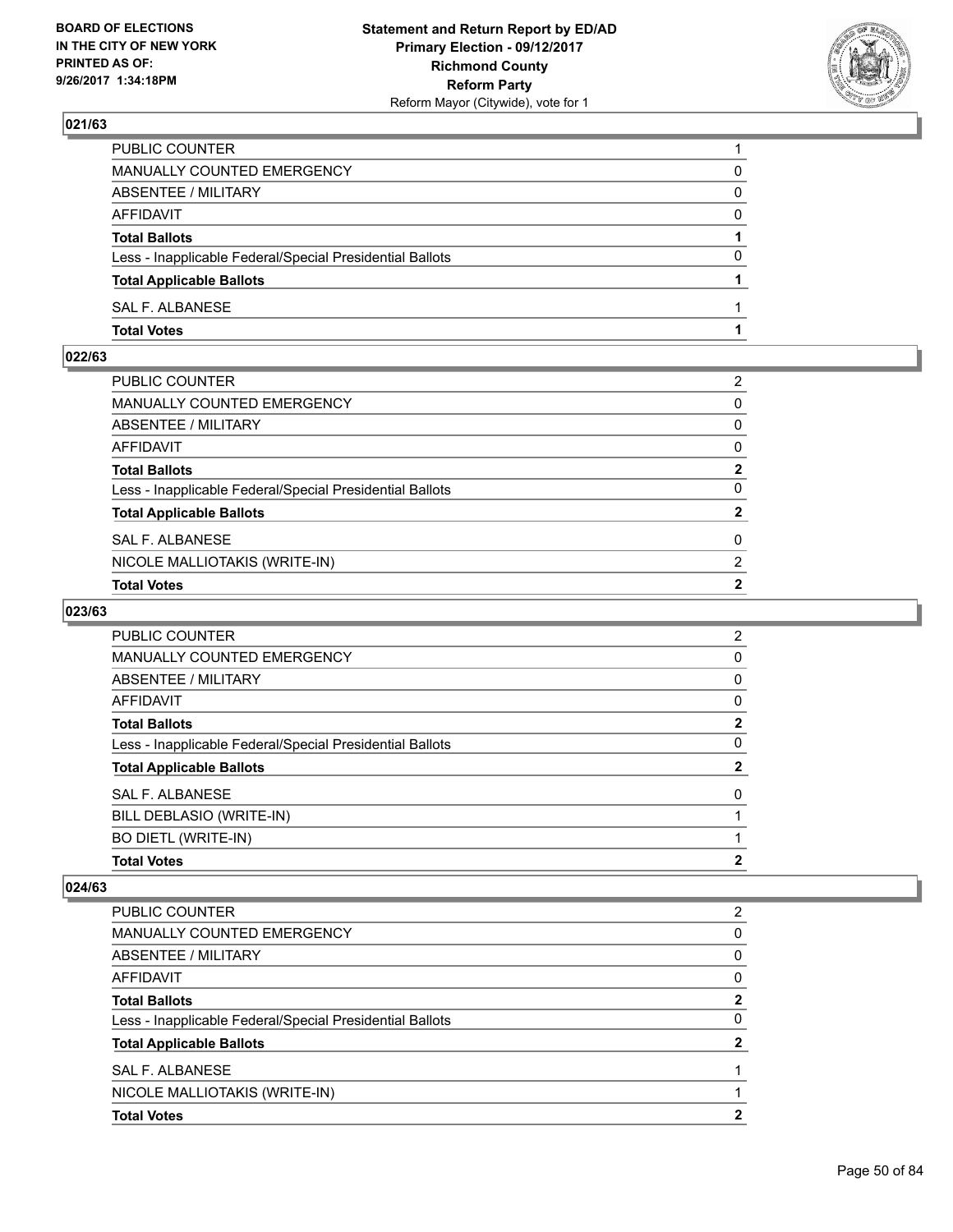

| PUBLIC COUNTER                                           |          |
|----------------------------------------------------------|----------|
| MANUALLY COUNTED EMERGENCY                               | 0        |
| ABSENTEE / MILITARY                                      | 0        |
| AFFIDAVIT                                                | 0        |
| <b>Total Ballots</b>                                     |          |
| Less - Inapplicable Federal/Special Presidential Ballots | $\Omega$ |
| <b>Total Applicable Ballots</b>                          |          |
| SAL F. ALBANESE                                          |          |
| <b>Total Votes</b>                                       |          |

## **026/63**

| PUBLIC COUNTER                                           | 3            |
|----------------------------------------------------------|--------------|
| MANUALLY COUNTED EMERGENCY                               | $\mathbf{0}$ |
| ABSENTEE / MILITARY                                      | $\mathbf{0}$ |
| AFFIDAVIT                                                | $\mathbf{0}$ |
| Total Ballots                                            | 3            |
| Less - Inapplicable Federal/Special Presidential Ballots | $\Omega$     |
| <b>Total Applicable Ballots</b>                          | 3            |
| SAL F. ALBANESE                                          |              |
| NICOLE MALLIOTAKIS (WRITE-IN)                            | 2            |
| <b>Total Votes</b>                                       | 3            |

## **027/63**

| PUBLIC COUNTER                                           | 2        |
|----------------------------------------------------------|----------|
| <b>MANUALLY COUNTED EMERGENCY</b>                        | 0        |
| ABSENTEE / MILITARY                                      | 0        |
| AFFIDAVIT                                                | 0        |
| <b>Total Ballots</b>                                     | 2        |
| Less - Inapplicable Federal/Special Presidential Ballots | $\Omega$ |
| <b>Total Applicable Ballots</b>                          | 2        |
| SAL F. ALBANESE                                          |          |
| NICOLE MALLIOTAKIS (WRITE-IN)                            |          |
| <b>Total Votes</b>                                       | 2        |

| PUBLIC COUNTER                                           | 0 |
|----------------------------------------------------------|---|
| <b>MANUALLY COUNTED EMERGENCY</b>                        | 0 |
| ABSENTEE / MILITARY                                      | 2 |
| AFFIDAVIT                                                | 0 |
| <b>Total Ballots</b>                                     | 2 |
| Less - Inapplicable Federal/Special Presidential Ballots | 0 |
| <b>Total Applicable Ballots</b>                          | 2 |
| SAL F. ALBANESE                                          | 2 |
| <b>Total Votes</b>                                       | າ |
|                                                          |   |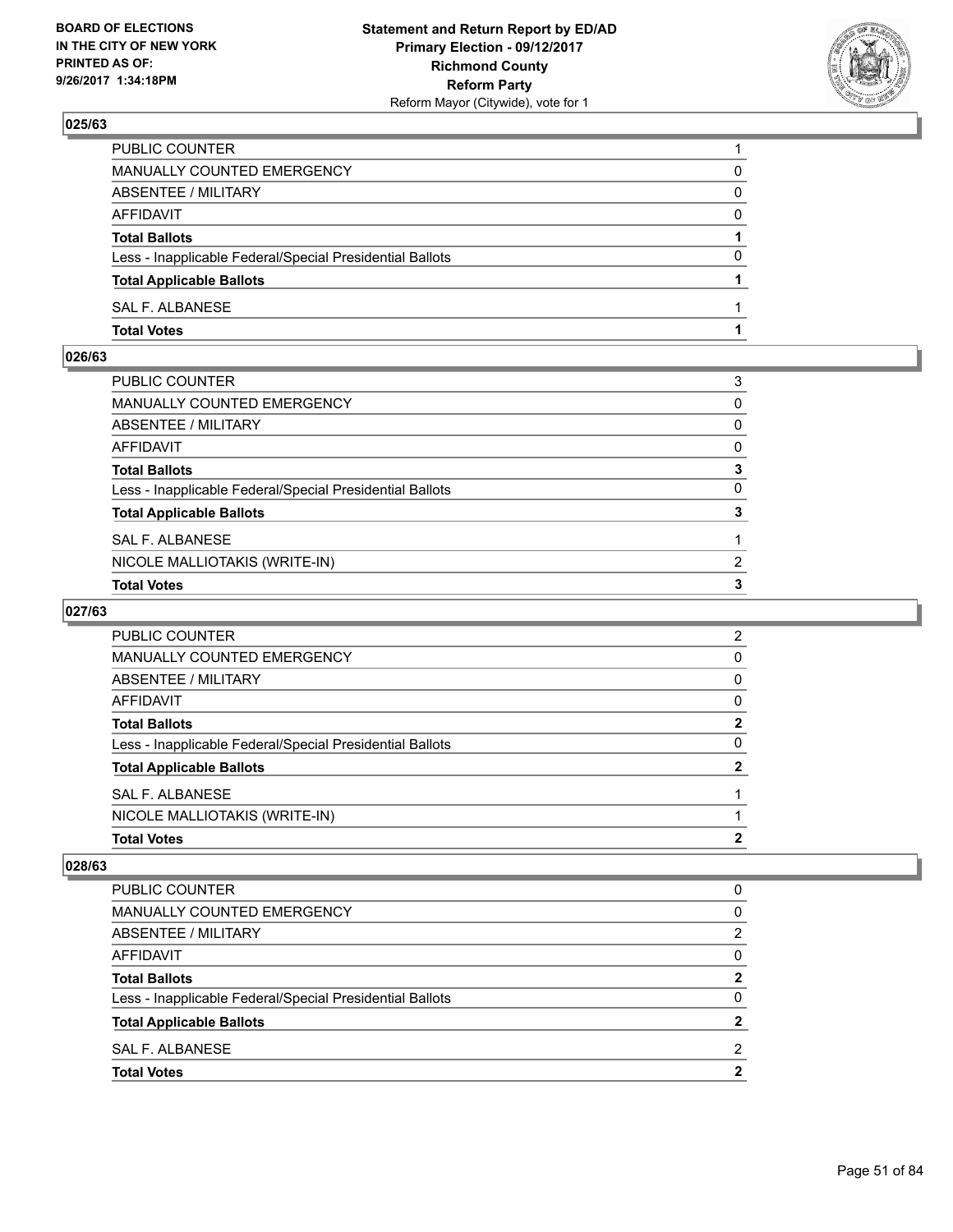

| PUBLIC COUNTER                                           | 0            |
|----------------------------------------------------------|--------------|
| MANUALLY COUNTED EMERGENCY                               | 0            |
| ABSENTEE / MILITARY                                      | 0            |
| AFFIDAVIT                                                | $\Omega$     |
| <b>Total Ballots</b>                                     | 0            |
| Less - Inapplicable Federal/Special Presidential Ballots | $\Omega$     |
| <b>Total Applicable Ballots</b>                          | $\mathbf{0}$ |
| SAL F. ALBANESE                                          | $\Omega$     |
| <b>Total Votes</b>                                       | $\mathbf 0$  |

### **030/63**

| PUBLIC COUNTER                                           | 2              |
|----------------------------------------------------------|----------------|
| MANUALLY COUNTED EMERGENCY                               | $\mathbf{0}$   |
| ABSENTEE / MILITARY                                      | $\mathbf{0}$   |
| AFFIDAVIT                                                | $\mathbf{0}$   |
| Total Ballots                                            | $\mathbf{2}$   |
| Less - Inapplicable Federal/Special Presidential Ballots | $\Omega$       |
| <b>Total Applicable Ballots</b>                          | $\overline{2}$ |
| SAL F. ALBANESE                                          | 0              |
| NICOLE MALLIOTAKIS (WRITE-IN)                            | 2              |
| <b>Total Votes</b>                                       | $\mathbf{2}$   |

## **031/63**

| <b>PUBLIC COUNTER</b>                                    | 2            |
|----------------------------------------------------------|--------------|
| <b>MANUALLY COUNTED EMERGENCY</b>                        | 0            |
| ABSENTEE / MILITARY                                      | 0            |
| AFFIDAVIT                                                | 0            |
| <b>Total Ballots</b>                                     | $\mathbf{2}$ |
| Less - Inapplicable Federal/Special Presidential Ballots | 0            |
| <b>Total Applicable Ballots</b>                          | 2            |
| SAL F. ALBANESE                                          | 0            |
| NICOLE MALLIOTAKIS (WRITE-IN)                            |              |
| <b>Total Votes</b>                                       |              |
| Unrecorded                                               |              |

| PUBLIC COUNTER                                           |   |
|----------------------------------------------------------|---|
| MANUALLY COUNTED EMERGENCY                               | 0 |
| ABSENTEE / MILITARY                                      | 0 |
| AFFIDAVIT                                                | 0 |
| <b>Total Ballots</b>                                     |   |
| Less - Inapplicable Federal/Special Presidential Ballots | 0 |
| <b>Total Applicable Ballots</b>                          |   |
| SAL F. ALBANESE                                          |   |
| <b>Total Votes</b>                                       |   |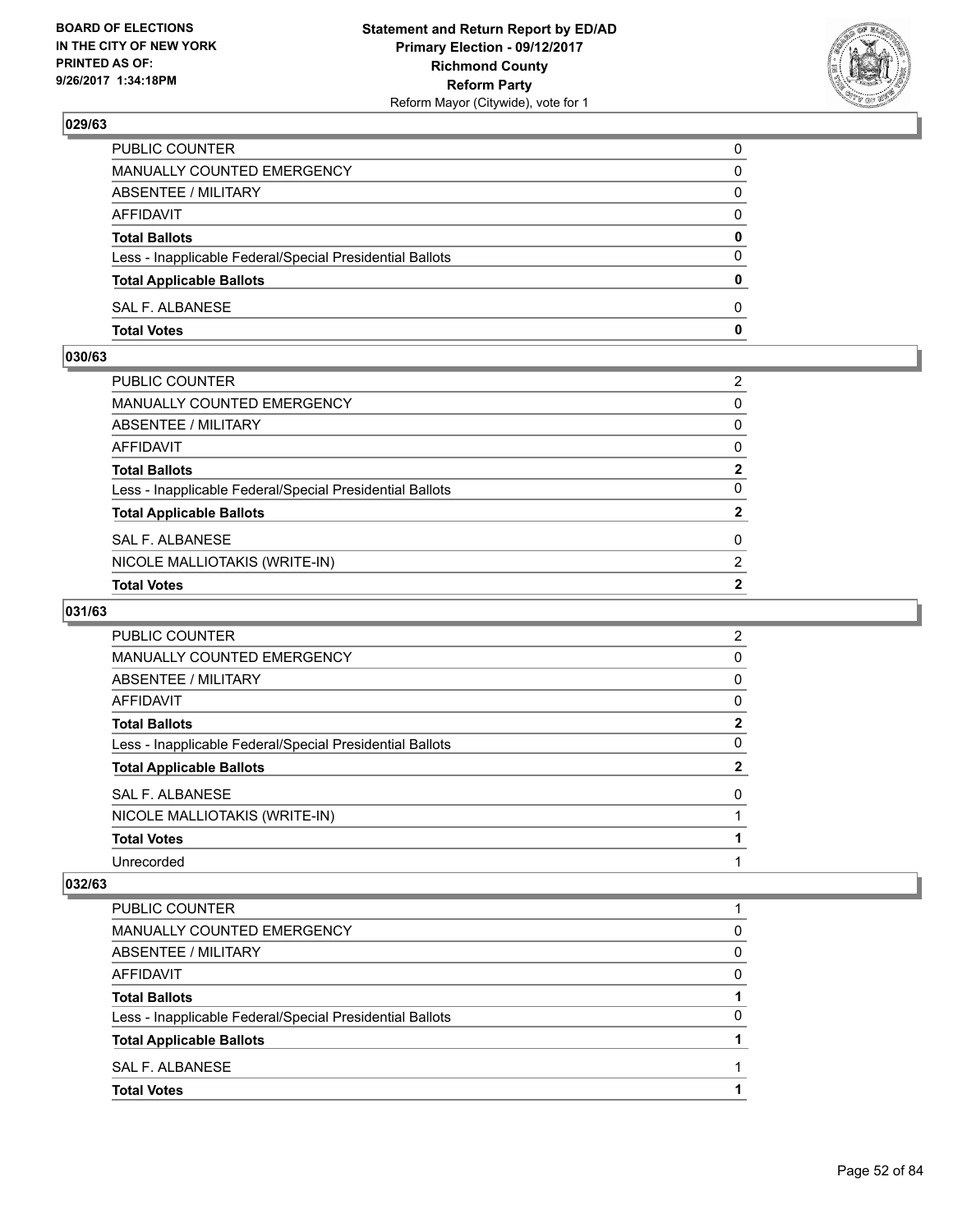

| <b>Total Votes</b>                                       | 6             |
|----------------------------------------------------------|---------------|
| NICOLE MALLIOTAKIS (WRITE-IN)                            | $\mathcal{P}$ |
| SAL F. ALBANESE                                          | 4             |
| <b>Total Applicable Ballots</b>                          | 6             |
| Less - Inapplicable Federal/Special Presidential Ballots | 0             |
| <b>Total Ballots</b>                                     | 6             |
| AFFIDAVIT                                                | 0             |
| ABSENTEE / MILITARY                                      | 0             |
| MANUALLY COUNTED EMERGENCY                               | 0             |
| PUBLIC COUNTER                                           | 6             |

#### **034/63**

| <b>PUBLIC COUNTER</b>                                    | 4              |
|----------------------------------------------------------|----------------|
| <b>MANUALLY COUNTED EMERGENCY</b>                        | 0              |
| <b>ABSENTEE / MILITARY</b>                               | 0              |
| <b>AFFIDAVIT</b>                                         | 0              |
| <b>Total Ballots</b>                                     | 4              |
| Less - Inapplicable Federal/Special Presidential Ballots | 0              |
| <b>Total Applicable Ballots</b>                          | 4              |
| <b>SAL F. ALBANESE</b>                                   | $\overline{2}$ |
| BILL DEBLASIO (WRITE-IN)                                 |                |
| NICOLE MALLIOTAKIS (WRITE-IN)                            |                |
| <b>Total Votes</b>                                       | 4              |

#### **035/63**

| <b>PUBLIC COUNTER</b>                                    | 4 |
|----------------------------------------------------------|---|
| MANUALLY COUNTED EMERGENCY                               | 0 |
| ABSENTEE / MILITARY                                      | 0 |
| AFFIDAVIT                                                | 0 |
| <b>Total Ballots</b>                                     | 4 |
| Less - Inapplicable Federal/Special Presidential Ballots | 0 |
| <b>Total Applicable Ballots</b>                          | 4 |
| SAL F. ALBANESE                                          |   |
| BILL DEBLASIO (WRITE-IN)                                 |   |
| NICOLE MALLIOTAKIS (WRITE-IN)                            | 2 |
| <b>Total Votes</b>                                       | 4 |

| <b>PUBLIC COUNTER</b>                                    |   |
|----------------------------------------------------------|---|
| MANUALLY COUNTED EMERGENCY                               | 0 |
| ABSENTEE / MILITARY                                      | 0 |
| AFFIDAVIT                                                | 0 |
| <b>Total Ballots</b>                                     |   |
| Less - Inapplicable Federal/Special Presidential Ballots | 0 |
| <b>Total Applicable Ballots</b>                          |   |
| SAL F. ALBANESE                                          |   |
| <b>Total Votes</b>                                       |   |
|                                                          |   |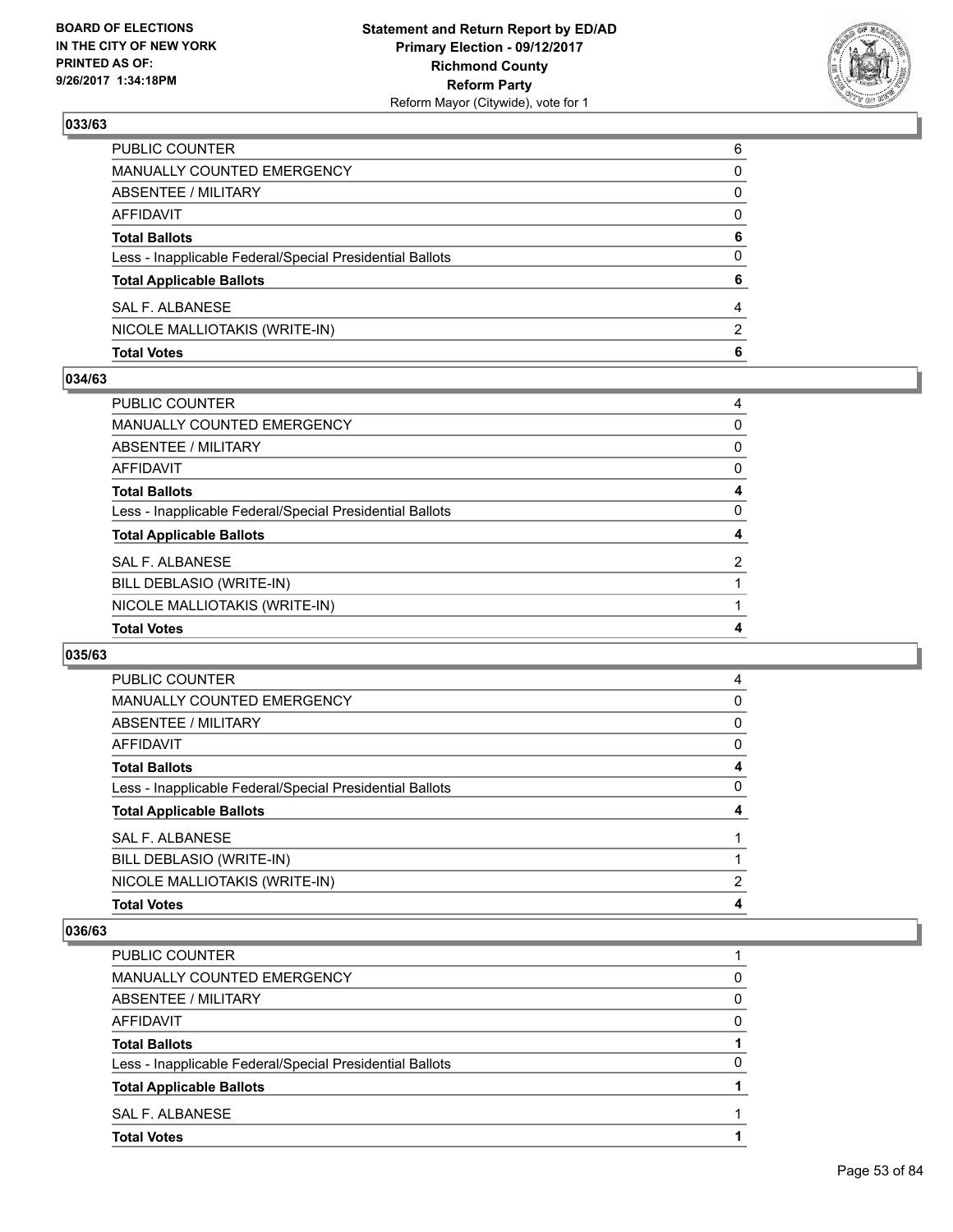

| <b>Total Votes</b>                                       | 5 |
|----------------------------------------------------------|---|
| CARMELO ANTHONY (WRITE-IN)                               |   |
| BILL DEBLASIO (WRITE-IN)                                 | 4 |
| <b>SAL F. ALBANESE</b>                                   | 0 |
| <b>Total Applicable Ballots</b>                          | 5 |
| Less - Inapplicable Federal/Special Presidential Ballots | 0 |
| <b>Total Ballots</b>                                     | 5 |
| <b>AFFIDAVIT</b>                                         | 0 |
| <b>ABSENTEE / MILITARY</b>                               | 0 |
| <b>MANUALLY COUNTED EMERGENCY</b>                        | 0 |
| PUBLIC COUNTER                                           | 5 |

### **038/63**

| PUBLIC COUNTER                                           | 3        |
|----------------------------------------------------------|----------|
| MANUALLY COUNTED EMERGENCY                               | 0        |
| ABSENTEE / MILITARY                                      | $\Omega$ |
| AFFIDAVIT                                                | $\Omega$ |
| <b>Total Ballots</b>                                     | 3        |
| Less - Inapplicable Federal/Special Presidential Ballots | 0        |
| <b>Total Applicable Ballots</b>                          | 3        |
| <b>SAL F. ALBANESE</b>                                   | 2        |
| BO DIETL (WRITE-IN)                                      |          |
| <b>Total Votes</b>                                       | 3        |
|                                                          |          |

#### **039/63**

| <b>Total Votes</b>                                       |   |
|----------------------------------------------------------|---|
| NICOLE MALLIOTAKIS (WRITE-IN)                            |   |
| SAL F. ALBANESE                                          | 0 |
| <b>Total Applicable Ballots</b>                          |   |
| Less - Inapplicable Federal/Special Presidential Ballots | 0 |
| <b>Total Ballots</b>                                     |   |
| AFFIDAVIT                                                | 0 |
| ABSENTEE / MILITARY                                      | 0 |
| MANUALLY COUNTED EMERGENCY                               | 0 |
| <b>PUBLIC COUNTER</b>                                    |   |

| <b>PUBLIC COUNTER</b>                                    |          |
|----------------------------------------------------------|----------|
| MANUALLY COUNTED EMERGENCY                               | 0        |
| ABSENTEE / MILITARY                                      | 0        |
| AFFIDAVIT                                                | 0        |
| <b>Total Ballots</b>                                     |          |
| Less - Inapplicable Federal/Special Presidential Ballots | 0        |
| <b>Total Applicable Ballots</b>                          |          |
| SAL F. ALBANESE                                          | $\Omega$ |
| BILL DEBLASIO (WRITE-IN)                                 |          |
| <b>Total Votes</b>                                       |          |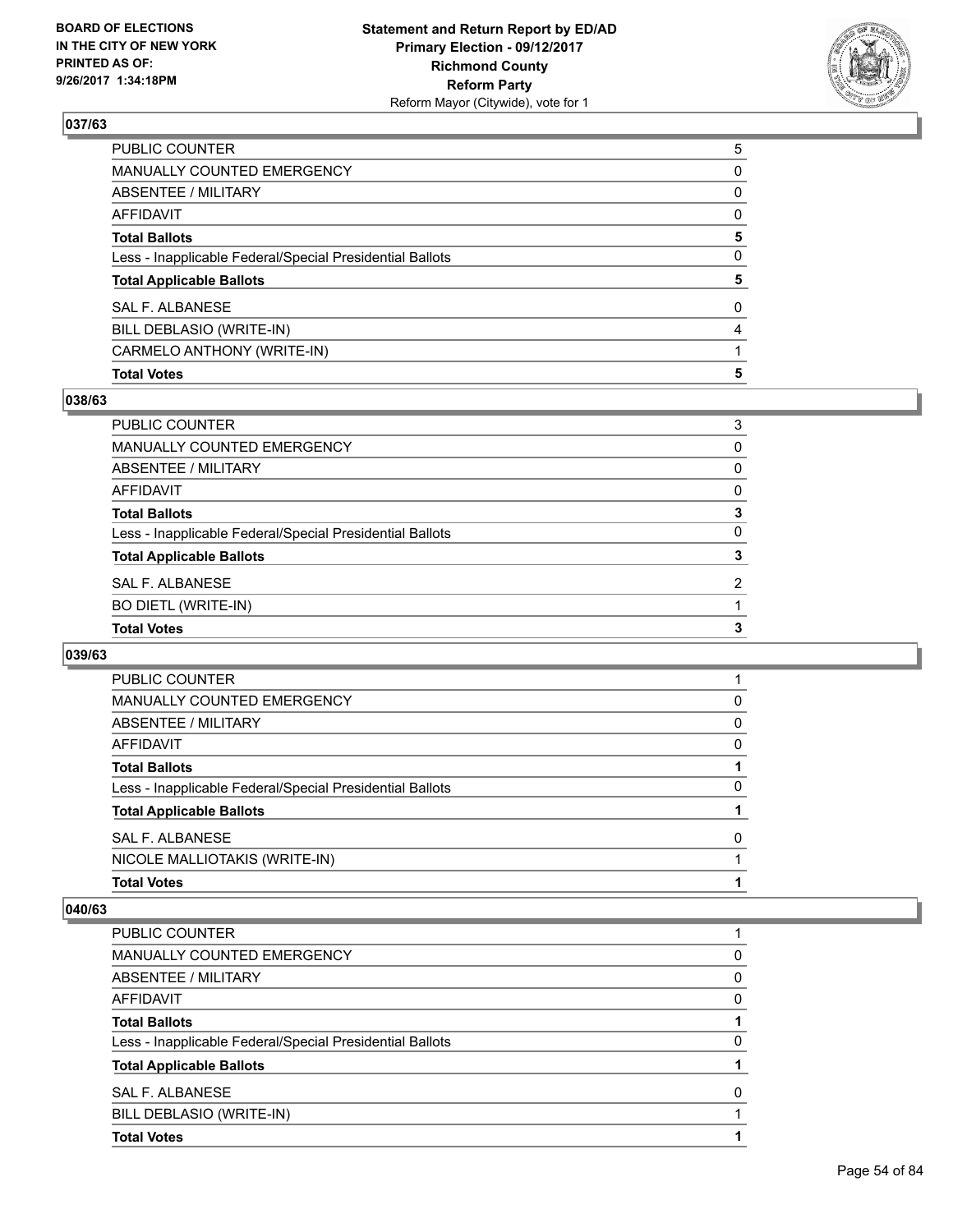

| PUBLIC COUNTER                                           | 0            |
|----------------------------------------------------------|--------------|
| MANUALLY COUNTED EMERGENCY                               | $\Omega$     |
| ABSENTEE / MILITARY                                      | $\mathbf{0}$ |
| AFFIDAVIT                                                | 0            |
| <b>Total Ballots</b>                                     | $\mathbf{0}$ |
| Less - Inapplicable Federal/Special Presidential Ballots | $\Omega$     |
| <b>Total Applicable Ballots</b>                          | $\mathbf{0}$ |
| SAL F. ALBANESE                                          | $\Omega$     |
| <b>Total Votes</b>                                       | $\mathbf{0}$ |

### **042/63**

| PUBLIC COUNTER                                           | 0            |
|----------------------------------------------------------|--------------|
| MANUALLY COUNTED EMERGENCY                               | $\mathbf{0}$ |
| ABSENTEE / MILITARY                                      | $\Omega$     |
| AFFIDAVIT                                                | $\Omega$     |
| <b>Total Ballots</b>                                     | 0            |
| Less - Inapplicable Federal/Special Presidential Ballots | $\Omega$     |
| <b>Total Applicable Ballots</b>                          | $\mathbf{0}$ |
| SAL F. ALBANESE                                          | 0            |
| Total Votes                                              | $\Omega$     |
|                                                          |              |

### **043/63**

| PUBLIC COUNTER                                           |   |
|----------------------------------------------------------|---|
| MANUALLY COUNTED EMERGENCY                               | 0 |
| <b>ABSENTEE / MILITARY</b>                               | 0 |
| AFFIDAVIT                                                | 0 |
| <b>Total Ballots</b>                                     |   |
| Less - Inapplicable Federal/Special Presidential Ballots | 0 |
| <b>Total Applicable Ballots</b>                          |   |
| <b>SAL F. ALBANESE</b>                                   | 0 |
| BILL DEBLASIO (WRITE-IN)                                 |   |
| <b>Total Votes</b>                                       |   |

| <b>PUBLIC COUNTER</b>                                    |   |
|----------------------------------------------------------|---|
| <b>MANUALLY COUNTED EMERGENCY</b>                        | 0 |
| ABSENTEE / MILITARY                                      |   |
| AFFIDAVIT                                                | 0 |
| <b>Total Ballots</b>                                     | 8 |
| Less - Inapplicable Federal/Special Presidential Ballots | 0 |
| <b>Total Applicable Ballots</b>                          | 8 |
| SAL F. ALBANESE                                          | 3 |
| DEBORAH L. ROSE (WRITE-IN)                               |   |
| NICOLE MALLIOTAKIS (WRITE-IN)                            | 2 |
| UNATTRIBUTABLE WRITE-IN (WRITE-IN)                       | 2 |
| <b>Total Votes</b>                                       | 8 |
|                                                          |   |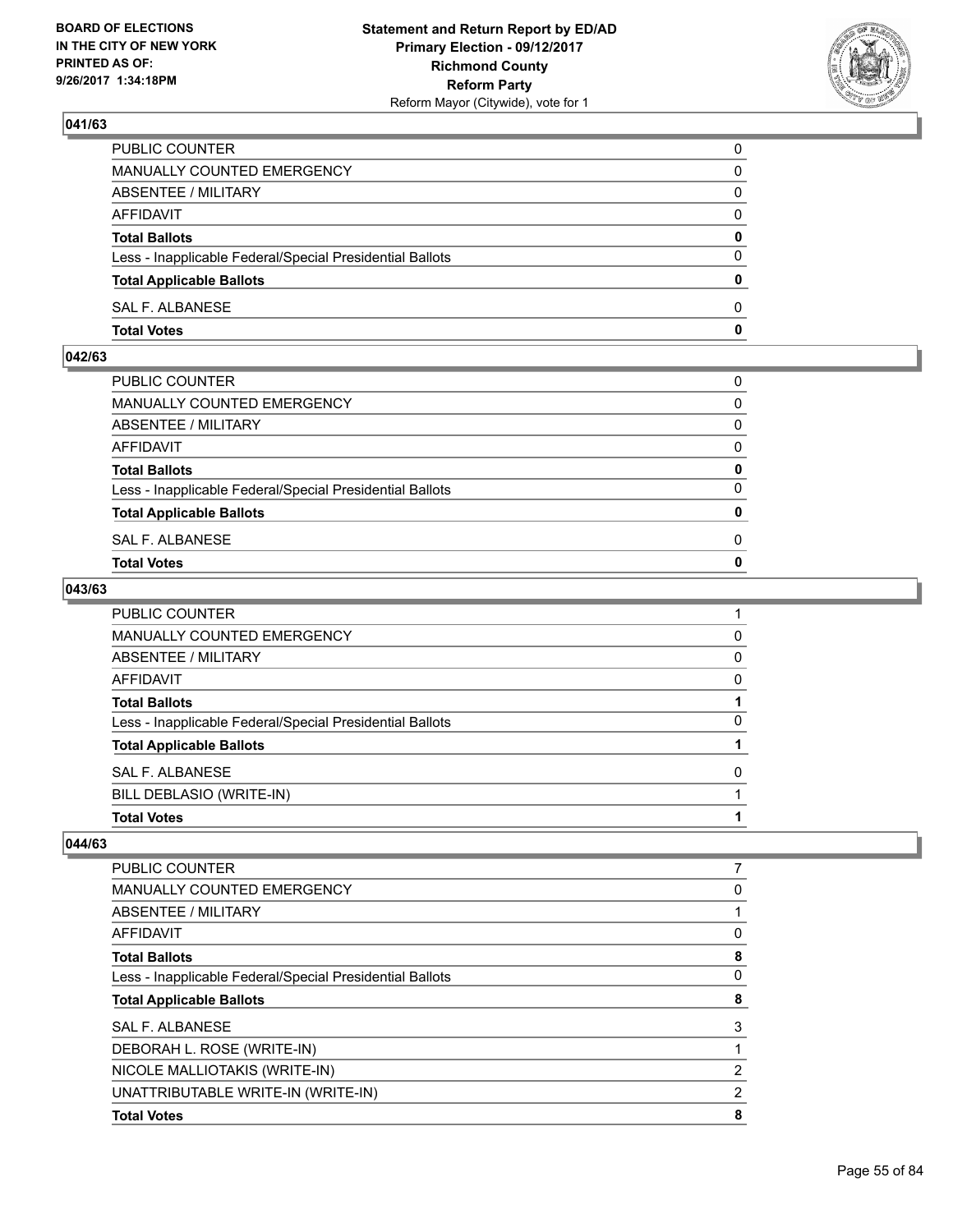

| <b>Total Votes</b>                                       | 2              |
|----------------------------------------------------------|----------------|
| DEBORAH L. ROSE (WRITE-IN)                               | $\mathcal{P}$  |
| SAL F. ALBANESE                                          | 0              |
| <b>Total Applicable Ballots</b>                          | 2              |
| Less - Inapplicable Federal/Special Presidential Ballots | 0              |
| <b>Total Ballots</b>                                     | 2              |
| AFFIDAVIT                                                | $\Omega$       |
| <b>ABSENTEE / MILITARY</b>                               | 0              |
| MANUALLY COUNTED EMERGENCY                               | 0              |
| PUBLIC COUNTER                                           | $\overline{2}$ |

#### **046/63**

| PUBLIC COUNTER                                           | 2            |
|----------------------------------------------------------|--------------|
| MANUALLY COUNTED EMERGENCY                               | 0            |
| ABSENTEE / MILITARY                                      | 0            |
| AFFIDAVIT                                                | 0            |
| Total Ballots                                            | $\mathbf{2}$ |
| Less - Inapplicable Federal/Special Presidential Ballots | 0            |
| <b>Total Applicable Ballots</b>                          | 2            |
| SAL F. ALBANESE                                          |              |
| BILL DEBLASIO (WRITE-IN)                                 |              |
| <b>Total Votes</b>                                       | 2            |

### **047/63**

| 3        |
|----------|
| 0        |
| 0        |
| 0        |
| 3        |
| 0        |
| 3        |
| $\Omega$ |
|          |
| 2        |
| 3        |
|          |

| <b>Total Votes</b>                                       | 0            |
|----------------------------------------------------------|--------------|
| SAL F. ALBANESE                                          | <sup>0</sup> |
| <b>Total Applicable Ballots</b>                          | 0            |
| Less - Inapplicable Federal/Special Presidential Ballots | $\Omega$     |
| <b>Total Ballots</b>                                     | 0            |
| AFFIDAVIT                                                | 0            |
| ABSENTEE / MILITARY                                      | 0            |
| <b>MANUALLY COUNTED EMERGENCY</b>                        | 0            |
| <b>PUBLIC COUNTER</b>                                    | 0            |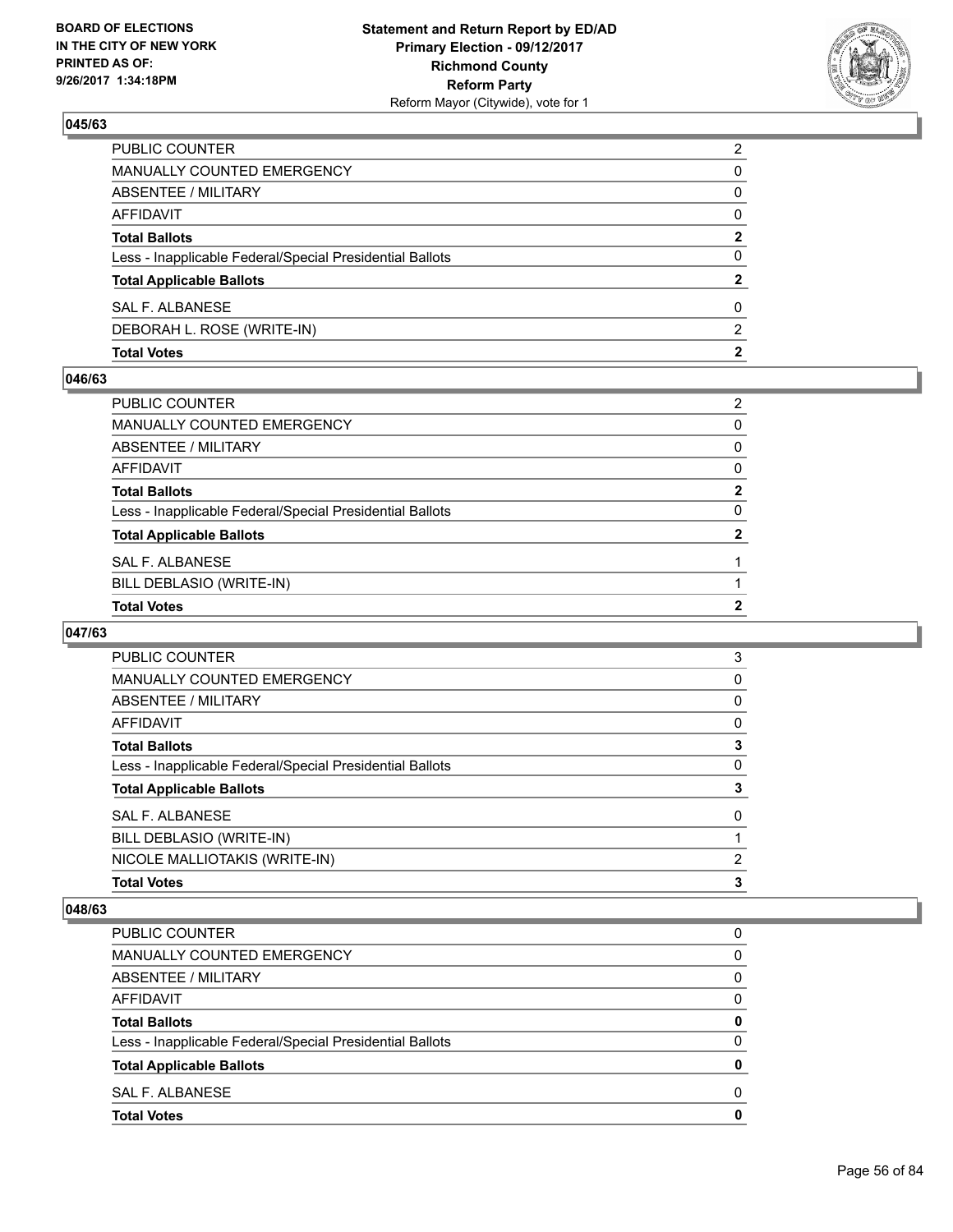

| PUBLIC COUNTER                                           |          |
|----------------------------------------------------------|----------|
| MANUALLY COUNTED EMERGENCY                               | 0        |
| ABSENTEE / MILITARY                                      | 0        |
| AFFIDAVIT                                                | $\Omega$ |
| <b>Total Ballots</b>                                     |          |
| Less - Inapplicable Federal/Special Presidential Ballots | $\Omega$ |
| <b>Total Applicable Ballots</b>                          |          |
| SAL F. ALBANESE                                          |          |
| <b>Total Votes</b>                                       |          |

#### **050/63**

| PUBLIC COUNTER                                           |                |
|----------------------------------------------------------|----------------|
| MANUALLY COUNTED EMERGENCY                               | 0              |
| ABSENTEE / MILITARY                                      |                |
| AFFIDAVIT                                                | 0              |
| <b>Total Ballots</b>                                     | $\mathbf{2}$   |
| Less - Inapplicable Federal/Special Presidential Ballots | 0              |
| <b>Total Applicable Ballots</b>                          | $\overline{2}$ |
| SAL F. ALBANESE                                          | 2              |
| Total Votes                                              | $\overline{2}$ |
|                                                          |                |

### **051/63**

| PUBLIC COUNTER                                           |              |
|----------------------------------------------------------|--------------|
| MANUALLY COUNTED EMERGENCY                               | 0            |
| ABSENTEE / MILITARY                                      |              |
| AFFIDAVIT                                                | 0            |
| <b>Total Ballots</b>                                     | $\mathbf{2}$ |
| Less - Inapplicable Federal/Special Presidential Ballots | $\mathbf{0}$ |
| <b>Total Applicable Ballots</b>                          | $\mathbf{2}$ |
| SAL F. ALBANESE                                          | 2            |
| Total Votes                                              | $\mathbf{2}$ |
|                                                          |              |

| <b>PUBLIC COUNTER</b>                                    | O |
|----------------------------------------------------------|---|
| <b>MANUALLY COUNTED EMERGENCY</b>                        | 0 |
| ABSENTEE / MILITARY                                      | 0 |
| <b>AFFIDAVIT</b>                                         | 0 |
| <b>Total Ballots</b>                                     | 0 |
| Less - Inapplicable Federal/Special Presidential Ballots | 0 |
| <b>Total Applicable Ballots</b>                          | 0 |
| SAL F. ALBANESE                                          | 0 |
| <b>Total Votes</b>                                       | O |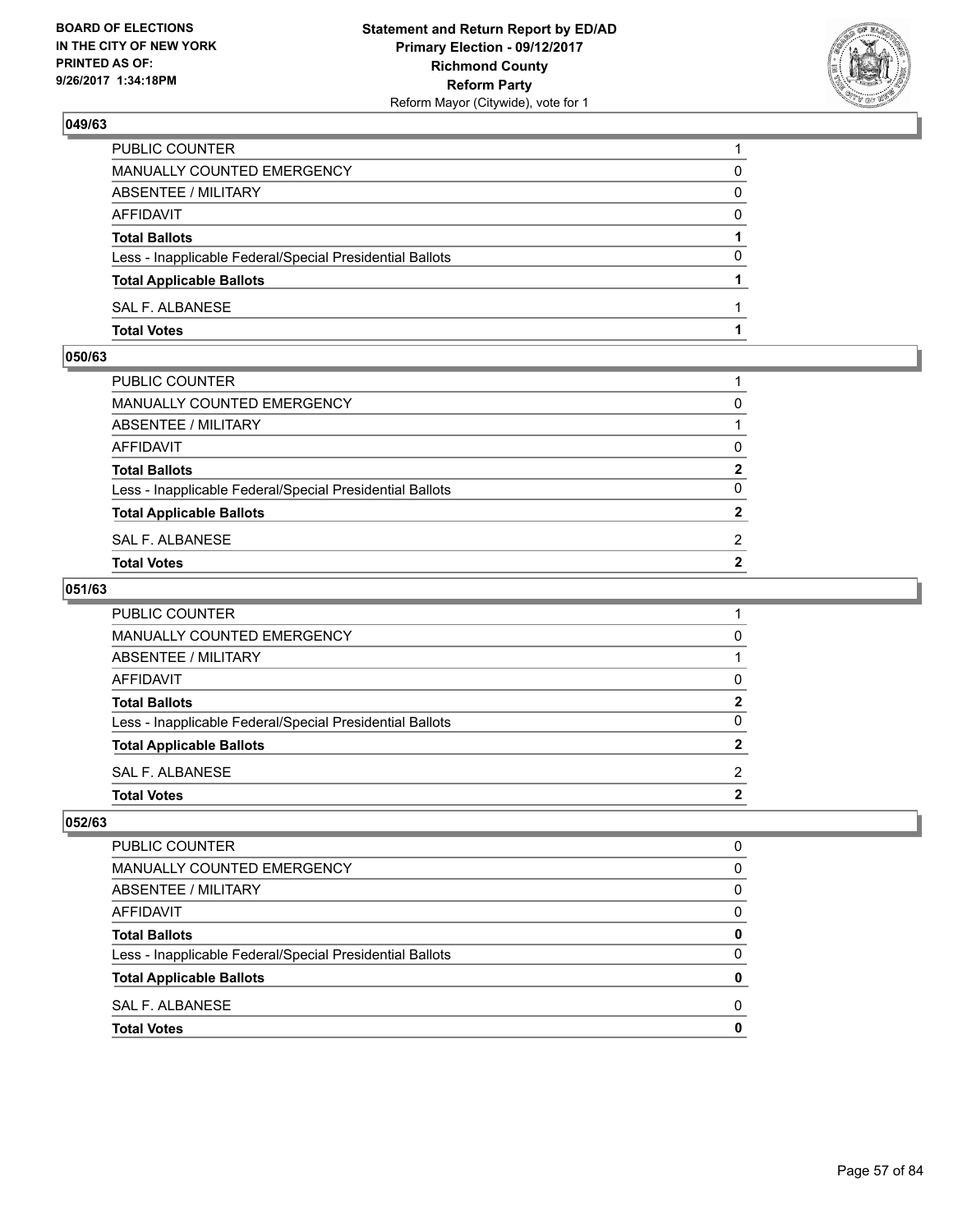

| PUBLIC COUNTER                                           | 4            |
|----------------------------------------------------------|--------------|
| MANUALLY COUNTED EMERGENCY                               | 0            |
| <b>ABSENTEE / MILITARY</b>                               | $\Omega$     |
| <b>AFFIDAVIT</b>                                         | $\mathbf{0}$ |
| <b>Total Ballots</b>                                     | 4            |
| Less - Inapplicable Federal/Special Presidential Ballots | 0            |
| <b>Total Applicable Ballots</b>                          | 4            |
| SAL F. ALBANESE                                          | 2            |
| NICOLE MALLIOTAKIS (WRITE-IN)                            |              |
| ROBERT GANGI (WRITE-IN)                                  |              |
| <b>Total Votes</b>                                       | 4            |

### **054/63**

| PUBLIC COUNTER                                           | 4 |
|----------------------------------------------------------|---|
| <b>MANUALLY COUNTED EMERGENCY</b>                        | 0 |
| ABSENTEE / MILITARY                                      | 3 |
| <b>AFFIDAVIT</b>                                         | 0 |
| <b>Total Ballots</b>                                     |   |
| Less - Inapplicable Federal/Special Presidential Ballots | 0 |
| <b>Total Applicable Ballots</b>                          |   |
| <b>SAL F. ALBANESE</b>                                   | 3 |
| BILL DEBLASIO (WRITE-IN)                                 |   |
| NICOLE MALLIOTAKIS (WRITE-IN)                            | 3 |
| <b>Total Votes</b>                                       | 7 |

| 4 |
|---|
| 0 |
| 0 |
| 0 |
| 4 |
| 0 |
| 4 |
| 2 |
|   |
| 3 |
|   |
|   |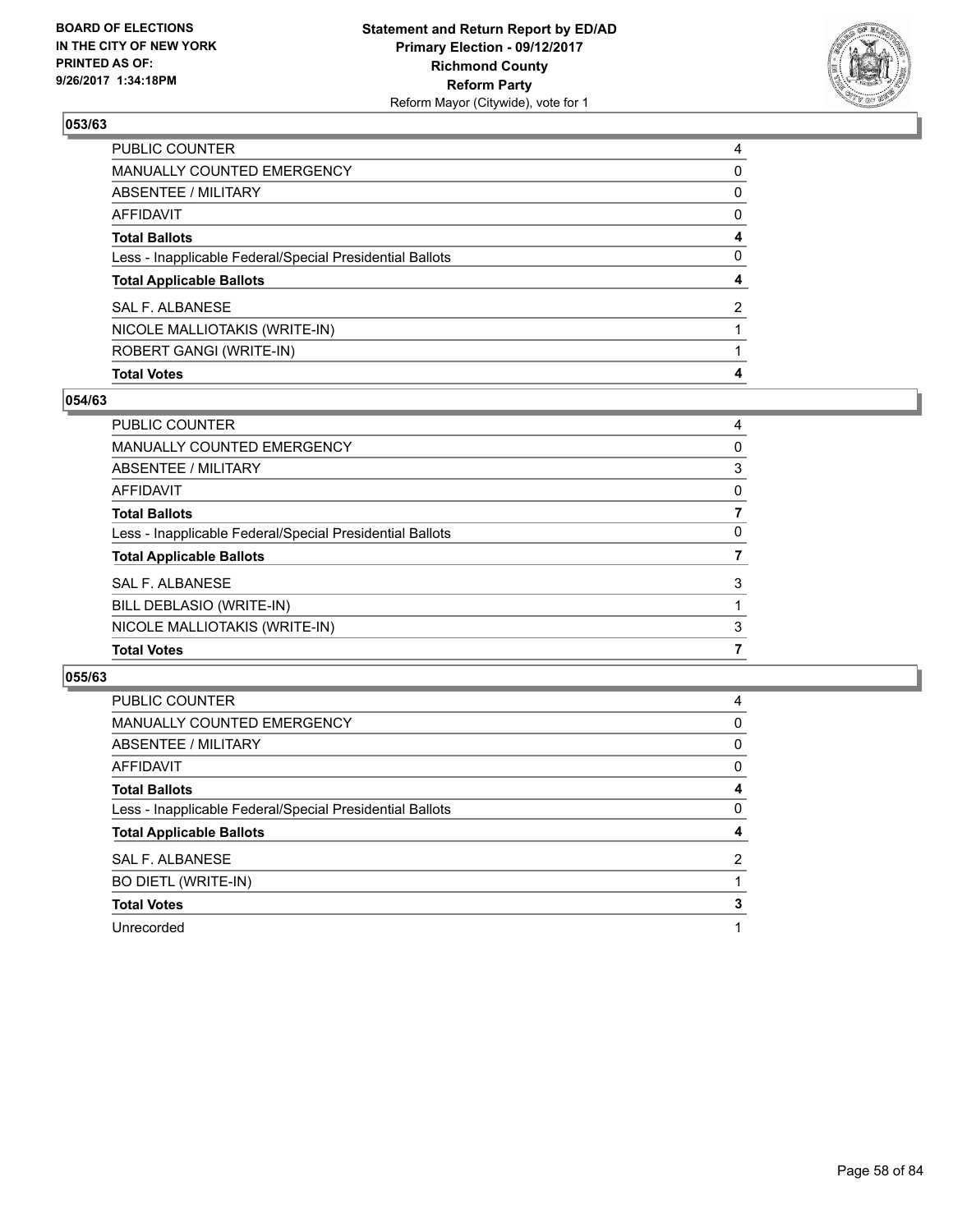

| <b>PUBLIC COUNTER</b>                                    | 5 |
|----------------------------------------------------------|---|
| <b>MANUALLY COUNTED EMERGENCY</b>                        | 0 |
| ABSENTEE / MILITARY                                      | 0 |
| AFFIDAVIT                                                | 0 |
| <b>Total Ballots</b>                                     | 5 |
| Less - Inapplicable Federal/Special Presidential Ballots | 0 |
| <b>Total Applicable Ballots</b>                          | 5 |
| SAL F. ALBANESE                                          |   |
| BILL DEBLASIO (WRITE-IN)                                 |   |
| CALRIS MIAO (WRITE-IN)                                   |   |
| NICOLE MALLIOTAKIS (WRITE-IN)                            | 2 |
| <b>Total Votes</b>                                       | 5 |

### **057/63**

| PUBLIC COUNTER                                           | 0 |
|----------------------------------------------------------|---|
| <b>MANUALLY COUNTED EMERGENCY</b>                        | 0 |
| ABSENTEE / MILITARY                                      | 0 |
| AFFIDAVIT                                                | 0 |
| <b>Total Ballots</b>                                     | 0 |
| Less - Inapplicable Federal/Special Presidential Ballots | 0 |
| <b>Total Applicable Ballots</b>                          | o |
| SAL F. ALBANESE                                          | 0 |
| <b>Total Votes</b>                                       | o |
|                                                          |   |

### **058/63**

| PUBLIC COUNTER                                           |   |
|----------------------------------------------------------|---|
| MANUALLY COUNTED EMERGENCY                               | 0 |
| ABSENTEE / MILITARY                                      | 0 |
| AFFIDAVIT                                                | 0 |
| <b>Total Ballots</b>                                     |   |
| Less - Inapplicable Federal/Special Presidential Ballots | 0 |
| <b>Total Applicable Ballots</b>                          |   |
| SAL F. ALBANESE                                          | 0 |
| BO DIETL (WRITE-IN)                                      |   |
| <b>Total Votes</b>                                       |   |

| <b>PUBLIC COUNTER</b>                                    |   |
|----------------------------------------------------------|---|
| MANUALLY COUNTED EMERGENCY                               | 0 |
| ABSENTEE / MILITARY                                      | 0 |
| AFFIDAVIT                                                | 0 |
| <b>Total Ballots</b>                                     |   |
| Less - Inapplicable Federal/Special Presidential Ballots | 0 |
| <b>Total Applicable Ballots</b>                          |   |
| SAL F. ALBANESE                                          |   |
| <b>Total Votes</b>                                       |   |
|                                                          |   |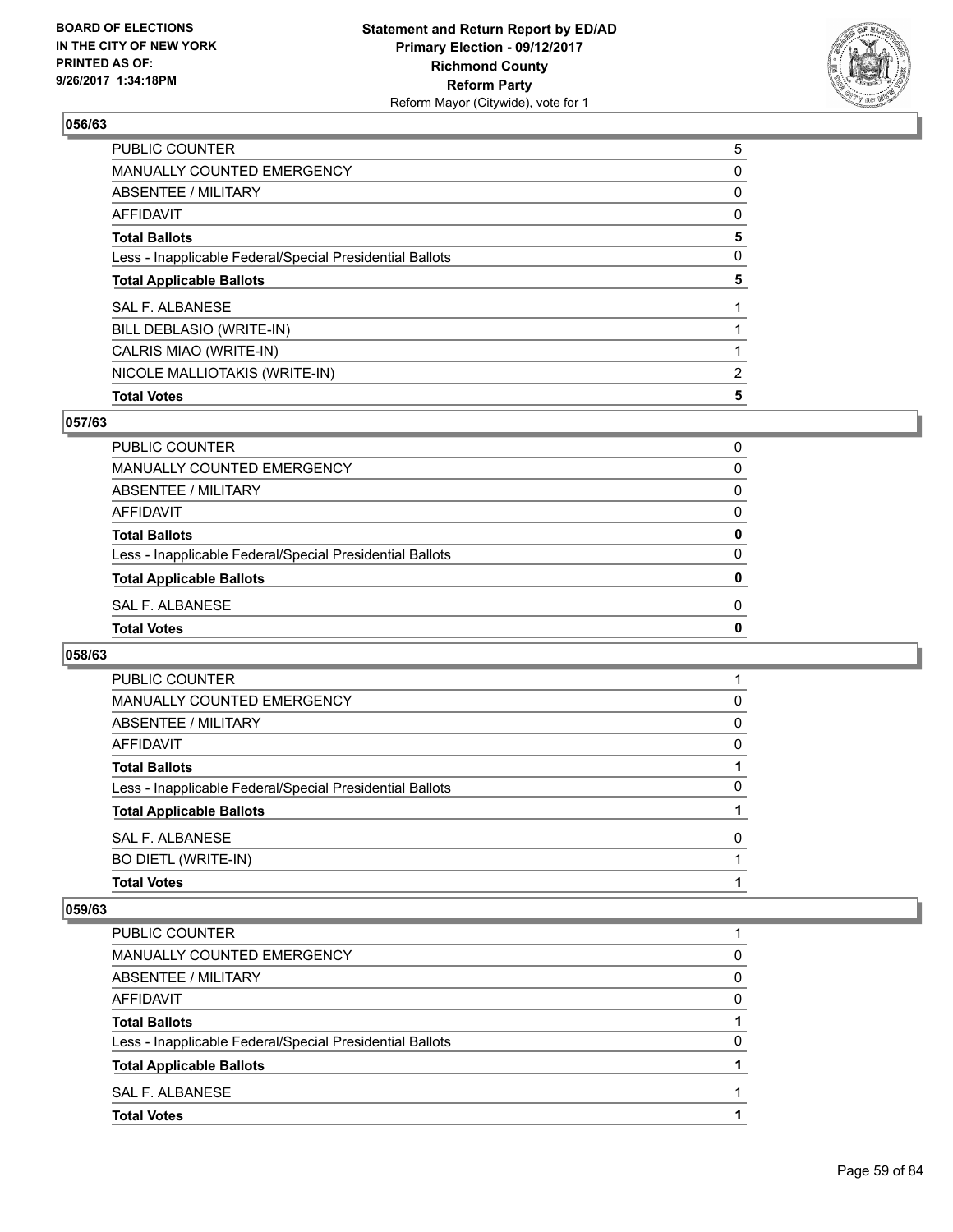

| PUBLIC COUNTER                                           | $\overline{2}$ |
|----------------------------------------------------------|----------------|
| <b>MANUALLY COUNTED EMERGENCY</b>                        | 0              |
| <b>ABSENTEE / MILITARY</b>                               |                |
| <b>AFFIDAVIT</b>                                         | 0              |
| <b>Total Ballots</b>                                     | 3              |
| Less - Inapplicable Federal/Special Presidential Ballots | 0              |
| <b>Total Applicable Ballots</b>                          | 3              |
| <b>SAL F. ALBANESE</b>                                   | 0              |
| <b>BO DIETL (WRITE-IN)</b>                               |                |
| NICOLE MALLIOTAKIS (WRITE-IN)                            |                |
| <b>Total Votes</b>                                       | $\mathbf{2}$   |
| Unrecorded                                               |                |

## **061/63**

| <b>Total Votes</b>                                       |   |
|----------------------------------------------------------|---|
| SAL F. ALBANESE                                          |   |
| <b>Total Applicable Ballots</b>                          |   |
| Less - Inapplicable Federal/Special Presidential Ballots | 0 |
| <b>Total Ballots</b>                                     |   |
| <b>AFFIDAVIT</b>                                         | 0 |
| ABSENTEE / MILITARY                                      |   |
| MANUALLY COUNTED EMERGENCY                               | 0 |
| <b>PUBLIC COUNTER</b>                                    | 0 |

### **062/63**

| <b>Total Votes</b>                                       |          |
|----------------------------------------------------------|----------|
| SAL F. ALBANESE                                          | 2        |
| <b>Total Applicable Ballots</b>                          | 2        |
| Less - Inapplicable Federal/Special Presidential Ballots | 0        |
| <b>Total Ballots</b>                                     | 2        |
| AFFIDAVIT                                                | $\Omega$ |
| ABSENTEE / MILITARY                                      | 0        |
| MANUALLY COUNTED EMERGENCY                               | 0        |
| PUBLIC COUNTER                                           | 2        |

| PUBLIC COUNTER                                           | 2 |
|----------------------------------------------------------|---|
| <b>MANUALLY COUNTED EMERGENCY</b>                        | 0 |
| ABSENTEE / MILITARY                                      |   |
| <b>AFFIDAVIT</b>                                         | 0 |
| <b>Total Ballots</b>                                     | 3 |
| Less - Inapplicable Federal/Special Presidential Ballots | 0 |
| <b>Total Applicable Ballots</b>                          | 3 |
| SAL F. ALBANESE                                          | 2 |
| <b>BO DIETL (WRITE-IN)</b>                               |   |
| <b>Total Votes</b>                                       | 3 |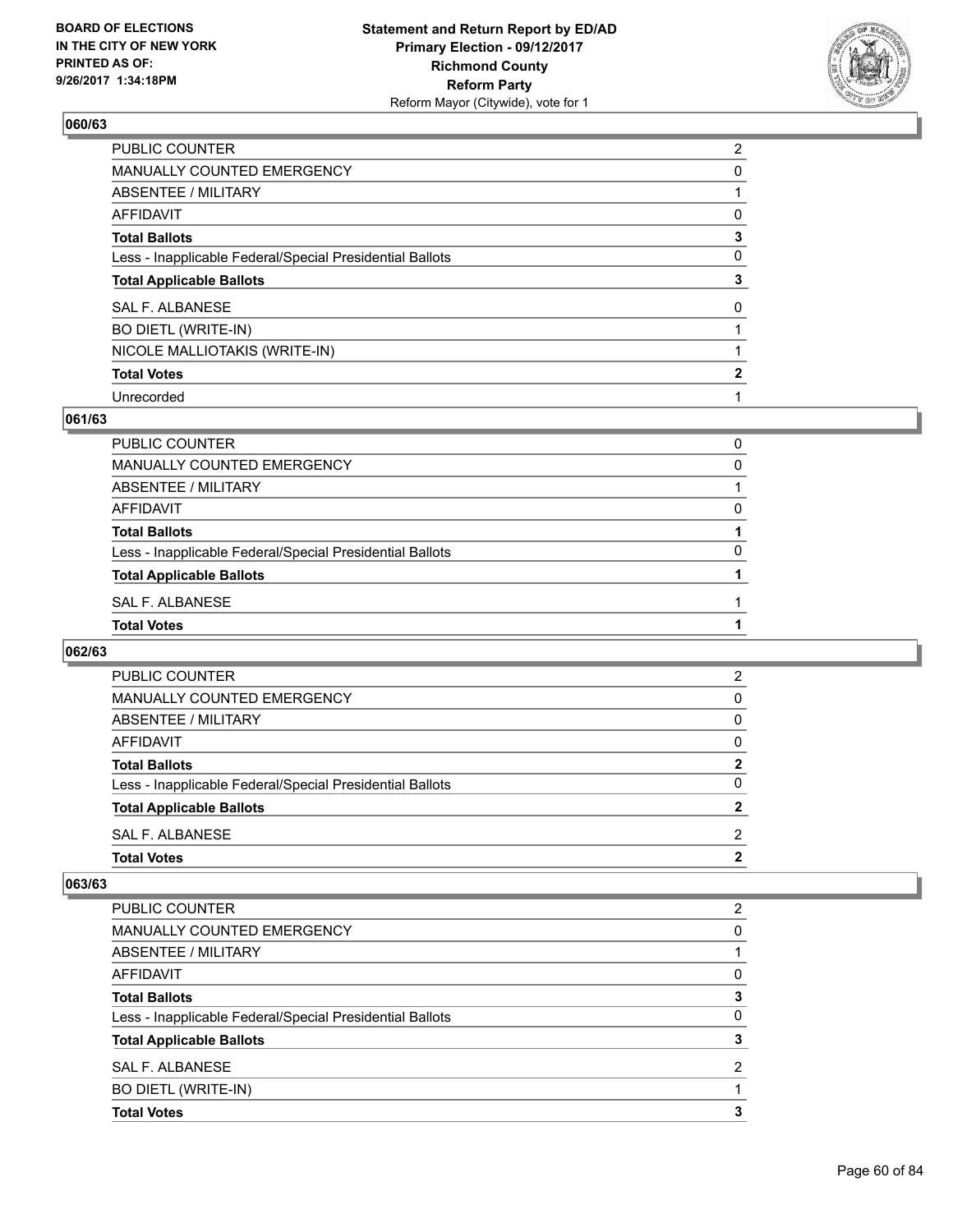

| PUBLIC COUNTER                                           | 0            |
|----------------------------------------------------------|--------------|
| MANUALLY COUNTED EMERGENCY                               | 0            |
| ABSENTEE / MILITARY                                      | 0            |
| AFFIDAVIT                                                | $\Omega$     |
| <b>Total Ballots</b>                                     | $\mathbf{0}$ |
| Less - Inapplicable Federal/Special Presidential Ballots | $\Omega$     |
| <b>Total Applicable Ballots</b>                          | $\mathbf{0}$ |
| SAL F. ALBANESE                                          | 0            |
| <b>Total Votes</b>                                       | 0            |

### **065/63**

| <b>Total Votes</b>                                       | 2              |
|----------------------------------------------------------|----------------|
| NICOLE MALLIOTAKIS (WRITE-IN)                            |                |
| SAL F. ALBANESE                                          |                |
| <b>Total Applicable Ballots</b>                          | $\overline{2}$ |
| Less - Inapplicable Federal/Special Presidential Ballots | $\Omega$       |
| Total Ballots                                            | $\mathbf{2}$   |
| AFFIDAVIT                                                | $\mathbf{0}$   |
| ABSENTEE / MILITARY                                      | $\mathbf{0}$   |
| MANUALLY COUNTED EMERGENCY                               | $\mathbf{0}$   |
| PUBLIC COUNTER                                           | 2              |
|                                                          |                |

## **066/63**

| <b>PUBLIC COUNTER</b>                                    | 2 |
|----------------------------------------------------------|---|
| <b>MANUALLY COUNTED EMERGENCY</b>                        | 0 |
| ABSENTEE / MILITARY                                      | 0 |
| AFFIDAVIT                                                | 0 |
| <b>Total Ballots</b>                                     | 2 |
| Less - Inapplicable Federal/Special Presidential Ballots | 0 |
| <b>Total Applicable Ballots</b>                          | າ |
| SAL F. ALBANESE                                          |   |
| <b>BO DIETL (WRITE-IN)</b>                               |   |
| <b>Total Votes</b>                                       | 2 |

| PUBLIC COUNTER                                           | 2 |
|----------------------------------------------------------|---|
| MANUALLY COUNTED EMERGENCY                               | 0 |
| ABSENTEE / MILITARY                                      | 0 |
| AFFIDAVIT                                                | 0 |
| <b>Total Ballots</b>                                     | 2 |
| Less - Inapplicable Federal/Special Presidential Ballots | 0 |
| <b>Total Applicable Ballots</b>                          |   |
| SAL F. ALBANESE                                          | 0 |
| NICOLE MALLIOTAKIS (WRITE-IN)                            | 2 |
| <b>Total Votes</b>                                       | າ |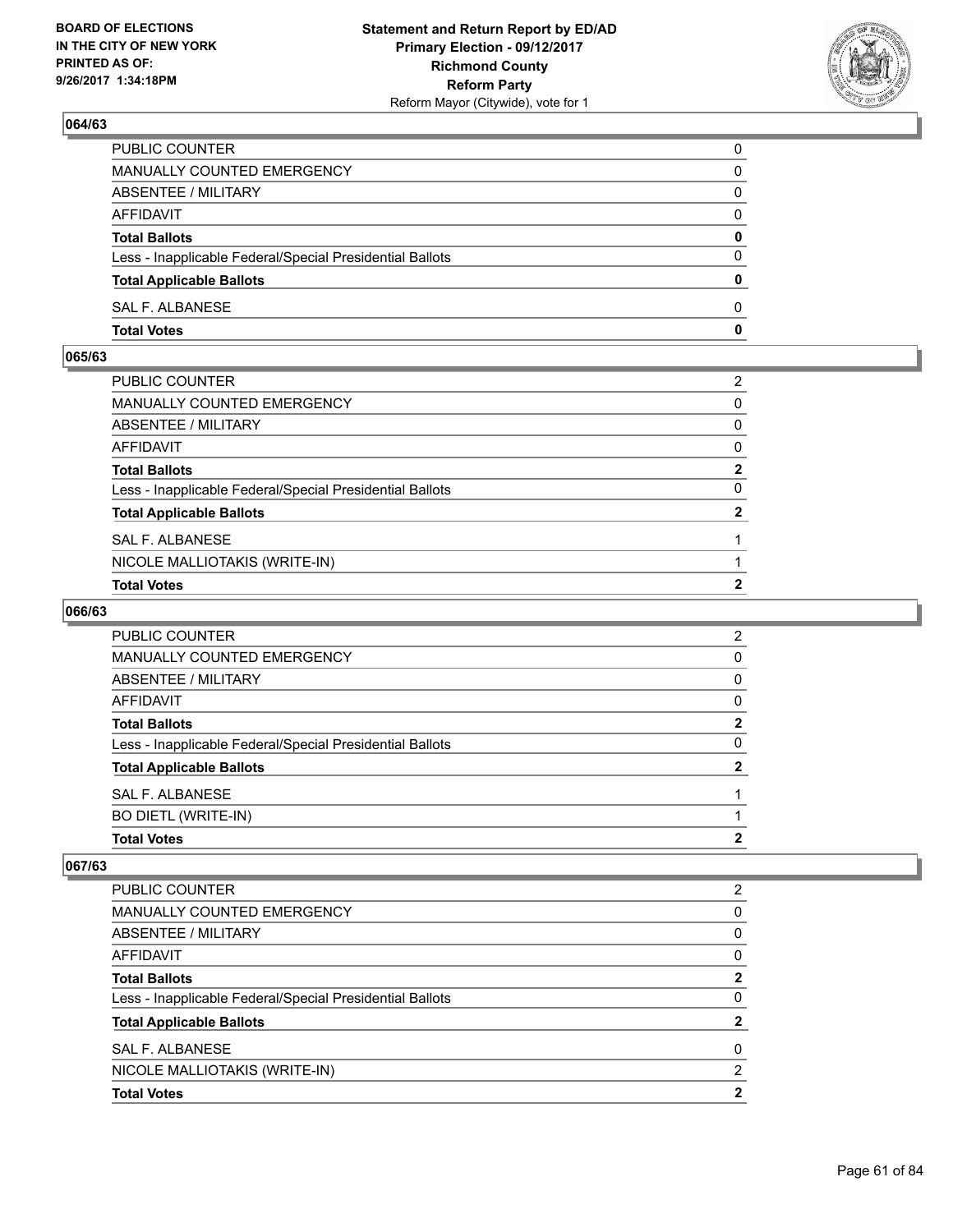

| PUBLIC COUNTER                                           | 0            |
|----------------------------------------------------------|--------------|
| <b>MANUALLY COUNTED EMERGENCY</b>                        | 0            |
| ABSENTEE / MILITARY                                      | 0            |
| AFFIDAVIT                                                | $\Omega$     |
| <b>Total Ballots</b>                                     | 0            |
| Less - Inapplicable Federal/Special Presidential Ballots | $\Omega$     |
| <b>Total Applicable Ballots</b>                          | $\mathbf{0}$ |
| SAL F. ALBANESE                                          | 0            |
| <b>Total Votes</b>                                       | 0            |

### **069/63**

| <b>PUBLIC COUNTER</b>                                    | 5                     |
|----------------------------------------------------------|-----------------------|
| <b>MANUALLY COUNTED EMERGENCY</b>                        | 0                     |
| <b>ABSENTEE / MILITARY</b>                               | $\overline{2}$        |
| <b>AFFIDAVIT</b>                                         | 0                     |
| <b>Total Ballots</b>                                     |                       |
| Less - Inapplicable Federal/Special Presidential Ballots | 0                     |
| <b>Total Applicable Ballots</b>                          |                       |
| <b>SAL F. ALBANESE</b>                                   | $\overline{2}$        |
| BILL DEBLASIO (WRITE-IN)                                 | $\mathbf{2}^{\prime}$ |
| DEBORAH L. ROSE (WRITE-IN)                               | $\overline{2}$        |
| NICOLE MALLIOTAKIS (WRITE-IN)                            |                       |
| <b>Total Votes</b>                                       | 7                     |

| PUBLIC COUNTER                                           | 5        |
|----------------------------------------------------------|----------|
| <b>MANUALLY COUNTED EMERGENCY</b>                        | 0        |
| ABSENTEE / MILITARY                                      | 0        |
| AFFIDAVIT                                                | 0        |
| <b>Total Ballots</b>                                     | 5        |
| Less - Inapplicable Federal/Special Presidential Ballots | $\Omega$ |
| <b>Total Applicable Ballots</b>                          | 5        |
| SAL F. ALBANESE                                          | 2        |
| NICOLE MALLIOTAKIS (WRITE-IN)                            | 3        |
| <b>Total Votes</b>                                       | 5        |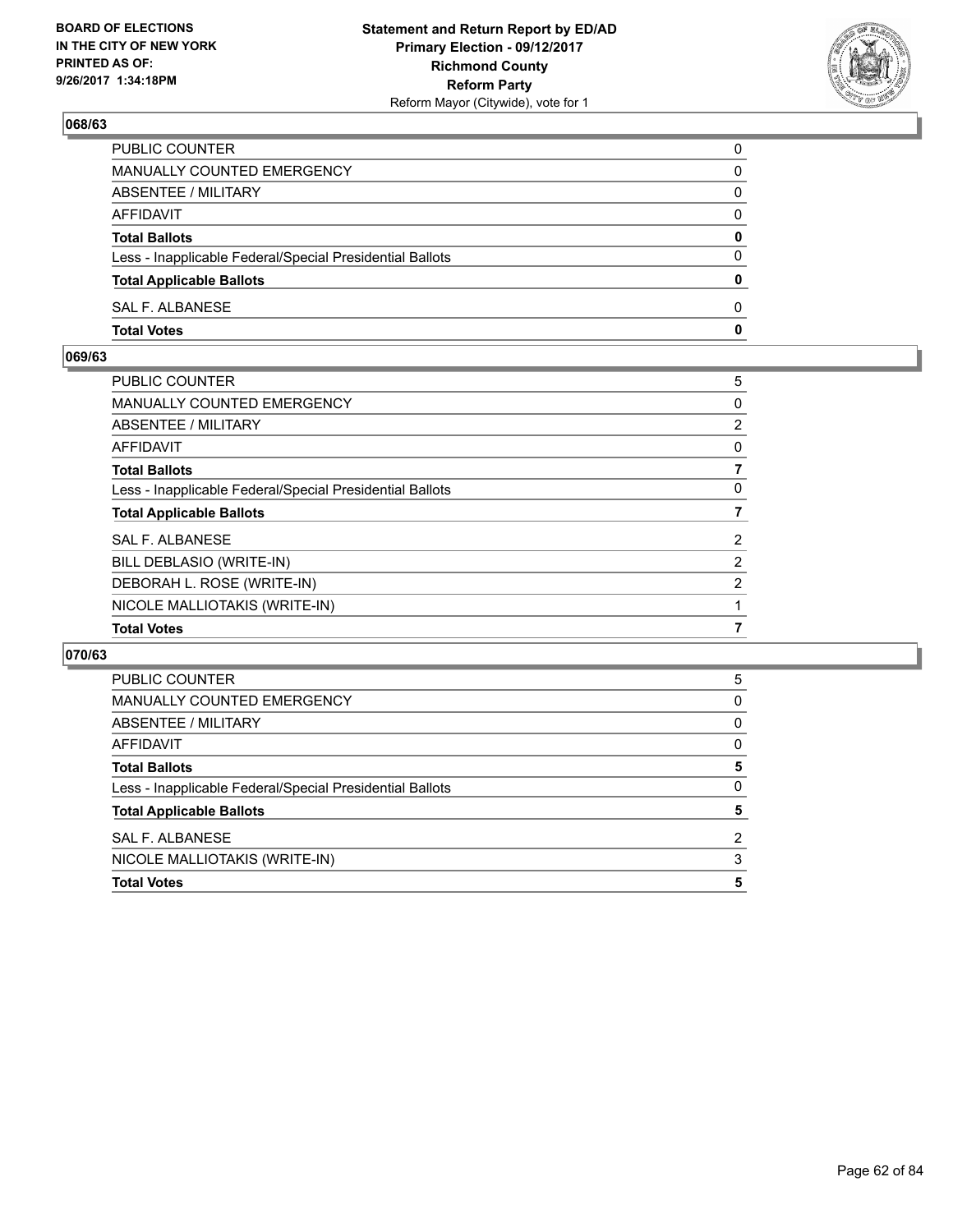

| PUBLIC COUNTER                                           | 5              |
|----------------------------------------------------------|----------------|
| <b>MANUALLY COUNTED EMERGENCY</b>                        | 0              |
| ABSENTEE / MILITARY                                      |                |
| <b>AFFIDAVIT</b>                                         | 0              |
| <b>Total Ballots</b>                                     | 6              |
| Less - Inapplicable Federal/Special Presidential Ballots | 0              |
| <b>Total Applicable Ballots</b>                          | 6              |
| <b>SAL F. ALBANESE</b>                                   | $\overline{2}$ |
| BILL DEBLASIO (WRITE-IN)                                 | 2              |
| KAMILLAH HANKS (WRITE-IN)                                |                |
| <b>Total Votes</b>                                       | 5              |
| Unrecorded                                               |                |

#### **072/63**

| <b>Total Votes</b>                                       | 2              |
|----------------------------------------------------------|----------------|
| SAL F. ALBANESE                                          | 2              |
| <b>Total Applicable Ballots</b>                          | 2              |
| Less - Inapplicable Federal/Special Presidential Ballots | 0              |
| <b>Total Ballots</b>                                     | $\overline{2}$ |
| <b>AFFIDAVIT</b>                                         | 0              |
| ABSENTEE / MILITARY                                      |                |
| MANUALLY COUNTED EMERGENCY                               | 0              |
| PUBLIC COUNTER                                           |                |

### **073/63**

| <b>Total Votes</b>                                       | 0            |
|----------------------------------------------------------|--------------|
|                                                          |              |
| SAL F. ALBANESE                                          | <sup>0</sup> |
| <b>Total Applicable Ballots</b>                          | 0            |
| Less - Inapplicable Federal/Special Presidential Ballots | 0            |
| <b>Total Ballots</b>                                     | 0            |
| AFFIDAVIT                                                | 0            |
| ABSENTEE / MILITARY                                      | 0            |
| MANUALLY COUNTED EMERGENCY                               | 0            |
| <b>PUBLIC COUNTER</b>                                    | 0            |

| 0 |
|---|
| 0 |
| 0 |
| 0 |
| 0 |
| 0 |
| 0 |
| 0 |
|   |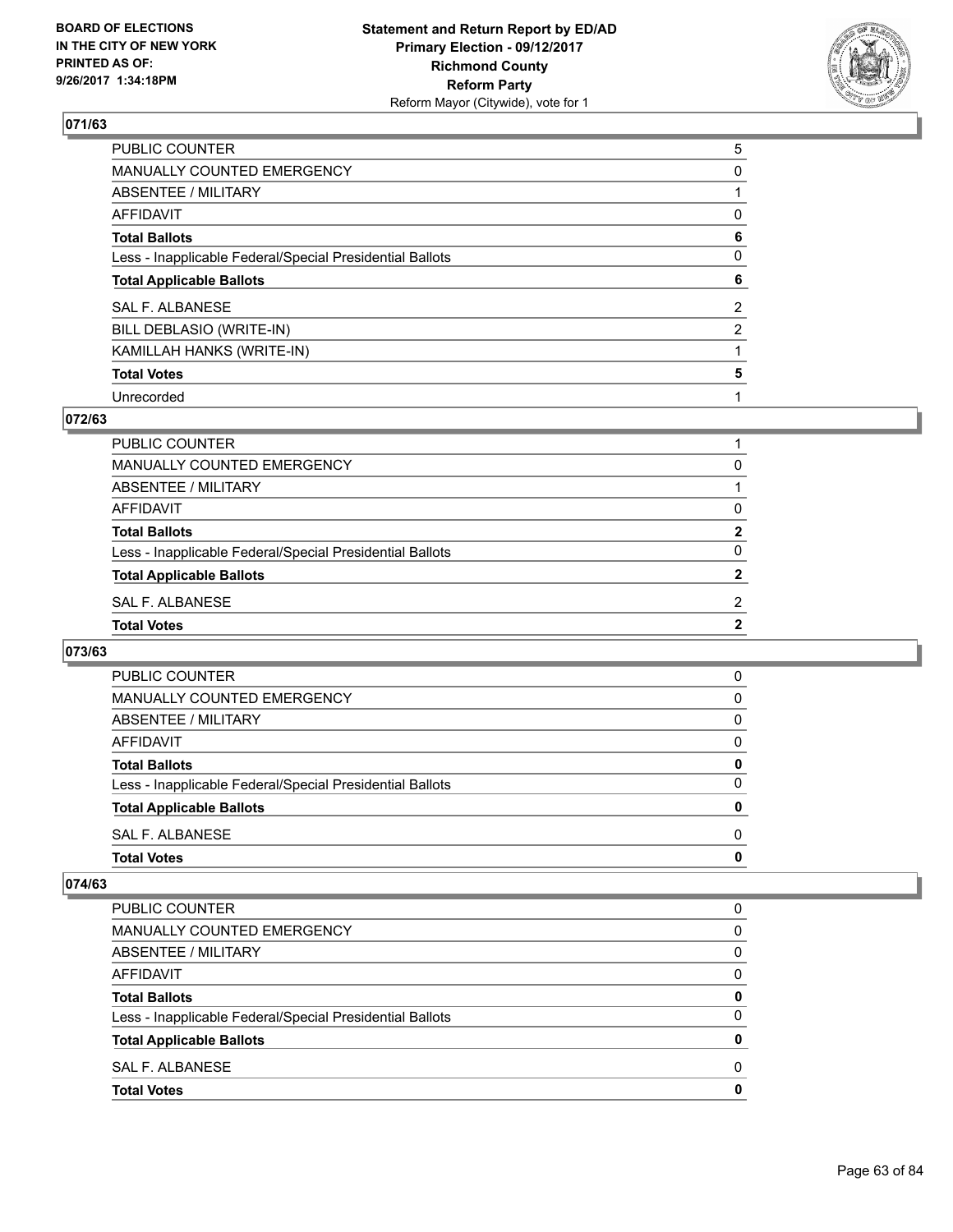

| PUBLIC COUNTER                                           | 2            |
|----------------------------------------------------------|--------------|
| MANUALLY COUNTED EMERGENCY                               | 0            |
| ABSENTEE / MILITARY                                      | 0            |
| <b>AFFIDAVIT</b>                                         | $\Omega$     |
| <b>Total Ballots</b>                                     | $\mathbf{2}$ |
| Less - Inapplicable Federal/Special Presidential Ballots | $\Omega$     |
| <b>Total Applicable Ballots</b>                          | 2            |
| SAL F. ALBANESE                                          | 2            |
| <b>Total Votes</b>                                       | 2            |

### **076/63**

| MANUALLY COUNTED EMERGENCY                               |              |
|----------------------------------------------------------|--------------|
| ABSENTEE / MILITARY                                      | $\Omega$     |
| AFFIDAVIT                                                | $\mathbf{0}$ |
| <b>Total Ballots</b>                                     | $\mathbf{0}$ |
| Less - Inapplicable Federal/Special Presidential Ballots | $\Omega$     |
| <b>Total Applicable Ballots</b>                          | $\mathbf{0}$ |
| SAL F. ALBANESE                                          | 0            |
| <b>Total Votes</b>                                       | $\mathbf{0}$ |
|                                                          |              |

### **077/63**

| <b>Total Votes</b>                                       | 4        |
|----------------------------------------------------------|----------|
| <b>SAL F. ALBANESE</b>                                   | 4        |
| <b>Total Applicable Ballots</b>                          | 4        |
| Less - Inapplicable Federal/Special Presidential Ballots | 0        |
| <b>Total Ballots</b>                                     | 4        |
| AFFIDAVIT                                                | $\Omega$ |
| <b>ABSENTEE / MILITARY</b>                               | $\Omega$ |
| <b>MANUALLY COUNTED EMERGENCY</b>                        | 0        |
| PUBLIC COUNTER                                           | 4        |

| PUBLIC COUNTER                                           | O |
|----------------------------------------------------------|---|
| MANUALLY COUNTED EMERGENCY                               | 0 |
| ABSENTEE / MILITARY                                      | 0 |
| <b>AFFIDAVIT</b>                                         | 0 |
| <b>Total Ballots</b>                                     | 0 |
| Less - Inapplicable Federal/Special Presidential Ballots | 0 |
| <b>Total Applicable Ballots</b>                          | o |
| SAL F. ALBANESE                                          | O |
| <b>Total Votes</b>                                       |   |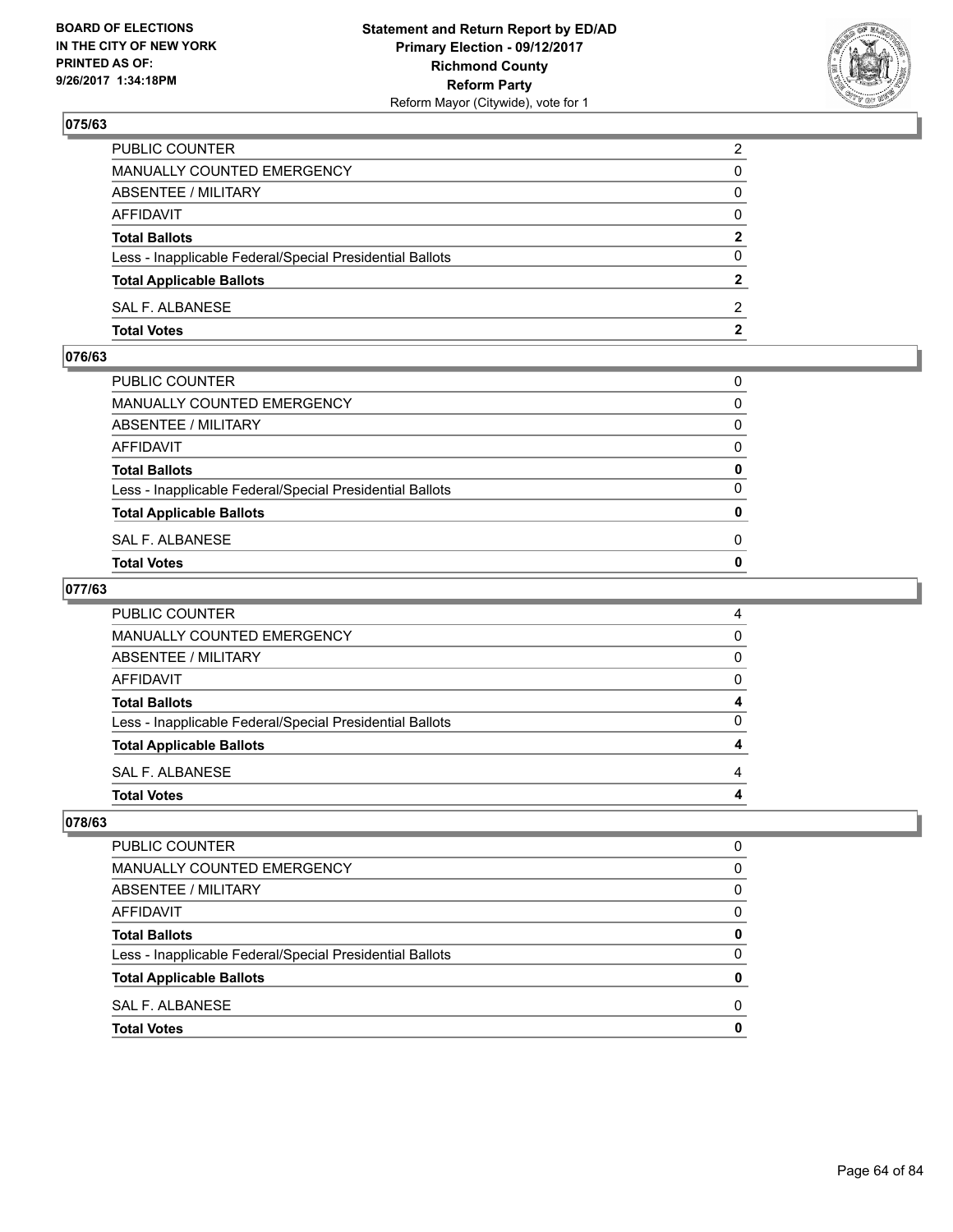

| <b>Total Votes</b>                                       | 4 |
|----------------------------------------------------------|---|
| NICOLE MALLIOTAKIS (WRITE-IN)                            | 3 |
| SAL F. ALBANESE                                          |   |
| <b>Total Applicable Ballots</b>                          | 4 |
| Less - Inapplicable Federal/Special Presidential Ballots | 0 |
| <b>Total Ballots</b>                                     | 4 |
| AFFIDAVIT                                                | 0 |
| <b>ABSENTEE / MILITARY</b>                               | 0 |
| MANUALLY COUNTED EMERGENCY                               | 0 |
| PUBLIC COUNTER                                           | 4 |

#### **080/63**

| <b>Total Votes</b>                                       | 2              |
|----------------------------------------------------------|----------------|
| NICOLE MALLIOTAKIS (WRITE-IN)                            |                |
| SAL F. ALBANESE                                          |                |
| <b>Total Applicable Ballots</b>                          | $\overline{2}$ |
| Less - Inapplicable Federal/Special Presidential Ballots | 0              |
| Total Ballots                                            | $\mathbf{2}$   |
| AFFIDAVIT                                                | 0              |
| ABSENTEE / MILITARY                                      | $\mathbf{0}$   |
| MANUALLY COUNTED EMERGENCY                               | 0              |
| PUBLIC COUNTER                                           | 2              |

### **081/63**

| MANUALLY COUNTED EMERGENCY                               | 0 |
|----------------------------------------------------------|---|
| ABSENTEE / MILITARY                                      | 0 |
| AFFIDAVIT                                                | 0 |
| <b>Total Ballots</b>                                     |   |
| Less - Inapplicable Federal/Special Presidential Ballots | 0 |
| <b>Total Applicable Ballots</b>                          |   |
| SAL F. ALBANESE                                          |   |
| <b>Total Votes</b>                                       |   |

| <b>Total Votes</b>                                       |   |
|----------------------------------------------------------|---|
| SAL F. ALBANESE                                          |   |
| <b>Total Applicable Ballots</b>                          |   |
| Less - Inapplicable Federal/Special Presidential Ballots | 0 |
| <b>Total Ballots</b>                                     |   |
| AFFIDAVIT                                                | 0 |
| ABSENTEE / MILITARY                                      |   |
| MANUALLY COUNTED EMERGENCY                               | 0 |
| PUBLIC COUNTER                                           | 0 |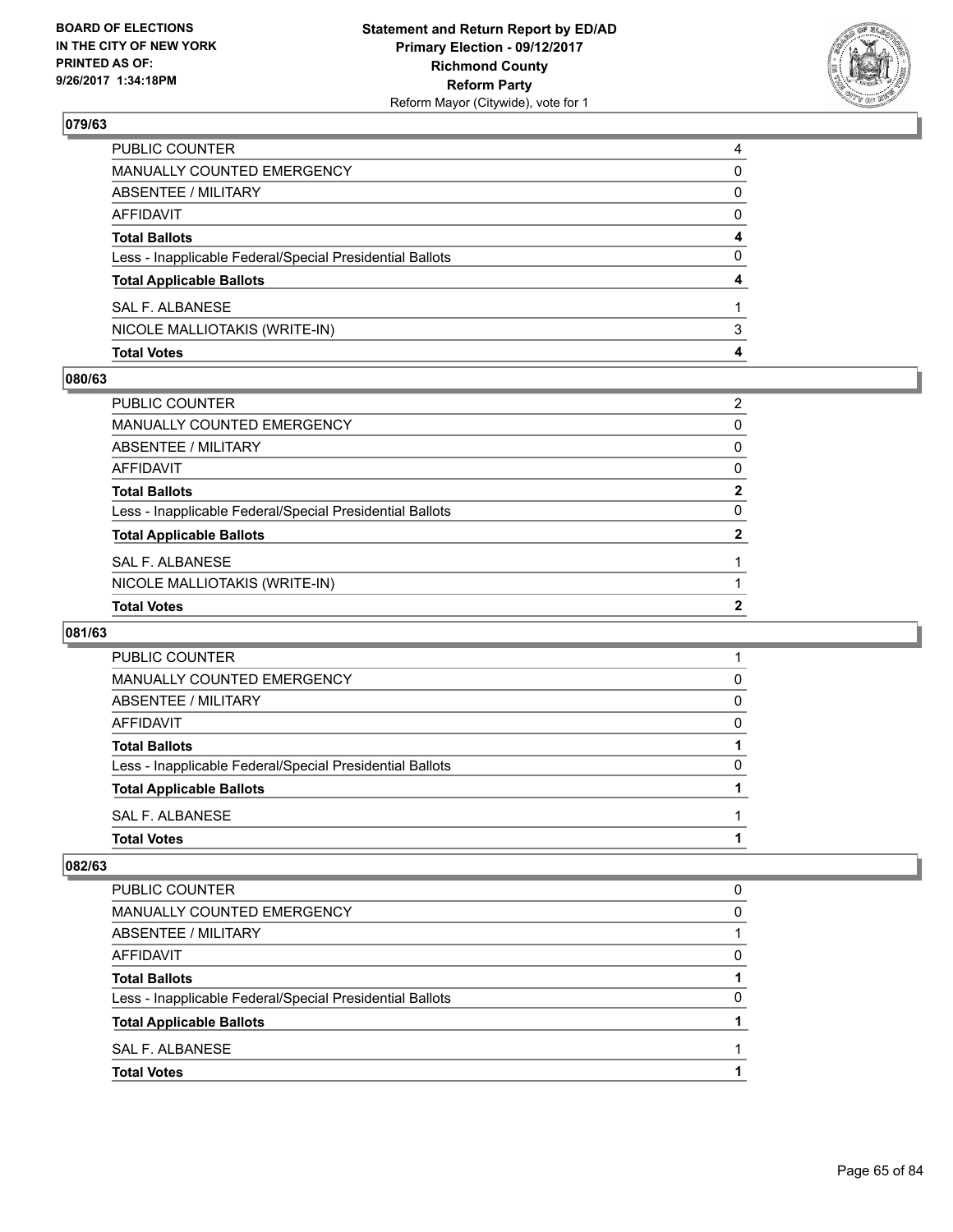

| <b>Total Votes</b>                                       |          |
|----------------------------------------------------------|----------|
| BILL DEBLASIO (WRITE-IN)                                 |          |
| SAL F. ALBANESE                                          | 0        |
| <b>Total Applicable Ballots</b>                          |          |
| Less - Inapplicable Federal/Special Presidential Ballots | 0        |
| <b>Total Ballots</b>                                     |          |
| AFFIDAVIT                                                | 0        |
| ABSENTEE / MILITARY                                      |          |
| <b>MANUALLY COUNTED EMERGENCY</b>                        | 0        |
| PUBLIC COUNTER                                           | $\Omega$ |

#### **084/63**

| Total Votes                                              | 3 |
|----------------------------------------------------------|---|
| NICOLE MALLIOTAKIS (WRITE-IN)                            |   |
| SAL F. ALBANESE                                          | 2 |
| <b>Total Applicable Ballots</b>                          | 3 |
| Less - Inapplicable Federal/Special Presidential Ballots | 0 |
| Total Ballots                                            | 3 |
| AFFIDAVIT                                                | 0 |
| ABSENTEE / MILITARY                                      |   |
| MANUALLY COUNTED EMERGENCY                               | 0 |
| PUBLIC COUNTER                                           | 2 |
|                                                          |   |

#### **085/63**

| <b>PUBLIC COUNTER</b>                                    | 0 |  |
|----------------------------------------------------------|---|--|
| <b>MANUALLY COUNTED EMERGENCY</b>                        | 0 |  |
| <b>ABSENTEE / MILITARY</b>                               | 0 |  |
| <b>AFFIDAVIT</b>                                         | 0 |  |
| <b>Total Ballots</b>                                     | 0 |  |
| Less - Inapplicable Federal/Special Presidential Ballots | 0 |  |
| <b>Total Applicable Ballots</b>                          | 0 |  |
| SAL F. ALBANESE                                          | 0 |  |
| <b>Total Votes</b>                                       | n |  |
| 086/63 COMBINED into: 009/63                             |   |  |
| 087/63 COMBINED into: 009/63                             |   |  |
| 088/63 COMBINED into: 009/63                             |   |  |
| 089/63 COMBINED into: 010/63                             |   |  |
| 090/63 COMBINED into: 009/63                             |   |  |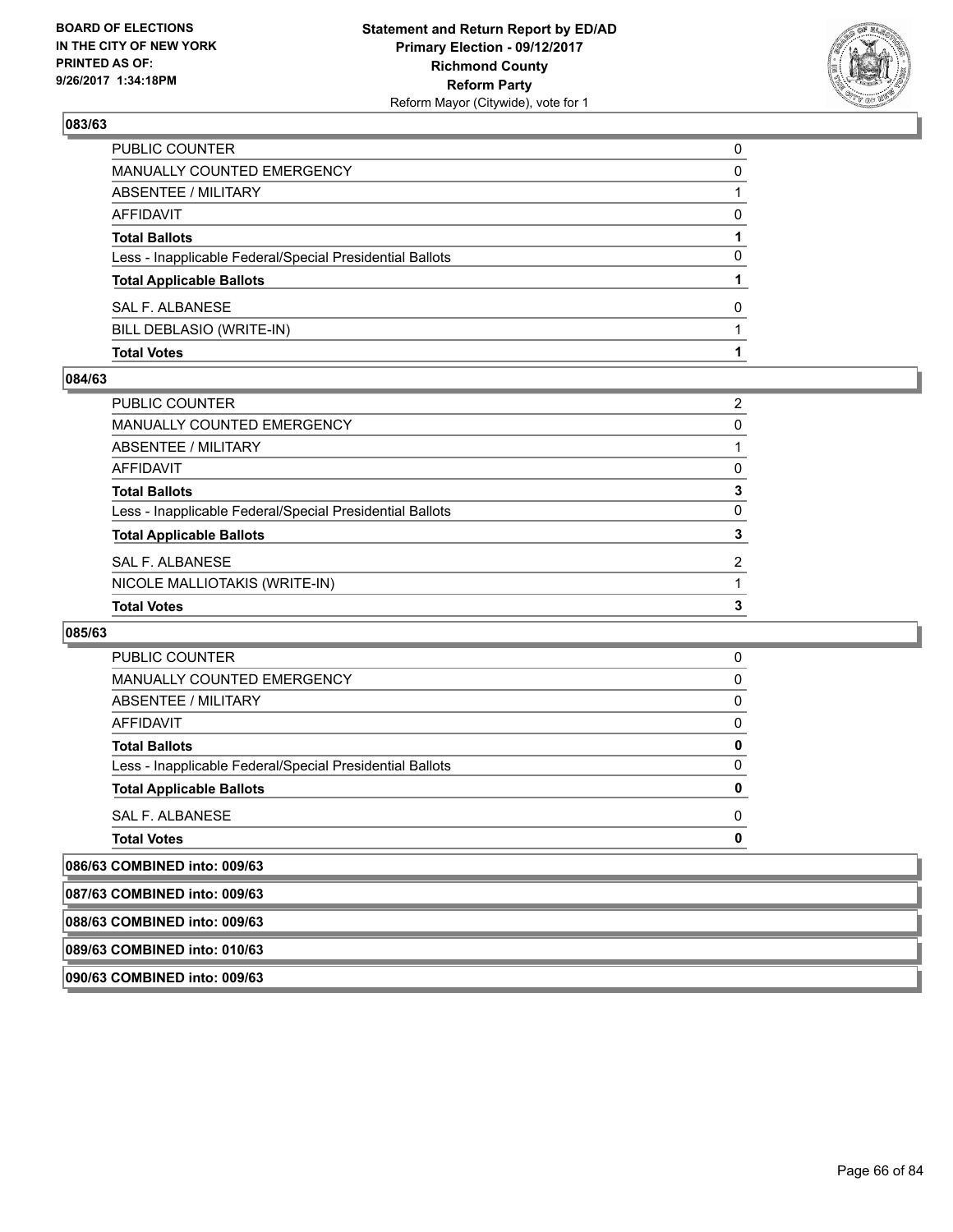

| <b>Total Votes</b>                                       |   |
|----------------------------------------------------------|---|
| NICOLE MALLIOTAKIS (WRITE-IN)                            |   |
| SAL F. ALBANESE                                          | 0 |
| <b>Total Applicable Ballots</b>                          |   |
| Less - Inapplicable Federal/Special Presidential Ballots | 0 |
| <b>Total Ballots</b>                                     |   |
| AFFIDAVIT                                                | 0 |
| ABSENTEE / MILITARY                                      | 0 |
| MANUALLY COUNTED EMERGENCY                               | 0 |
| PUBLIC COUNTER                                           |   |

#### **002/64**

| PUBLIC COUNTER<br>6<br>0<br>0<br>$\Omega$<br>6<br>$\mathbf{0}$<br>6<br>$\Omega$<br>6<br>6                                                                                                                                                                |  |
|----------------------------------------------------------------------------------------------------------------------------------------------------------------------------------------------------------------------------------------------------------|--|
| MANUALLY COUNTED EMERGENCY<br>ABSENTEE / MILITARY<br>AFFIDAVIT<br>Total Ballots<br>Less - Inapplicable Federal/Special Presidential Ballots<br><b>Total Applicable Ballots</b><br>SAL F. ALBANESE<br>NICOLE MALLIOTAKIS (WRITE-IN)<br><b>Total Votes</b> |  |
|                                                                                                                                                                                                                                                          |  |
|                                                                                                                                                                                                                                                          |  |
|                                                                                                                                                                                                                                                          |  |
|                                                                                                                                                                                                                                                          |  |
|                                                                                                                                                                                                                                                          |  |
|                                                                                                                                                                                                                                                          |  |
|                                                                                                                                                                                                                                                          |  |
|                                                                                                                                                                                                                                                          |  |
|                                                                                                                                                                                                                                                          |  |

#### **003/64**

| <b>PUBLIC COUNTER</b>                                    | 6 |
|----------------------------------------------------------|---|
| <b>MANUALLY COUNTED EMERGENCY</b>                        | 0 |
| ABSENTEE / MILITARY                                      | 0 |
| AFFIDAVIT                                                | 0 |
| <b>Total Ballots</b>                                     | 6 |
| Less - Inapplicable Federal/Special Presidential Ballots | 0 |
| <b>Total Applicable Ballots</b>                          | 6 |
| SAL F. ALBANESE                                          | 4 |
| MICHAEL TOLKIN (WRITE-IN)                                |   |
| NICOLE MALLIOTAKIS (WRITE-IN)                            |   |
| <b>Total Votes</b>                                       | 6 |

| <b>Total Votes</b>                                       |   |
|----------------------------------------------------------|---|
| UNATTRIBUTABLE WRITE-IN (WRITE-IN)                       |   |
| SAL F. ALBANESE                                          |   |
| <b>Total Applicable Ballots</b>                          |   |
| Less - Inapplicable Federal/Special Presidential Ballots | 0 |
| <b>Total Ballots</b>                                     | 2 |
| AFFIDAVIT                                                | 0 |
| <b>ABSENTEE / MILITARY</b>                               | 0 |
| <b>MANUALLY COUNTED EMERGENCY</b>                        | 0 |
| <b>PUBLIC COUNTER</b>                                    | 2 |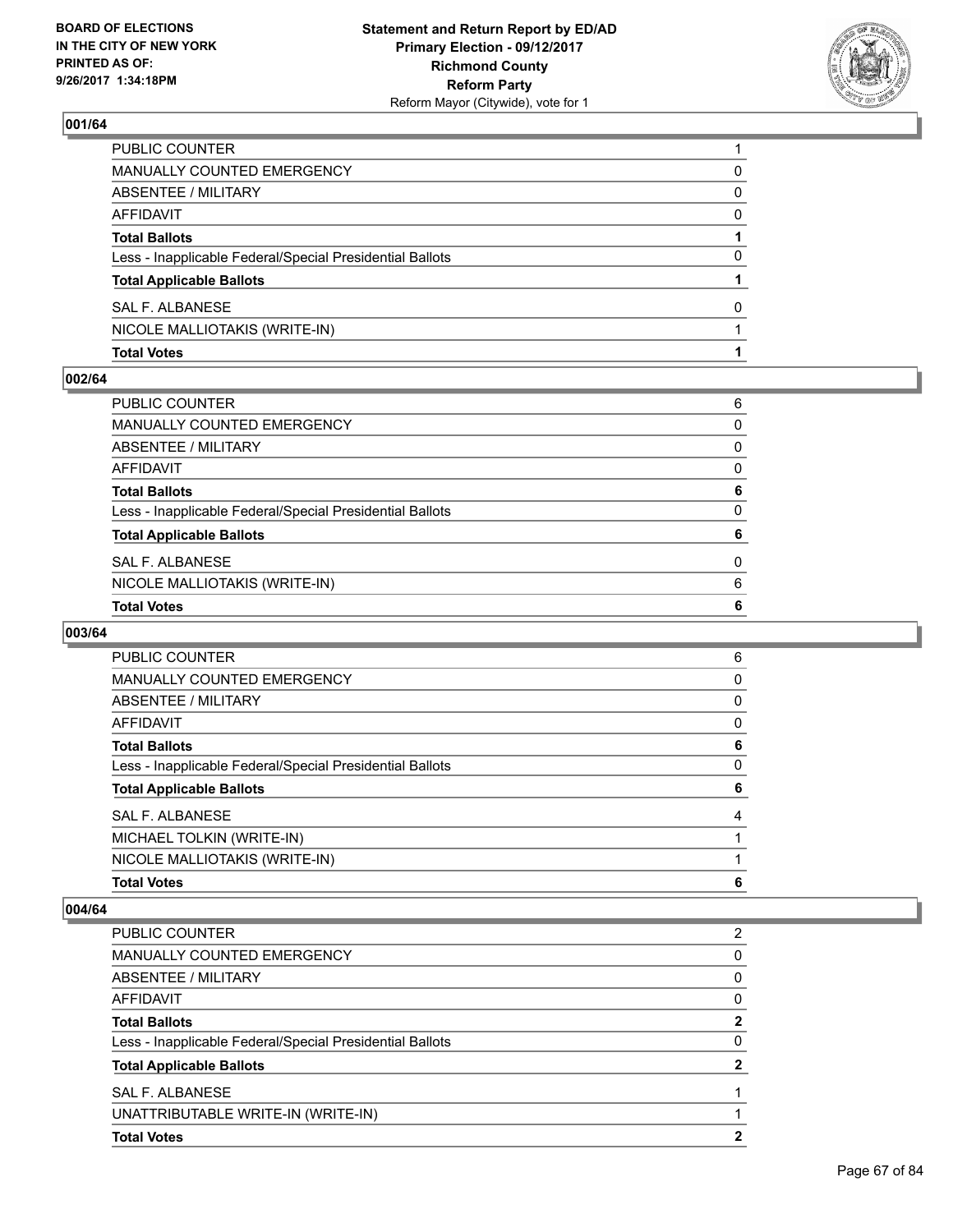

| <b>Total Votes</b>                                       |   |
|----------------------------------------------------------|---|
| NICOLE MALLIOTAKIS (WRITE-IN)                            |   |
| SAL F. ALBANESE                                          | 0 |
| <b>Total Applicable Ballots</b>                          |   |
| Less - Inapplicable Federal/Special Presidential Ballots | 0 |
| <b>Total Ballots</b>                                     |   |
| AFFIDAVIT                                                | 0 |
| <b>ABSENTEE / MILITARY</b>                               | 0 |
| MANUALLY COUNTED EMERGENCY                               | 0 |
| PUBLIC COUNTER                                           |   |

#### **006/64**

| PUBLIC COUNTER                                           | 4            |
|----------------------------------------------------------|--------------|
| MANUALLY COUNTED EMERGENCY                               | 0            |
| ABSENTEE / MILITARY                                      | $\mathbf{0}$ |
| AFFIDAVIT                                                | $\Omega$     |
| Total Ballots                                            | 4            |
| Less - Inapplicable Federal/Special Presidential Ballots | $\Omega$     |
| <b>Total Applicable Ballots</b>                          | 4            |
| SAL F. ALBANESE                                          | 2            |
| NICOLE MALLIOTAKIS (WRITE-IN)                            | 2            |
| <b>Total Votes</b>                                       | 4            |

### **007/64**

| <b>PUBLIC COUNTER</b>                                    | $\overline{2}$ |
|----------------------------------------------------------|----------------|
| <b>MANUALLY COUNTED EMERGENCY</b>                        | 0              |
| ABSENTEE / MILITARY                                      | 0              |
| AFFIDAVIT                                                | 0              |
| <b>Total Ballots</b>                                     | $\mathbf{2}$   |
| Less - Inapplicable Federal/Special Presidential Ballots | 0              |
| <b>Total Applicable Ballots</b>                          | 2              |
| SAL F. ALBANESE                                          | 0              |
| NICOLE MALLIOTAKIS (WRITE-IN)                            |                |
| <b>Total Votes</b>                                       |                |
| Unrecorded                                               |                |
|                                                          |                |

| <b>PUBLIC COUNTER</b>                                    |   |
|----------------------------------------------------------|---|
| <b>MANUALLY COUNTED EMERGENCY</b>                        | 0 |
| ABSENTEE / MILITARY                                      | 0 |
| AFFIDAVIT                                                | 0 |
| <b>Total Ballots</b>                                     |   |
| Less - Inapplicable Federal/Special Presidential Ballots | 0 |
| <b>Total Applicable Ballots</b>                          |   |
| SAL F. ALBANESE                                          | 3 |
| NICOLE MALLIOTAKIS (WRITE-IN)                            | 4 |
| <b>Total Votes</b>                                       |   |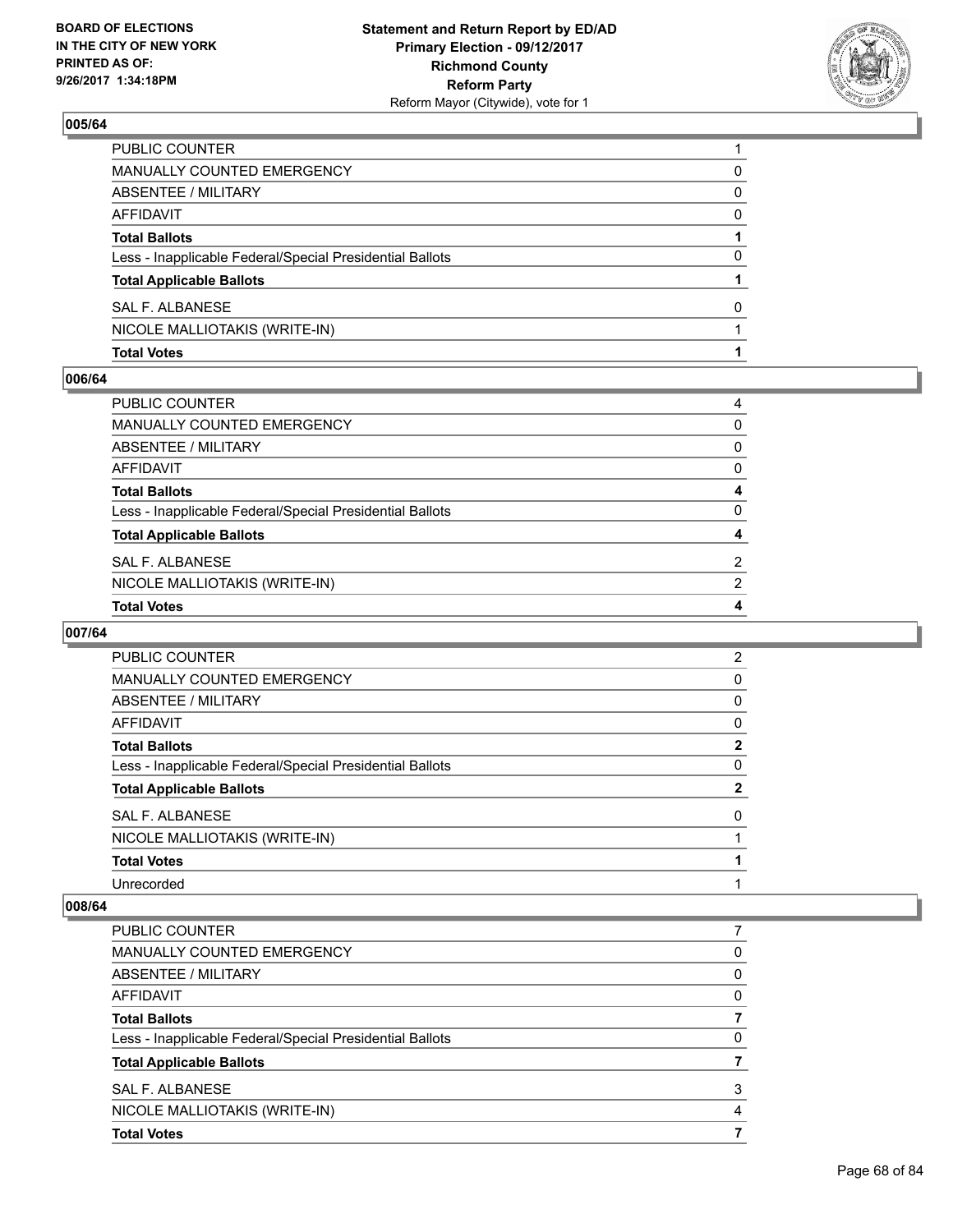

| PUBLIC COUNTER                                           |              |
|----------------------------------------------------------|--------------|
| MANUALLY COUNTED EMERGENCY                               | 0            |
| ABSENTEE / MILITARY                                      |              |
| AFFIDAVIT                                                | $\Omega$     |
| <b>Total Ballots</b>                                     | $\mathbf{2}$ |
| Less - Inapplicable Federal/Special Presidential Ballots | $\Omega$     |
| <b>Total Applicable Ballots</b>                          | $\mathbf{2}$ |
| SAL F. ALBANESE                                          | 2            |
| <b>Total Votes</b>                                       | 2            |

## **010/64**

| MANUALLY COUNTED EMERGENCY                               | $\mathbf{0}$   |
|----------------------------------------------------------|----------------|
| ABSENTEE / MILITARY                                      | $\mathbf{0}$   |
| AFFIDAVIT                                                | $\mathbf{0}$   |
| Total Ballots                                            | $\mathbf{2}$   |
| Less - Inapplicable Federal/Special Presidential Ballots | $\Omega$       |
| <b>Total Applicable Ballots</b>                          | $\overline{2}$ |
| SAL F. ALBANESE                                          | 0              |
| NICOLE MALLIOTAKIS (WRITE-IN)                            | 2              |
| <b>Total Votes</b>                                       | $\mathbf{2}$   |

## **011/64**

| PUBLIC COUNTER                                           | ົ |
|----------------------------------------------------------|---|
| MANUALLY COUNTED EMERGENCY                               |   |
| ABSENTEE / MILITARY                                      |   |
| AFFIDAVIT                                                |   |
| <b>Total Ballots</b>                                     |   |
| Less - Inapplicable Federal/Special Presidential Ballots |   |
| <b>Total Applicable Ballots</b>                          |   |
| SAL F. ALBANESE                                          | ົ |
| <b>Total Votes</b>                                       |   |

| <b>Total Votes</b>                                       | 0        |
|----------------------------------------------------------|----------|
| SAL F. ALBANESE                                          | 0        |
| <b>Total Applicable Ballots</b>                          | 0        |
| Less - Inapplicable Federal/Special Presidential Ballots | 0        |
| <b>Total Ballots</b>                                     | 0        |
| AFFIDAVIT                                                | $\Omega$ |
| ABSENTEE / MILITARY                                      | 0        |
| MANUALLY COUNTED EMERGENCY                               | 0        |
| <b>PUBLIC COUNTER</b>                                    | 0        |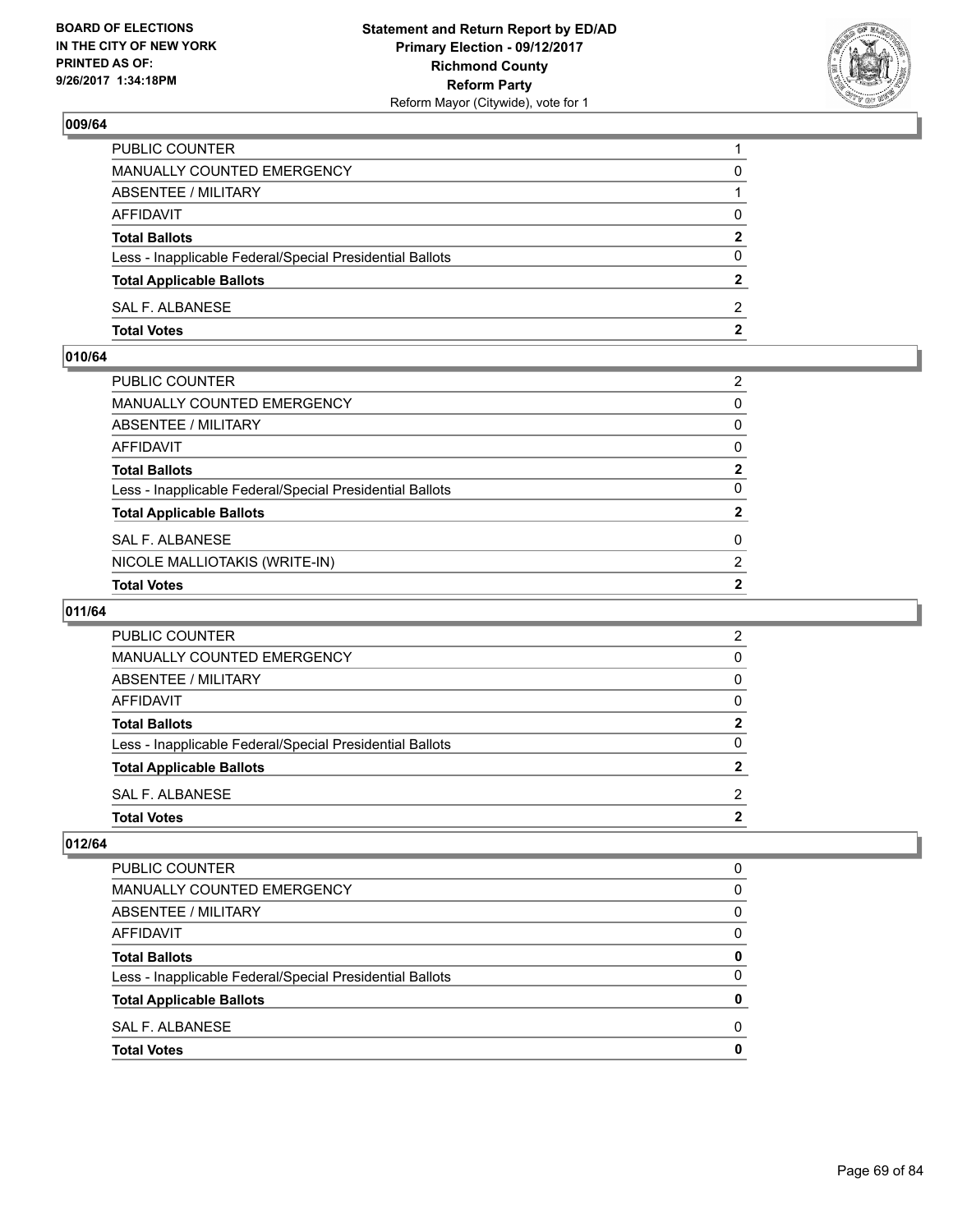

| <b>Total Votes</b>                                       |          |
|----------------------------------------------------------|----------|
| SAL F. ALBANESE                                          |          |
| <b>Total Applicable Ballots</b>                          |          |
| Less - Inapplicable Federal/Special Presidential Ballots | 0        |
| <b>Total Ballots</b>                                     |          |
| AFFIDAVIT                                                | $\Omega$ |
| ABSENTEE / MILITARY                                      | 0        |
| <b>MANUALLY COUNTED EMERGENCY</b>                        | 0        |
| PUBLIC COUNTER                                           |          |

## **014/64**

| PUBLIC COUNTER                                           | 3              |
|----------------------------------------------------------|----------------|
| MANUALLY COUNTED EMERGENCY                               | 0              |
| ABSENTEE / MILITARY                                      | 0              |
| AFFIDAVIT                                                | 0              |
| Total Ballots                                            | 3              |
| Less - Inapplicable Federal/Special Presidential Ballots | 0              |
| <b>Total Applicable Ballots</b>                          | 3              |
| <b>SAL F. ALBANESE</b>                                   | $\mathbf{0}$   |
| NICOLE MALLIOTAKIS (WRITE-IN)                            | $\overline{2}$ |
| <b>Total Votes</b>                                       | $\mathbf{2}$   |
| Unrecorded                                               |                |

### **015/64**

| SAL F. ALBANESE<br>NICOLE MALLIOTAKIS (WRITE-IN)         | 0<br>3 |
|----------------------------------------------------------|--------|
|                                                          |        |
| <b>Total Applicable Ballots</b>                          | 3      |
| Less - Inapplicable Federal/Special Presidential Ballots | 0      |
| <b>Total Ballots</b>                                     | 3      |
| AFFIDAVIT                                                | 0      |
| ABSENTEE / MILITARY                                      | 0      |
| MANUALLY COUNTED EMERGENCY                               | 0      |
| <b>PUBLIC COUNTER</b>                                    | 3      |

| <b>PUBLIC COUNTER</b>                                    | 3 |
|----------------------------------------------------------|---|
| <b>MANUALLY COUNTED EMERGENCY</b>                        | 0 |
| <b>ABSENTEE / MILITARY</b>                               | 0 |
| <b>AFFIDAVIT</b>                                         | 0 |
| <b>Total Ballots</b>                                     | 3 |
| Less - Inapplicable Federal/Special Presidential Ballots | 0 |
| <b>Total Applicable Ballots</b>                          |   |
| SAL F. ALBANESE                                          |   |
| NICOLE MALLIOTAKIS (WRITE-IN)                            | 2 |
| <b>Total Votes</b>                                       |   |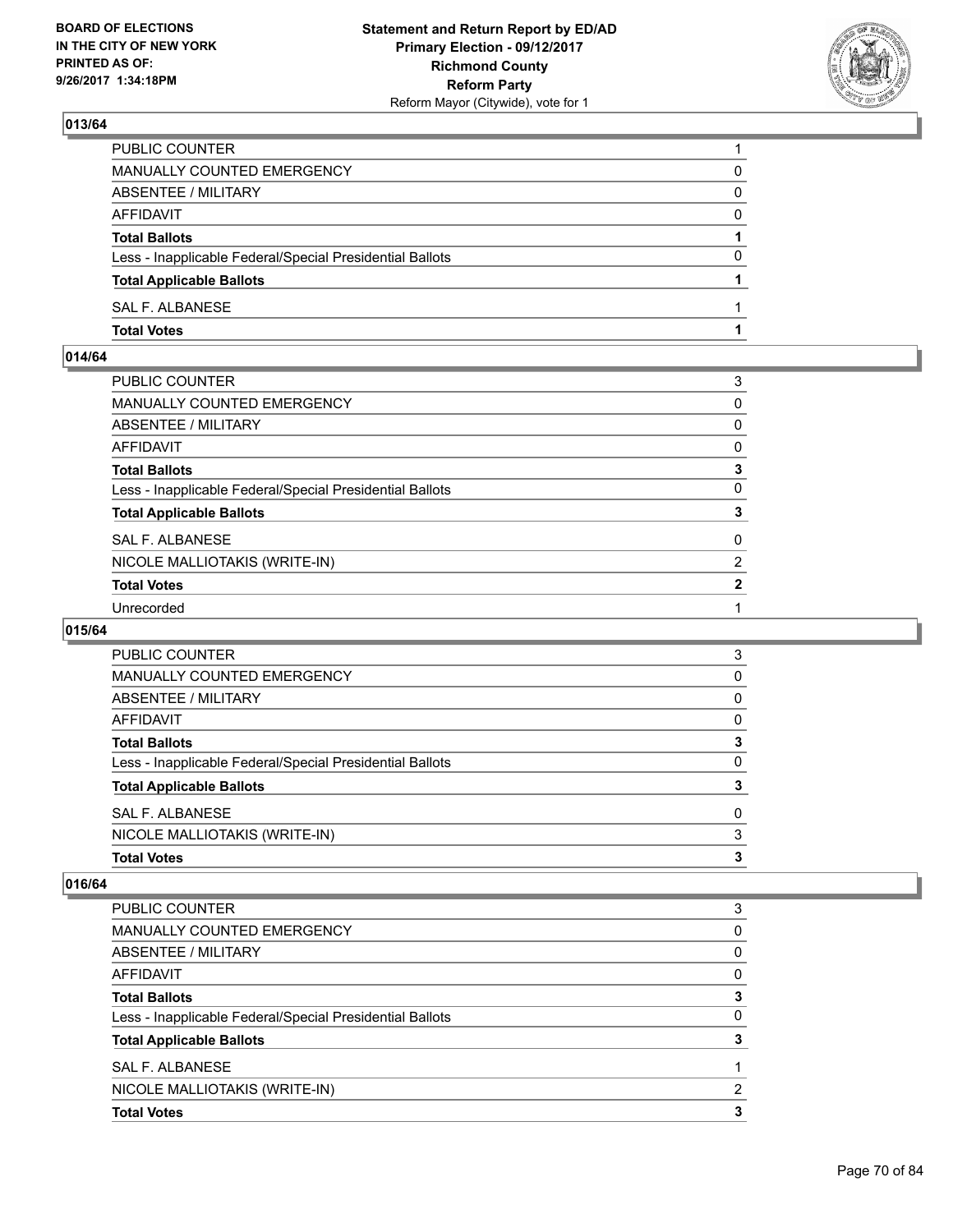

| PUBLIC COUNTER                                           | 3            |
|----------------------------------------------------------|--------------|
| MANUALLY COUNTED EMERGENCY                               | $\Omega$     |
| ABSENTEE / MILITARY                                      |              |
| AFFIDAVIT                                                | 0            |
| <b>Total Ballots</b>                                     | 4            |
| Less - Inapplicable Federal/Special Presidential Ballots | $\mathbf{0}$ |
| <b>Total Applicable Ballots</b>                          | 4            |
| SAL F. ALBANESE                                          | 4            |
| <b>Total Votes</b>                                       | 4            |

## **018/64**

| PUBLIC COUNTER                                           |              |
|----------------------------------------------------------|--------------|
| MANUALLY COUNTED EMERGENCY                               | 0            |
| ABSENTEE / MILITARY                                      | $\mathbf{0}$ |
| AFFIDAVIT                                                | $\mathbf{0}$ |
| Total Ballots                                            |              |
| Less - Inapplicable Federal/Special Presidential Ballots | $\Omega$     |
| <b>Total Applicable Ballots</b>                          |              |
| SAL F. ALBANESE                                          | 0            |
| NICOLE MALLIOTAKIS (WRITE-IN)                            | 7            |
| <b>Total Votes</b>                                       | 7            |

## **019/64**

| PUBLIC COUNTER                                           | 3 |
|----------------------------------------------------------|---|
| <b>MANUALLY COUNTED EMERGENCY</b>                        | 0 |
| ABSENTEE / MILITARY                                      |   |
| AFFIDAVIT                                                |   |
| <b>Total Ballots</b>                                     | 5 |
| Less - Inapplicable Federal/Special Presidential Ballots | O |
| <b>Total Applicable Ballots</b>                          | 5 |
| SAL F. ALBANESE                                          | 4 |
| NICOLE MALLIOTAKIS (WRITE-IN)                            |   |
| <b>Total Votes</b>                                       | 5 |

| <b>Total Votes</b>                                       | כי |
|----------------------------------------------------------|----|
| BILL DEBLASIO (WRITE-IN)                                 |    |
| SAL F. ALBANESE                                          |    |
| <b>Total Applicable Ballots</b>                          |    |
| Less - Inapplicable Federal/Special Presidential Ballots | 0  |
| <b>Total Ballots</b>                                     | າ  |
| AFFIDAVIT                                                | 0  |
| <b>ABSENTEE / MILITARY</b>                               | 0  |
| <b>MANUALLY COUNTED EMERGENCY</b>                        | 0  |
| <b>PUBLIC COUNTER</b>                                    | 2  |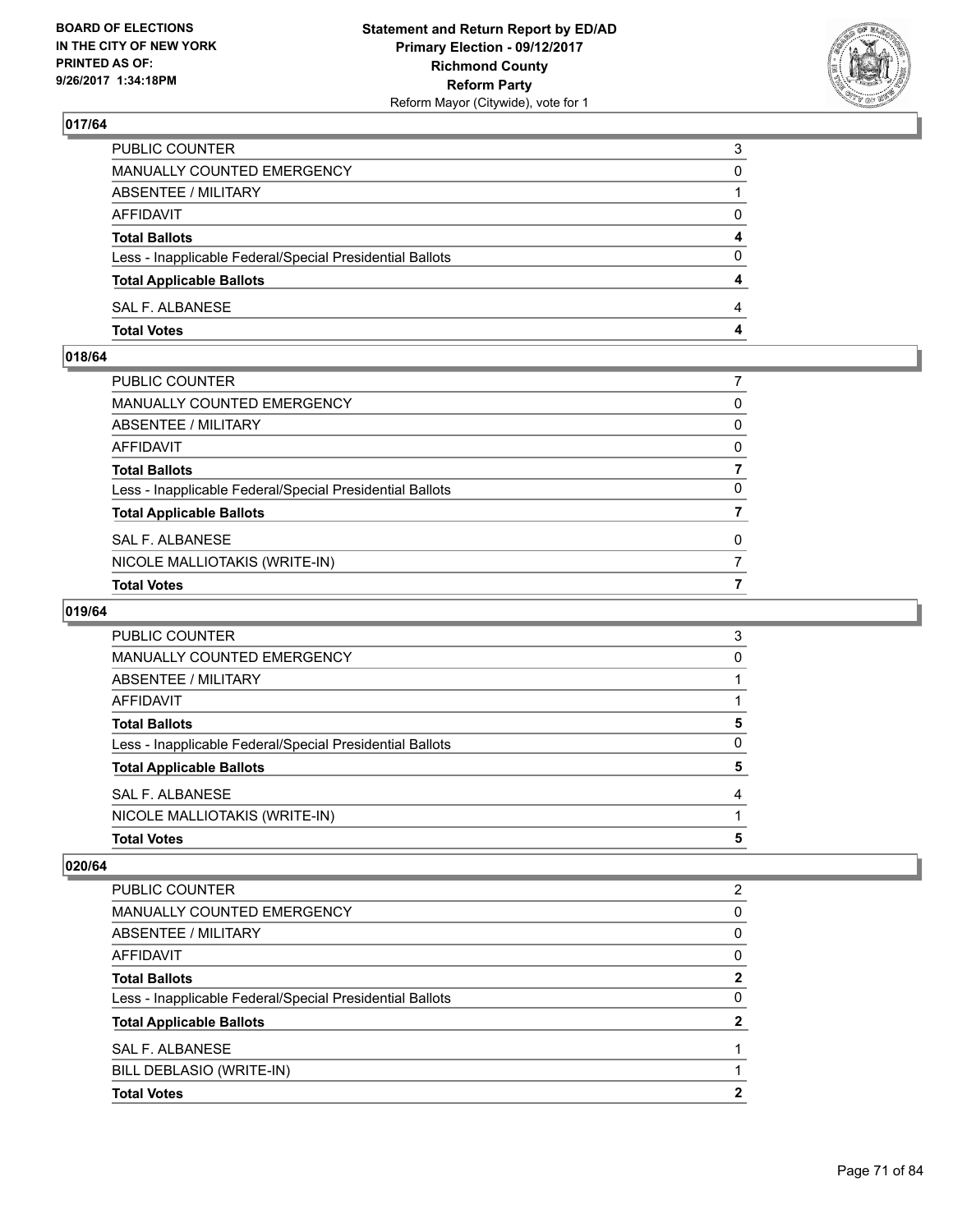

| PUBLIC COUNTER                                           | 0            |
|----------------------------------------------------------|--------------|
| MANUALLY COUNTED EMERGENCY                               | $\Omega$     |
| ABSENTEE / MILITARY                                      | $\mathbf{0}$ |
| AFFIDAVIT                                                | 0            |
| <b>Total Ballots</b>                                     | 0            |
| Less - Inapplicable Federal/Special Presidential Ballots | $\mathbf{0}$ |
| <b>Total Applicable Ballots</b>                          | $\mathbf{0}$ |
| SAL F. ALBANESE                                          | $\Omega$     |
| <b>Total Votes</b>                                       | $\mathbf{0}$ |

### **022/64**

| PUBLIC COUNTER                                           | 4            |
|----------------------------------------------------------|--------------|
| MANUALLY COUNTED EMERGENCY                               | $\mathbf{0}$ |
| ABSENTEE / MILITARY                                      | $\mathbf{0}$ |
| AFFIDAVIT                                                | $\mathbf{0}$ |
| Total Ballots                                            | 4            |
| Less - Inapplicable Federal/Special Presidential Ballots | $\Omega$     |
| <b>Total Applicable Ballots</b>                          | 4            |
| SAL F. ALBANESE                                          |              |
| NICOLE MALLIOTAKIS (WRITE-IN)                            | 3            |
| <b>Total Votes</b>                                       | 4            |

## **023/64**

| PUBLIC COUNTER                                           | 2            |
|----------------------------------------------------------|--------------|
| MANUALLY COUNTED EMERGENCY                               | 0            |
| ABSENTEE / MILITARY                                      | 0            |
| AFFIDAVIT                                                | 0            |
| <b>Total Ballots</b>                                     | 2            |
| Less - Inapplicable Federal/Special Presidential Ballots | <sup>0</sup> |
| <b>Total Applicable Ballots</b>                          | 2            |
| SAL F. ALBANESE                                          | 0            |
| NICOLE MALLIOTAKIS (WRITE-IN)                            | 2            |
| <b>Total Votes</b>                                       | 2            |

| PUBLIC COUNTER                                           | 0 |
|----------------------------------------------------------|---|
| MANUALLY COUNTED EMERGENCY                               | O |
| ABSENTEE / MILITARY                                      | 0 |
| AFFIDAVIT                                                | 0 |
| <b>Total Ballots</b>                                     | 0 |
| Less - Inapplicable Federal/Special Presidential Ballots | 0 |
| <b>Total Applicable Ballots</b>                          | O |
| SAL F. ALBANESE                                          | O |
| <b>Total Votes</b>                                       |   |
|                                                          |   |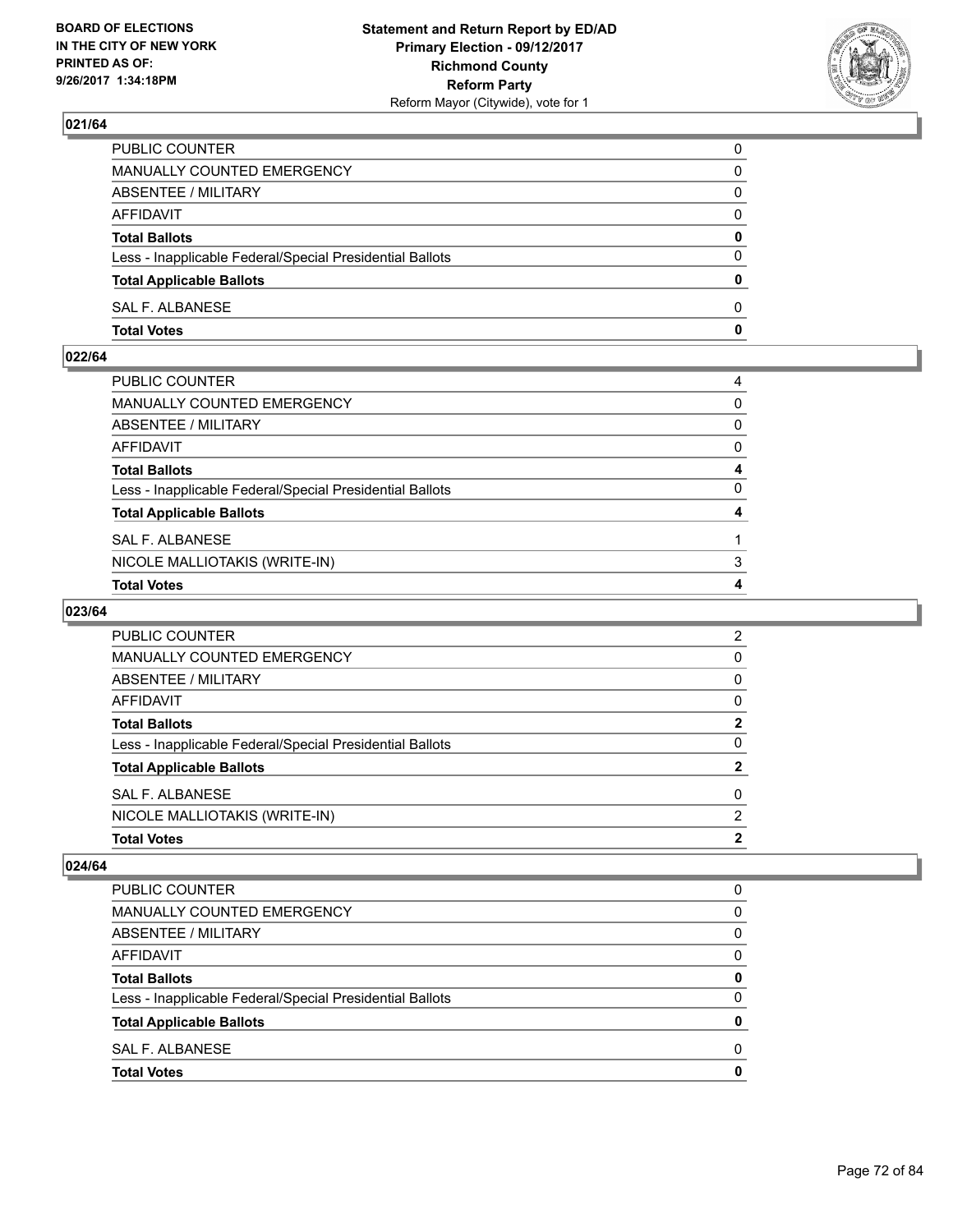

| <b>Total Votes</b>                                       | 6 |
|----------------------------------------------------------|---|
| ROBERT GANGI (WRITE-IN)                                  |   |
| NICOLE MALLIOTAKIS (WRITE-IN)                            |   |
| BILL DEBLASIO (WRITE-IN)                                 |   |
| <b>SAL F. ALBANESE</b>                                   | 3 |
| <b>Total Applicable Ballots</b>                          | 6 |
| Less - Inapplicable Federal/Special Presidential Ballots | 0 |
| <b>Total Ballots</b>                                     | 6 |
| <b>AFFIDAVIT</b>                                         | 0 |
| ABSENTEE / MILITARY                                      |   |
| <b>MANUALLY COUNTED EMERGENCY</b>                        | 0 |
| <b>PUBLIC COUNTER</b>                                    | 5 |

## **026/64**

| PUBLIC COUNTER                                           | 2            |
|----------------------------------------------------------|--------------|
| <b>MANUALLY COUNTED EMERGENCY</b>                        | 0            |
| <b>ABSENTEE / MILITARY</b>                               | 0            |
| AFFIDAVIT                                                | 0            |
| <b>Total Ballots</b>                                     | $\mathbf{2}$ |
| Less - Inapplicable Federal/Special Presidential Ballots | $\Omega$     |
| <b>Total Applicable Ballots</b>                          | 2            |
| SAL F. ALBANESE                                          |              |
| NICOLE MALLIOTAKIS (WRITE-IN)                            |              |
| <b>Total Votes</b>                                       | 2            |

| <b>Total Votes</b>                                       | 3 |
|----------------------------------------------------------|---|
| NICOLE MALLIOTAKIS (WRITE-IN)                            |   |
| SAL F. ALBANESE                                          | 2 |
| <b>Total Applicable Ballots</b>                          | 3 |
| Less - Inapplicable Federal/Special Presidential Ballots | 0 |
| <b>Total Ballots</b>                                     | 3 |
| AFFIDAVIT                                                | 0 |
| ABSENTEE / MILITARY                                      | 0 |
| MANUALLY COUNTED EMERGENCY                               | 0 |
| <b>PUBLIC COUNTER</b>                                    | 3 |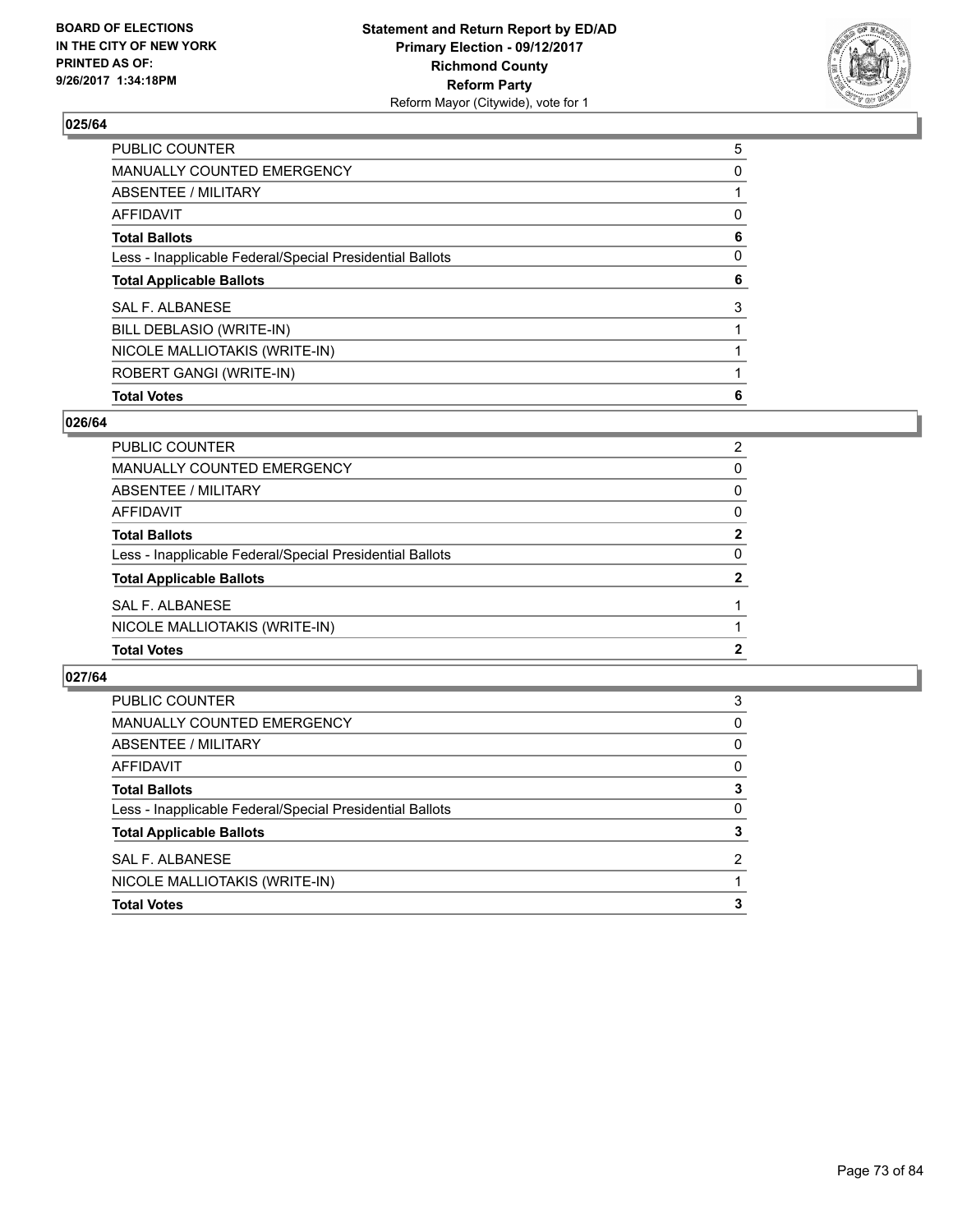

| <b>Total Votes</b>                                       | 2            |
|----------------------------------------------------------|--------------|
| NICOLE MALLIOTAKIS (WRITE-IN)                            | 2            |
| SAL F. ALBANESE                                          | 0            |
| <b>Total Applicable Ballots</b>                          | $\mathbf{2}$ |
| Less - Inapplicable Federal/Special Presidential Ballots | 0            |
| <b>Total Ballots</b>                                     | 2            |
| AFFIDAVIT                                                | $\Omega$     |
| ABSENTEE / MILITARY                                      | 0            |
| MANUALLY COUNTED EMERGENCY                               | 0            |
| PUBLIC COUNTER                                           | 2            |

### **029/64**

| Total Votes                                              | 0 |
|----------------------------------------------------------|---|
| SAL F. ALBANESE                                          | 0 |
| <b>Total Applicable Ballots</b>                          | 0 |
| Less - Inapplicable Federal/Special Presidential Ballots | 0 |
| <b>Total Ballots</b>                                     | 0 |
| AFFIDAVIT                                                | 0 |
| ABSENTEE / MILITARY                                      | 0 |
| MANUALLY COUNTED EMERGENCY                               | 0 |
| PUBLIC COUNTER                                           | 0 |
|                                                          |   |

# **030/64**

| <b>PUBLIC COUNTER</b>                                    | 0 |
|----------------------------------------------------------|---|
| <b>MANUALLY COUNTED EMERGENCY</b>                        | 0 |
| ABSENTEE / MILITARY                                      | 0 |
| AFFIDAVIT                                                | 0 |
| <b>Total Ballots</b>                                     | 0 |
| Less - Inapplicable Federal/Special Presidential Ballots | O |
| <b>Total Applicable Ballots</b>                          |   |
| SAL F. ALBANESE                                          | 0 |
| <b>Total Votes</b>                                       |   |

| <b>Total Votes</b>                                       | 4 |
|----------------------------------------------------------|---|
| NICOLE MALLIOTAKIS (WRITE-IN)                            | 2 |
| <b>BO DIETL (WRITE-IN)</b>                               |   |
| SAL F. ALBANESE                                          |   |
| <b>Total Applicable Ballots</b>                          |   |
| Less - Inapplicable Federal/Special Presidential Ballots | 0 |
| <b>Total Ballots</b>                                     | 4 |
| AFFIDAVIT                                                | 0 |
| ABSENTEE / MILITARY                                      | 0 |
| <b>MANUALLY COUNTED EMERGENCY</b>                        | 0 |
| <b>PUBLIC COUNTER</b>                                    | 4 |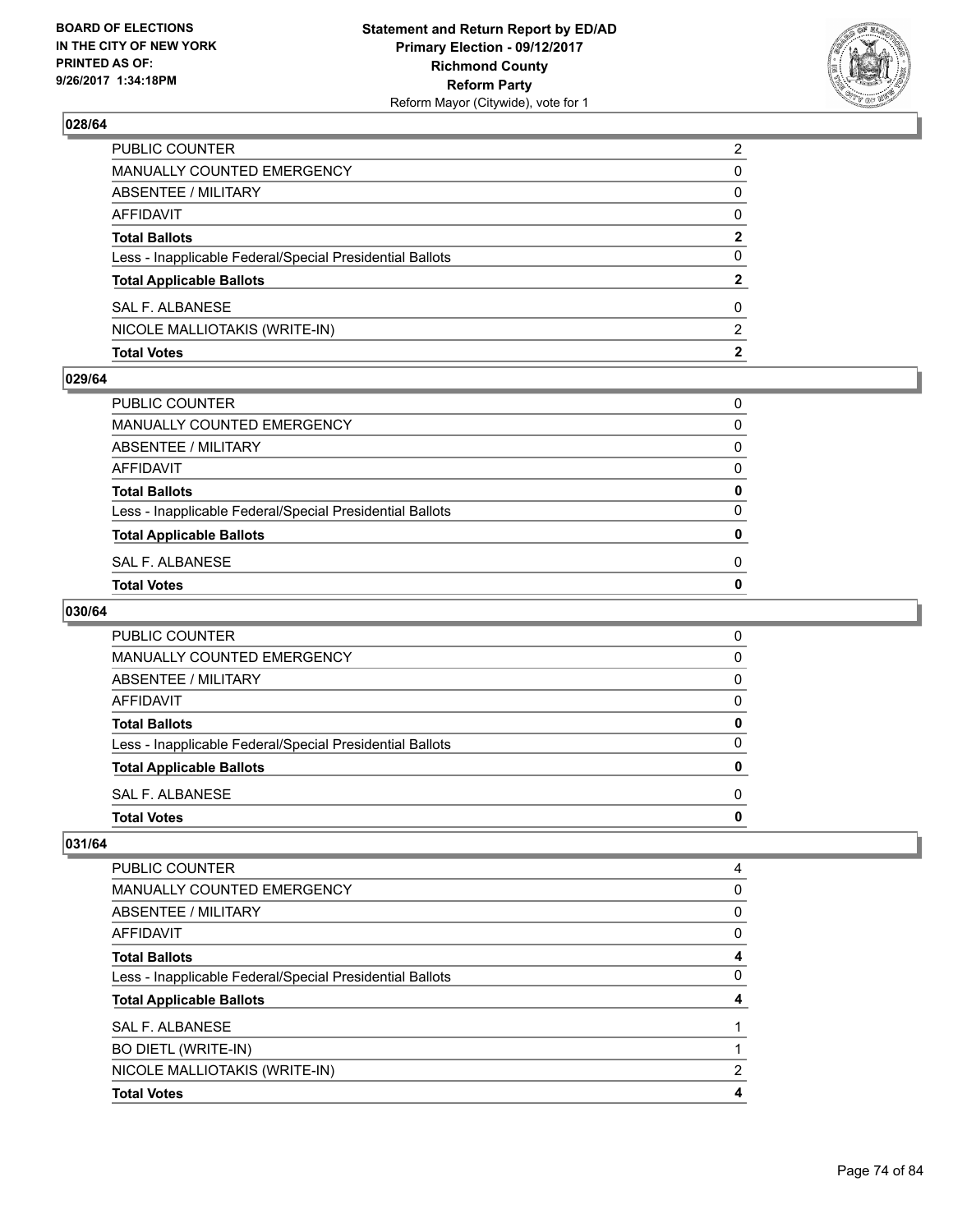

| <b>Total Votes</b>                                       |   |
|----------------------------------------------------------|---|
| NICOLE MALLIOTAKIS (WRITE-IN)                            |   |
| SAL F. ALBANESE                                          | 0 |
| <b>Total Applicable Ballots</b>                          |   |
| Less - Inapplicable Federal/Special Presidential Ballots | 0 |
| <b>Total Ballots</b>                                     |   |
| AFFIDAVIT                                                | 0 |
| <b>ABSENTEE / MILITARY</b>                               | 0 |
| MANUALLY COUNTED EMERGENCY                               | 0 |
| PUBLIC COUNTER                                           |   |

#### **033/64**

| <b>Total Votes</b>                                       | 2            |
|----------------------------------------------------------|--------------|
| NICOLE MALLIOTAKIS (WRITE-IN)                            |              |
| SAL F. ALBANESE                                          |              |
| <b>Total Applicable Ballots</b>                          | $\mathbf{2}$ |
| Less - Inapplicable Federal/Special Presidential Ballots | $\Omega$     |
| Total Ballots                                            | $\mathbf{2}$ |
| AFFIDAVIT                                                | $\Omega$     |
| ABSENTEE / MILITARY                                      |              |
| MANUALLY COUNTED EMERGENCY                               | 0            |
| PUBLIC COUNTER                                           |              |
|                                                          |              |

### **034/64**

| <b>Total Votes</b>                                       | 2        |
|----------------------------------------------------------|----------|
| SAL F. ALBANESE                                          | 2        |
| <b>Total Applicable Ballots</b>                          | 2        |
| Less - Inapplicable Federal/Special Presidential Ballots | 0        |
| <b>Total Ballots</b>                                     | 2        |
| AFFIDAVIT                                                | $\Omega$ |
| ABSENTEE / MILITARY                                      | 2        |
| MANUALLY COUNTED EMERGENCY                               | 0        |
| <b>PUBLIC COUNTER</b>                                    | 0        |

| <b>PUBLIC COUNTER</b>                                    | 3 |
|----------------------------------------------------------|---|
| <b>MANUALLY COUNTED EMERGENCY</b>                        | 0 |
| ABSENTEE / MILITARY                                      | 0 |
| AFFIDAVIT                                                | 0 |
| <b>Total Ballots</b>                                     | 3 |
| Less - Inapplicable Federal/Special Presidential Ballots | 0 |
| <b>Total Applicable Ballots</b>                          | 3 |
| SAL F. ALBANESE                                          | 2 |
| NICOLE MALLIOTAKIS (WRITE-IN)                            |   |
| <b>Total Votes</b>                                       | 3 |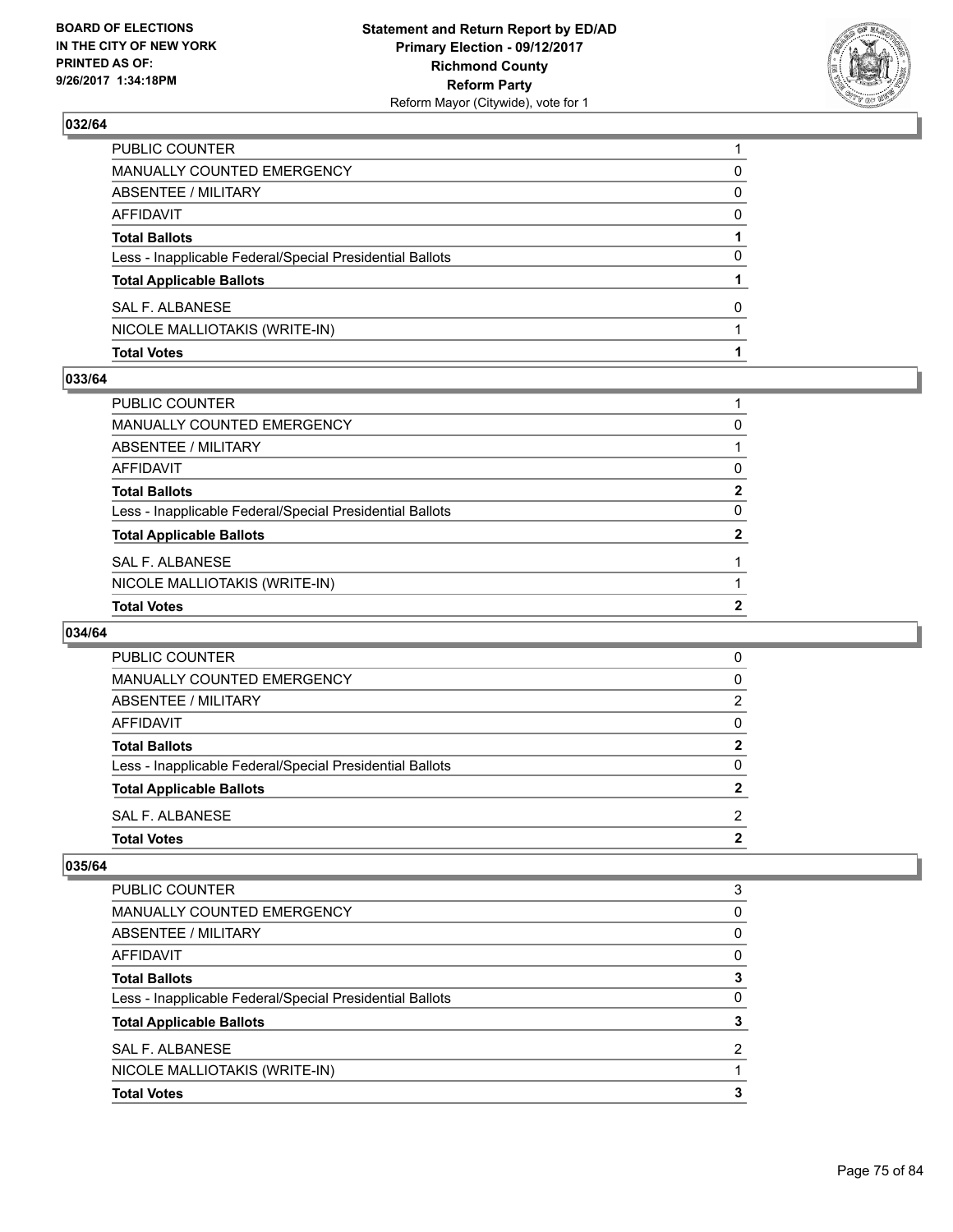

| <b>Total Votes</b>                                       | 5 |
|----------------------------------------------------------|---|
| NICOLE MALLIOTAKIS (WRITE-IN)                            | 2 |
| SAL F. ALBANESE                                          | 3 |
| <b>Total Applicable Ballots</b>                          | 5 |
| Less - Inapplicable Federal/Special Presidential Ballots | 0 |
| <b>Total Ballots</b>                                     | 5 |
| AFFIDAVIT                                                | 0 |
| <b>ABSENTEE / MILITARY</b>                               |   |
| MANUALLY COUNTED EMERGENCY                               | 0 |
| PUBLIC COUNTER                                           | 4 |

#### **037/64**

| MANUALLY COUNTED EMERGENCY                               | 0 |
|----------------------------------------------------------|---|
| ABSENTEE / MILITARY                                      |   |
| AFFIDAVIT                                                | 0 |
| <b>Total Ballots</b>                                     |   |
| Less - Inapplicable Federal/Special Presidential Ballots | 0 |
| <b>Total Applicable Ballots</b>                          |   |
| SAL F. ALBANESE                                          |   |
| Total Votes                                              |   |
|                                                          |   |

# **038/64**

| <b>PUBLIC COUNTER</b>                                    | 0 |
|----------------------------------------------------------|---|
| MANUALLY COUNTED EMERGENCY                               | 0 |
| ABSENTEE / MILITARY                                      |   |
| AFFIDAVIT                                                | 0 |
| <b>Total Ballots</b>                                     |   |
| Less - Inapplicable Federal/Special Presidential Ballots | O |
| <b>Total Applicable Ballots</b>                          |   |
| SAL F. ALBANESE                                          |   |
| <b>Total Votes</b>                                       |   |

| <b>Total Votes</b>                                       | 4 |
|----------------------------------------------------------|---|
| NICOLE MALLIOTAKIS (WRITE-IN)                            | 2 |
| SAL F. ALBANESE                                          | 2 |
| <b>Total Applicable Ballots</b>                          |   |
| Less - Inapplicable Federal/Special Presidential Ballots | 0 |
| <b>Total Ballots</b>                                     | 4 |
| AFFIDAVIT                                                | 0 |
| ABSENTEE / MILITARY                                      | 3 |
| <b>MANUALLY COUNTED EMERGENCY</b>                        | 0 |
| <b>PUBLIC COUNTER</b>                                    |   |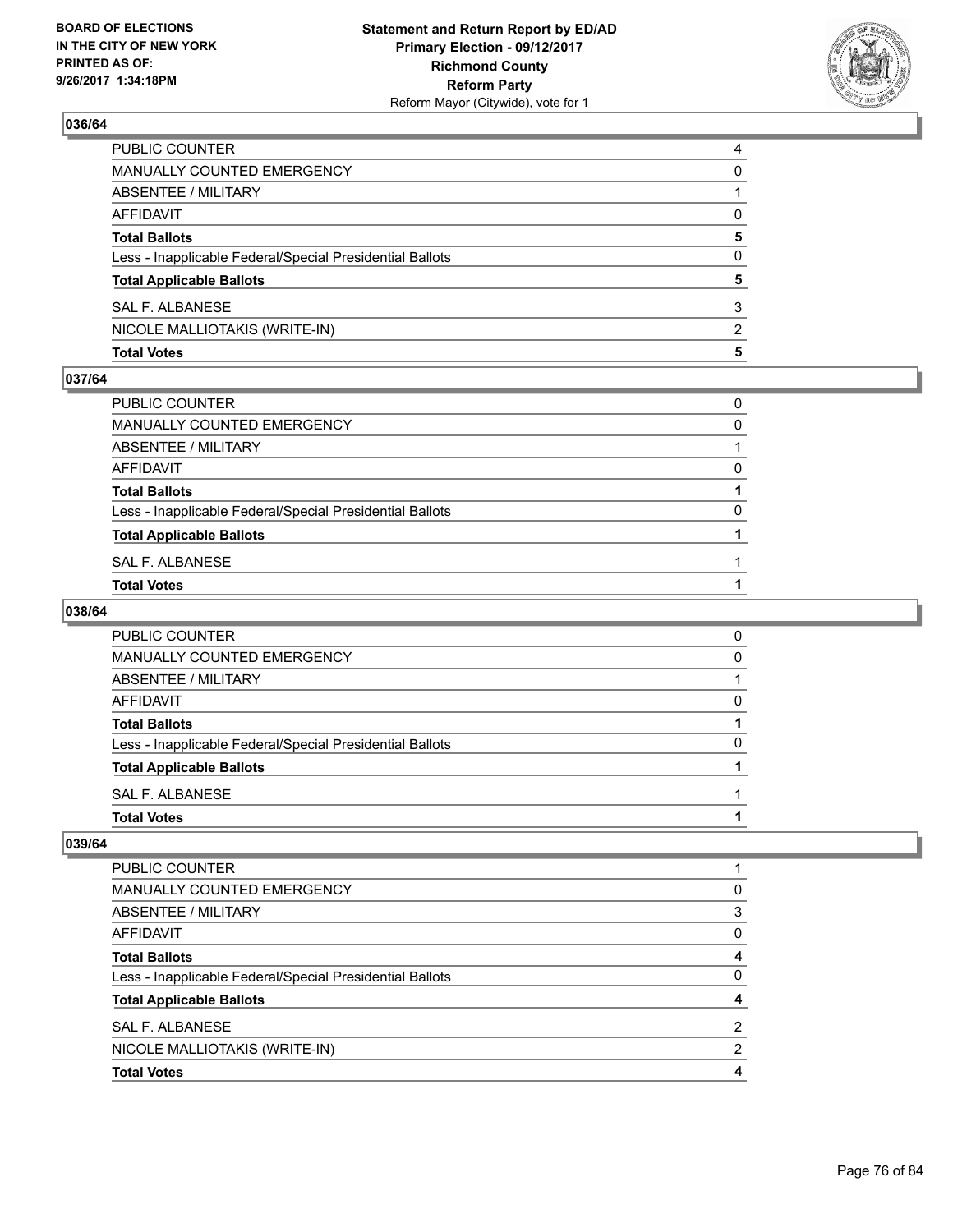

| PUBLIC COUNTER                                           | 5 |
|----------------------------------------------------------|---|
| <b>MANUALLY COUNTED EMERGENCY</b>                        | 0 |
| <b>ABSENTEE / MILITARY</b>                               |   |
| <b>AFFIDAVIT</b>                                         | 0 |
| <b>Total Ballots</b>                                     | 6 |
| Less - Inapplicable Federal/Special Presidential Ballots | 0 |
| <b>Total Applicable Ballots</b>                          | 6 |
| <b>SAL F. ALBANESE</b>                                   | 2 |
| BILL DEBLASIO (WRITE-IN)                                 | 2 |
| UNATTRIBUTABLE WRITE-IN (WRITE-IN)                       |   |
| <b>Total Votes</b>                                       | 5 |
| Unrecorded                                               |   |

#### **041/64**

| <b>Total Votes</b>                                       | 0            |
|----------------------------------------------------------|--------------|
| SAL F. ALBANESE                                          | <sup>0</sup> |
| <b>Total Applicable Ballots</b>                          | 0            |
| Less - Inapplicable Federal/Special Presidential Ballots | 0            |
| <b>Total Ballots</b>                                     | 0            |
| <b>AFFIDAVIT</b>                                         | 0            |
| ABSENTEE / MILITARY                                      | 0            |
| MANUALLY COUNTED EMERGENCY                               | 0            |
| PUBLIC COUNTER                                           | 0            |

## **042/64**

| SAL F. ALBANESE                                          |             |
|----------------------------------------------------------|-------------|
| <b>Total Applicable Ballots</b>                          | 2           |
| Less - Inapplicable Federal/Special Presidential Ballots | 0           |
| <b>Total Ballots</b>                                     | $\mathbf 2$ |
| AFFIDAVIT                                                | 0           |
| ABSENTEE / MILITARY                                      | 0           |
| <b>MANUALLY COUNTED EMERGENCY</b>                        | 0           |
| <b>PUBLIC COUNTER</b>                                    | 2           |

| <b>Total Votes</b>                                       |          |
|----------------------------------------------------------|----------|
|                                                          | 0        |
| SAL F. ALBANESE                                          | 0        |
| <b>Total Applicable Ballots</b>                          | O        |
| Less - Inapplicable Federal/Special Presidential Ballots | 0        |
| <b>Total Ballots</b>                                     | 0        |
| <b>AFFIDAVIT</b>                                         | $\Omega$ |
| ABSENTEE / MILITARY                                      | 0        |
| <b>MANUALLY COUNTED EMERGENCY</b>                        | 0        |
| <b>PUBLIC COUNTER</b>                                    | 0        |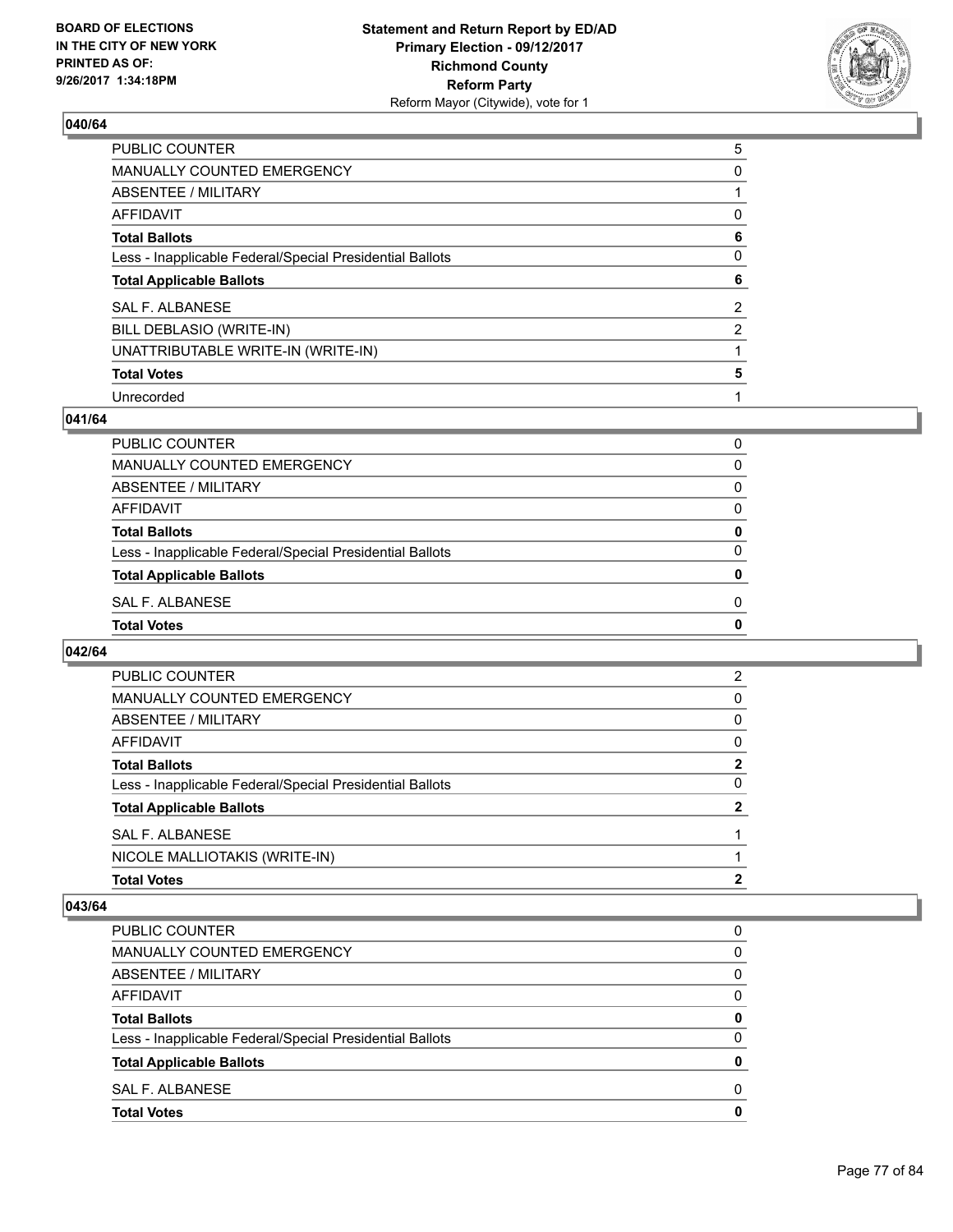

| <b>PUBLIC COUNTER</b>                                    | 9              |
|----------------------------------------------------------|----------------|
| <b>MANUALLY COUNTED EMERGENCY</b>                        | 0              |
| ABSENTEE / MILITARY                                      | 0              |
| <b>AFFIDAVIT</b>                                         | 0              |
| <b>Total Ballots</b>                                     | 9              |
| Less - Inapplicable Federal/Special Presidential Ballots | 0              |
| <b>Total Applicable Ballots</b>                          | 9              |
| <b>SAL F. ALBANESE</b>                                   | 5              |
| NICOLE MALLIOTAKIS (WRITE-IN)                            | $\overline{2}$ |
| UNATTRIBUTABLE WRITE-IN (WRITE-IN)                       |                |
| <b>Total Votes</b>                                       | 8              |
| Unrecorded                                               |                |

#### **045/64**

| <b>Total Votes</b>                                       | 2              |
|----------------------------------------------------------|----------------|
| NICOLE MALLIOTAKIS (WRITE-IN)                            |                |
| BILL DEBLASIO (WRITE-IN)                                 |                |
| SAL F. ALBANESE                                          | 0              |
| <b>Total Applicable Ballots</b>                          | $\mathbf{2}$   |
| Less - Inapplicable Federal/Special Presidential Ballots | 0              |
| <b>Total Ballots</b>                                     | $\mathbf{2}$   |
| <b>AFFIDAVIT</b>                                         | 0              |
| ABSENTEE / MILITARY                                      | 0              |
| <b>MANUALLY COUNTED EMERGENCY</b>                        | 0              |
| PUBLIC COUNTER                                           | $\overline{2}$ |

| <b>Total Votes</b>                                       |   |
|----------------------------------------------------------|---|
| NICOLE MALLIOTAKIS (WRITE-IN)                            |   |
| SAL F. ALBANESE                                          | 0 |
| <b>Total Applicable Ballots</b>                          |   |
| Less - Inapplicable Federal/Special Presidential Ballots | 0 |
| <b>Total Ballots</b>                                     |   |
| AFFIDAVIT                                                | 0 |
| <b>ABSENTEE / MILITARY</b>                               | 0 |
| MANUALLY COUNTED EMERGENCY                               | 0 |
| PUBLIC COUNTER                                           |   |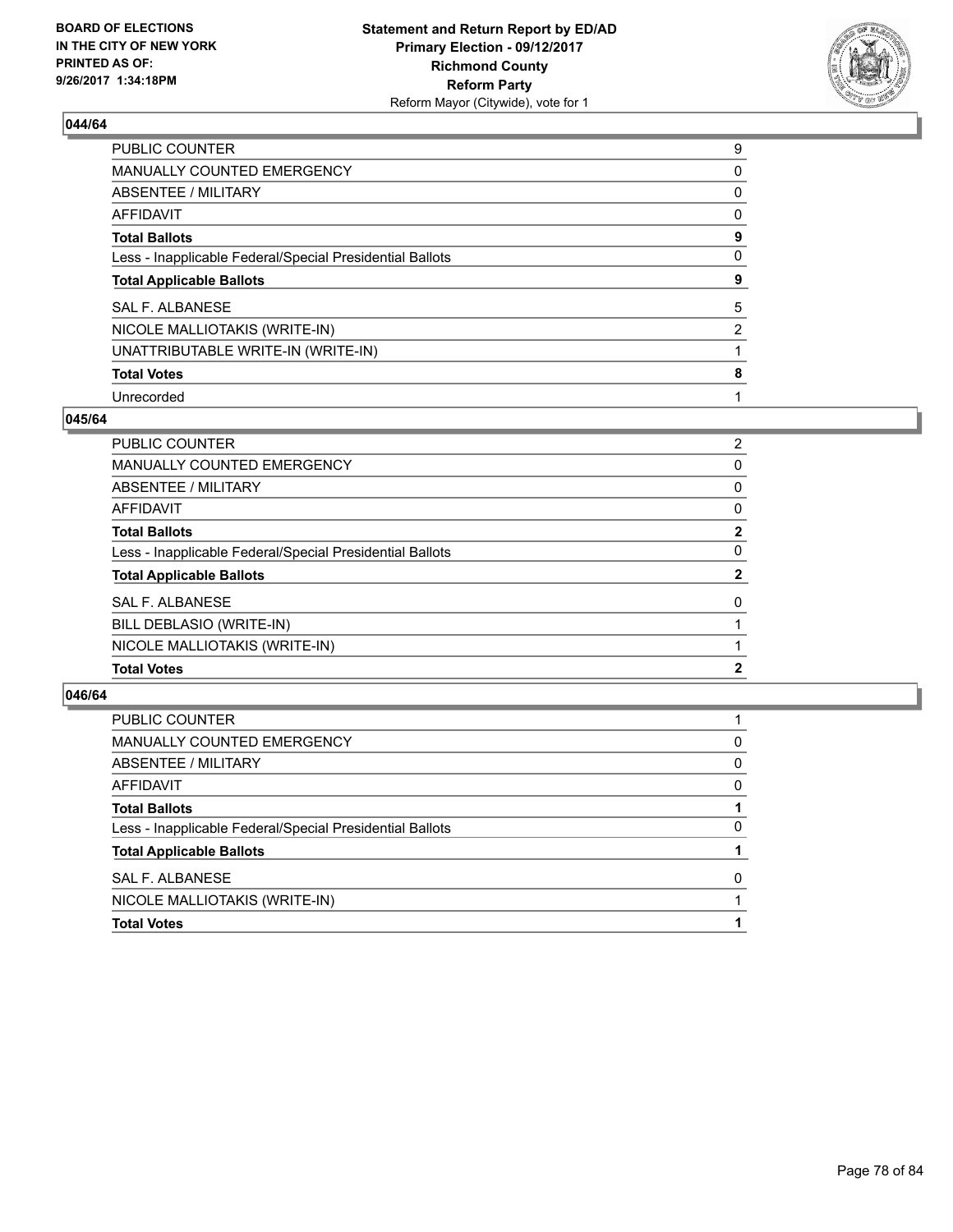

| PUBLIC COUNTER                                           |          |
|----------------------------------------------------------|----------|
| MANUALLY COUNTED EMERGENCY                               | 0        |
| ABSENTEE / MILITARY                                      | 0        |
| AFFIDAVIT                                                | 0        |
| <b>Total Ballots</b>                                     |          |
| Less - Inapplicable Federal/Special Presidential Ballots | $\Omega$ |
| <b>Total Applicable Ballots</b>                          |          |
| SAL F. ALBANESE                                          |          |
| <b>Total Votes</b>                                       |          |

# **048/64**

| PUBLIC COUNTER                                           |          |
|----------------------------------------------------------|----------|
| MANUALLY COUNTED EMERGENCY                               | 0        |
| ABSENTEE / MILITARY                                      | $\Omega$ |
| AFFIDAVIT                                                | $\Omega$ |
| <b>Total Ballots</b>                                     |          |
| Less - Inapplicable Federal/Special Presidential Ballots | 0        |
| <b>Total Applicable Ballots</b>                          |          |
| SAL F. ALBANESE                                          |          |
| <b>Total Votes</b>                                       |          |
|                                                          |          |

## **049/64**

| <b>Total Votes</b>                                       | 3              |
|----------------------------------------------------------|----------------|
| NICOLE MALLIOTAKIS (WRITE-IN)                            | 2              |
| BILL DEBLASIO (WRITE-IN)                                 |                |
| <b>SAL F. ALBANESE</b>                                   | 0              |
| <b>Total Applicable Ballots</b>                          | 3              |
| Less - Inapplicable Federal/Special Presidential Ballots | 0              |
| <b>Total Ballots</b>                                     | 3              |
| <b>AFFIDAVIT</b>                                         | 0              |
| <b>ABSENTEE / MILITARY</b>                               |                |
| <b>MANUALLY COUNTED EMERGENCY</b>                        | 0              |
| <b>PUBLIC COUNTER</b>                                    | $\overline{2}$ |

| <b>PUBLIC COUNTER</b>                                    |   |
|----------------------------------------------------------|---|
| <b>MANUALLY COUNTED EMERGENCY</b>                        | 0 |
| ABSENTEE / MILITARY                                      | 0 |
| AFFIDAVIT                                                | 0 |
| <b>Total Ballots</b>                                     | 4 |
| Less - Inapplicable Federal/Special Presidential Ballots | 0 |
| <b>Total Applicable Ballots</b>                          |   |
| SAL F. ALBANESE                                          |   |
| NICOLE MALLIOTAKIS (WRITE-IN)                            | 3 |
| <b>Total Votes</b>                                       |   |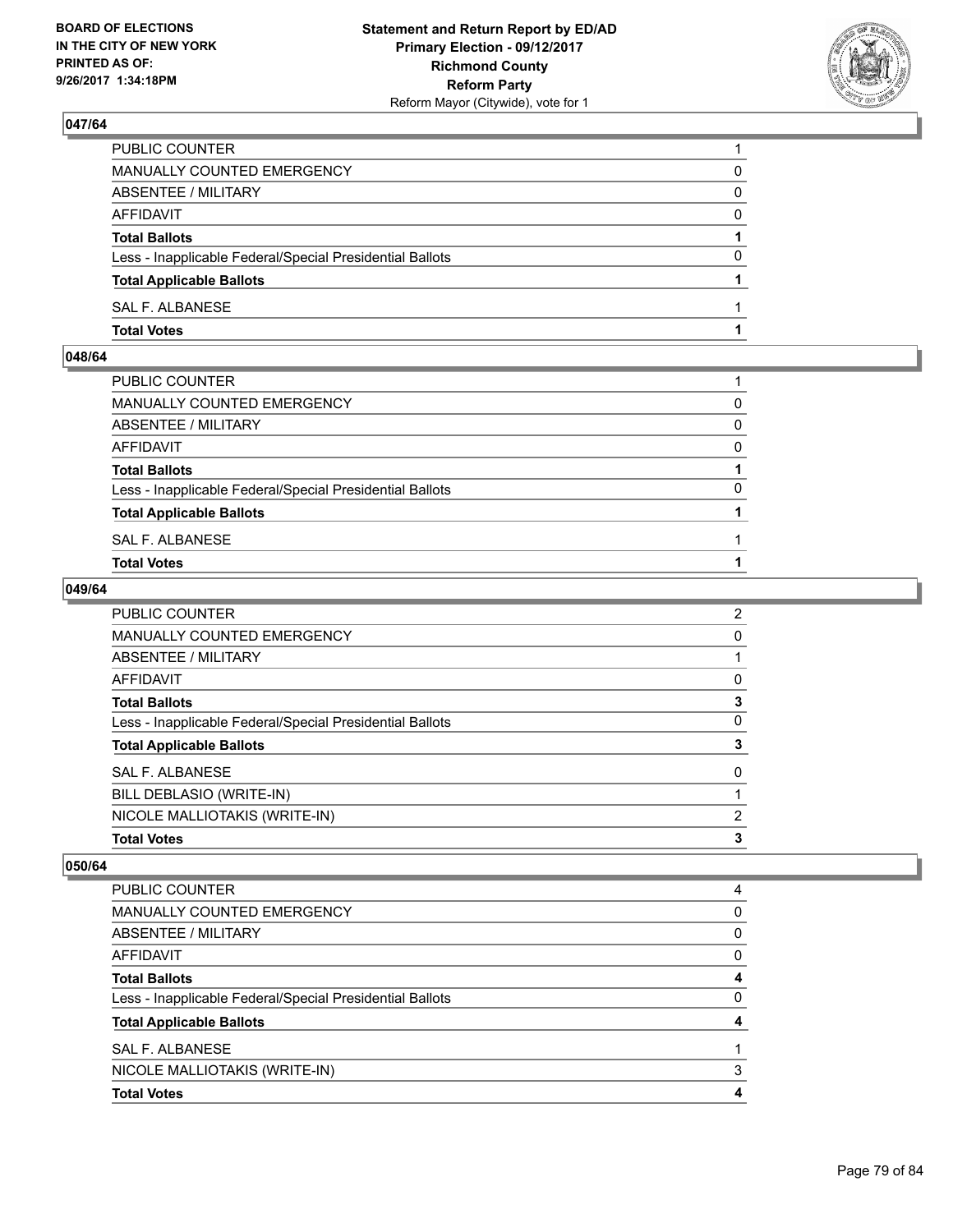

| PUBLIC COUNTER                                           | 3        |
|----------------------------------------------------------|----------|
| <b>MANUALLY COUNTED EMERGENCY</b>                        | 0        |
| ABSENTEE / MILITARY                                      | 0        |
| AFFIDAVIT                                                | 0        |
| <b>Total Ballots</b>                                     | 3        |
| Less - Inapplicable Federal/Special Presidential Ballots | $\Omega$ |
| <b>Total Applicable Ballots</b>                          | 3        |
| SAL F. ALBANESE                                          | 3        |
| <b>Total Votes</b>                                       | з        |

### **052/64**

| <b>Total Votes</b>                                       | $\mathbf{0}$ |
|----------------------------------------------------------|--------------|
| SAL F. ALBANESE                                          | 0            |
| <b>Total Applicable Ballots</b>                          | $\mathbf{0}$ |
| Less - Inapplicable Federal/Special Presidential Ballots | $\Omega$     |
| <b>Total Ballots</b>                                     | 0            |
| AFFIDAVIT                                                | $\Omega$     |
| ABSENTEE / MILITARY                                      | $\Omega$     |
| MANUALLY COUNTED EMERGENCY                               | $\Omega$     |
| PUBLIC COUNTER                                           | 0            |
|                                                          |              |

## **053/64**

| SAL F. ALBANESE                                          |                |
|----------------------------------------------------------|----------------|
| <b>Total Applicable Ballots</b>                          | $\mathbf{2}$   |
| Less - Inapplicable Federal/Special Presidential Ballots | 0              |
| <b>Total Ballots</b>                                     | $\mathbf{2}$   |
| AFFIDAVIT                                                | 0              |
| <b>ABSENTEE / MILITARY</b>                               | 0              |
| MANUALLY COUNTED EMERGENCY                               | $\Omega$       |
| PUBLIC COUNTER                                           | $\overline{2}$ |

| <b>Total Votes</b>                                       | 3 |
|----------------------------------------------------------|---|
| NICOLE MALLIOTAKIS (WRITE-IN)                            | 3 |
| SAL F. ALBANESE                                          | 0 |
| <b>Total Applicable Ballots</b>                          | 3 |
| Less - Inapplicable Federal/Special Presidential Ballots | 0 |
| <b>Total Ballots</b>                                     | 3 |
| AFFIDAVIT                                                | 0 |
| ABSENTEE / MILITARY                                      | 0 |
| <b>MANUALLY COUNTED EMERGENCY</b>                        | 0 |
| <b>PUBLIC COUNTER</b>                                    | 3 |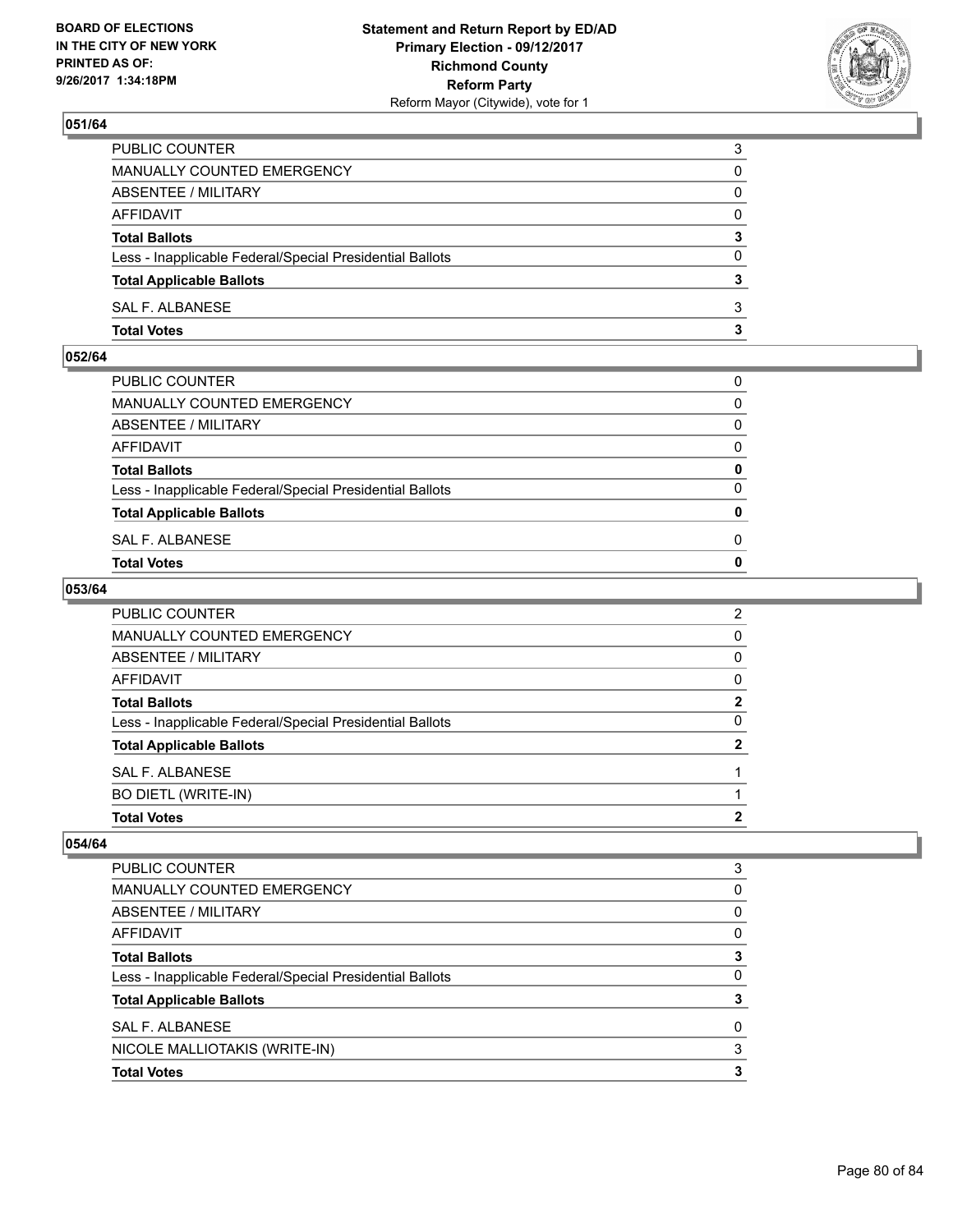

| <b>Total Votes</b>                                       | 4 |
|----------------------------------------------------------|---|
| <b>BO DIETL (WRITE-IN)</b>                               |   |
| SAL F. ALBANESE                                          | 3 |
| <b>Total Applicable Ballots</b>                          | 4 |
| Less - Inapplicable Federal/Special Presidential Ballots | 0 |
| <b>Total Ballots</b>                                     | 4 |
| <b>AFFIDAVIT</b>                                         | 0 |
| ABSENTEE / MILITARY                                      | 0 |
| MANUALLY COUNTED EMERGENCY                               | 0 |
| PUBLIC COUNTER                                           | 4 |

### **056/64**

| PUBLIC COUNTER                                           | $\overline{2}$ |
|----------------------------------------------------------|----------------|
| MANUALLY COUNTED EMERGENCY                               | 0              |
| ABSENTEE / MILITARY                                      |                |
| AFFIDAVIT                                                | $\Omega$       |
| Total Ballots                                            | 3              |
| Less - Inapplicable Federal/Special Presidential Ballots | $\Omega$       |
| <b>Total Applicable Ballots</b>                          | 3              |
| SAL F. ALBANESE                                          |                |
| NICOLE MALLIOTAKIS (WRITE-IN)                            | 2              |
| <b>Total Votes</b>                                       | 3              |

## **057/64**

| 3 |
|---|
| 0 |
| 0 |
| 0 |
| 3 |
| 0 |
| 3 |
|   |
|   |
|   |
| 3 |
|   |

| <b>PUBLIC COUNTER</b>                                    |          |
|----------------------------------------------------------|----------|
| MANUALLY COUNTED EMERGENCY                               | 0        |
| ABSENTEE / MILITARY                                      | $\Omega$ |
| AFFIDAVIT                                                | 0        |
| <b>Total Ballots</b>                                     |          |
| Less - Inapplicable Federal/Special Presidential Ballots | 0        |
| <b>Total Applicable Ballots</b>                          |          |
| SAL F. ALBANESE                                          | 0        |
| NICOLE MALLIOTAKIS (WRITE-IN)                            |          |
| <b>Total Votes</b>                                       |          |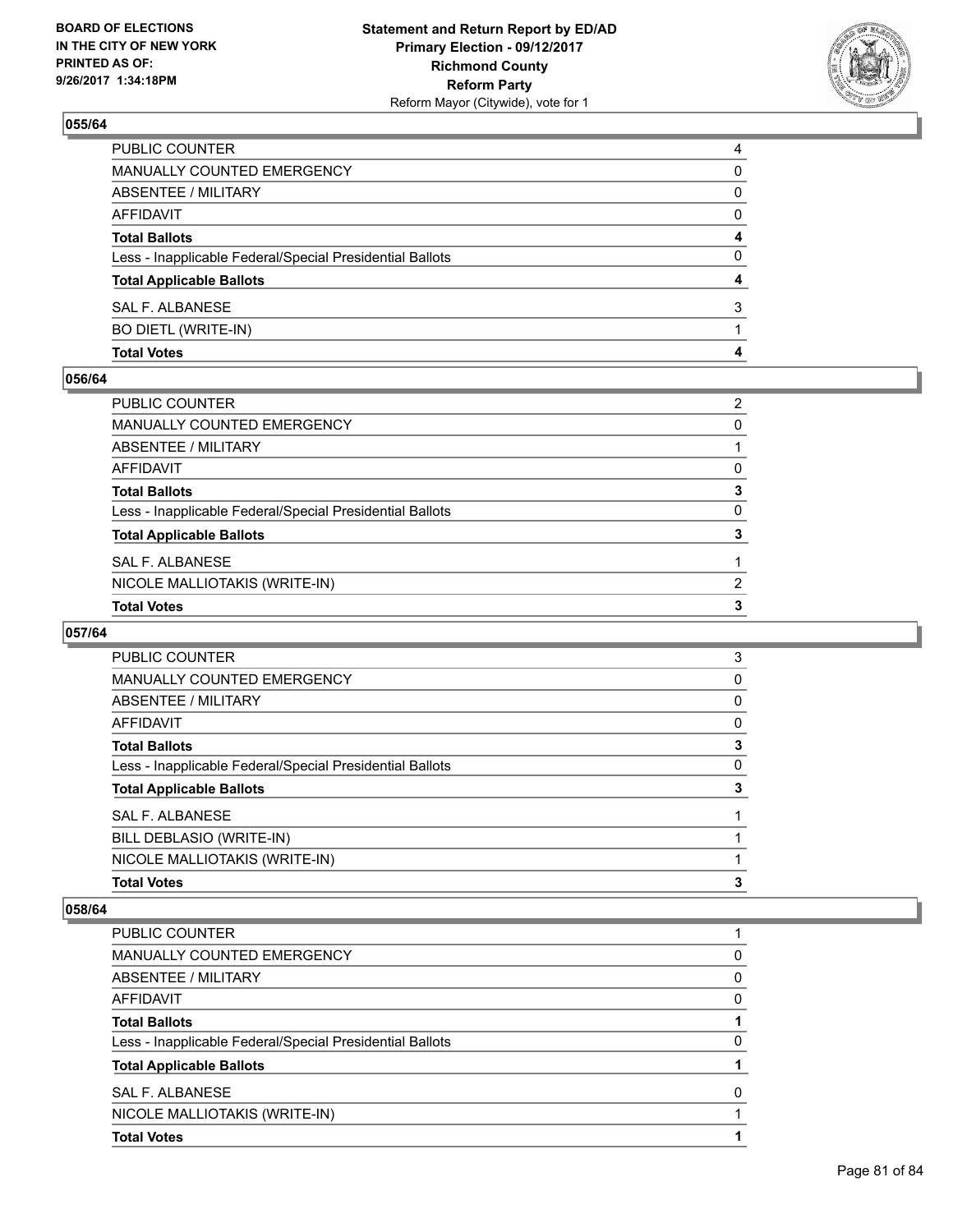

| PUBLIC COUNTER                                           |          |
|----------------------------------------------------------|----------|
| <b>MANUALLY COUNTED EMERGENCY</b>                        | 0        |
| ABSENTEE / MILITARY                                      | 0        |
| AFFIDAVIT                                                | $\Omega$ |
| <b>Total Ballots</b>                                     |          |
| Less - Inapplicable Federal/Special Presidential Ballots | 0        |
| <b>Total Applicable Ballots</b>                          |          |
| SAL F. ALBANESE                                          |          |
| <b>Total Votes</b>                                       |          |

# **060/64**

| PUBLIC COUNTER                                           | $\overline{4}$ |
|----------------------------------------------------------|----------------|
| MANUALLY COUNTED EMERGENCY                               | $\mathbf{0}$   |
| ABSENTEE / MILITARY                                      | $\mathbf{0}$   |
| AFFIDAVIT                                                | 0              |
| <b>Total Ballots</b>                                     | 4              |
| Less - Inapplicable Federal/Special Presidential Ballots | $\mathbf{0}$   |
| <b>Total Applicable Ballots</b>                          | 4              |
| <b>SAL F. ALBANESE</b>                                   | $\overline{2}$ |
| BILL DEBLASIO (WRITE-IN)                                 |                |
| <b>BO DIETL (WRITE-IN)</b>                               |                |
| <b>Total Votes</b>                                       | 4              |

## **061/64**

| <b>Total Votes</b>                                       | 0 |
|----------------------------------------------------------|---|
| SAL F. ALBANESE                                          | 0 |
| <b>Total Applicable Ballots</b>                          | 0 |
| Less - Inapplicable Federal/Special Presidential Ballots | 0 |
| <b>Total Ballots</b>                                     | 0 |
| AFFIDAVIT                                                | 0 |
| ABSENTEE / MILITARY                                      | 0 |
| MANUALLY COUNTED EMERGENCY                               | 0 |
| <b>PUBLIC COUNTER</b>                                    | 0 |

| <b>PUBLIC COUNTER</b>                                    | 3 |
|----------------------------------------------------------|---|
| <b>MANUALLY COUNTED EMERGENCY</b>                        | 0 |
| ABSENTEE / MILITARY                                      | 0 |
| AFFIDAVIT                                                | 0 |
| <b>Total Ballots</b>                                     | 3 |
| Less - Inapplicable Federal/Special Presidential Ballots | 0 |
| <b>Total Applicable Ballots</b>                          |   |
| SAL F. ALBANESE                                          | 0 |
| NICOLE MALLIOTAKIS (WRITE-IN)                            | 3 |
| <b>Total Votes</b>                                       | 3 |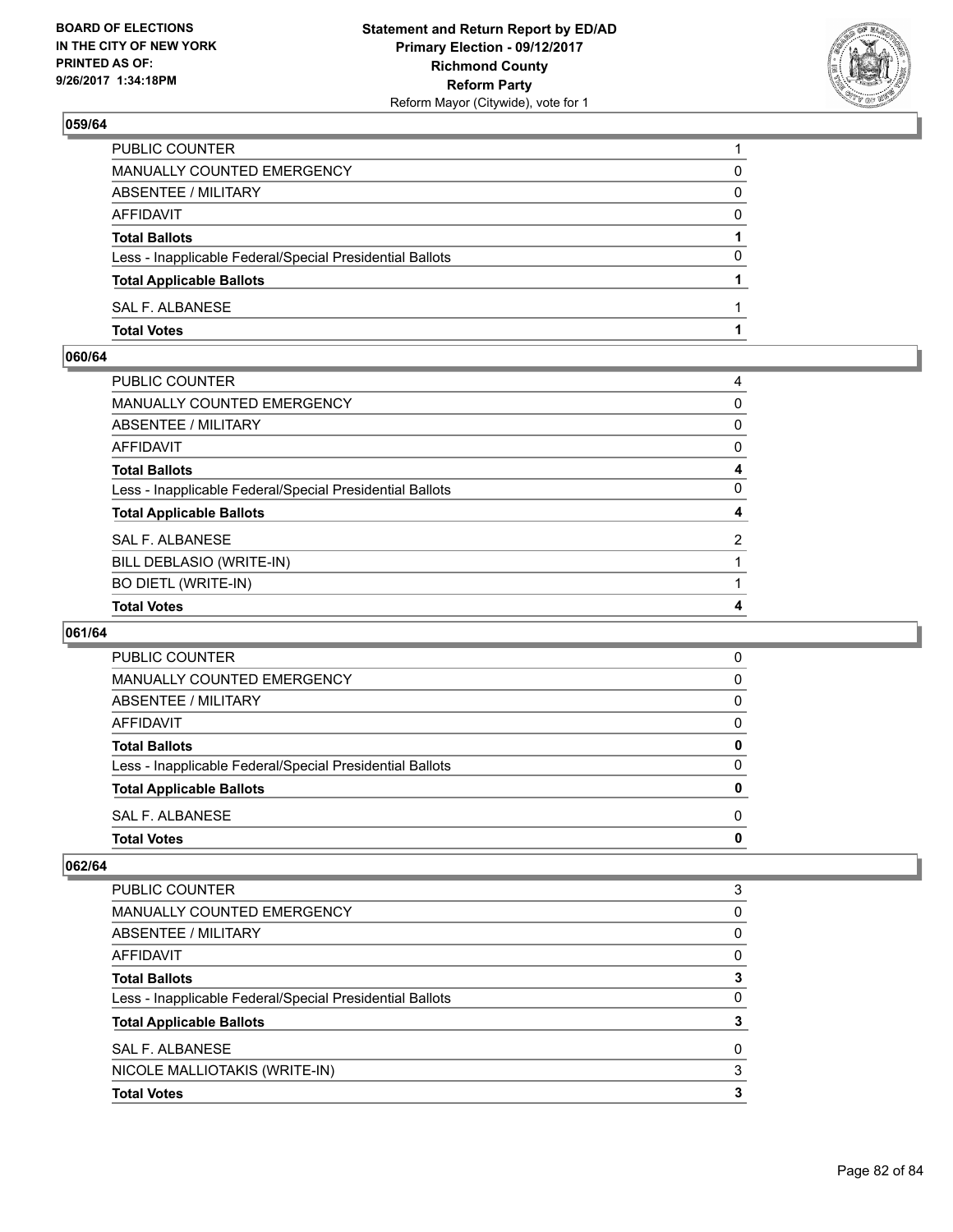

| <b>PUBLIC COUNTER</b>                                    | 4                |
|----------------------------------------------------------|------------------|
| <b>MANUALLY COUNTED EMERGENCY</b>                        | 0                |
| <b>ABSENTEE / MILITARY</b>                               | 0                |
| <b>AFFIDAVIT</b>                                         | 0                |
| <b>Total Ballots</b>                                     | 4                |
| Less - Inapplicable Federal/Special Presidential Ballots | 0                |
| <b>Total Applicable Ballots</b>                          | 4                |
| <b>SAL F. ALBANESE</b>                                   | 0                |
| BILL DEBLASIO (WRITE-IN)                                 | $\boldsymbol{2}$ |
| NICOLE MALLIOTAKIS (WRITE-IN)                            | $\overline{2}$   |
| <b>Total Votes</b>                                       | 4                |
| 064/64 COMBINED into: 009/63                             |                  |
| 065/64 COMBINED into: 011/64                             |                  |
| 066/64 COMBINED into: 009/63                             |                  |
| 067/64 COMBINED into: 009/63                             |                  |
| 068/64 COMBINED into: 009/63                             |                  |
| 069/64 COMBINED into: 011/64                             |                  |

**070/64 COMBINED into: 009/63**